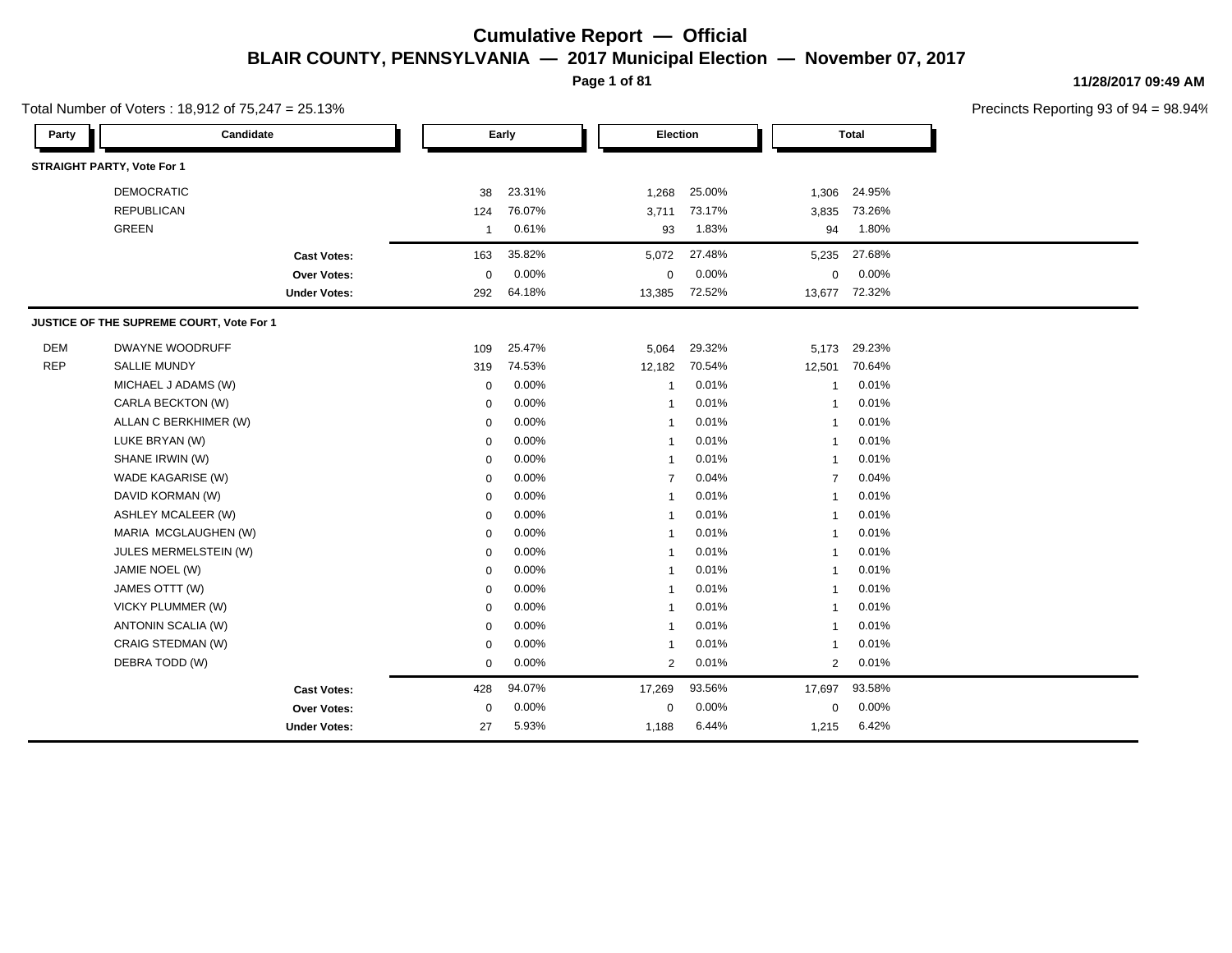**Page 2 of 81**

Total Number of Voters : 18,912 of 75,247 = 25.13%

| Party      | Candidate                               |             | Early    |                         | Election |                         | <b>Total</b> |  |
|------------|-----------------------------------------|-------------|----------|-------------------------|----------|-------------------------|--------------|--|
|            | JUDGE OF THE SUPERIOR COURT, Vote For 4 |             |          |                         |          |                         |              |  |
| <b>DEM</b> | <b>MARIA MCLAUGHLIN</b>                 | 114         | 7.48%    | 5,400                   | 8.68%    | 5,514                   | 8.65%        |  |
| <b>DEM</b> | CAROLYN H. NICHOLS                      | 97          | 6.36%    | 4,574                   | 7.35%    | 4,671                   | 7.33%        |  |
| <b>DEM</b> | <b>DEBBIE KUNSELMAN</b>                 | 106         | 6.96%    | 5,223                   | 8.39%    | 5,329                   | 8.36%        |  |
| <b>DEM</b> | <b>GEOFF MOULTON</b>                    | 92          | 6.04%    | 3,762                   | 6.04%    | 3,854                   | 6.04%        |  |
| <b>REP</b> | <b>CRAIG STEDMAN</b>                    | 252         | 16.54%   | 9,779                   | 15.71%   | 10,031                  | 15.73%       |  |
| <b>REP</b> | <b>EMIL GIORDANO</b>                    | 245         | 16.08%   | 9,269                   | 14.89%   | 9,514                   | 14.92%       |  |
| <b>REP</b> | WADE A. KAGARISE                        | 350         | 22.97%   | 13,114                  | 21.07%   | 13,464                  | 21.12%       |  |
| <b>REP</b> | <b>MARY MURRAY</b>                      | 253         | 16.60%   | 10,063                  | 16.17%   | 10,316                  | 16.18%       |  |
| GRN        | <b>JULES MERMELSTEIN</b>                | 15          | 0.98%    | 1,038                   | 1.67%    | 1,053                   | 1.65%        |  |
|            | MICHAEL J ADAMS (W)                     | $\mathbf 0$ | $0.00\%$ | $\overline{1}$          | 0.00%    | $\overline{\mathbf{1}}$ | 0.00%        |  |
|            | ROGAN ALLEN (W)                         | $\mathbf 0$ | 0.00%    | $\overline{1}$          | 0.00%    | -1                      | 0.00%        |  |
|            | ADAM BANKS (W)                          | $\mathbf 0$ | 0.00%    | $\overline{\mathbf{1}}$ | 0.00%    | $\overline{1}$          | 0.00%        |  |
|            | ALLAN C BERKHIMER (W)                   | $\mathbf 0$ | 0.00%    | $\mathbf 1$             | 0.00%    | $\mathbf 1$             | 0.00%        |  |
|            | <b>AUSTIN FINK (W)</b>                  | 0           | 0.00%    | $\overline{\mathbf{1}}$ | 0.00%    | $\overline{\mathbf{1}}$ | 0.00%        |  |
|            | HENRY FOWNES (W)                        | $\mathbf 0$ | 0.00%    | $\overline{\mathbf{1}}$ | 0.00%    | $\overline{1}$          | 0.00%        |  |
|            | TODD FRIES (W)                          | 0           | 0.00%    | -1                      | 0.00%    |                         | 0.00%        |  |
|            | MEGAN IRWIN (W)                         | 0           | 0.00%    | $\overline{1}$          | 0.00%    | $\overline{1}$          | 0.00%        |  |
|            | MARK T SEASE (W)                        | $\mathbf 0$ | 0.00%    | 3                       | 0.00%    | 3                       | 0.00%        |  |
|            | DEB KUNSELMAN (W)                       | 0           | 0.00%    | $\overline{\mathbf{1}}$ | 0.00%    | $\overline{\mathbf{1}}$ | 0.00%        |  |
|            | RYAN LYNN (W)                           | 0           | 0.00%    | -1                      | 0.00%    | $\overline{1}$          | 0.00%        |  |
|            | SANDRA MCCLELLAN (W)                    | 0           | 0.00%    | -1                      | 0.00%    |                         | 0.00%        |  |
|            | <b>KELLY WILLIAMS (W)</b>               | $\mathbf 0$ | 0.00%    | $\overline{1}$          | 0.00%    | $\overline{1}$          | 0.00%        |  |
|            | <b>Cast Votes:</b>                      | 1,524       | 83.74%   | 62,237                  | 84.30%   | 63,761                  | 84.29%       |  |
|            | Over Votes:                             | $\mathbf 0$ | $0.00\%$ | $\mathbf 0$             | 0.00%    | 0                       | 0.00%        |  |
|            | <b>Under Votes:</b>                     | 296         | 16.26%   | 11,591                  | 15.70%   | 11,887                  | 15.71%       |  |

**11/28/2017 09:49 AM**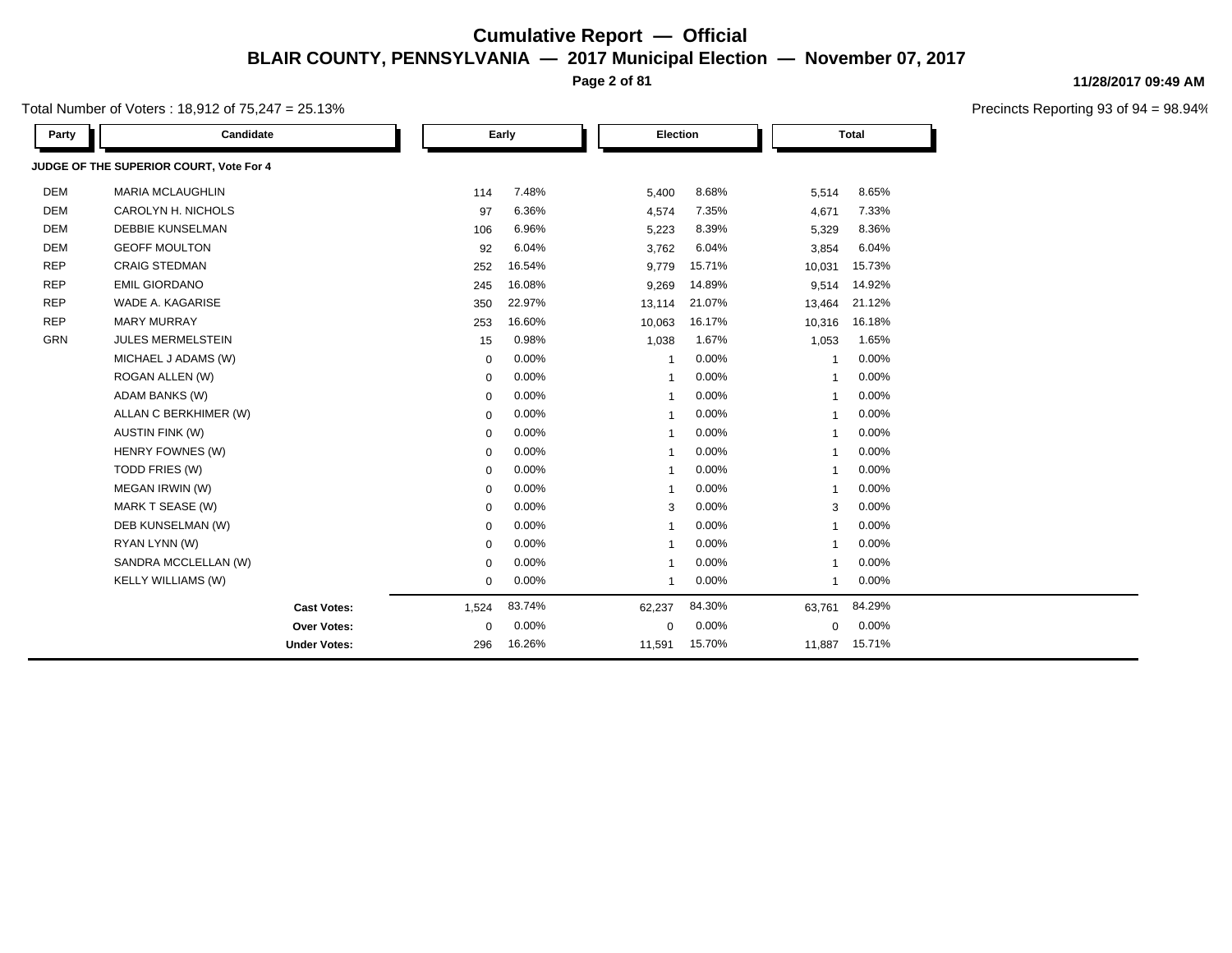**Page 3 of 81**

Total Number of Voters : 18,912 of 75,247 = 25.13%

| Party      | Candidate                                   |             | Early    |        | Election       |          |        | Total                   |  |
|------------|---------------------------------------------|-------------|----------|--------|----------------|----------|--------|-------------------------|--|
|            | JUDGE OF THE COMMONWEALTH COURT, Vote For 2 |             |          |        |                |          |        |                         |  |
| DEM        | ELLEN CEISLER                               | 107         | 13.48%   |        | 4,681          | 14.54%   | 4,788  | 14.51%                  |  |
| <b>DEM</b> | <b>IRENE M. CLARK</b>                       | 102         | 12.85%   |        | 4,873          | 15.13%   | 4,975  | 15.08%                  |  |
| <b>REP</b> | PAUL LALLEY                                 | 286         | 36.02%   |        | 11,015         | 34.20%   | 11,301 | 34.25%                  |  |
| <b>REP</b> | CHRISTINE FIZZANO CANNON                    | 299         | 37.66%   |        | 11,627         | 36.10%   | 11,926 | 36.14%                  |  |
|            | BEN JONES (W)                               | $\mathbf 0$ | 0.00%    |        |                | $0.00\%$ |        | $0.00\%$                |  |
|            | MICHAEL J ADAMS (W)                         | $\mathbf 0$ | 0.00%    |        | $\overline{2}$ | 0.01%    |        | 0.01%<br>$\overline{2}$ |  |
|            | ALLAN C BERKHIMER (W)                       | $\mathbf 0$ | 0.00%    |        |                | $0.00\%$ |        | 0.00%                   |  |
|            | JOSH BRIDGES (W)                            | $\mathbf 0$ | 0.00%    |        |                | $0.00\%$ |        | 0.00%                   |  |
|            | ASHLEY S CALDWELL (W)                       | $\mathbf 0$ | $0.00\%$ |        |                | $0.00\%$ |        | $0.00\%$                |  |
|            | RICK GEIST (W)                              | $\mathbf 0$ | 0.00%    |        |                | $0.00\%$ |        | $0.00\%$                |  |
|            | BILL STANG (W)                              | $\mathbf 0$ | 0.00%    |        |                | $0.00\%$ |        | $0.00\%$                |  |
|            | <b>Cast Votes:</b>                          | 794         | 87.25%   | 32,204 |                | 87.24%   | 32,998 | 87.24%                  |  |
|            | <b>Over Votes:</b>                          | $\mathbf 0$ | 0.00%    |        | $\Omega$       | $0.00\%$ |        | $0.00\%$<br>0           |  |
|            | <b>Under Votes:</b>                         | 116         | 12.75%   |        | 4,710          | 12.76%   | 4,826  | 12.76%                  |  |

#### **11/28/2017 09:49 AM**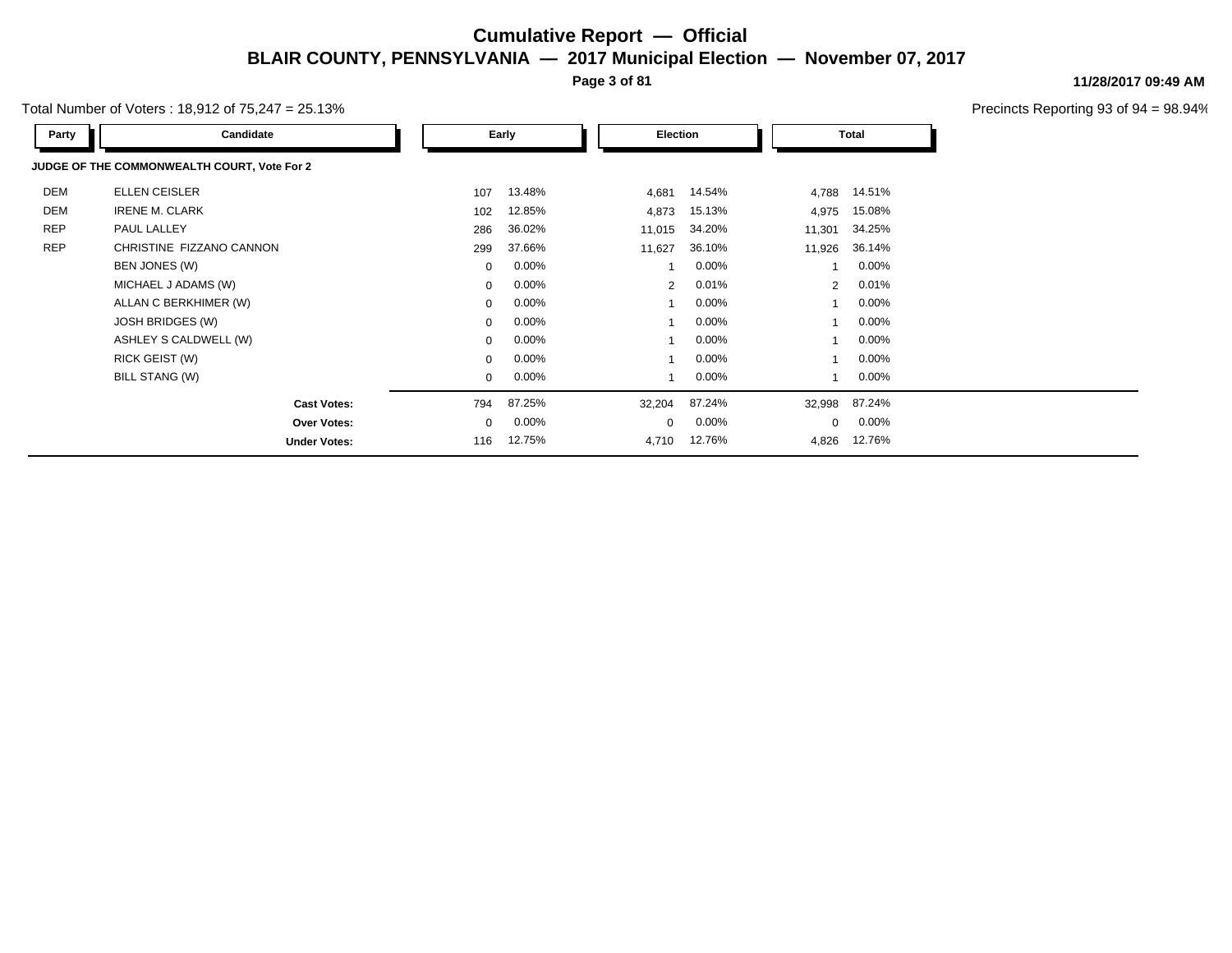**Page 4 of 81**

Total Number of Voters : 18,912 of 75,247 = 25.13%

| Party | Candidate                                                             |                    |             | Early       | <b>Election</b>         |        |                | <b>Total</b> |
|-------|-----------------------------------------------------------------------|--------------------|-------------|-------------|-------------------------|--------|----------------|--------------|
|       | JUDGE OF THE COURT OF COMMON PLEAS 24th JUDICIAL DISTRICT, Vote For 1 |                    |             |             |                         |        |                |              |
|       | <b>JACKIE BERNARD</b>                                                 |                    |             | 426 100.00% | 16,964                  | 99.71% | 17,390         | 99.72%       |
|       | MEGHAN IRWIN (W)                                                      |                    | $\mathbf 0$ | 0.00%       | $\overline{7}$          | 0.04%  | $\overline{7}$ | 0.04%        |
|       | JOEL SEELYE (W)                                                       |                    | 0           | 0.00%       | 5                       | 0.03%  | 5              | 0.03%        |
|       | THOMAS M DICKEY ESQ (W)                                               |                    | $\mathbf 0$ | 0.00%       | $\overline{2}$          | 0.01%  | 2              | 0.01%        |
|       | AARON WORLEY (W)                                                      |                    | $\mathbf 0$ | $0.00\%$    | $\overline{1}$          | 0.01%  | $\mathbf{1}$   | 0.01%        |
|       | ADAM SLOAN (W)                                                        |                    | $\mathbf 0$ | 0.00%       | $\overline{1}$          | 0.01%  | $\overline{1}$ | 0.01%        |
|       | BEN JONES (W)                                                         |                    | $\mathbf 0$ | $0.00\%$    | $\overline{1}$          | 0.01%  | $\mathbf{1}$   | 0.01%        |
|       | BRETT STEWART (W)                                                     |                    | $\mathbf 0$ | 0.00%       | $\overline{1}$          | 0.01%  | $\overline{1}$ | 0.01%        |
|       | BRIAN ADAMS (W)                                                       |                    | $\mathbf 0$ | 0.00%       | $\overline{1}$          | 0.01%  | $\mathbf{1}$   | 0.01%        |
|       | CURRY JOHN (W)                                                        |                    | $\mathbf 0$ | 0.00%       | $\overline{1}$          | 0.01%  | $\overline{1}$ | 0.01%        |
|       | CURT POLITO (W)                                                       |                    | $\mathbf 0$ | 0.00%       | $\overline{1}$          | 0.01%  | $\overline{1}$ | 0.01%        |
|       | DAVID FISCHER (W)                                                     |                    | $\mathbf 0$ | 0.00%       | $\overline{1}$          | 0.01%  | $\overline{1}$ | 0.01%        |
|       | DICK HURST (W)                                                        |                    | $\pmb{0}$   | 0.00%       | $\overline{1}$          | 0.01%  | $\overline{1}$ | 0.01%        |
|       | DONALSON (W)                                                          |                    | $\mathbf 0$ | 0.00%       | $\overline{1}$          | 0.01%  | $\overline{1}$ | 0.01%        |
|       | DOUG BROWN (W)                                                        |                    | $\mathbf 0$ | 0.00%       | $\overline{1}$          | 0.01%  | $\overline{1}$ | 0.01%        |
|       | FRED MILLER (W)                                                       |                    | $\mathbf 0$ | 0.00%       | $\overline{2}$          | 0.01%  | 2              | 0.01%        |
|       | HIRAM CARPENTER (W)                                                   |                    | $\Omega$    | 0.00%       | $\mathbf{1}$            | 0.01%  | $\mathbf{1}$   | 0.01%        |
|       | JAMES MCGOUGH (W)                                                     |                    | $\mathbf 0$ | 0.00%       | $\overline{1}$          | 0.01%  | $\overline{1}$ | 0.01%        |
|       | JOE DODSON (W)                                                        |                    | $\mathbf 0$ | 0.00%       | $\overline{\mathbf{1}}$ | 0.01%  | $\overline{1}$ | 0.01%        |
|       | JOE ZOLNA (W)                                                         |                    | $\mathbf 0$ | 0.00%       | $\overline{1}$          | 0.01%  | $\overline{1}$ | 0.01%        |
|       | JOHN HIRT (W)                                                         |                    | $\mathbf 0$ | 0.00%       | $\overline{1}$          | 0.01%  | $\overline{1}$ | 0.01%        |
|       | JORDAN RHONE (W)                                                      |                    | $\mathbf 0$ | 0.00%       | $\overline{1}$          | 0.01%  | $\overline{1}$ | 0.01%        |
|       | <b>JOSEPH MERRILL (W)</b>                                             |                    | $\mathbf 0$ | 0.00%       | $\overline{\mathbf{1}}$ | 0.01%  | $\overline{1}$ | 0.01%        |
|       | <b>JOSHUA ABOUD (W)</b>                                               |                    | 0           | 0.00%       | $\overline{1}$          | 0.01%  | $\overline{1}$ | 0.01%        |
|       | LARRY FOCHT (W)                                                       |                    | $\mathbf 0$ | 0.00%       | $\overline{1}$          | 0.01%  | $\overline{1}$ | 0.01%        |
|       | LOU MOLLICA (W)                                                       |                    | $\mathbf 0$ | 0.00%       | $\overline{1}$          | 0.01%  | $\overline{1}$ | 0.01%        |
|       | MATTHEW GIEG (W)                                                      |                    | $\mathbf 0$ | 0.00%       | $\overline{1}$          | 0.01%  | $\overline{1}$ | 0.01%        |
|       | MATTHEW MICHRINA (W)                                                  |                    | $\mathbf 0$ | 0.00%       | $\overline{1}$          | 0.01%  | $\overline{1}$ | 0.01%        |
|       | MICHAEL LEONARD (W)                                                   |                    | $\mathbf 0$ | 0.00%       | $\overline{1}$          | 0.01%  | $\overline{1}$ | 0.01%        |
|       | NATHAN W KARN SR (W)                                                  |                    | $\mathbf 0$ | 0.00%       | $\overline{1}$          | 0.01%  | $\overline{1}$ | 0.01%        |
|       | PAULA AIGNER (W)                                                      |                    | $\mathbf 0$ | 0.00%       | $\overline{1}$          | 0.01%  | $\overline{1}$ | 0.01%        |
|       | PHILIP RAKER (W)                                                      |                    | $\mathbf 0$ | 0.00%       | $\overline{1}$          | 0.01%  | $\mathbf{1}$   | 0.01%        |
|       | RICH CONSIGLIO (W)                                                    |                    | $\mathbf 0$ | 0.00%       | $\overline{1}$          | 0.01%  | $\overline{1}$ | 0.01%        |
|       | STEVE CLARK (W)                                                       |                    | $\pmb{0}$   | 0.00%       | $\mathbf{1}$            | 0.01%  | $\overline{1}$ | 0.01%        |
|       | TERESSA MORRIS (W)                                                    |                    | $\mathbf 0$ | 0.00%       | $\overline{1}$          | 0.01%  | $\overline{1}$ | 0.01%        |
|       | TERRENCE TOMASSETI (W)                                                |                    | $\mathbf 0$ | 0.00%       | $\overline{1}$          | 0.01%  | $\overline{1}$ | 0.01%        |
|       | TOM KUHNACKLE (W)                                                     |                    | $\mathbf 0$ | 0.00%       | $\overline{1}$          | 0.01%  | $\mathbf{1}$   | 0.01%        |
|       | WADE KAGARISE (W)                                                     |                    | $\mathbf 0$ | 0.00%       | $\overline{1}$          | 0.01%  | -1             | 0.01%        |
|       |                                                                       | <b>Cast Votes:</b> | 426         | 93.63%      | 17,013                  | 92.18% | 17,439         | 92.21%       |

#### **11/28/2017 09:49 AM**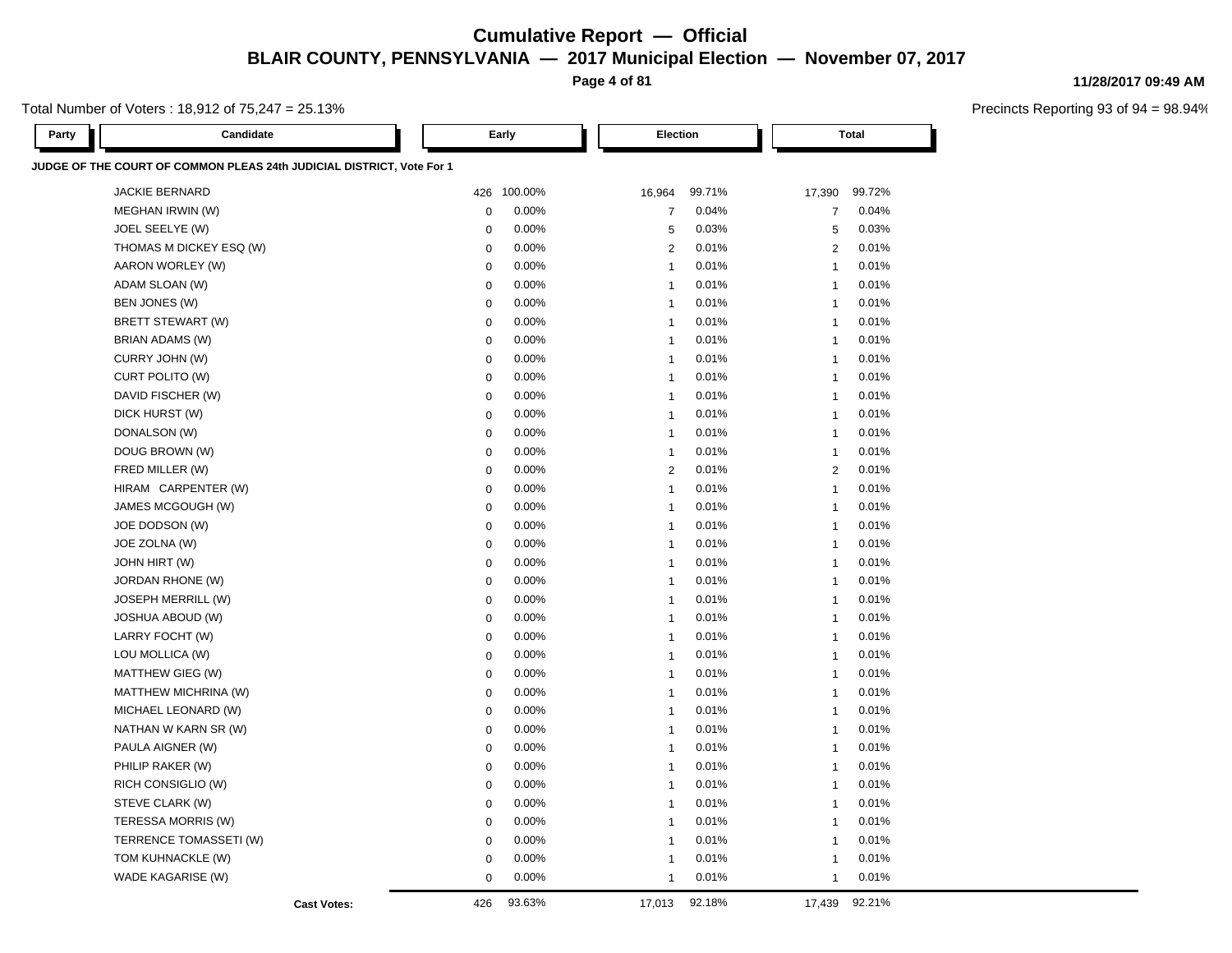**Page 5 of 81**

Total Number of Voters : 18,912 of 75,247 = 25.13%

| Party | Candidate           | Early | Election |     |       | Total |      |          |
|-------|---------------------|-------|----------|-----|-------|-------|------|----------|
|       | <b>Over Votes:</b>  |       | 0.00%    |     | 0.00% |       |      | $0.00\%$ |
|       | <b>Under Votes:</b> | 29    | 6.37%    | 444 | 7.82% |       | ,473 | 7.79%    |

#### **11/28/2017 09:49 AM**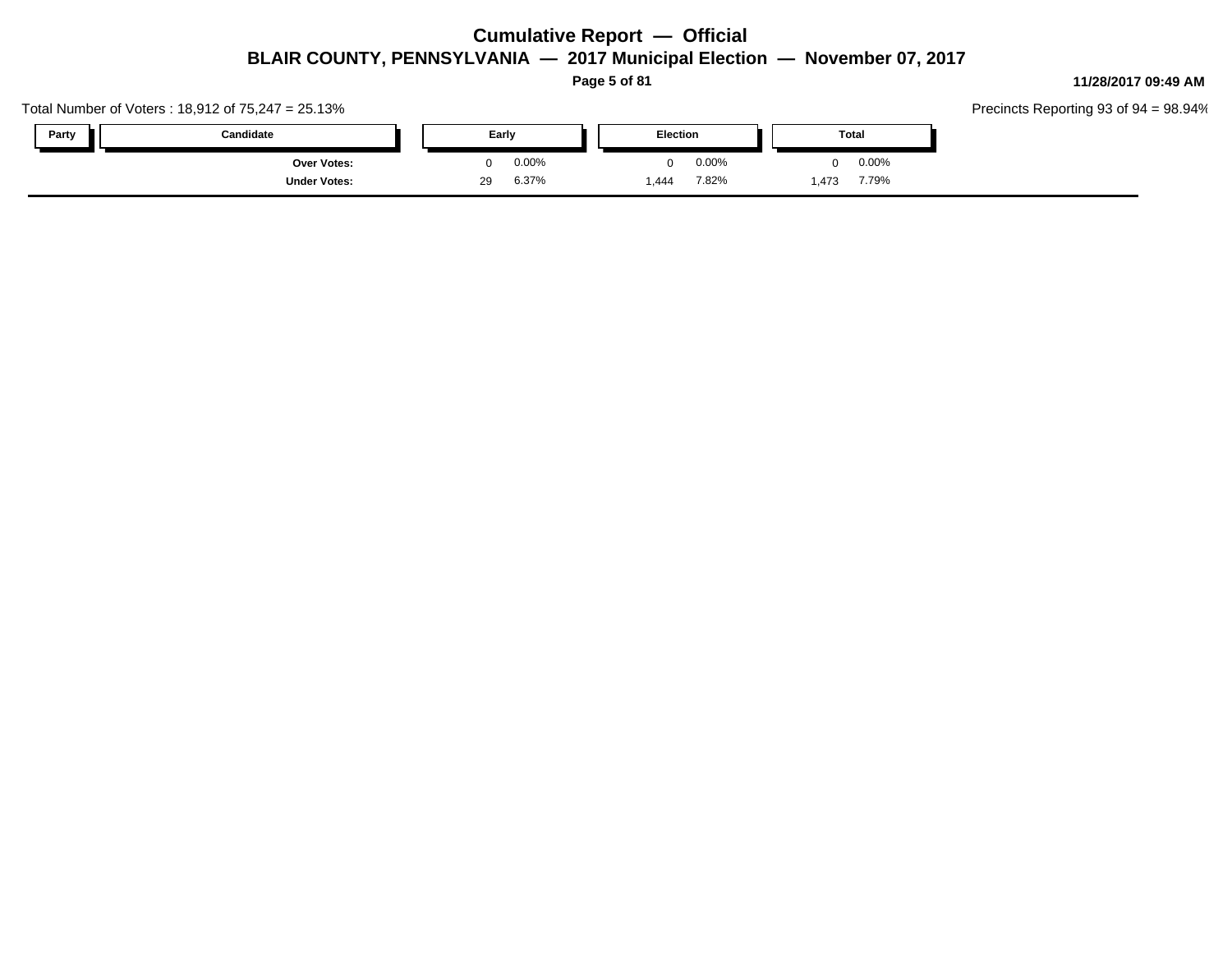**Page 6 of 81**

Total Number of Voters : 18,912 of 75,247 = 25.13%

| Party | Candidate                                  |             | Early       |                         | Election |                | <b>Total</b> |  |  |
|-------|--------------------------------------------|-------------|-------------|-------------------------|----------|----------------|--------------|--|--|
|       | DISTRICT ATTORNEY, 4 YEAR TERM, Vote For 1 |             |             |                         |          |                |              |  |  |
|       | RICHARD A. CONSIGLIO                       |             | 419 100.00% | 16,557                  | 98.77%   | 16,976         | 98.80%       |  |  |
|       | <b>BOB DONALDSON (W)</b>                   | $\mathbf 0$ | 0.00%       | 151                     | 0.90%    | 151            | 0.88%        |  |  |
|       | JOEL SEELYE (W)                            | $\mathbf 0$ | 0.00%       | 3                       | 0.02%    | 3              | 0.02%        |  |  |
|       | JASON IMLER (W)                            | $\mathbf 0$ | 0.00%       | $\overline{4}$          | 0.02%    | $\overline{4}$ | 0.02%        |  |  |
|       | MEGAN IRWIN (W)                            | $\mathbf 0$ | 0.00%       | 3                       | 0.02%    | 3              | 0.02%        |  |  |
|       | SCOTT BARGER (W)                           | $\pmb{0}$   | 0.00%       | $\mathbf{1}$            | 0.01%    | $\overline{1}$ | 0.01%        |  |  |
|       | MARK BENNET (W)                            | $\mathbf 0$ | 0.00%       | $\mathbf{1}$            | 0.01%    | $\overline{1}$ | 0.01%        |  |  |
|       | JACKIE BERNARD (W)                         | $\mathbf 0$ | 0.00%       | $\overline{1}$          | 0.01%    | $\overline{1}$ | 0.01%        |  |  |
|       | TIM BNTTENFIELD (W)                        | $\mathbf 0$ | 0.00%       | $\mathbf{1}$            | 0.01%    | $\mathbf{1}$   | 0.01%        |  |  |
|       | <b>ROBERT BROADRICK (W)</b>                | $\mathbf 0$ | 0.00%       | $\overline{1}$          | 0.01%    | $\mathbf{1}$   | 0.01%        |  |  |
|       | <b>JULIA BURKE (W)</b>                     | $\mathbf 0$ | 0.00%       | $\overline{1}$          | 0.01%    | $\overline{1}$ | 0.01%        |  |  |
|       | <b>GRACE E CAMBERG (W)</b>                 | $\mathbf 0$ | 0.00%       | $\overline{1}$          | 0.01%    | $\overline{1}$ | 0.01%        |  |  |
|       | SEAN CLAPPER (W)                           | $\mathbf 0$ | 0.00%       | $\overline{1}$          | 0.01%    | $\mathbf{1}$   | 0.01%        |  |  |
|       | STEVE CLARK (W)                            | $\mathbf 0$ | 0.00%       | $\overline{1}$          | 0.01%    | $\mathbf{1}$   | 0.01%        |  |  |
|       | ASHLEY COLABOVE (W)                        | $\mathbf 0$ | 0.00%       | $\overline{1}$          | 0.01%    | $\overline{1}$ | 0.01%        |  |  |
|       | CHARLES CORNELIUS (W)                      | $\mathbf 0$ | 0.00%       | $\overline{\mathbf{1}}$ | 0.01%    | $\mathbf{1}$   | 0.01%        |  |  |
|       | JANE KIMMEN ECKELS (W)                     | 0           | 0.00%       | $\mathbf{1}$            | 0.01%    | $\mathbf{1}$   | 0.01%        |  |  |
|       | <b>AUSTIN FINK (W)</b>                     | $\mathbf 0$ | 0.00%       | $\overline{1}$          | 0.01%    | $\overline{1}$ | 0.01%        |  |  |
|       | JAMES FORNARI (W)                          | $\mathbf 0$ | 0.00%       | $\overline{1}$          | 0.01%    | $\overline{1}$ | 0.01%        |  |  |
|       | PAULA FREDERICK (W)                        | $\mathbf 0$ | 0.00%       | $\overline{1}$          | 0.01%    | $\mathbf{1}$   | 0.01%        |  |  |
|       | JIM GEORGE (W)                             | $\mathbf 0$ | 0.00%       | $\mathbf{1}$            | 0.01%    | $\mathbf{1}$   | 0.01%        |  |  |
|       | BILL HABERSTROH (W)                        | $\mathbf 0$ | 0.00%       | $\overline{1}$          | 0.01%    | $\mathbf{1}$   | 0.01%        |  |  |
|       | RHONDA HOLLAND (W)                         | $\mathbf 0$ | 0.00%       | $\overline{1}$          | 0.01%    | $\overline{1}$ | 0.01%        |  |  |
|       | EDWARD HOUCK (W)                           | $\mathbf 0$ | 0.00%       | $\overline{1}$          | 0.01%    | $\overline{1}$ | 0.01%        |  |  |
|       | <b>BOB HOUSEMAN (W)</b>                    | $\mathbf 0$ | 0.00%       | $\overline{1}$          | 0.01%    | $\mathbf{1}$   | 0.01%        |  |  |
|       | WADE KAGARISE (W)                          | $\mathbf 0$ | 0.00%       | $\overline{1}$          | 0.01%    | $\mathbf{1}$   | 0.01%        |  |  |
|       | DAN KISS (W)                               | $\mathbf 0$ | 0.00%       | $\overline{1}$          | 0.01%    | $\mathbf{1}$   | 0.01%        |  |  |
|       | LAURENCE KRASHER (W)                       | $\mathbf 0$ | 0.00%       | $\overline{1}$          | 0.01%    | $\mathbf{1}$   | 0.01%        |  |  |
|       | ALAN KRIER (W)                             | $\mathbf 0$ | 0.00%       | $\overline{1}$          | 0.01%    | $\overline{1}$ | 0.01%        |  |  |
|       | JOHN LAWLER (W)                            | $\mathbf 0$ | 0.00%       | $\overline{1}$          | 0.01%    | $\mathbf{1}$   | 0.01%        |  |  |
|       | MICHAEL LEONARD (W)                        | $\mathbf 0$ | 0.00%       | $\overline{1}$          | 0.01%    | $\overline{1}$ | 0.01%        |  |  |
|       | GINDLESPERGER MATTHEW (W)                  | $\mathbf 0$ | 0.00%       | $\overline{1}$          | 0.01%    | $\mathbf{1}$   | 0.01%        |  |  |
|       | MCGINNES (W)                               | $\mathbf 0$ | 0.00%       | $\overline{1}$          | 0.01%    | $\overline{1}$ | 0.01%        |  |  |
|       | MATTHEW MICHRINA (W)                       | $\Omega$    | 0.00%       | $\overline{1}$          | 0.01%    | $\mathbf{1}$   | 0.01%        |  |  |
|       | HARRY MILLER (W)                           | $\mathbf 0$ | 0.00%       | $\overline{2}$          | 0.01%    | 2              | 0.01%        |  |  |
|       | TERESSA MORRIS (W)                         | $\mathbf 0$ | 0.00%       | $\overline{1}$          | 0.01%    | $\mathbf{1}$   | 0.01%        |  |  |
|       | CANDI PARSHALL (W)                         | $\mathbf 0$ | 0.00%       | $\mathbf{1}$            | 0.01%    | $\mathbf{1}$   | 0.01%        |  |  |
|       | MITCHELL PRICE (W)                         | $\Omega$    | 0.00%       | $\overline{1}$          | 0.01%    | $\overline{1}$ | 0.01%        |  |  |
|       | MIKE RADER (W)                             | $\Omega$    | 0.00%       | $\overline{1}$          | 0.01%    | $\overline{1}$ | 0.01%        |  |  |
|       | HENRY SAGER (W)                            | $\Omega$    | 0.00%       | $\overline{1}$          | 0.01%    | $\overline{1}$ | 0.01%        |  |  |

**11/28/2017 09:49 AM**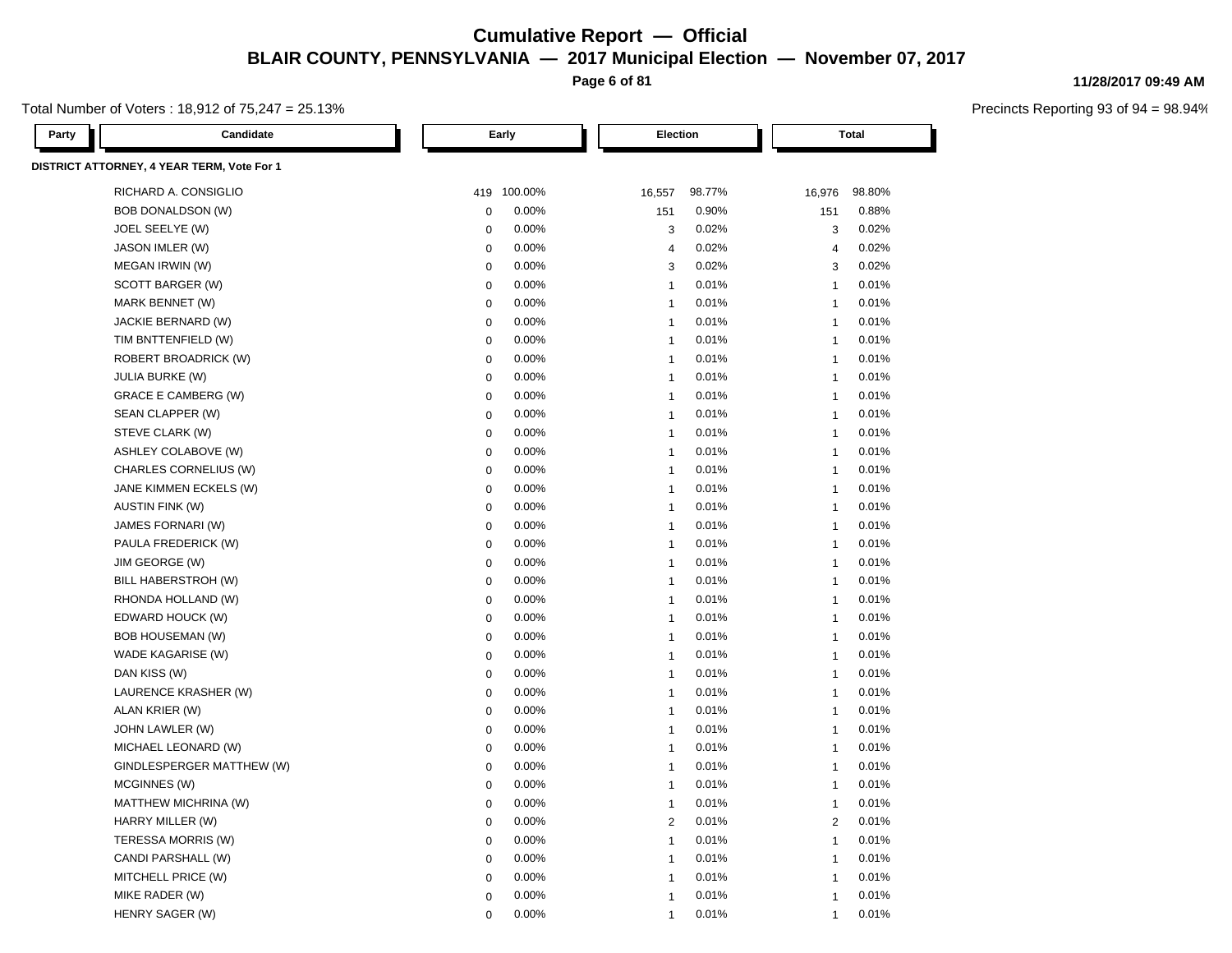**Page 7 of 81**

#### Total Number of Voters : 18,912 of 75,247 = 25.13%

**11/28/2017 09:49 AM**

| Party | Candidate                     |                | Early    | Election |        |             | Total  |  |  |
|-------|-------------------------------|----------------|----------|----------|--------|-------------|--------|--|--|
|       | JOSH SALYARDS (W)             | $\overline{0}$ | $0.00\%$ |          | 0.01%  |             | 0.01%  |  |  |
|       | RONALD SETTLE (W)             | $\mathbf{0}$   | $0.00\%$ |          | 0.01%  |             | 0.01%  |  |  |
|       | THOMAS E SINCLAIR (W)         | $\overline{0}$ | $0.00\%$ |          | 0.01%  |             | 0.01%  |  |  |
|       | DON SPIECE (W)                | $\mathbf{0}$   | $0.00\%$ |          | 0.01%  |             | 0.01%  |  |  |
|       | ERICH STOEHR (W)              | $\mathbf{0}$   | $0.00\%$ |          | 0.01%  |             | 0.01%  |  |  |
|       | GARY SUMPTER (W)              | $\mathbf{0}$   | $0.00\%$ |          | 0.01%  |             | 0.01%  |  |  |
|       | <b>GERALD MARK WARING (W)</b> | $\mathbf{0}$   | $0.00\%$ |          | 0.01%  |             | 0.01%  |  |  |
|       | PETER WEEKS (W)               | $\mathbf{0}$   | $0.00\%$ |          | 0.01%  |             | 0.01%  |  |  |
|       | DREW WENZEL (W)               | $\mathbf{0}$   | $0.00\%$ |          | 0.01%  |             | 0.01%  |  |  |
|       | BEN WRIGHT (W)                | 0              | $0.00\%$ |          | 0.01%  |             | 0.01%  |  |  |
|       | <b>Cast Votes:</b>            | 419            | 92.09%   | 16,764   | 90.83% | 17,183      | 90.86% |  |  |
|       | Over Votes:                   | $\mathbf{0}$   | $0.00\%$ | 0        | 0.00%  | $\mathbf 0$ | 0.00%  |  |  |
|       | <b>Under Votes:</b>           | 36             | 7.91%    | 1,693    | 9.17%  | 1,729       | 9.14%  |  |  |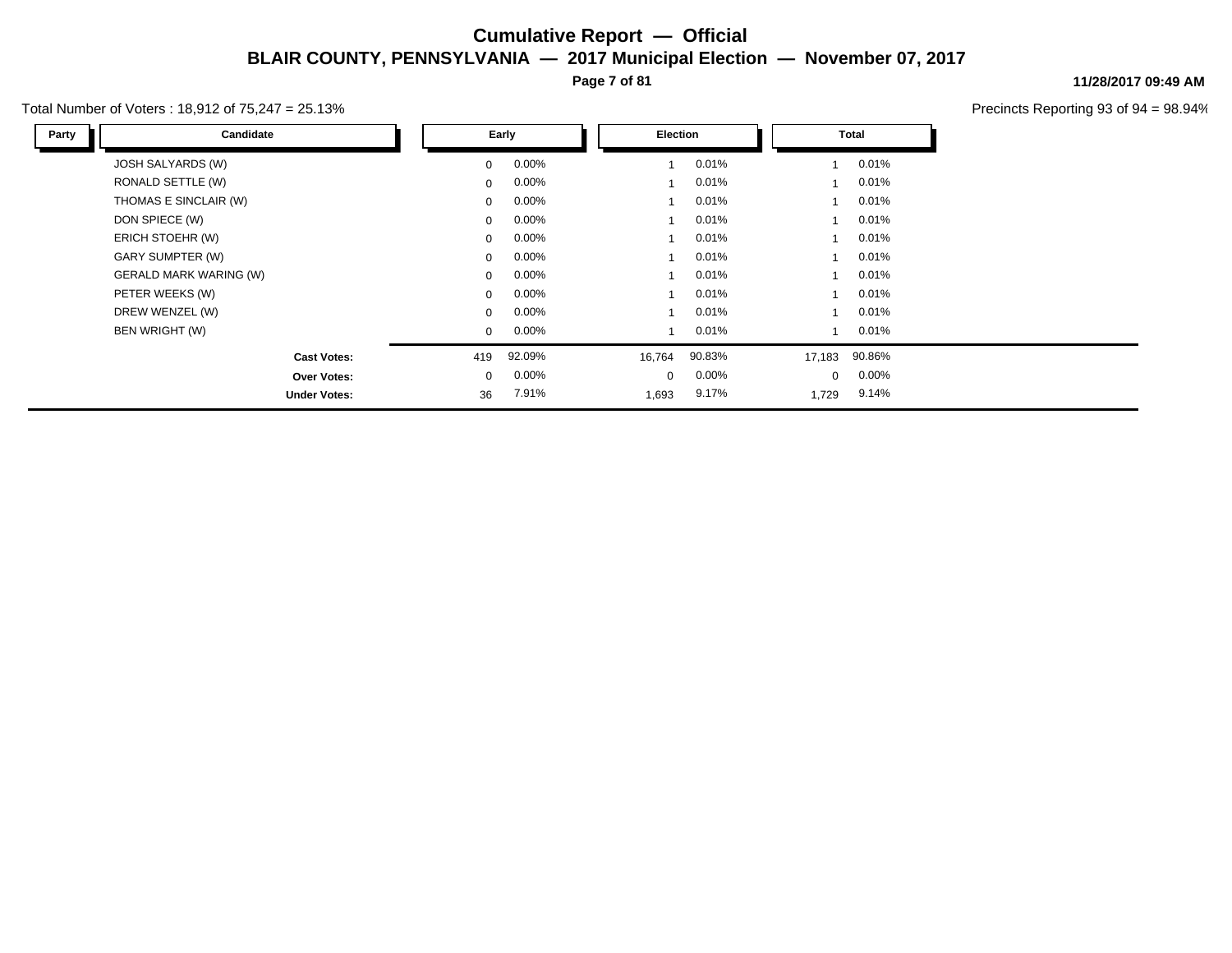**Page 8 of 81**

Total Number of Voters : 18,912 of 75,247 = 25.13%

| Party | Candidate                             |                | Early  |                         | Election |                | Total  |  |
|-------|---------------------------------------|----------------|--------|-------------------------|----------|----------------|--------|--|
|       | PROTHONOTARY, 4 YEAR TERM, Vote For 1 |                |        |                         |          |                |        |  |
|       | <b>ROBIN G. PATTON</b>                | 410            | 99.27% | 16,511                  | 99.26%   | 16,921         | 99.26% |  |
|       | CRISTI WALTZ (W)                      | $\overline{2}$ | 0.48%  | 37                      | 0.22%    | 39             | 0.23%  |  |
|       | CINDY DICK (W)                        | $\Omega$       | 0.00%  | 56                      | 0.34%    | 56             | 0.33%  |  |
|       | MICHAEL J ADAMS (W)                   | $\mathbf 0$    | 0.00%  | $\overline{1}$          | 0.01%    | $\overline{1}$ | 0.01%  |  |
|       | TONY BARR (W)                         | $\mathbf 0$    | 0.00%  | $\overline{2}$          | 0.01%    | 2              | 0.01%  |  |
|       | MARK BENNET (W)                       | $\mathbf 0$    | 0.00%  | $\overline{1}$          | 0.01%    | $\overline{1}$ | 0.01%  |  |
|       | JEFF BOWERS (W)                       | $\mathbf 0$    | 0.00%  | $\overline{1}$          | 0.01%    | $\overline{1}$ | 0.01%  |  |
|       | R BROADRICK (W)                       | $\mathbf 0$    | 0.00%  | $\overline{1}$          | 0.01%    | $\overline{1}$ | 0.01%  |  |
|       | TIMOTHY B BROWN (W)                   | $\mathbf 0$    | 0.00%  | $\overline{1}$          | 0.01%    | $\overline{1}$ | 0.01%  |  |
|       | SYLVIA BURNS (W)                      | 0              | 0.00%  | $\overline{1}$          | 0.01%    | $\overline{1}$ | 0.01%  |  |
|       | ADAM CONRAD (W)                       | $\mathbf 0$    | 0.00%  | $\overline{1}$          | 0.01%    | $\overline{1}$ | 0.01%  |  |
|       | CINDY DAVIS (W)                       | $\mathbf 0$    | 0.00%  | $\overline{1}$          | 0.01%    | $\overline{1}$ | 0.01%  |  |
|       | <b>HEATHER ECKELS (W)</b>             | $\mathbf 0$    | 0.00%  | $\overline{1}$          | 0.01%    | $\overline{1}$ | 0.01%  |  |
|       | LARRY FOCHT (W)                       | $\Omega$       | 0.00%  | $\overline{1}$          | 0.01%    | $\overline{1}$ | 0.01%  |  |
|       | RICHARD ANDREW FULLER (W)             | $\mathbf 0$    | 0.00%  | $\overline{1}$          | 0.01%    | $\overline{1}$ | 0.01%  |  |
|       | FRED HAYEK (W)                        | $\mathbf 0$    | 0.00%  | $\overline{1}$          | 0.01%    | $\overline{1}$ | 0.01%  |  |
|       | <b>BOB HOUSEMAN (W)</b>               | $\mathbf 0$    | 0.00%  | $\overline{1}$          | 0.01%    | $\overline{1}$ | 0.01%  |  |
|       | BRIDGETTE JACKSON (W)                 | $\mathbf 0$    | 0.00%  | $\overline{1}$          | 0.01%    | $\overline{1}$ | 0.01%  |  |
|       | MICHAEL LEONARD (W)                   | $\mathbf 0$    | 0.00%  | $\overline{1}$          | 0.01%    | $\overline{1}$ | 0.01%  |  |
|       | <b>ASHLEY MCALEER (W)</b>             | $\mathbf 0$    | 0.00%  | $\overline{1}$          | 0.01%    | $\overline{1}$ | 0.01%  |  |
|       | MARY MCDONALD (W)                     | $\mathbf 0$    | 0.00%  | $\overline{1}$          | 0.01%    | $\overline{1}$ | 0.01%  |  |
|       | MATTHEW MICHRINA (W)                  | $\mathbf 0$    | 0.00%  | $\overline{1}$          | 0.01%    | $\overline{1}$ | 0.01%  |  |
|       | TERESSA MORRIS (W)                    | $\mathbf 0$    | 0.00%  | $\overline{1}$          | 0.01%    | $\overline{1}$ | 0.01%  |  |
|       | GABE NEWELL (W)                       | $\mathbf 0$    | 0.00%  | $\overline{1}$          | 0.01%    | $\overline{1}$ | 0.01%  |  |
|       | CAROL NEWMAN (W)                      | $\mathbf 0$    | 0.00%  | $\overline{\mathbf{1}}$ | 0.01%    | $\overline{1}$ | 0.01%  |  |
|       | JAMIE NOEL (W)                        | $\mathbf 0$    | 0.00%  | $\overline{1}$          | 0.01%    | $\overline{1}$ | 0.01%  |  |
|       | ERIC PRENDERGAST (W)                  | $\mathbf 0$    | 0.00%  | $\overline{2}$          | 0.01%    | 2              | 0.01%  |  |
|       | DWAYNE RAICHLE (W)                    | $\mathbf 0$    | 0.00%  | $\overline{1}$          | 0.01%    | $\overline{1}$ | 0.01%  |  |
|       | BERNIE SANDERS (W)                    | $\mathbf 0$    | 0.00%  | $\overline{1}$          | 0.01%    | $\overline{1}$ | 0.01%  |  |
|       | CORY SEYMOUR (W)                      | $\mathbf 0$    | 0.00%  | $\overline{1}$          | 0.01%    | $\overline{1}$ | 0.01%  |  |
|       | <b>BRITTANY SMITH (W)</b>             | $\mathbf 0$    | 0.00%  | $\overline{1}$          | 0.01%    | $\overline{1}$ | 0.01%  |  |
|       | KAREN SWAB (W)                        | $\mathbf 1$    | 0.24%  | $\mathbf 0$             | 0.00%    | $\overline{1}$ | 0.01%  |  |
|       | <b>Cast Votes:</b>                    | 413            | 90.77% | 16,634                  | 90.12%   | 17,047         | 90.14% |  |
|       | <b>Over Votes:</b>                    | $\pmb{0}$      | 0.00%  | $\pmb{0}$               | 0.00%    | $\mathbf 0$    | 0.00%  |  |
|       | <b>Under Votes:</b>                   | 42             | 9.23%  | 1,823                   | 9.88%    | 1,865          | 9.86%  |  |

#### **11/28/2017 09:49 AM**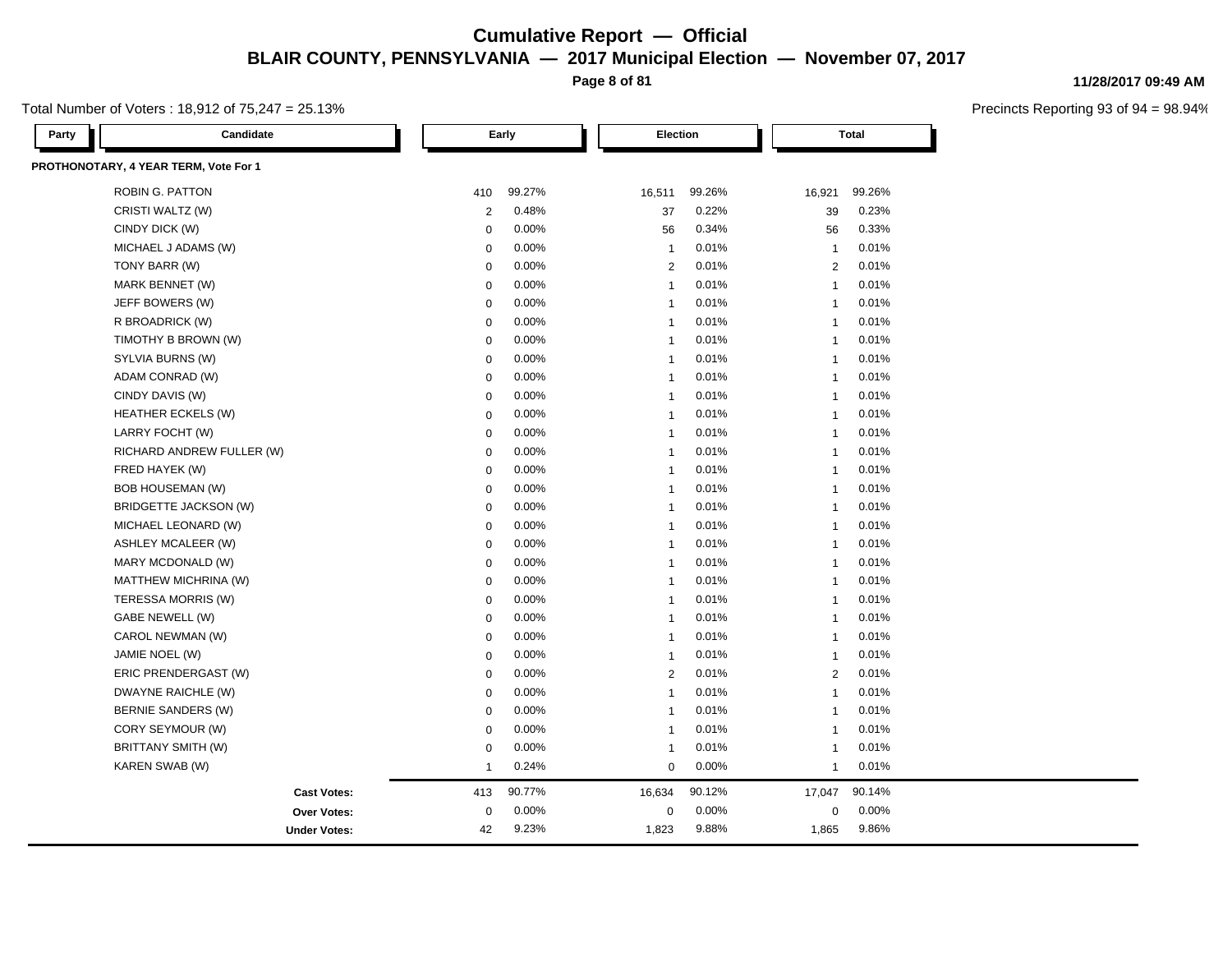**Page 9 of 81**

#### Total Number of Voters : 18,912 of 75,247 = 25.13%

**11/28/2017 09:49 AM**

| Party | Candidate                        |                  | Early  |                         | Election<br><b>Total</b> |                |        |
|-------|----------------------------------|------------------|--------|-------------------------|--------------------------|----------------|--------|
|       | SHERIFF, 4 YEAR TERM, Vote For 1 |                  |        |                         |                          |                |        |
|       | JAMES E. OTT                     | 415              | 98.81% | 16,665                  | 98.64%                   | 17,080         | 98.65% |
|       | HOLLY GARNER (W)                 | $\mathbf{1}$     | 0.24%  | 82                      | 0.49%                    | 83             | 0.48%  |
|       | SAM MCCLURE (W)                  | 4                | 0.95%  | 97                      | 0.57%                    | 101            | 0.58%  |
|       | RICHARD BOOKS (W)                | $\Omega$         | 0.00%  | $\overline{2}$          | 0.01%                    | $\overline{2}$ | 0.01%  |
|       | JAMES THOMPSON (W)               | $\boldsymbol{0}$ | 0.00%  | $\overline{2}$          | 0.01%                    | $\overline{2}$ | 0.01%  |
|       | ADAM BANKS (W)                   | $\mathbf 0$      | 0.00%  | $\overline{2}$          | 0.01%                    | 2              | 0.01%  |
|       | DANIEL BAUER (W)                 | $\mathbf 0$      | 0.00%  | $\mathbf{1}$            | 0.01%                    | $\overline{1}$ | 0.01%  |
|       | LEO BERG (W)                     | $\mathbf 0$      | 0.00%  | $\mathbf{1}$            | 0.01%                    | $\overline{1}$ | 0.01%  |
|       | ALLAN C BERKHIMER (W)            | $\mathbf 0$      | 0.00%  | $\overline{1}$          | 0.01%                    | $\overline{1}$ | 0.01%  |
|       | ADAM BOWERS (W)                  | $\mathbf 0$      | 0.00%  | $\overline{1}$          | 0.01%                    | $\overline{1}$ | 0.01%  |
|       | RICHARD BROZENICH (W)            | $\mathbf 0$      | 0.00%  | $\overline{1}$          | 0.01%                    | $\overline{1}$ | 0.01%  |
|       | JIM CECHINI (W)                  | $\mathbf 0$      | 0.00%  | $\overline{1}$          | 0.01%                    | $\overline{1}$ | 0.01%  |
|       | SEAN CLAPPER (W)                 | $\mathbf 0$      | 0.00%  | $\overline{1}$          | 0.01%                    | $\overline{1}$ | 0.01%  |
|       | CINDY DICK (W)                   | $\mathbf 0$      | 0.00%  | $\overline{1}$          | 0.01%                    | $\overline{1}$ | 0.01%  |
|       | JOSEPH B ECKELS (W)              | $\mathbf 0$      | 0.00%  | $\overline{1}$          | 0.01%                    | $\overline{1}$ | 0.01%  |
|       | RANDY FEATHERS (W)               | $\mathbf 0$      | 0.00%  | $\overline{1}$          | 0.01%                    | $\overline{1}$ | 0.01%  |
|       | <b>AUSTIN FINK (W)</b>           | $\mathbf 0$      | 0.00%  | $\overline{1}$          | 0.01%                    | $\mathbf{1}$   | 0.01%  |
|       | CRAIG GRASSMYER (W)              | $\mathbf 0$      | 0.00%  | $\overline{2}$          | 0.01%                    | $\overline{2}$ | 0.01%  |
|       | DONALD HAZENSTAB (W)             | $\mathbf 0$      | 0.00%  | $\overline{1}$          | 0.01%                    | $\overline{1}$ | 0.01%  |
|       | RONALD HELLER (W)                | $\mathbf 0$      | 0.00%  | $\overline{1}$          | 0.01%                    | $\overline{1}$ | 0.01%  |
|       | <b>BOB HOUSEMAN (W)</b>          | $\mathbf 0$      | 0.00%  | $\overline{1}$          | 0.01%                    | $\overline{1}$ | 0.01%  |
|       | FOWNES HT (W)                    | $\mathbf 0$      | 0.00%  | $\mathbf{1}$            | 0.01%                    | $\overline{1}$ | 0.01%  |
|       | TROY JOHANIDES (W)               | $\mathbf 0$      | 0.00%  | $\mathbf{1}$            | 0.01%                    | $\mathbf{1}$   | 0.01%  |
|       | SCOTT KOEHLE (W)                 | $\mathbf 0$      | 0.00%  | $\overline{2}$          | 0.01%                    | 2              | 0.01%  |
|       | BRIAN LEY (W)                    | $\mathbf 0$      | 0.00%  | $\mathbf{1}$            | 0.01%                    | $\overline{1}$ | 0.01%  |
|       | JAMES LITTLE (W)                 | $\mathbf 0$      | 0.00%  | $\overline{1}$          | 0.01%                    | $\overline{1}$ | 0.01%  |
|       | <b>RICHARD LUCKNER (W)</b>       | $\mathbf 0$      | 0.00%  | $\overline{1}$          | 0.01%                    | $\overline{1}$ | 0.01%  |
|       | SAM MACLUR (W)                   | $\mathbf 0$      | 0.00%  | $\overline{1}$          | 0.01%                    | $\overline{1}$ | 0.01%  |
|       | MATT DILLON (W)                  | $\mathbf 0$      | 0.00%  | $\overline{1}$          | 0.01%                    | $\overline{1}$ | 0.01%  |
|       | <b>ASHLEY MCALEER (W)</b>        | $\mathbf 0$      | 0.00%  | $\mathbf{1}$            | 0.01%                    | $\overline{1}$ | 0.01%  |
|       | SHANNON MCCAULLEY (W)            | $\mathbf 0$      | 0.00%  | $\mathbf{1}$            | 0.01%                    | $\overline{1}$ | 0.01%  |
|       | SARAH MILLIRON (W)               | $\mathbf 0$      | 0.00%  | $\overline{1}$          | 0.01%                    | $\overline{1}$ | 0.01%  |
|       | CHAD MONTGOMERY (W)              | $\mathbf 0$      | 0.00%  | $\overline{1}$          | 0.01%                    | $\overline{1}$ | 0.01%  |
|       | TERESSA MORRIS (W)               | $\mathbf 0$      | 0.00%  | $\overline{1}$          | 0.01%                    | $\overline{1}$ | 0.01%  |
|       | HARRY PELTON (W)                 | $\mathbf 0$      | 0.00%  | $\overline{\mathbf{1}}$ | 0.01%                    | $\overline{1}$ | 0.01%  |
|       | ERIC PRENDERGAST (W)             | $\mathbf 0$      | 0.00%  | $\overline{\mathbf{1}}$ | 0.01%                    | $\overline{1}$ | 0.01%  |
|       | ALYSSA RHONE (W)                 | $\pmb{0}$        | 0.00%  | $\overline{1}$          | 0.01%                    | $\overline{1}$ | 0.01%  |
|       | PEGGY SABOL (W)                  | $\Omega$         | 0.00%  | $\overline{1}$          | 0.01%                    | $\mathbf{1}$   | 0.01%  |
|       | HENRY SAGER (W)                  | $\mathbf 0$      | 0.00%  | $\overline{1}$          | 0.01%                    | $\overline{1}$ | 0.01%  |
|       | SISU SETTLE (W)                  | $\Omega$         | 0.00%  | $\overline{1}$          | 0.01%                    | $\overline{1}$ | 0.01%  |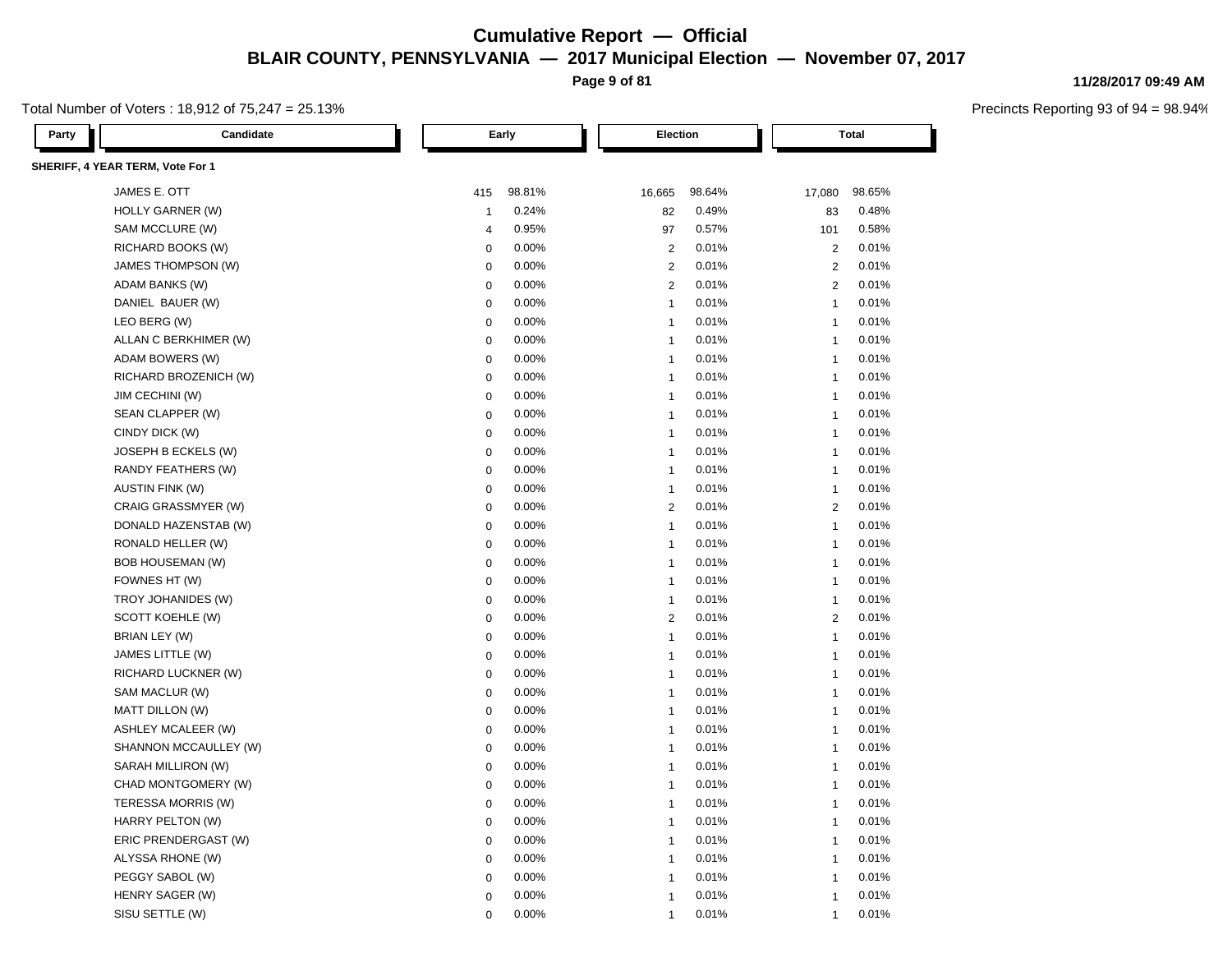**Page 10 of 81**

#### **11/28/2017 09:49 AM**

Precincts Reporting 93 of 94 = 98.94%

| Party      | Candidate                                                            |                     |                | Early   | Election       |        |                | <b>Total</b> |  |
|------------|----------------------------------------------------------------------|---------------------|----------------|---------|----------------|--------|----------------|--------------|--|
|            | FRANK SMITH (W)                                                      |                     | 0              | 0.00%   | $\mathbf{1}$   | 0.01%  | 1              | 0.01%        |  |
|            | RUBY SMITH (W)                                                       |                     | 0              | 0.00%   | $\mathbf{1}$   | 0.01%  | 1              | 0.01%        |  |
|            | DAVE SWANGER (W)                                                     |                     | $\mathbf 0$    | 0.00%   | 2              | 0.01%  | $\overline{2}$ | 0.01%        |  |
|            | GREGORY WERSTIL (W)                                                  |                     | 0              | 0.00%   | $\overline{1}$ | 0.01%  | $\mathbf{1}$   | 0.01%        |  |
|            | ANN WILLIS (W)                                                       |                     | 0              | 0.00%   | $\mathbf{1}$   | 0.01%  | $\mathbf{1}$   | 0.01%        |  |
|            | Anita Emeigh (W)                                                     |                     | 0              | 0.00%   | $\mathbf{1}$   | 0.01%  | -1             | 0.01%        |  |
|            | Edward Walls (W)                                                     |                     | 0              | 0.00%   | $\mathbf{1}$   | 0.01%  | 1              | 0.01%        |  |
|            |                                                                      | <b>Cast Votes:</b>  | 420            | 92.31%  | 16,894         | 91.59% | 17,314         | 91.61%       |  |
|            |                                                                      | Over Votes:         | 0              | 0.00%   | $\pmb{0}$      | 0.00%  | 0              | 0.00%        |  |
|            |                                                                      | <b>Under Votes:</b> | 35             | 7.69%   | 1,551          | 8.41%  | 1,586          | 8.39%        |  |
|            | MAGISTERIAL DISTRICT JUDGE DISTRICT 24-1-02, 6 YEAR TERM, Vote For 1 |                     |                |         |                |        |                |              |  |
| DEM        | <b>MEGHAN FARRELL IRWIN</b>                                          |                     | 44             | 44.90%  | 1,760          | 48.23% | 1,804          | 48.15%       |  |
| <b>REP</b> | <b>BEN JONES</b>                                                     |                     | 53             | 54.08%  | 1,885          | 51.66% | 1,938          | 51.72%       |  |
|            | MEGHAN FARREL IRWIN (W)                                              |                     | 0              | 0.00%   | $\overline{2}$ | 0.05%  | $\overline{2}$ | 0.05%        |  |
|            | SCOTT A CLAPPER (W)                                                  |                     | $\overline{1}$ | 1.02%   | $\mathbf 0$    | 0.00%  | $\mathbf{1}$   | 0.03%        |  |
|            | PAT HIMES (W)                                                        |                     | 0              | 0.00%   | -1             | 0.03%  | -1             | 0.03%        |  |
|            | MICHAEL LEONARD (W)                                                  |                     | $\mathbf 0$    | 0.00%   | $\mathbf{1}$   | 0.03%  | $\mathbf{1}$   | 0.03%        |  |
|            |                                                                      | <b>Cast Votes:</b>  | 98             | 98.00%  | 3,649          | 98.04% | 3,747          | 98.04%       |  |
|            |                                                                      | Over Votes:         | 0              | 0.00%   | $\mathsf 0$    | 0.00%  | 0              | 0.00%        |  |
|            |                                                                      | <b>Under Votes:</b> | $\overline{2}$ | 2.00%   | 73             | 1.96%  | 75             | 1.96%        |  |
|            | MAGISTERIAL DISTRICT JUDGE DISTRICT 24-1-03, 6 YEAR TERM, Vote For 1 |                     |                |         |                |        |                |              |  |
|            | DANIEL DEANTONIO                                                     |                     | 55             | 100.00% | 2,218          | 98.93% | 2,273          | 98.96%       |  |
|            | MEGAN IRWEN ADAMS (W)                                                |                     | $\mathbf 0$    | 0.00%   | $\mathbf{1}$   | 0.04%  | $\mathbf{1}$   | 0.04%        |  |
|            | HENRY T FOWNES (W)                                                   |                     | 0              | 0.00%   | $\overline{2}$ | 0.09%  | $\overline{2}$ | 0.09%        |  |
|            | MEGHAN IRWIN (W)                                                     |                     | $\mathbf 0$    | 0.00%   | $\overline{7}$ | 0.31%  | $\overline{7}$ | 0.30%        |  |
|            | BEN JONES (W)                                                        |                     | 0              | 0.00%   | 6              | 0.27%  | 6              | 0.26%        |  |
|            | BILL KUDLAWIEC (W)                                                   |                     | 0              | 0.00%   | 3              | 0.13%  | 3              | 0.13%        |  |
|            | JEFF LAICH (W)                                                       |                     | 0              | 0.00%   | $\overline{2}$ | 0.09%  | 2              | 0.09%        |  |
|            | JEFF AUKER (W)                                                       |                     | 0              | 0.00%   | $\mathbf{1}$   | 0.04%  | $\mathbf{1}$   | 0.04%        |  |
|            | HARRI HEIKKILA (W)                                                   |                     | $\mathbf 0$    | 0.00%   | -1             | 0.04%  | -1             | 0.04%        |  |
|            | STEVE PORTER (W)                                                     |                     | $\mathbf 0$    | 0.00%   | $\mathbf{1}$   | 0.04%  | $\mathbf{1}$   | 0.04%        |  |
|            |                                                                      | <b>Cast Votes:</b>  | 55             | 94.83%  | 2,242          | 90.48% | 2,297          | 90.58%       |  |
|            |                                                                      | Over Votes:         | 0              | 0.00%   | 0              | 0.00%  | $\mathbf 0$    | $0.00\%$     |  |
|            |                                                                      | <b>Under Votes:</b> | 3              | 5.17%   | 236            | 9.52%  | 239            | 9.42%        |  |

#### Total Number of Voters : 18,912 of 75,247 = 25.13%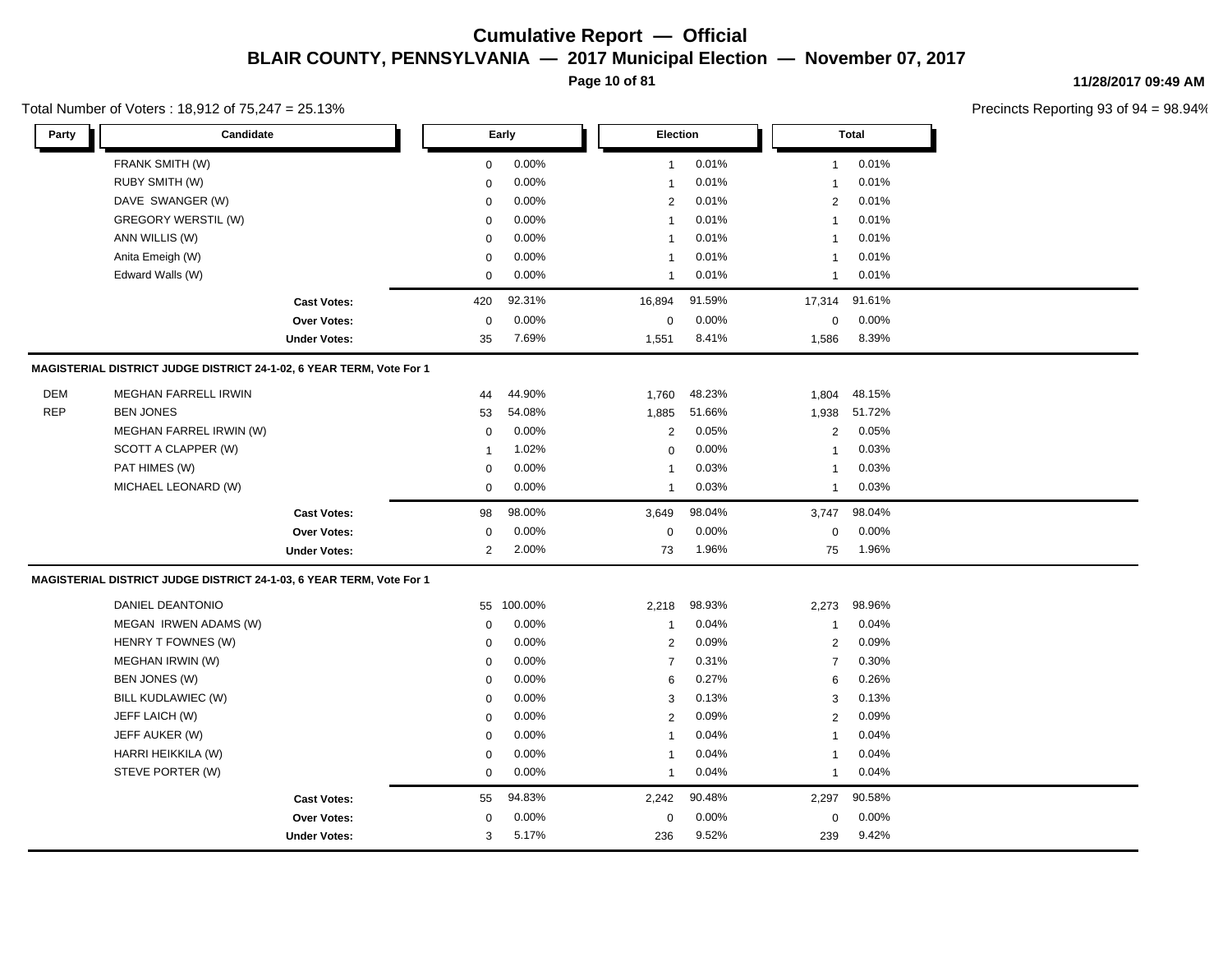**Page 11 of 81**

**11/28/2017 09:49 AM**

|            | Total Number of Voters: 18,912 of 75,247 = 25.13%                    |                     |              |         |              |        |              |              | Precincts Reporting 93 of |
|------------|----------------------------------------------------------------------|---------------------|--------------|---------|--------------|--------|--------------|--------------|---------------------------|
| Party      | Candidate                                                            |                     |              | Early   | Election     |        |              | <b>Total</b> |                           |
|            | MAGISTERIAL DISTRICT JUDGE DISTRICT 24-3-03, 6 YEAR TERM, Vote For 1 |                     |              |         |              |        |              |              |                           |
|            | PAULA M. AIGNER                                                      |                     | 105          | 100.00% | 3,759        | 99.89% | 3,864        | 99.90%       |                           |
|            | MEGHAN IRWIN (W)                                                     |                     | $\mathbf 0$  | 0.00%   | 2            | 0.05%  | 2            | 0.05%        |                           |
|            | BEN JONES (W)                                                        |                     | $\Omega$     | 0.00%   | 1            | 0.03%  | -1           | 0.03%        |                           |
|            | HENRY MILLER (W)                                                     |                     | $\mathbf 0$  |         | -1           | 0.03%  | 1            | 0.03%        |                           |
|            |                                                                      | <b>Cast Votes:</b>  | 105          | 93.75%  | 3,763        | 92.75% | 3,868        | 92.78%       |                           |
|            |                                                                      | <b>Over Votes:</b>  | $\mathbf 0$  | 0.00%   | 0            | 0.00%  | $\mathbf 0$  | 0.00%        |                           |
|            |                                                                      | <b>Under Votes:</b> | 7            | 6.25%   | 294          | 7.25%  | 301          | 7.22%        |                           |
|            | MAGISTERIAL DISTRICT JUDGE DISTRICT 24-3-04, 6 YEAR TERM, Vote For 1 |                     |              |         |              |        |              |              |                           |
| <b>REP</b> | ANDREW L. BLATTENBERGER                                              |                     | 35           | 100.00% | 2,233        | 96.62% | 2,268        | 96.68%       |                           |
|            | TROY WRIGHT (W)                                                      |                     | $\Omega$     | 0.00%   | 46           | 1.99%  | 46           | 1.96%        |                           |
|            | DEREK ELENSKY (W)                                                    |                     | $\Omega$     | 0.00%   | 22           | 0.95%  | 22           | 0.94%        |                           |
|            | CRAIG E ORMSBY (W)                                                   |                     | $\mathbf 0$  | 0.00%   | 2            | 0.09%  | 2            | 0.09%        |                           |
|            | ALLAN C BERKHIMER (W)                                                |                     | $\mathbf 0$  | 0.00%   | -1           | 0.04%  | 1            | 0.04%        |                           |
|            | BECCA BOONE (W)                                                      |                     | $\Omega$     | 0.00%   | 1            | 0.04%  | $\mathbf 1$  | 0.04%        |                           |
|            | WAYNE BUSH (W)                                                       |                     | $\mathbf 0$  | 0.00%   | 1            | 0.04%  | 1            | 0.04%        |                           |
|            | TIFFANY FREEMAN (W)                                                  |                     | $\mathbf 0$  | 0.00%   | -1           | 0.04%  | $\mathbf{1}$ | 0.04%        |                           |
|            | LASHINSKY (W)                                                        |                     | $\Omega$     | 0.00%   |              | 0.04%  | 1            | 0.04%        |                           |
|            | DAK PRESCOTT (W)                                                     |                     | $\Omega$     | 0.00%   | 1            | 0.04%  | $\mathbf{1}$ | 0.04%        |                           |
|            | KORY SHILEY (W)                                                      |                     | $\mathbf 0$  | 0.00%   |              | 0.04%  | -1           | 0.04%        |                           |
|            | RUSSELL WILSON (W)                                                   |                     | $\mathbf{0}$ | 0.00%   | $\mathbf{1}$ | 0.04%  | $\mathbf{1}$ | 0.04%        |                           |
|            | <b>Cast Votes:</b>                                                   |                     | 35           | 74.47%  | 2,311        | 84.81% | 2,346        | 84.63%       |                           |
|            |                                                                      | Over Votes:         | $\Omega$     | 0.00%   | $\Omega$     | 0.00%  | $\mathbf 0$  | 0.00%        |                           |
|            |                                                                      | <b>Under Votes:</b> | 12           | 25.53%  | 414          | 15.19% | 426          | 15.37%       |                           |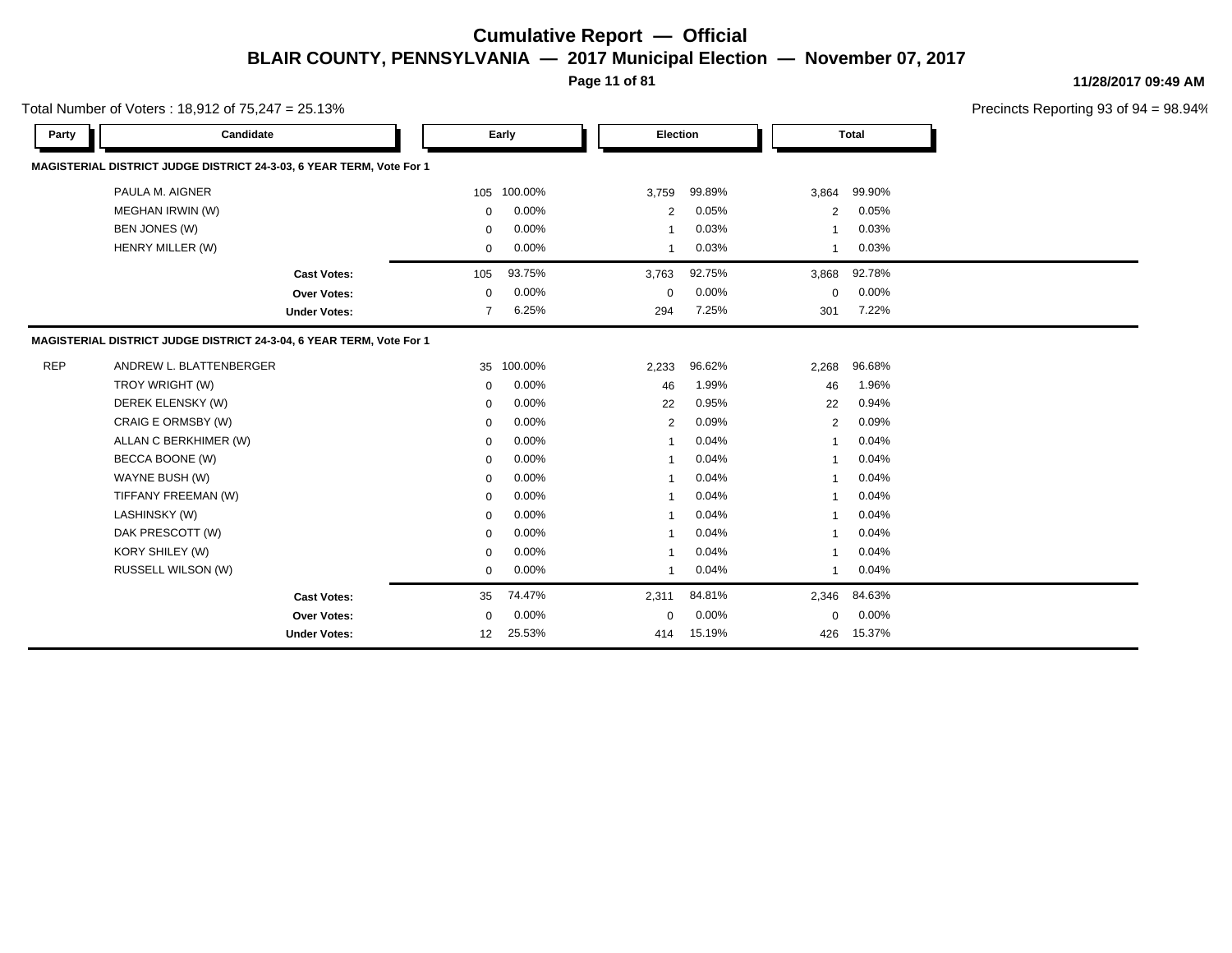**Page 12 of 81**

Total Number of Voters : 18,912 of 75,247 = 25.13%

| Party      | Candidate                                     |              | Early  |                | Election |                | <b>Total</b> |  |
|------------|-----------------------------------------------|--------------|--------|----------------|----------|----------------|--------------|--|
|            | CITY COUNCIL, 4 YEAR TERM ALTOONA, Vote For 4 |              |        |                |          |                |              |  |
| <b>DEM</b> | NATALIE A. BARLICK-REED                       | 46           | 10.07% | 2,567          | 14.27%   |                | 2,613 14.17% |  |
|            | <b>BRUCE KELLEY</b>                           | 121          | 26.48% | 4,834          | 26.88%   | 4,955          | 26.87%       |  |
| <b>REP</b> | <b>MATT CACCIOTTI</b>                         | 102          | 22.32% | 3,988          | 22.17%   | 4,090          | 22.18%       |  |
| <b>REP</b> | DAVID W. BUTTERBAUGH JR                       | 104          | 22.76% | 2,970          | 16.51%   | 3,074          | 16.67%       |  |
| <b>REP</b> | CHRISTIE JORDAN                               | 83           | 18.16% | 3,538          | 19.67%   | 3,621          | 19.63%       |  |
|            | JOSEPH ZOLNA (W)                              | $\mathbf 0$  | 0.00%  | 5              | 0.03%    | 5              | 0.03%        |  |
|            | RON ADAMS (W)                                 | $\mathbf 0$  | 0.00%  | 14             | 0.08%    | 14             | 0.08%        |  |
|            | MICHAEL HAIRE (W)                             | $\mathbf 0$  | 0.00%  | 6              | 0.03%    | 6              | 0.03%        |  |
|            | KATI REED (W)                                 | $\mathbf 0$  | 0.00%  | $\overline{2}$ | 0.01%    | 2              | 0.01%        |  |
|            | <b>JOSHUA ABOUD (W)</b>                       | $\mathbf 0$  | 0.00%  | $\overline{1}$ | 0.01%    | $\overline{1}$ | 0.01%        |  |
|            | ROGAN ALLEN (W)                               | $\mathbf 0$  | 0.00%  | $\overline{1}$ | 0.01%    | $\overline{1}$ | 0.01%        |  |
|            | <b>JOHN ANTHONY (W)</b>                       | $\mathbf 0$  | 0.00%  | $\overline{1}$ | 0.01%    | $\overline{1}$ | 0.01%        |  |
|            | COPPER BAGLEY (W)                             | $\mathbf 0$  | 0.00%  | $\overline{1}$ | 0.01%    | $\overline{1}$ | 0.01%        |  |
|            | ADAM BANKS (W)                                | $\mathbf 0$  | 0.00%  | $\overline{1}$ | 0.01%    | $\overline{1}$ | 0.01%        |  |
|            | MARK BENNETT (W)                              | $\Omega$     | 0.00%  | $\overline{1}$ | 0.01%    | $\mathbf{1}$   | 0.01%        |  |
|            | LAWRENCE BOWERS (W)                           | $\mathbf 0$  | 0.00%  | $\overline{1}$ | 0.01%    | $\overline{1}$ | 0.01%        |  |
|            | DREW BRENNAN (W)                              | $\mathbf 0$  | 0.00%  | $\overline{1}$ | 0.01%    | $\overline{1}$ | 0.01%        |  |
|            | HAILEY R CAMBERG (W)                          | $\mathbf 0$  | 0.00%  | $\overline{1}$ | 0.01%    | $\overline{1}$ | 0.01%        |  |
|            | WILL CARTWRIGHT (W)                           | $\mathbf 0$  | 0.00%  | $\overline{1}$ | 0.01%    | $\mathbf{1}$   | 0.01%        |  |
|            | CHRIS CHERRY (W)                              | $\mathbf 0$  | 0.00%  | $\overline{1}$ | 0.01%    | $\overline{1}$ | 0.01%        |  |
|            | MIKE COON (W)                                 | $\mathbf 0$  | 0.00%  | $\overline{1}$ | 0.01%    | $\overline{1}$ | 0.01%        |  |
|            | ADAM COUNTERMAN (W)                           | $\mathbf 0$  | 0.00%  | $\mathbf{1}$   | 0.01%    | $\overline{1}$ | 0.01%        |  |
|            | MARK DESTEFANO (W)                            | $\pmb{0}$    | 0.00%  | $\mathbf{1}$   | 0.01%    | $\overline{1}$ | 0.01%        |  |
|            | AMANDA DRUMM (W)                              | $\mathbf 0$  | 0.00%  | $\overline{2}$ | 0.01%    | $\overline{2}$ | 0.01%        |  |
|            | PATRICK FANELLI (W)                           | $\mathbf 0$  | 0.00%  | $\mathbf{1}$   | 0.01%    | $\overline{1}$ | 0.01%        |  |
|            | LARRY FOCHT (W)                               | $\mathbf 0$  | 0.00%  | $\mathbf{1}$   | 0.01%    | $\overline{1}$ | 0.01%        |  |
|            | MARC FRYE (W)                                 | $\mathbf 0$  | 0.00%  | $\overline{1}$ | 0.01%    | $\overline{1}$ | 0.01%        |  |
|            | RICHARD ANDREW FULLER (W)                     | $\mathbf 0$  | 0.00%  | $\overline{1}$ | 0.01%    | $\overline{1}$ | 0.01%        |  |
|            | CHRIS GARHART (W)                             | $\mathbf 0$  | 0.00%  | $\overline{1}$ | 0.01%    | $\overline{1}$ | 0.01%        |  |
|            | TOM GERLACH (W)                               | $\mathbf 0$  | 0.00%  | $\overline{1}$ | 0.01%    | $\overline{1}$ | 0.01%        |  |
|            | CHARLES GILLESPIE (W)                         | $\mathbf{1}$ | 0.22%  | $\mathbf 0$    | 0.00%    | $\overline{1}$ | 0.01%        |  |
|            | MATTHEW GINDLESPERGER (W)                     | $\mathbf 0$  | 0.00%  | $\overline{2}$ | 0.01%    | $\overline{2}$ | 0.01%        |  |
|            | DORIS GRIMM (W)                               | $\mathbf 0$  | 0.00%  | $\overline{1}$ | 0.01%    | $\overline{1}$ | 0.01%        |  |
|            | TERRANCE HEISS (W)                            | $\mathbf 0$  | 0.00%  | $\overline{1}$ | 0.01%    | $\overline{1}$ | 0.01%        |  |
|            | BRIDGETTE JACKSON (W)                         | $\mathbf 0$  | 0.00%  | $\overline{1}$ | 0.01%    | $\overline{1}$ | 0.01%        |  |
|            | JEFF KELLY (W)                                | $\mathbf 0$  | 0.00%  | $\overline{1}$ | 0.01%    | $\overline{1}$ | 0.01%        |  |
|            | MIKE KESSLING (W)                             | $\mathbf 0$  | 0.00%  | $\overline{2}$ | 0.01%    | 2              | 0.01%        |  |
|            | ED KREUZ (W)                                  | $\Omega$     | 0.00%  | $\mathbf{1}$   | 0.01%    | $\overline{1}$ | 0.01%        |  |
|            | WILLIAM LIGHTNER (W)                          | $\Omega$     | 0.00%  | $\overline{1}$ | 0.01%    | $\overline{1}$ | 0.01%        |  |
|            | ROB LYNN (W)                                  | $\Omega$     | 0.00%  | $\overline{1}$ | 0.01%    | $\overline{1}$ | 0.01%        |  |

#### **11/28/2017 09:49 AM**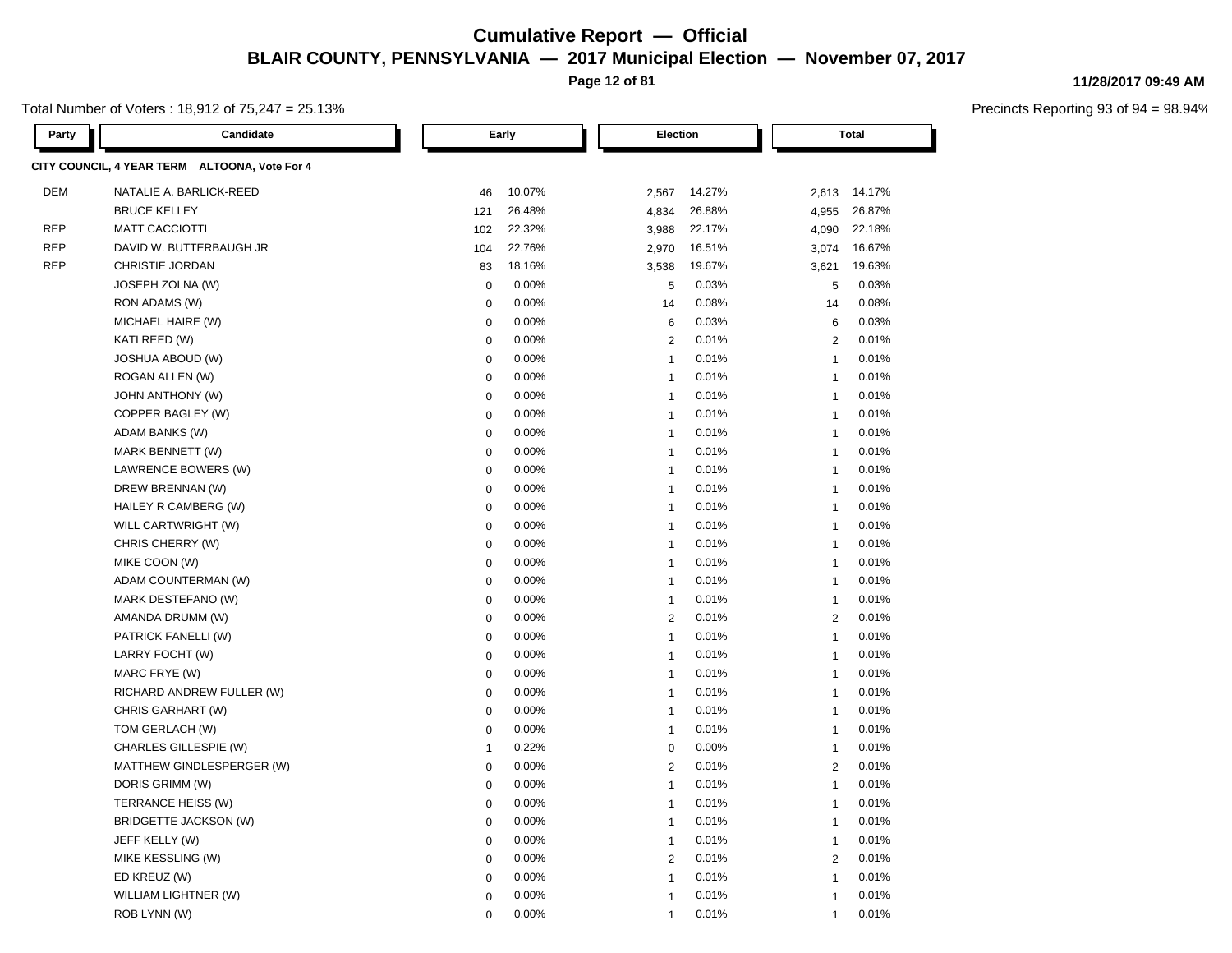**Page 13 of 81**

#### Total Number of Voters : 18,912 of 75,247 = 25.13%

**11/28/2017 09:49 AM**

| Candidate<br>Party    |              | Early  |                         | Election |                | <b>Total</b> |  |
|-----------------------|--------------|--------|-------------------------|----------|----------------|--------------|--|
| JOSH MCCONNEL (W)     | $\mathbf 0$  | 0.00%  | $\mathbf{1}$            | 0.01%    | $\mathbf{1}$   | 0.01%        |  |
| MIACHALHAIRE (W)      | $\mathbf 0$  | 0.00%  | $\overline{\mathbf{1}}$ | 0.01%    | 1              | 0.01%        |  |
| TERESSA MORRIS (W)    | $\mathbf 0$  | 0.00%  | $\mathbf{1}$            | 0.01%    | $\mathbf{1}$   | 0.01%        |  |
| MARK MOYER (W)        | $\mathbf{0}$ | 0.00%  | $\overline{1}$          | 0.01%    | $\mathbf{1}$   | 0.01%        |  |
| DAN NOEL (W)          | $\mathbf{0}$ | 0.00%  | $\overline{1}$          | 0.01%    | $\mathbf{1}$   | 0.01%        |  |
| MICHAEL OHAIRE (W)    | 0            | 0.00%  | $\overline{\mathbf{1}}$ | 0.01%    | 1              | 0.01%        |  |
| SAMANTHA PAULE (W)    | $\mathbf 0$  | 0.00%  | $\mathbf{1}$            | 0.01%    | $\mathbf{1}$   | 0.01%        |  |
| PHILIP A RAKER (W)    | $\mathbf 0$  | 0.00%  | $\overline{1}$          | 0.01%    | 1              | 0.01%        |  |
| JORDAN RHONE (W)      | $\mathbf 0$  | 0.00%  | $\overline{2}$          | 0.01%    | $\overline{2}$ | 0.01%        |  |
| ANNA MARIE RODKEY (W) | $\mathbf 0$  | 0.00%  | $\overline{1}$          | 0.01%    | $\mathbf{1}$   | 0.01%        |  |
| JOSEPH RODKEY (W)     | $\mathbf 0$  | 0.00%  | $\overline{1}$          | 0.01%    | $\mathbf{1}$   | 0.01%        |  |
| TIA ROMANO (W)        | $\mathbf{0}$ | 0.00%  | $\overline{1}$          | 0.01%    | $\mathbf{1}$   | 0.01%        |  |
| JASON RUNK (W)        | $\mathbf 0$  | 0.00%  | $\overline{1}$          | 0.01%    | $\mathbf{1}$   | 0.01%        |  |
| ANTHONY SABATINO (W)  | $\mathbf 0$  | 0.00%  | $\overline{\mathbf{1}}$ | 0.01%    | 1              | 0.01%        |  |
| DAVID SABATINO (W)    | $\mathbf 0$  | 0.00%  | $\overline{\mathbf{1}}$ | 0.01%    | 1              | 0.01%        |  |
| HENRY SAGER (W)       | $\mathbf 0$  | 0.00%  | $\overline{1}$          | 0.01%    | 1              | 0.01%        |  |
| MARK SAGER (W)        | $\mathbf 0$  | 0.00%  | $\overline{1}$          | 0.01%    | $\mathbf{1}$   | 0.01%        |  |
| WILLIAM SCHIRF (W)    | $\mathbf 0$  | 0.00%  | $\overline{\mathbf{1}}$ | 0.01%    | 1              | 0.01%        |  |
| LARRY SPROUSE (W)     | $\mathbf 0$  | 0.00%  | $\overline{\mathbf{1}}$ | 0.01%    | $\mathbf{1}$   | 0.01%        |  |
| PATRICK STALTER (W)   | $\mathbf 0$  | 0.00%  | $\overline{1}$          | 0.01%    | 1              | 0.01%        |  |
| MICHAEL STAYER (W)    | $\mathbf{0}$ | 0.00%  | $\mathbf{1}$            | 0.01%    | $\mathbf{1}$   | 0.01%        |  |
| SARAH STEINBUGL (W)   | 0            | 0.00%  | $\overline{1}$          | 0.01%    | $\mathbf{1}$   | 0.01%        |  |
| ERICH STOEHR (W)      | $\mathbf 0$  | 0.00%  | 2                       | 0.01%    | $\overline{2}$ | 0.01%        |  |
| DAVID WEST (W)        | $\mathbf 0$  | 0.00%  | $\overline{1}$          | 0.01%    | $\mathbf{1}$   | 0.01%        |  |
| KELLY WILLIAMS (W)    | $\mathbf 0$  | 0.00%  | 3                       | 0.02%    | 3              | 0.02%        |  |
| <b>Cast Votes:</b>    | 457          | 72.31% | 17,986                  | 72.52%   | 18,443         | 72.52%       |  |
| Over Votes:           | $\mathbf 0$  | 0.00%  | $\mathbf 0$             | 0.00%    | 0              | 0.00%        |  |
| <b>Under Votes:</b>   | 175          | 27.69% | 6,814                   | 27.48%   | 6,989          | 27.48%       |  |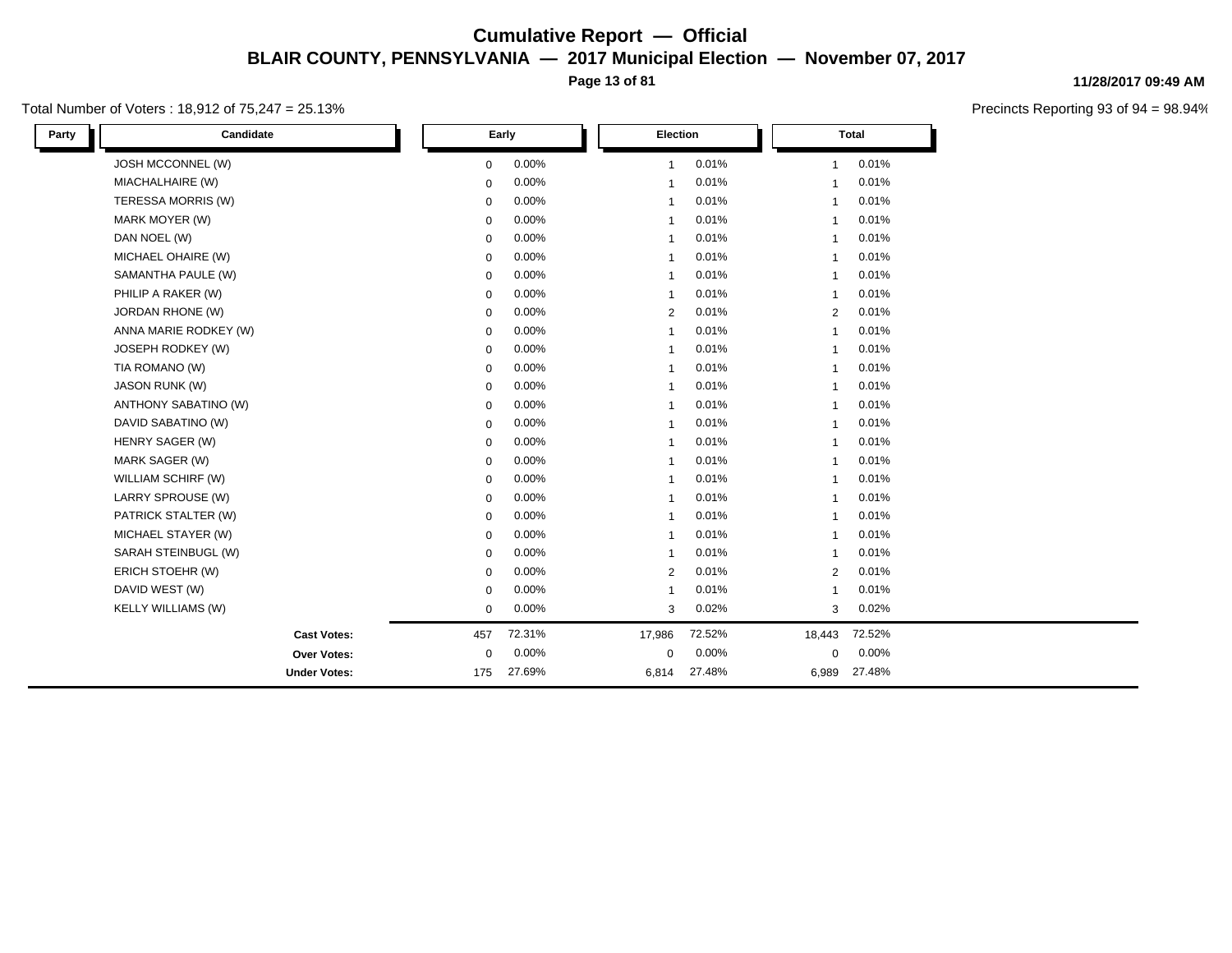**Page 14 of 81**

Total Number of Voters : 18,912 of 75,247 = 25.13%

**Party Candidate Early Election Total TOWNSHIP SUPERVISOR, 6 YEAR TERM ALLEGHENY, Vote For 1** REP DAVID E. BURCHFIELD, JR. 44 97.78% 744 97.64% 788 97.65% MIKE CIVELS (W) 0 0.00% 1 0.13% 1 0.12% RACHELLE CIVILS (W) 0 0.00% 1 0.13% 1 0.12% CAROL J DECKER (W) 0 0.00% 1 0.13% 1 0.12% TOM FEDESCO (W) 0 0.00% 2 0.26% 2 0.25% JOHN HORELL (W) 0 0.00% 1 0.13% 1 0.12% HAROLD E NOEL III (W)  $0.00\%$   $0.00\%$  1 0.13% 1 0.12% MIKE JENNINGS (W) 0 0.00% 1 0.13% 1 0.12% TIMOTHY J CAMPOLONG JR (W)  $0.00\%$  1 0.13% 1 0.12% JOHN KASUN (W) 1 2.22% 0 0.00% 1 0.12% JANICE K KAVANAGH (W) 0 0.00% 1 0.13% 1 0.12% EMANUEL NICHOLS (W) 0 0.00% 1 0.13% 1 0.12% HAROLD NOEL (W) 0 0.00% 1 0.13% 1 0.12% TED PARRISH (W) 0 0.00% 1 0.13% 1 0.12% DAVID RHOA (W) 0 0.00% 1 0.13% 1 0.12% THOMAS SMITH (W) 0 0.00% 2 0.26% 2 0.25% TOMMY FEDESCO (W) 0 0.00% 1 0.13% 1 0.12% BEN WRIGHT (W) 0 0.00% 1 0.13% 1 0.12% **Cast Votes:** 45 73.77% 762 82.20% 807 81.68% **Over Votes:** 0 0.00% Under Votes: 16 26.23% 0.00% 0 165 17.80% 165 17.80% 181 18.32% 0.00% 0 0.00% **TAX COLLECTOR, 4 YEAR TERM ALLEGHENY, Vote For 1** DONALD WAGNER 54 98.18% 862 99.42% 916 99.35% CAROL J DECKER (W) 0 0.00% 1 0.12% 1 0.11% JENNIFER EGER (W) 0 0.00% 3 0.35% 3 0.33% LISA SPANGLER (W) 1 1.82% 1 0.12% 2 0.22% **Cast Votes:** 55 90.16% 867 93.53% 922 93.32% **Over Votes:** 0 **Under Votes:** 6 0.00% 9.84%  $0.00%$ 60 6.47% 66 6.68% 0.00% 0 6.47% 6.68% 0.00% **AUDITOR, 6 YEAR TERM ALLEGHENY, Vote For 1** REP ANTHONY J. LUTHER 42 100.00% 774 99.87% 816 99.88% JENNIFER EGER (W) 0 0.00% 1 0.13% 1 0.12% **Cast Votes:** 42 68.85% 775 83.60% 817 82.69% **Over Votes:** 0 0.00% **Under Votes:** 19 31.15% 0.00% 0 152 16.40% 152 171 16.40% 17.31%0.00% 0 0.00%

#### **11/28/2017 09:49 AM**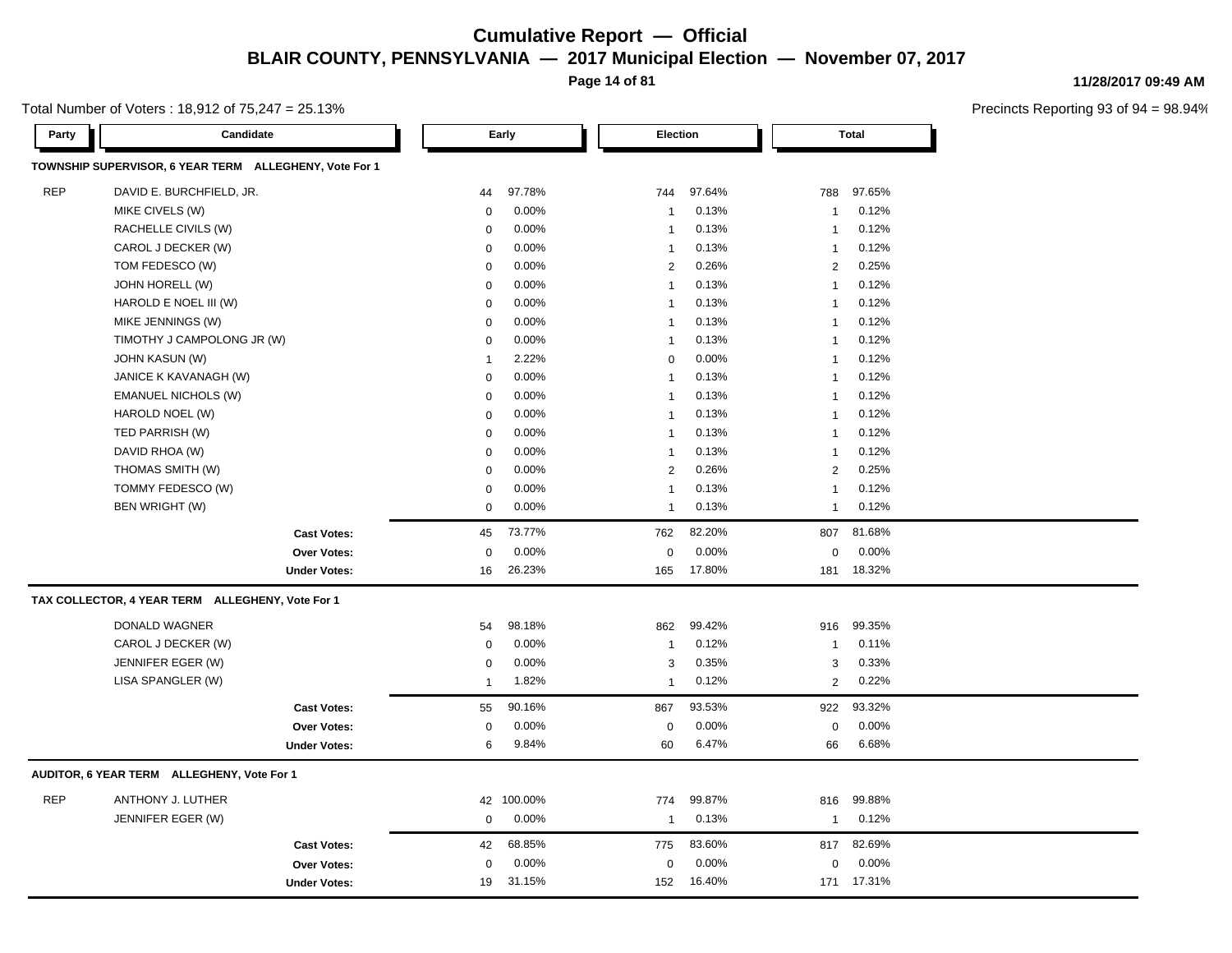**Page 15 of 81**

Total Number of Voters : 18,912 of 75,247 = 25.13%

| Party | Candidate                                  |              | Early   | Election       |        |                  | <b>Total</b> |
|-------|--------------------------------------------|--------------|---------|----------------|--------|------------------|--------------|
|       | AUDITOR, 4 YEAR TERM ALLEGHENY, Vote For 1 |              |         |                |        |                  |              |
|       | No Candidate Filed (W)                     | 0            | 0.00%   | $\mathbf 0$    | 0.00%  | $\mathbf 0$      | 0.00%        |
|       | BEN WRIGHT (W)                             | 0            | 0.00%   | $\mathbf 1$    | 11.11% | $\mathbf{1}$     | 10.00%       |
|       | CAROL J DECKER (W)                         | 0            | 0.00%   |                | 11.11% | $\mathbf{1}$     | 10.00%       |
|       | CRAIG GRASSMYER (W)                        | $\mathbf 0$  | 0.00%   | $\overline{1}$ | 11.11% | $\mathbf{1}$     | 10.00%       |
|       | GEORGE GOOD (W)                            | 0            | 0.00%   |                | 11.11% | $\mathbf{1}$     | 10.00%       |
|       | <b>GERALD MARK WARING (W)</b>              | 0            | 0.00%   |                | 11.11% | 1                | 10.00%       |
|       | JOHN SNYDER (W)                            | $\mathbf 0$  | 0.00%   |                | 11.11% | 1                | 10.00%       |
|       | JUSTIN BENDER (W)                          | 0            | 0.00%   | $\mathbf 1$    | 11.11% | 1                | 10.00%       |
|       | MIKE ENGLE (W)                             | $\mathbf 0$  | 0.00%   | $\mathbf 1$    | 11.11% | $\mathbf{1}$     | 10.00%       |
|       | RICH GALLAGHER (W)                         | $\mathbf{1}$ | 100.00% | $\mathbf 0$    | 0.00%  | $\mathbf{1}$     | 10.00%       |
|       | SAM BRITZ (W)                              | 0            | 0.00%   | $\mathbf 1$    | 11.11% | 1                | 10.00%       |
|       | <b>Cast Votes:</b>                         | $\mathbf 1$  | 1.64%   | 9              | 0.97%  | 10 <sup>10</sup> | 1.01%        |
|       | Over Votes:                                | $\Omega$     | 0.00%   | $\Omega$       | 0.00%  | $\mathbf 0$      | 0.00%        |
|       | <b>Under Votes:</b>                        | 60           | 98.36%  | 918            | 99.03% | 978              | 98.99%       |
|       | AUDITOR, 2 YEAR TERM ALLEGHENY, Vote For 1 |              |         |                |        |                  |              |
|       | No Candidate Filed (W)                     | 0            | 0.00%   | $\mathbf 0$    | 0.00%  | $\mathbf 0$      | 0.00%        |
|       | EMILEE ELDER (W)                           | 0            | 0.00%   | -1             | 16.67% | 1                | 14.29%       |
|       | <b>GERALD MARK WARING (W)</b>              | 0            | 0.00%   |                | 16.67% | $\mathbf{1}$     | 14.29%       |
|       | JOHN SNYDER (W)                            | 0            | 0.00%   |                | 16.67% | 1                | 14.29%       |
|       | JUSTIN BENDER (W)                          | 0            | 0.00%   |                | 16.67% | $\mathbf{1}$     | 14.29%       |
|       | MELLISSA MITCHELL (W)                      | 1            | 100.00% | $\mathbf 0$    | 0.00%  | $\mathbf{1}$     | 14.29%       |
|       | <b>MONA MAGILL (W)</b>                     | 0            | 0.00%   | -1             | 16.67% | $\mathbf{1}$     | 14.29%       |
|       | SAM BRITZ (W)                              | $\mathbf 0$  | 0.00%   | $\overline{1}$ | 16.67% | $\mathbf{1}$     | 14.29%       |
|       | <b>Cast Votes:</b>                         | 1            | 1.64%   | 6              | 0.65%  | $\overline{7}$   | 0.71%        |
|       | Over Votes:                                | $\Omega$     | 0.00%   | $\Omega$       | 0.00%  | $\mathbf 0$      | 0.00%        |
|       | <b>Under Votes:</b>                        | 60           | 98.36%  | 921            | 99.35% | 981              | 99.29%       |

**11/28/2017 09:49 AM**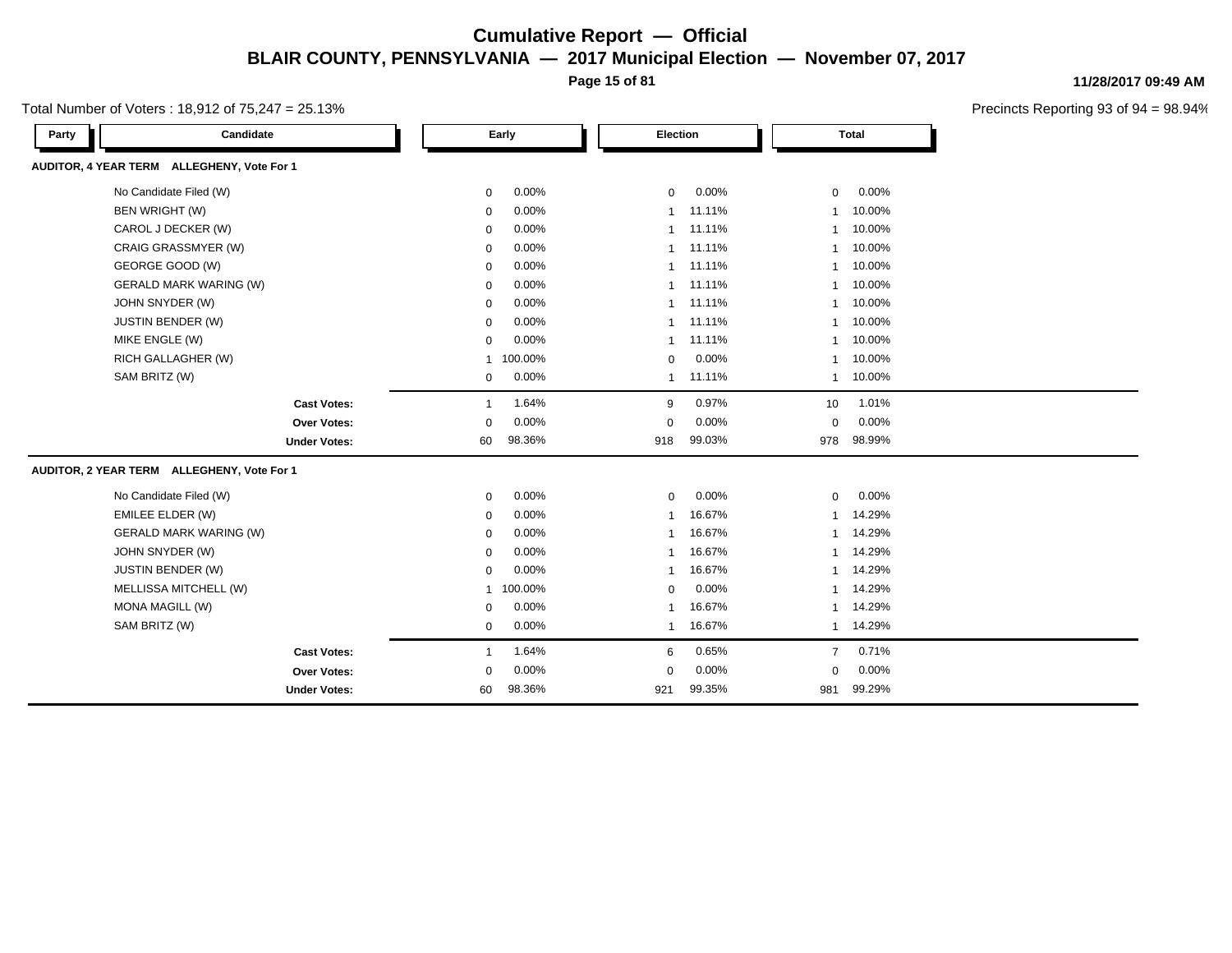**Page 16 of 81**

**11/28/2017 09:49 AM**

| Total Number of Voters: 18,912 of 75,247 = 25.13% |
|---------------------------------------------------|
|---------------------------------------------------|

| Party      | Candidate                                          |                     |             | Early      | Election       |        |              | Total  |  |
|------------|----------------------------------------------------|---------------------|-------------|------------|----------------|--------|--------------|--------|--|
|            | TOWNSHIP SUPERVISOR, 6 YEAR TERM ANTIS, Vote For 2 |                     |             |            |                |        |              |        |  |
| <b>DEM</b> | <b>RON GENSAMER</b>                                |                     | 3           | 13.04%     | 313            | 17.83% | 316          | 17.77% |  |
|            | <b>ROBERT SMITH</b>                                |                     | 9           | 39.13%     | 745            | 42.45% | 754          | 42.41% |  |
| <b>REP</b> | <b>DAVID WORTHING</b>                              |                     | 11          | 47.83%     | 693            | 39.49% | 704          | 39.60% |  |
|            | <b>BOB CHRISTNER (W)</b>                           |                     | $\mathbf 0$ | 0.00%      | $\overline{1}$ | 0.06%  | $\mathbf{1}$ | 0.06%  |  |
|            | CHARLES TAYLOR (W)                                 |                     | $\mathbf 0$ | 0.00%      | -1             | 0.06%  | -1           | 0.06%  |  |
|            | DAVID SHILDT (W)                                   |                     | $\mathbf 0$ | 0.00%      | -1             | 0.06%  | -1           | 0.06%  |  |
|            | MELANIE SHILDT (W)                                 |                     | $\mathbf 0$ | 0.00%      | $\overline{1}$ | 0.06%  | $\mathbf{1}$ | 0.06%  |  |
|            |                                                    | <b>Cast Votes:</b>  | 23          | 88.46%     | 1,755          | 90.84% | 1,778        | 90.81% |  |
|            |                                                    | Over Votes:         | $\mathbf 0$ | 0.00%      | $\mathbf 0$    | 0.00%  | $\mathbf 0$  | 0.00%  |  |
|            |                                                    | <b>Under Votes:</b> | 3           | 11.54%     | 177            | 9.16%  | 180          | 9.19%  |  |
|            | TAX COLLECTOR, 4 YEAR TERM ANTIS, Vote For 1       |                     |             |            |                |        |              |        |  |
|            | SUSAN E. KENSINGER                                 |                     |             | 13 100.00% | 926            | 99.89% | 939          | 99.89% |  |
|            | REBBECA SIPES (W)                                  |                     | 0           | 0.00%      | $\overline{1}$ | 0.11%  | $\mathbf{1}$ | 0.11%  |  |
|            |                                                    | <b>Cast Votes:</b>  |             | 13 100.00% | 927            | 95.96% | 940          | 96.02% |  |
|            |                                                    | Over Votes:         | $\mathbf 0$ | 0.00%      | $\mathbf 0$    | 0.00%  | $\Omega$     | 0.00%  |  |
|            |                                                    | <b>Under Votes:</b> | $\mathbf 0$ | 0.00%      | 39             | 4.04%  | 39           | 3.98%  |  |
|            | AUDITOR, 6 YEAR TERM ANTIS, Vote For 1             |                     |             |            |                |        |              |        |  |
| <b>DEM</b> | JOSEPH W. SMYDER                                   |                     |             | 7 100.00%  | 539            | 99.26% | 546          | 99.27% |  |
|            | <b>HEATHER MOCK (W)</b>                            |                     | $\mathbf 0$ | 0.00%      | -1             | 0.18%  | -1           | 0.18%  |  |
|            | <b>JUSTIN MOCK (W)</b>                             |                     | $\mathbf 0$ | 0.00%      | -1             | 0.18%  | -1           | 0.18%  |  |
|            | MARY GALLAGER (W)                                  |                     | $\mathbf 0$ | 0.00%      | $\overline{1}$ | 0.18%  | $\mathbf{1}$ | 0.18%  |  |
|            | MICHAEL NAGLE (W)                                  |                     | 0           | 0.00%      | $\overline{1}$ | 0.18%  | $\mathbf{1}$ | 0.18%  |  |
|            |                                                    | <b>Cast Votes:</b>  | $7^{\circ}$ | 53.85%     | 543            | 56.21% | 550          | 56.18% |  |
|            |                                                    | Over Votes:         | $\mathbf 0$ | 0.00%      | $\mathbf 0$    | 0.00%  | $\Omega$     | 0.00%  |  |
|            |                                                    | <b>Under Votes:</b> | 6           | 46.15%     | 423            | 43.79% | 429          | 43.82% |  |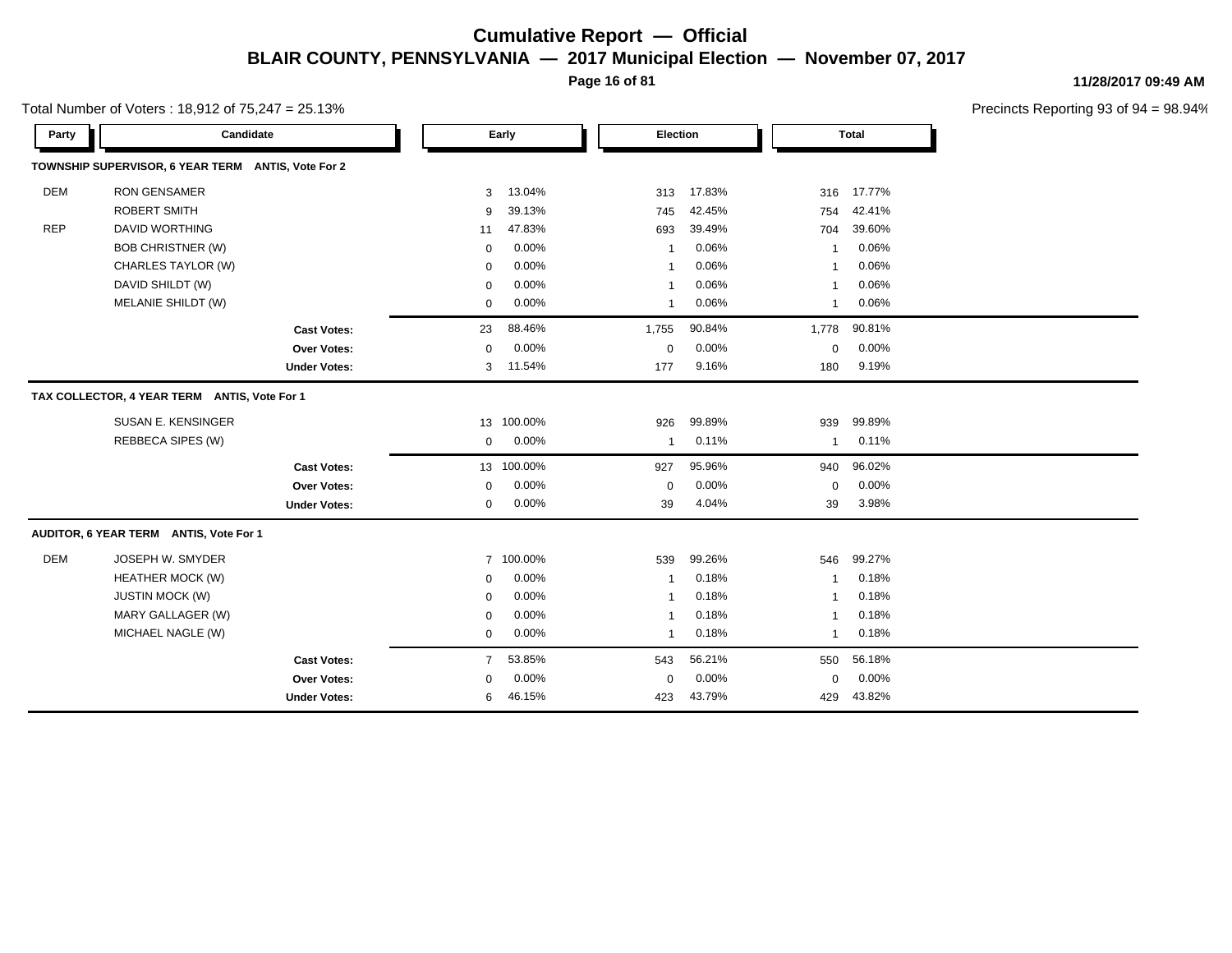**Page 17 of 81**

Total Number of Voters : 18,912 of 75,247 = 25.13%

| 11/28/2017 09:49 AM |  |
|---------------------|--|
|---------------------|--|

| Party      | Candidate                                         |                     |                | Early     | Election       |        |                | <b>Total</b> |
|------------|---------------------------------------------------|---------------------|----------------|-----------|----------------|--------|----------------|--------------|
|            | MAYOR, 4 YEAR TERM BELLWOOD, Vote For 1           |                     |                |           |                |        |                |              |
| <b>REP</b> | JOHN E. WINESICKLE                                |                     |                | 3 100.00% | 153            | 92.73% | 156            | 92.86%       |
|            | BEN IRVN (W)                                      |                     | 0              | 0.00%     | 2              | 1.21%  | 2              | 1.19%        |
|            | ALYSSA WOMBACHER (W)                              |                     | 0              | 0.00%     | $\overline{1}$ | 0.61%  | $\mathbf{1}$   | 0.60%        |
|            | ANDREW STOWELL (W)                                |                     | 0              | 0.00%     | $\overline{1}$ | 0.61%  | $\mathbf{1}$   | 0.60%        |
|            | BRIAN THOMAS (W)                                  |                     | 0              | 0.00%     | $\overline{1}$ | 0.61%  | $\mathbf{1}$   | 0.60%        |
|            | CALVIN AMATO (W)                                  |                     | 0              | 0.00%     | $\overline{1}$ | 0.61%  | $\mathbf{1}$   | 0.60%        |
|            | DAVID BAILEY (W)                                  |                     | $\mathbf 0$    | 0.00%     | $\overline{1}$ | 0.61%  | $\mathbf{1}$   | 0.60%        |
|            | JOHN GUNSALLUS (W)                                |                     | $\mathbf 0$    | 0.00%     | $\overline{1}$ | 0.61%  | $\mathbf{1}$   | 0.60%        |
|            | JOHN KRIEGER (W)                                  |                     | $\mathbf 0$    | 0.00%     | $\overline{1}$ | 0.61%  | $\mathbf{1}$   | 0.60%        |
|            | JON C RUSSIN (W)                                  |                     | $\mathbf 0$    | 0.00%     | $\overline{1}$ | 0.61%  | $\mathbf{1}$   | 0.60%        |
|            | MARJORIE MCCLOSKEY (W)                            |                     | $\mathbf 0$    | 0.00%     | $\overline{1}$ | 0.61%  | $\mathbf{1}$   | 0.60%        |
|            | SEAN CLAPPER (W)                                  |                     | 0              | 0.00%     | $\overline{1}$ | 0.61%  | $\mathbf{1}$   | 0.60%        |
|            |                                                   | <b>Cast Votes:</b>  |                | 3 100.00% | 165            | 82.50% | 168            | 82.76%       |
|            |                                                   | Over Votes:         | 0              | 0.00%     | $\mathbf 0$    | 0.00%  | $\mathbf 0$    | 0.00%        |
|            |                                                   | <b>Under Votes:</b> | 0              | 0.00%     | 35             | 17.50% | 35             | 17.24%       |
|            | BOROUGH COUNCIL, 4 YEAR TERM BELLWOOD, Vote For 4 |                     |                |           |                |        |                |              |
| <b>DEM</b> | <b>ANDREW STOWELL</b>                             |                     | $\overline{2}$ | 25.00%    | 72             | 19.25% | 74             | 19.37%       |
| <b>REP</b> | PAUL F. ECKENROD JR                               |                     | 3              | 37.50%    | 150            | 40.11% | 153            | 40.05%       |
| <b>REP</b> | HERBERT F. SHELOW                                 |                     | 3              | 37.50%    | 134            | 35.83% | 137            | 35.86%       |
|            | ILENE FELLABAUM (W)                               |                     | $\mathbf 0$    | 0.00%     | 8              | 2.14%  | 8              | 2.09%        |
|            | BEN IRVIN (W)                                     |                     | $\mathbf 0$    | 0.00%     | 2              | 0.53%  | $\overline{2}$ | 0.52%        |
|            | ALEXANDER MCCAULLEY (W)                           |                     | $\mathbf 0$    | 0.00%     | $\overline{1}$ | 0.27%  | $\mathbf{1}$   | 0.26%        |
|            | JAMES SALMON (W)                                  |                     | $\mathbf 0$    | 0.00%     | $\overline{1}$ | 0.27%  | $\mathbf{1}$   | 0.26%        |
|            | JENNIFER MAHUTE (W)                               |                     | $\mathbf 0$    | $0.00\%$  | $\overline{1}$ | 0.27%  | $\mathbf{1}$   | 0.26%        |
|            | LINDA FELLBAUM (W)                                |                     | $\mathbf 0$    | 0.00%     | $\overline{1}$ | 0.27%  | $\mathbf{1}$   | 0.26%        |
|            | NATALIE BARLICK REED (W)                          |                     | $\mathbf 0$    | 0.00%     | $\overline{1}$ | 0.27%  | $\mathbf{1}$   | 0.26%        |
|            | RICHARD ENDRESS (W)                               |                     | $\mathbf 0$    | 0.00%     | $\overline{1}$ | 0.27%  | $\mathbf{1}$   | 0.26%        |
|            | SEAN CLAPPER (W)                                  |                     | 0              | 0.00%     | $\overline{1}$ | 0.27%  | $\mathbf{1}$   | 0.26%        |
|            | SHANNON MCCAULLEY (W)                             |                     | 0              | 0.00%     | $\overline{1}$ | 0.27%  | $\mathbf{1}$   | 0.26%        |
|            |                                                   | <b>Cast Votes:</b>  | 8              | 66.67%    | 374            | 46.75% | 382            | 47.04%       |
|            |                                                   | Over Votes:         | 0              | 0.00%     | $\mathbf 0$    | 0.00%  | $\mathbf 0$    | 0.00%        |
|            |                                                   | <b>Under Votes:</b> | 4              | 33.33%    | 426            | 53.25% | 430            | 52.96%       |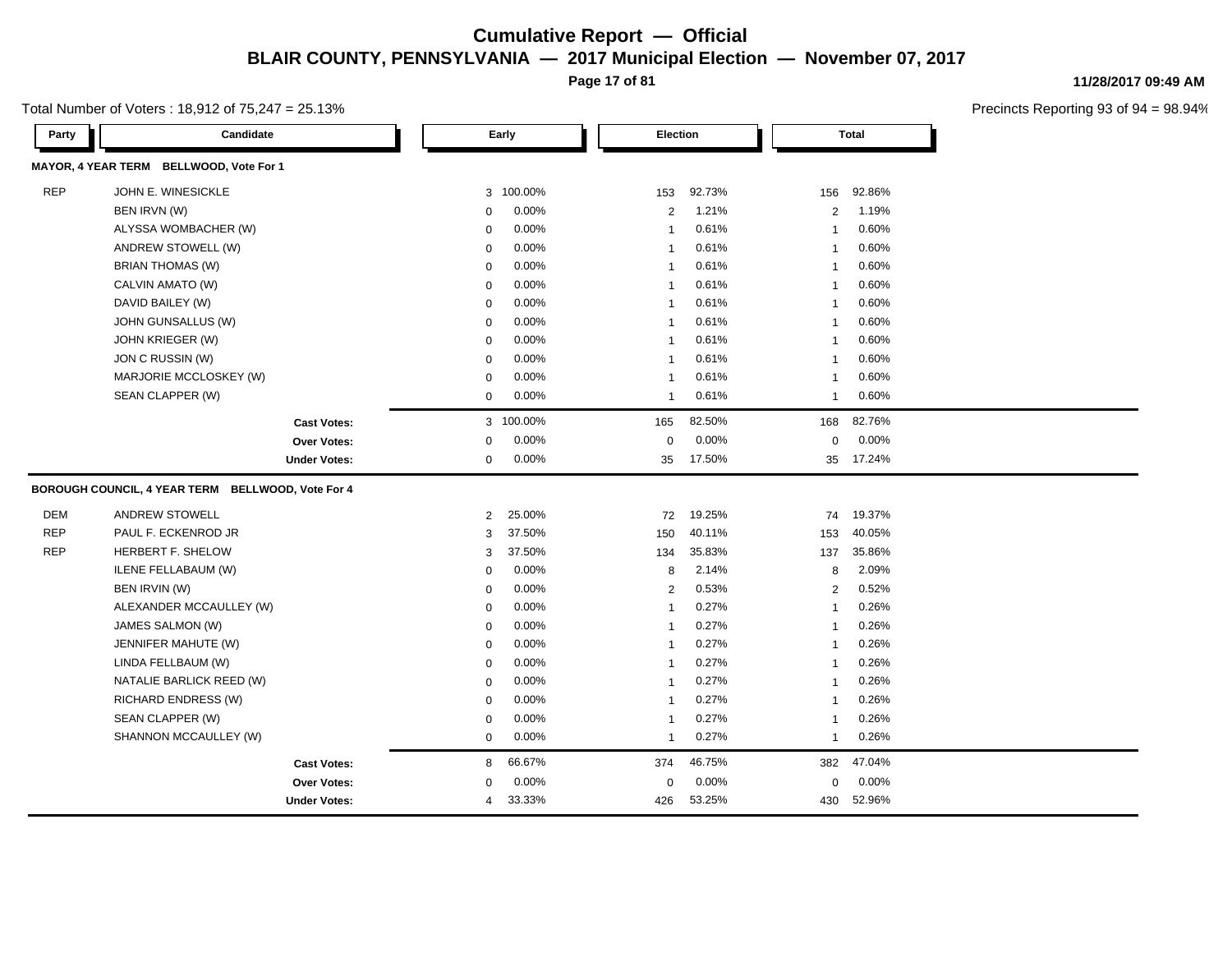**Page 18 of 81**

**11/28/2017 09:49 AM**

|            | Total Number of Voters: $18,912$ of $75,247 = 25.13\%$                          |                                                          |                                                |                                    |                             |                                   |                 | Precincts Reporting 93 of 9       |  |
|------------|---------------------------------------------------------------------------------|----------------------------------------------------------|------------------------------------------------|------------------------------------|-----------------------------|-----------------------------------|-----------------|-----------------------------------|--|
| Party      | Candidate                                                                       |                                                          |                                                | Early                              |                             | Election                          |                 | <b>Total</b>                      |  |
|            | TAX COLLECTOR, 4 YEAR TERM                                                      | BELLWOOD, Vote For 1                                     |                                                |                                    |                             |                                   |                 |                                   |  |
| <b>REP</b> | SHERRY CLABAUGH<br>BEN IRVIN (W)                                                |                                                          | 3<br>$\mathbf 0$                               | 100.00%<br>$0.00\%$                | 164<br>$\overline{2}$       | 98.80%<br>1.20%                   | 167<br>2        | 98.82%<br>1.18%                   |  |
|            |                                                                                 | <b>Cast Votes:</b><br>Over Votes:<br><b>Under Votes:</b> | $\mathbf 0$<br>$\mathbf 0$                     | 3 100.00%<br>0.00%<br>0.00%        | 166<br>$\mathbf 0$<br>34    | 83.00%<br>0.00%<br>17.00%         | 169<br>0<br>34  | 83.25%<br>0.00%<br>16.75%         |  |
|            | TOWNSHIP SUPERVISOR, 6 YEAR TERM BLAIR, Vote For 1                              |                                                          |                                                |                                    |                             |                                   |                 |                                   |  |
|            | PAUL R. AMIGH II<br>ROBIN CADWALLADER (W)<br>RICHARD IMLER (W)                  |                                                          | $\overline{7}$<br>$\mathbf 0$<br>$\mathbf 0$   | 100.00%<br>0.00%<br>0.00%          | 702<br>11<br>$\overline{2}$ | 98.18%<br>1.54%<br>0.28%          | 709<br>11<br>2  | 98.20%<br>1.52%<br>0.28%          |  |
|            |                                                                                 | <b>Cast Votes:</b><br>Over Votes:<br><b>Under Votes:</b> | $\overline{7}$<br>0                            | 87.50%<br>0.00%<br>12.50%          | 715<br>$\mathbf 0$<br>62    | 92.02%<br>0.00%<br>7.98%          | 722<br>0<br>63  | 91.97%<br>0.00%<br>8.03%          |  |
|            | TAX COLLECTOR, 4 YEAR TERM BLAIR, Vote For 1                                    |                                                          |                                                |                                    |                             |                                   |                 |                                   |  |
| <b>REP</b> | SUSAN K. HAUPT<br><b>BONNIE BLOOM (W)</b><br>DAVID MOSES (W)<br>JAMES BLOOM (W) |                                                          | 6<br>$\mathbf 0$<br>$\mathbf 0$<br>$\mathbf 0$ | 100.00%<br>0.00%<br>0.00%<br>0.00% | 666<br>-1<br>1<br>1         | 99.55%<br>0.15%<br>0.15%<br>0.15% | 672<br>1<br>-1  | 99.56%<br>0.15%<br>0.15%<br>0.15% |  |
|            |                                                                                 | <b>Cast Votes:</b><br>Over Votes:<br><b>Under Votes:</b> | 6<br>$\mathbf 0$<br>$\overline{2}$             | 75.00%<br>$0.00\%$<br>25.00%       | 669<br>$\mathbf 0$<br>108   | 86.10%<br>0.00%<br>13.90%         | 675<br>0<br>110 | 85.99%<br>0.00%<br>14.01%         |  |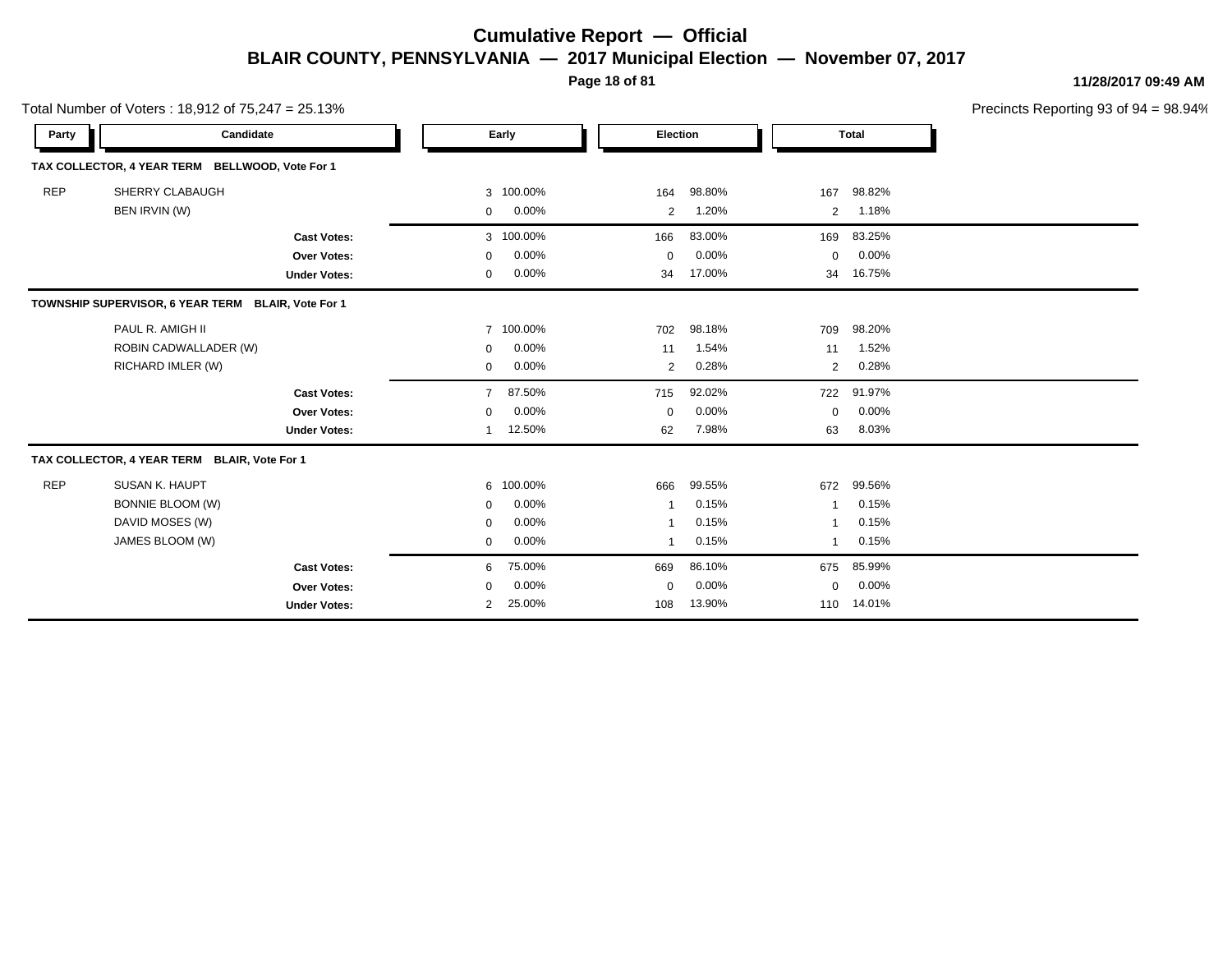**Page 19 of 81**

Total Number of Voters : 18,912 of 75,247 = 25.13%

| 11/28/2017 09:49 AM |
|---------------------|
|                     |

| Party      | Candidate                                              |                     |             | Early   |                | Election    |                | <b>Total</b> |
|------------|--------------------------------------------------------|---------------------|-------------|---------|----------------|-------------|----------------|--------------|
|            | AUDITOR, 6 YEAR TERM BLAIR, Vote For 1                 |                     |             |         |                |             |                |              |
|            | No Candidate Filed (W)                                 |                     | $\mathbf 0$ | 0.00%   | $\mathbf 0$    | 0.00%       | $\mathbf 0$    | 0.00%        |
|            | DAVID NEAL (W)                                         |                     | $\mathbf 0$ | 0.00%   | 2              | 15.38%      | $\overline{2}$ | 15.38%       |
|            | GREG C JOHNSTON (W)                                    |                     | $\mathbf 0$ | 0.00%   | 2              | 15.38%      | $\overline{2}$ | 15.38%       |
|            | <b>BARRY MORGAN (W)</b>                                |                     | $\mathbf 0$ | 0.00%   | $\mathbf{1}$   | 7.69%       | $\overline{1}$ | 7.69%        |
|            | <b>BONNE THOMPSON (W)</b>                              |                     | $\mathbf 0$ | 0.00%   | $\mathbf{1}$   | 7.69%       | $\overline{1}$ | 7.69%        |
|            | DAVID MOSES (W)                                        |                     | $\mathbf 0$ | 0.00%   | $\mathbf{1}$   | 7.69%       | $\overline{1}$ | 7.69%        |
|            | ERIC PRENDERGAST (W)                                   |                     | $\mathbf 0$ | 0.00%   | $\mathbf{1}$   | 7.69%       | 1              | 7.69%        |
|            | LAUREN COAKLEY (W)                                     |                     | $\mathbf 0$ | 0.00%   | $\mathbf{1}$   | 7.69%       | $\overline{1}$ | 7.69%        |
|            | MARK MICHRINA (W)                                      |                     | $\mathbf 0$ | 0.00%   | $\mathbf{1}$   | 7.69%       | $\overline{1}$ | 7.69%        |
|            | MICHEAL AUTY (W)                                       |                     | $\mathbf 0$ | 0.00%   | $\mathbf{1}$   | 7.69%       | -1             | 7.69%        |
|            | NICHOLAS MOSES (W)                                     |                     | 0           | 0.00%   | $\mathbf{1}$   | 7.69%       | -1             | 7.69%        |
|            | TRAVIS YARNELL (W)                                     |                     | $\mathbf 0$ | 0.00%   | $\mathbf{1}$   | 7.69%       | 1              | 7.69%        |
|            |                                                        | <b>Cast Votes:</b>  | $\mathbf 0$ | 0.00%   | 13             | 1.67%       | 13             | 1.66%        |
|            |                                                        | <b>Over Votes:</b>  | $\mathbf 0$ | 0.00%   | $\mathbf 0$    | 0.00%       | $\mathbf 0$    | 0.00%        |
|            |                                                        | <b>Under Votes:</b> | 8           | 100.00% | 764            | 98.33%      |                | 772 98.34%   |
|            | TOWNSHIP SUPERVISOR, 6 YEAR TERM CATHARINE, Vote For 1 |                     |             |         |                |             |                |              |
| <b>REP</b> | <b>HEATHER FLAIG</b>                                   |                     | $\mathsf 0$ | 0.00%   | 95             | 95.00%      | 95             | 95.00%       |
|            | BEN POSTLES (W)                                        |                     | $\mathsf 0$ | 0.00%   | $\overline{2}$ | 2.00%       | $\overline{2}$ | 2.00%        |
|            | MIKE NORRIS (W)                                        |                     | $\mathbf 0$ | 0.00%   | 3              | 3.00%       | 3              | 3.00%        |
|            |                                                        |                     |             |         |                |             |                |              |
|            |                                                        | <b>Cast Votes:</b>  | $\mathbf 0$ | 0.00%   | 100            | 81.30%      | 100            | 81.30%       |
|            |                                                        | Over Votes:         | $\mathbf 0$ | 0.00%   | $\mathbf 0$    | 0.00%       | $\mathbf 0$    | 0.00%        |
|            |                                                        | <b>Under Votes:</b> | $\mathbf 0$ | 0.00%   | 23             | 18.70%      | 23             | 18.70%       |
|            | TAX COLLECTOR, 4 YEAR TERM CATHARINE, Vote For 1       |                     |             |         |                |             |                |              |
| <b>REP</b> | <b>MELISSA GUNNETT</b>                                 |                     | $\mathbf 0$ | 0.00%   | 106            | 99.07%      | 106            | 99.07%       |
|            | ROBIN IMLER (W)                                        |                     | $\mathbf 0$ | 0.00%   | $\mathbf{1}$   | 0.93%       | $\mathbf{1}$   | 0.93%        |
|            |                                                        | <b>Cast Votes:</b>  | $\mathbf 0$ | 0.00%   | 107            | 86.99%      | 107            | 86.99%       |
|            |                                                        | Over Votes:         | $\mathbf 0$ | 0.00%   | $\Omega$       | 0.00%       | $\mathbf 0$    | 0.00%        |
|            |                                                        | <b>Under Votes:</b> | $\mathbf 0$ | 0.00%   | 16             | 13.01%      | 16             | 13.01%       |
|            | AUDITOR, 6 YEAR TERM CATHARINE, Vote For 1             |                     |             |         |                |             |                |              |
|            | No Candidate Filed (W)                                 |                     | 0           | 0.00%   | $\mathbf 0$    | 0.00%       | $\mathbf 0$    | 0.00%        |
|            |                                                        |                     |             |         |                |             |                |              |
|            |                                                        | <b>Cast Votes:</b>  | $\mathbf 0$ | 0.00%   | $\mathbf 0$    | 0.00%       | $\mathbf 0$    | 0.00%        |
|            |                                                        | Over Votes:         | $\mathbf 0$ | 0.00%   | $\mathbf 0$    | 0.00%       | $\mathbf 0$    | 0.00%        |
|            |                                                        | <b>Under Votes:</b> | $\mathbf 0$ | 0.00%   |                | 123 100.00% |                | 123 100.00%  |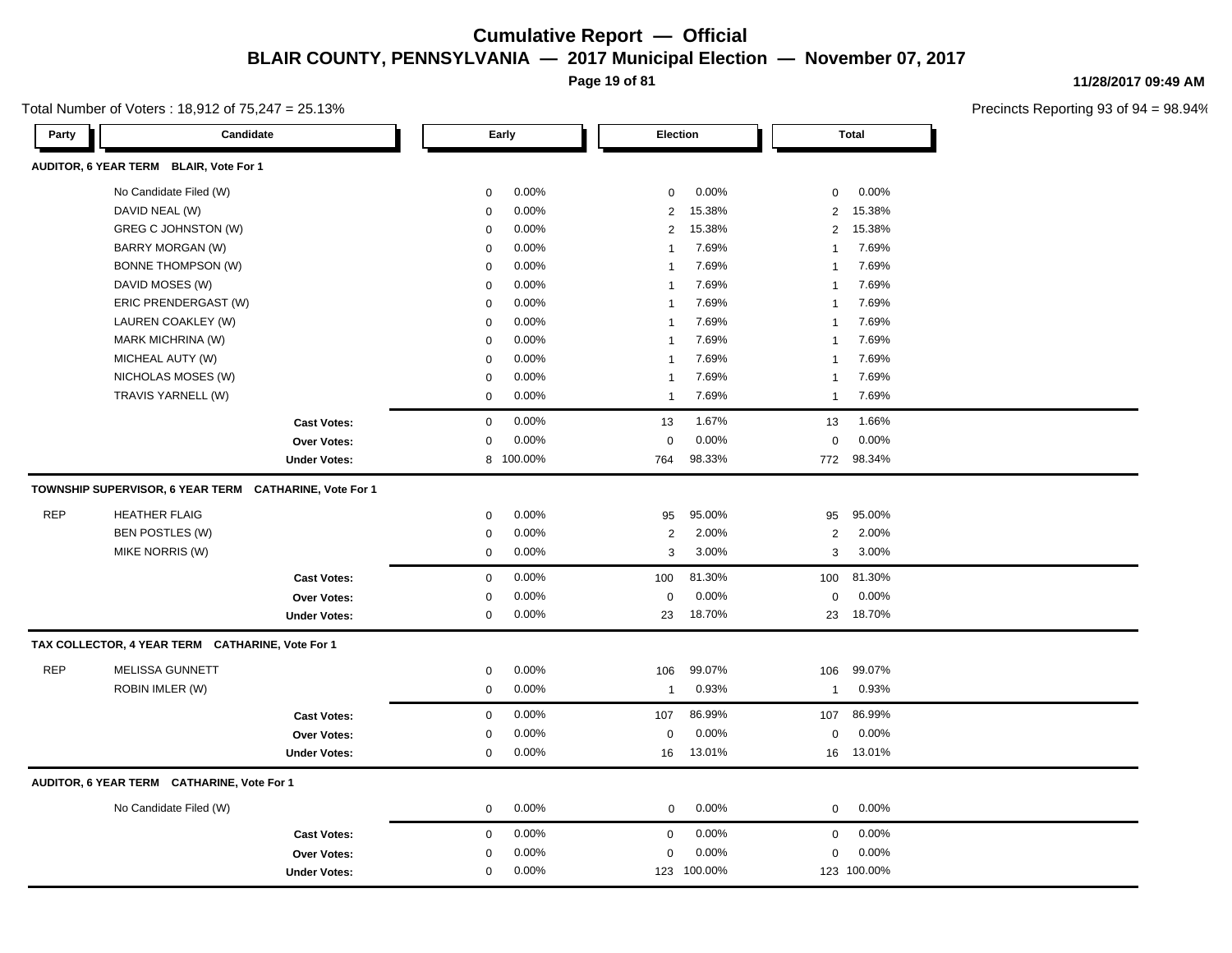**Page 20 of 81**

**11/28/2017 09:49 AM**

Precincts Reporting 93 of 94 = 98.94%

0.00%

**Party Candidate Early Election Total AUDITOR, 4 YEAR UNEXPIRED TERM CATHARINE, Vote For 1** No Candidate Filed (W)  $0.00\%$  0.00% 0 0.00% 0 0.00% 0 0.00% **Cast Votes:** 0 0.00% 0 0.00% 0 0.00% **Over Votes:** 0 0.00% **Under Votes:** 0 0.00% 0 0.00% 123 123 0.00% 0 100.00% 100.00% **BOROUGH COUNCIL, 4 YEAR TERM DUNCANSVILLE, Vote For 3** REP DAVID B. SMITH 4 33.33% 159 32.45% 163 32.47% REP JEANETTE KAY MILLS 4 33.33% 164 33.47% 168 33.47% REP CYNTHIA L. BLONTZ 4 33.33% 156 31.84% 160 31.87% KEN DAVIS (W) 0 0.00% 2 0.41% 2 0.40% CHARLENE DAVIS (W)  $0.00\%$  1 0.20% 1 0.20% 1 0.20% DON RABENSTINE (W) 0 0.00% 1 0.20% 1 0.20% ERIC MCGONIGLE (W) 0 0.00% 1 0.20% 1 0.20% JAMI PROSSER (W) 0 0.00% 1 0.20% 1 0.20% JERRY GARDNER (W) 0 0.00% 1 0.20% 1 0.20% JOHN WARE (W) 0 0.00% 1 0.20% 1 0.20% LLOYD FORSHEY (W) 0 0.00% 1 0.20% 1 0.20% LUCA LARDIERI (W) 0 0.00% 1 0.20% 1 0.20% RONALD GRADOS (W) 0 0.00% 1 0.20% 1 0.20% **Cast Votes:** 12 100.00% 490 70.10% 502 70.60% **Over Votes:** 0 0.00% **Under Votes:** 0 0.00% 0 209 29.90% 209 209 29.90% 29.40% 0.00% 0 0.00% **TAX COLLECTOR, 4 YEAR TERM DUNCANSVILLE, Vote For 1** No Candidate Filed (W)  $0.00\%$  0.00% 0 0.00% 0 0.00% 0 0.00% JAMES OTT (W) 0 0.00% 2 18.18% 2 18.18% DONALD DROBNOEK (W) 0 0.00% 1 9.09% 1 9.09% KATHLEEN A DIEHL (W) 0 0.00% 1 9.09% 1 9.09% MICKEY AMARO (W) 0 0.00% 1 9.09% 1 9.09% MITCHELL PRICE (W) 0 0.00% 1 9.09% 1 9.09% NICOLE ESTEP (W) 0 0.00% 1 9.09% 1 9.09% PEGGY SABOL (W) 0 0.00% 1 9.09% 1 9.09% REGINA FORSHEY (W) 800% 1 9.09% 1 9.09% 1 9.09% 1 9.09% 1 9.09% 1 9.09% 1 9.09% 1 9.09% 1 9.09% 1 9.09% 1 9.09% 1 9.09% 1 9.09% 1 9.09% 1 9.09% 1 9.09% 1 9.09% 1 9.09% 1 9.09% 1 9.09% 1 9.09% 1 9.09% 1 9.09% 1 9.09% 1 9.09 SANDRA SHAW (W) 0 0.00% 1 9.09% 1 9.09% SUE SHAW (W) 0 0.00% 1 9.09% 1 9.09% **Cast Votes:** 0 0.00% 11 4.72% 11 4.64% **Over Votes:** 0 0.00% **Under Votes:** 0.00% 0 4 100.00% 222 95.28% 222 226 95.28% 95.36%0.00% 0 0.00%

Total Number of Voters : 18,912 of 75,247 = 25.13%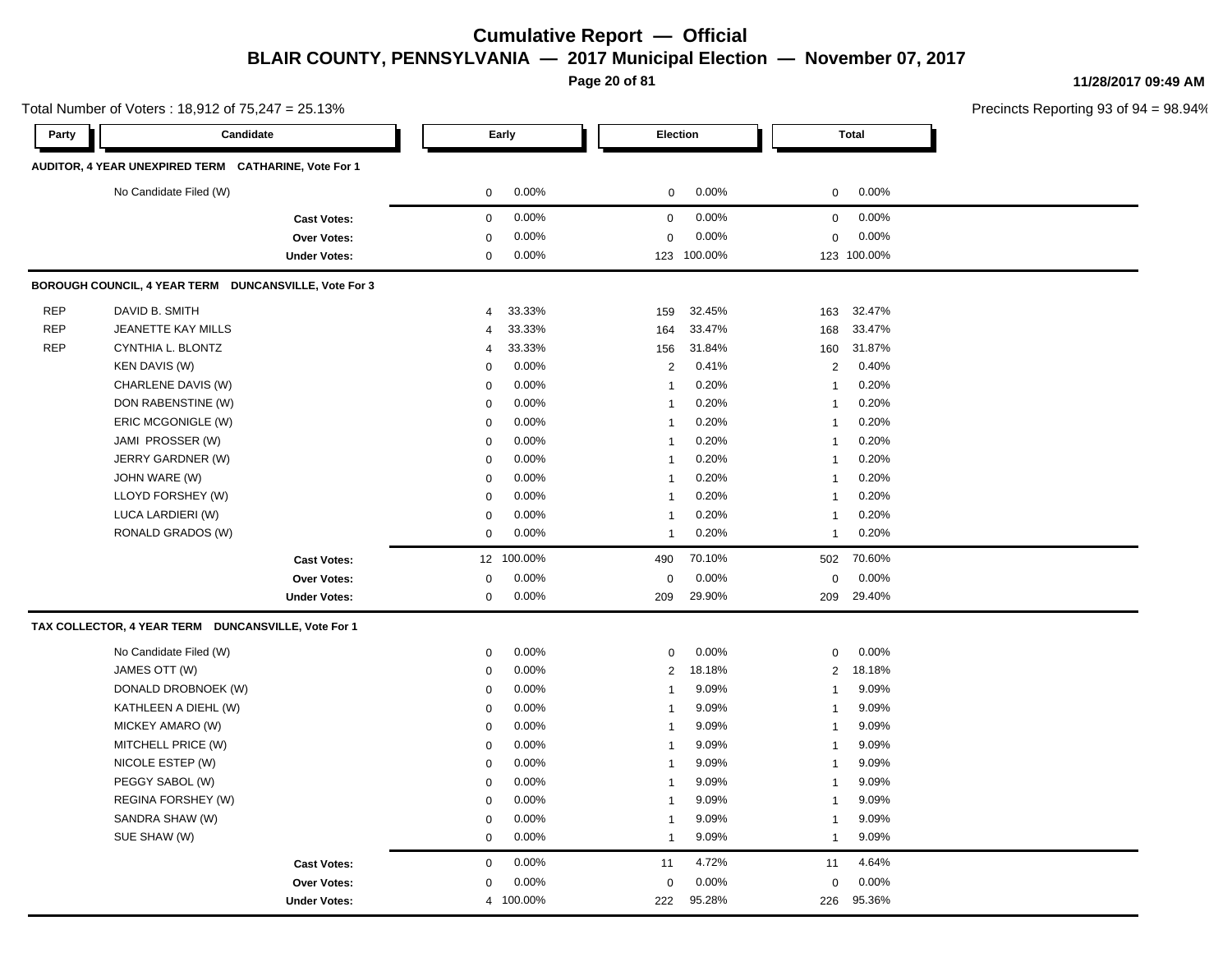**Page 21 of 81**

**11/28/2017 09:49 AM**

|       | Total Number of Voters: $18,912$ of $75,247 = 25.13\%$  |                     |                |            |                  |               |                |               | Precincts Reporting 93 of 9 |
|-------|---------------------------------------------------------|---------------------|----------------|------------|------------------|---------------|----------------|---------------|-----------------------------|
| Party | Candidate                                               |                     |                | Early      |                  | Election      |                | <b>Total</b>  |                             |
|       | TOWNSHIP SUPERVISOR, 6 YEAR TERM FRANKSTOWN, Vote For 1 |                     |                |            |                  |               |                |               |                             |
|       | KENNETH H. WERTZ II                                     |                     | 33             | 100.00%    | 1,304            | 99.47%        | 1,337          | 99.48%        |                             |
|       | WILLIAM CALVERT JR (W)                                  |                     | $\mathbf 0$    | 0.00%      | 5                | 0.38%         | 5              | 0.37%         |                             |
|       | <b>BARRY ALLEN (W)</b>                                  |                     | $\mathbf 0$    | 0.00%      | $\mathbf{1}$     | 0.08%         | 1              | 0.07%         |                             |
|       | RON HELLER (W)                                          |                     | $\mathbf 0$    | 0.00%      | $\mathbf{1}$     | 0.08%         | 1              | 0.07%         |                             |
|       |                                                         | <b>Cast Votes:</b>  | 33             | 97.06%     | 1,311            | 91.49%        | 1,344          | 91.62%        |                             |
|       |                                                         | <b>Over Votes:</b>  | $\pmb{0}$      | 0.00%      | $\boldsymbol{0}$ | 0.00%         | 0              | 0.00%         |                             |
|       |                                                         | <b>Under Votes:</b> | $\overline{1}$ | 2.94%      | 122              | 8.51%         | 123            | 8.38%         |                             |
|       | TAX COLLECTOR, 4 YEAR TERM FRANKSTOWN, Vote For 1       |                     |                |            |                  |               |                |               |                             |
|       | KATHRYN L. HILEMAN                                      |                     |                | 33 100.00% |                  | 1,352 100.00% |                | 1,385 100.00% |                             |
|       |                                                         | <b>Cast Votes:</b>  | 33             | 97.06%     | 1,352            | 94.35%        | 1,385          | 94.41%        |                             |
|       |                                                         | Over Votes:         | $\mathbf 0$    | 0.00%      | $\mathbf 0$      | 0.00%         | $\mathbf 0$    | 0.00%         |                             |
|       |                                                         | <b>Under Votes:</b> | 1              | 2.94%      | 81               | 5.65%         | 82             | 5.59%         |                             |
|       | AUDITOR, 6 YEAR TERM FRANKSTOWN, Vote For 1             |                     |                |            |                  |               |                |               |                             |
|       | No Candidate Filed (W)                                  |                     | $\mathbf 0$    | 0.00%      | 0                | 0.00%         | $\mathbf 0$    | 0.00%         |                             |
|       | ROB HABERSTROH (W)                                      |                     | $\mathbf 0$    | 0.00%      | $\mathbf{1}$     | 7.69%         | 1              | 7.69%         |                             |
|       | AARON GALLOGLY (W)                                      |                     | $\mathbf 0$    | 0.00%      | $\mathbf{1}$     | 7.69%         | 1              | 7.69%         |                             |
|       | <b>BECKY BARGER (W)</b>                                 |                     | $\mathbf 0$    | 0.00%      | $\mathbf 1$      | 7.69%         | 1              | 7.69%         |                             |
|       | <b>BOB SINGER (W)</b>                                   |                     | $\mathbf 0$    | 0.00%      | $\mathbf 1$      | 7.69%         |                | 7.69%         |                             |
|       | DONALD CORLE (W)                                        |                     | $\mathbf 0$    | 0.00%      | $\mathbf 1$      | 7.69%         | 1              | 7.69%         |                             |
|       | JAMES STEIN (W)                                         |                     | $\mathbf 0$    | 0.00%      | $\mathbf{1}$     | 7.69%         | 1              | 7.69%         |                             |
|       | JANINE WERSTIL (W)                                      |                     | $\mathbf 0$    | 0.00%      | -1               | 7.69%         | 1              | 7.69%         |                             |
|       | JOE REFFNER (W)                                         |                     | $\mathbf 0$    | 0.00%      | $\mathbf{1}$     | 7.69%         | 1              | 7.69%         |                             |
|       | LYNN GRANVILLE (W)                                      |                     | $\mathbf 0$    | 0.00%      | $\overline{1}$   | 7.69%         | 1              | 7.69%         |                             |
|       | MARY PAULE (W)                                          |                     | $\mathbf 0$    | 0.00%      | $\mathbf{1}$     | 7.69%         | -1             | 7.69%         |                             |
|       | NATHAN CHATMAN (W)                                      |                     | $\mathbf 0$    | 0.00%      | $\mathbf{1}$     | 7.69%         | -1             | 7.69%         |                             |
|       | PAUL LUTHER (W)                                         |                     | $\mathbf 0$    | 0.00%      | $\mathbf{1}$     | 7.69%         | $\mathbf{1}$   | 7.69%         |                             |
|       | ROBERT DONALDSON (W)                                    |                     | $\mathbf 0$    | 0.00%      | $\overline{1}$   | 7.69%         | $\overline{1}$ | 7.69%         |                             |
|       |                                                         | <b>Cast Votes:</b>  | 0              | 0.00%      | 13               | 0.91%         | 13             | 0.89%         |                             |
|       |                                                         | Over Votes:         | $\mathbf 0$    | 0.00%      | $\mathbf 0$      | 0.00%         | $\mathbf 0$    | 0.00%         |                             |
|       |                                                         | <b>Under Votes:</b> |                | 34 100.00% | 1,420            | 99.09%        |                | 1,454 99.11%  |                             |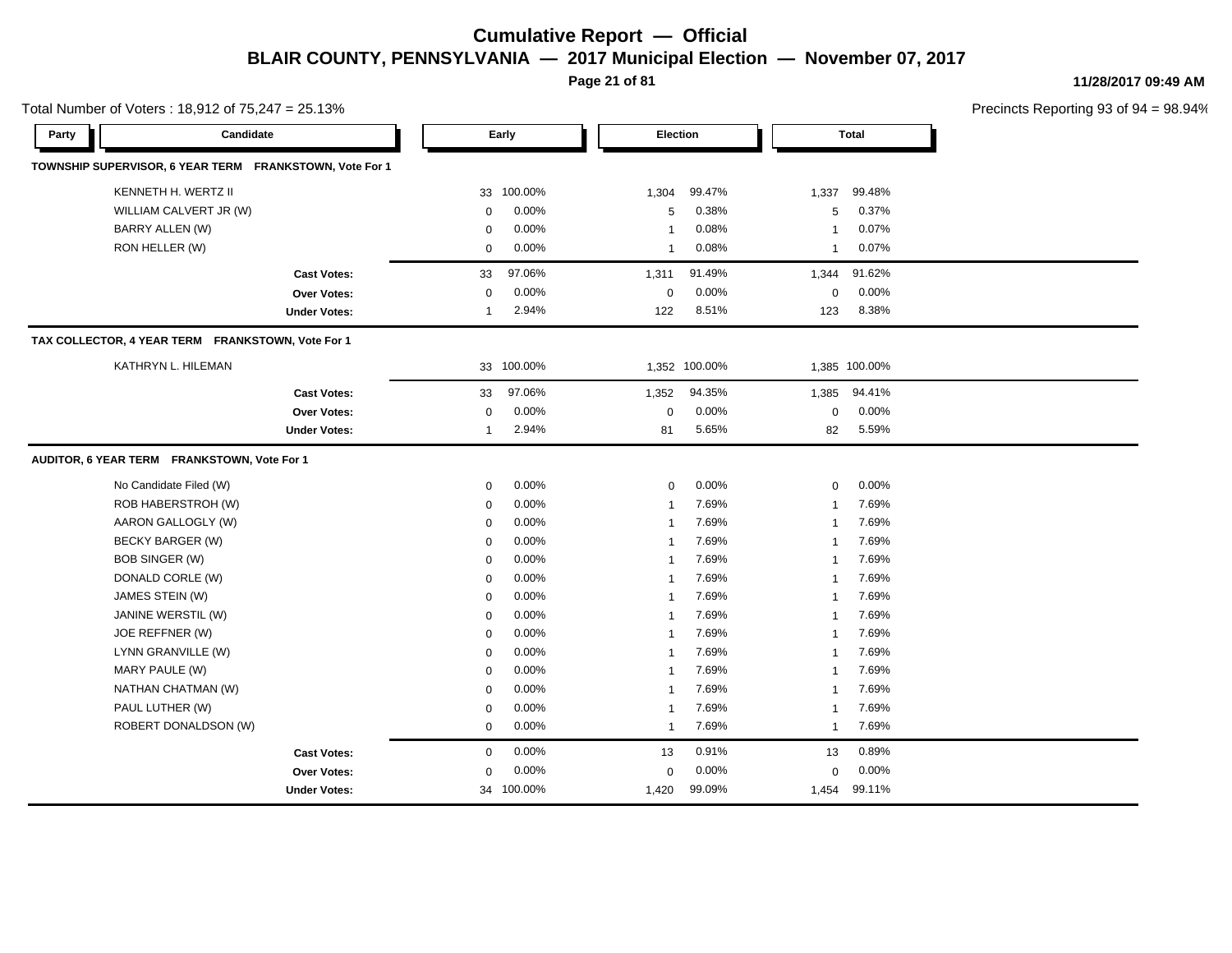**Page 22 of 81**

**11/28/2017 09:49 AM**

|            | Total Number of Voters: 18,912 of 75,247 = 25.13%       |                     |              |           |                |        |                |              | Precincts Reporting 93 of 9 |
|------------|---------------------------------------------------------|---------------------|--------------|-----------|----------------|--------|----------------|--------------|-----------------------------|
| Party      | Candidate                                               |                     |              | Early     | Election       |        |                | <b>Total</b> |                             |
|            | TOWNSHIP SUPERVISOR, 6 YEAR TERM FREEDOM, Vote For 1    |                     |              |           |                |        |                |              |                             |
| <b>REP</b> | DANIEL J. GIARTH JR                                     |                     | 6            | 100.00%   | 340            | 98.55% | 346            | 98.58%       |                             |
|            | JERMEY FLAUGH (W)                                       |                     | $\mathbf 0$  | 0.00%     | 2              | 0.58%  | 2              | 0.57%        |                             |
|            | FLOYD FRIEDENBLOOM (W)                                  |                     | $\mathbf 0$  | 0.00%     | $\overline{1}$ | 0.29%  | $\mathbf{1}$   | 0.28%        |                             |
|            | <b>JOSH BRIDGES (W)</b>                                 |                     | $\Omega$     | 0.00%     | $\mathbf{1}$   | 0.29%  | $\mathbf{1}$   | 0.28%        |                             |
|            | TED SIMPSON (W)                                         |                     | $\mathbf 0$  | 0.00%     | $\mathbf{1}$   | 0.29%  | $\mathbf{1}$   | 0.28%        |                             |
|            |                                                         | <b>Cast Votes:</b>  |              | 6 100.00% | 345            | 84.56% | 351            | 84.78%       |                             |
|            |                                                         | Over Votes:         | $\Omega$     | 0.00%     | $\mathbf 0$    | 0.00%  | $\mathbf 0$    | 0.00%        |                             |
|            |                                                         | <b>Under Votes:</b> | 0            | 0.00%     | 63             | 15.44% | 63             | 15.22%       |                             |
|            | TAX COLLECTOR, 4 YEAR TERM FREEDOM, Vote For 1          |                     |              |           |                |        |                |              |                             |
|            | <b>BRITTANY GORMAN</b>                                  |                     | 6            | 100.00%   | 379            | 99.48% | 385            | 99.48%       |                             |
|            | <b>HOLLY LINK (W)</b>                                   |                     | $\mathbf 0$  | 0.00%     | $\overline{c}$ | 0.52%  | $\overline{2}$ | 0.52%        |                             |
|            |                                                         | <b>Cast Votes:</b>  |              | 6 100.00% | 381            | 93.38% | 387            | 93.48%       |                             |
|            |                                                         | <b>Over Votes:</b>  | $\mathbf 0$  | 0.00%     | $\mathbf 0$    | 0.00%  | $\mathbf 0$    | 0.00%        |                             |
|            |                                                         | <b>Under Votes:</b> | $\mathbf 0$  | 0.00%     | 27             | 6.62%  | 27             | 6.52%        |                             |
|            | AUDITOR, 6 YEAR TERM FREEDOM, Vote For 1                |                     |              |           |                |        |                |              |                             |
| <b>REP</b> | <b>RICHARD WEYANT</b>                                   |                     | 6            | 100.00%   | 353            | 99.72% | 359            | 99.72%       |                             |
|            | CRISTI WALTZ (W)                                        |                     | 0            | 0.00%     | -1             | 0.28%  | -1             | 0.28%        |                             |
|            |                                                         | <b>Cast Votes:</b>  |              | 6 100.00% | 354            | 86.76% | 360            | 86.96%       |                             |
|            |                                                         | Over Votes:         | $\Omega$     | 0.00%     | $\mathbf 0$    | 0.00%  | $\mathbf 0$    | 0.00%        |                             |
|            |                                                         | <b>Under Votes:</b> | 0            | 0.00%     | 54             | 13.24% | 54             | 13.04%       |                             |
|            | TOWNSHIP SUPERVISOR, 6 YEAR TERM GREENFIELD, Vote For 1 |                     |              |           |                |        |                |              |                             |
| <b>REP</b> | MATTHEW A. TREON                                        |                     | $\mathbf{2}$ | 100.00%   | 424            | 98.83% | 426            | 98.84%       |                             |
|            | ALLAN C BERKHIMER (W)                                   |                     | $\mathbf 0$  | 0.00%     | $\mathbf{1}$   | 0.23%  | -1             | 0.23%        |                             |
|            | CATHIE DIBERT (W)                                       |                     | $\mathbf 0$  | 0.00%     | $\mathbf{1}$   | 0.23%  | $\mathbf{1}$   | 0.23%        |                             |
|            | Jordan Oldham (W)                                       |                     | $\mathbf 0$  | 0.00%     | $\overline{c}$ | 0.47%  | $\overline{2}$ | 0.46%        |                             |
|            | Joseph A Kennedy (W)                                    |                     | $\mathbf 0$  | 0.00%     | $\overline{1}$ | 0.23%  | $\mathbf{1}$   | 0.23%        |                             |
|            |                                                         | <b>Cast Votes:</b>  |              | 2 100.00% | 429            | 87.55% | 431            | 87.60%       |                             |
|            |                                                         | Over Votes:         | $\Omega$     | 0.00%     | $\mathbf 0$    | 0.00%  | $\mathbf 0$    | 0.00%        |                             |
|            |                                                         | <b>Under Votes:</b> | $\mathbf 0$  | 0.00%     | 61             | 12.45% | 61             | 12.40%       |                             |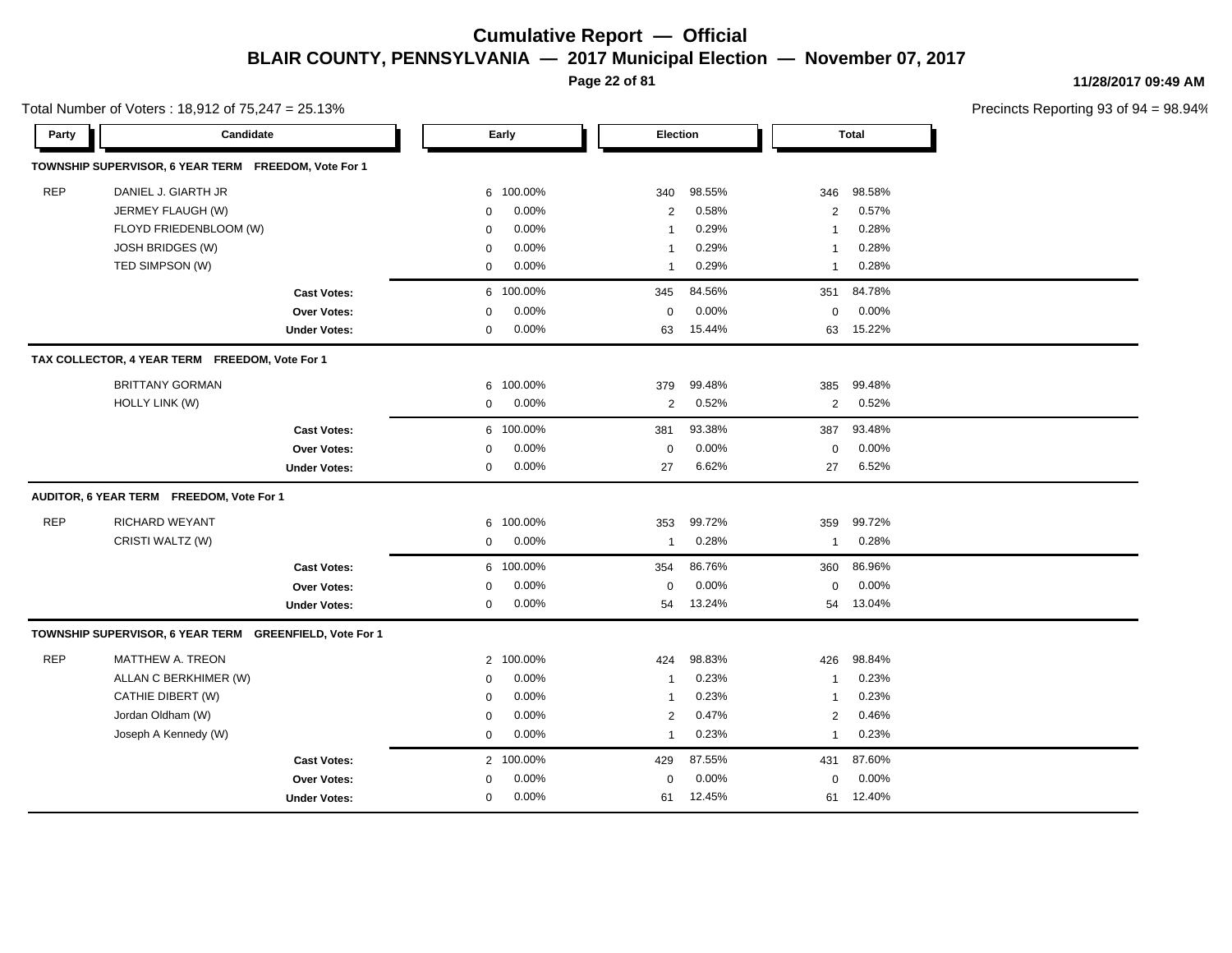**Page 23 of 81**

**11/28/2017 09:49 AM**

| Total Number of Voters: 18,912 of 75,247 = 25.13% |                                                         |                     |                |           |                 |             |                | Precincts Reporting 93 of 9 |  |
|---------------------------------------------------|---------------------------------------------------------|---------------------|----------------|-----------|-----------------|-------------|----------------|-----------------------------|--|
| Party                                             | Candidate                                               |                     |                | Early     | <b>Election</b> |             |                | <b>Total</b>                |  |
|                                                   | TOWNSHIP SUPERVISOR, 2 YEAR TERM GREENFIELD, Vote For 1 |                     |                |           |                 |             |                |                             |  |
| <b>DEM</b>                                        | JORDAN C. OLDHAM                                        |                     |                | 2 100.00% | 259             | 54.99%      | 261            | 55.18%                      |  |
| <b>REP</b>                                        | <b>CATHIE DIBERT</b>                                    |                     | $\mathbf 0$    | 0.00%     | 212             | 45.01%      | 212            | 44.82%                      |  |
|                                                   |                                                         | <b>Cast Votes:</b>  | $\overline{2}$ | 100.00%   | 471             | 96.12%      | 473            | 96.14%                      |  |
|                                                   |                                                         | Over Votes:         | $\Omega$       | 0.00%     | $\mathbf 0$     | 0.00%       | 0              | 0.00%                       |  |
|                                                   |                                                         | <b>Under Votes:</b> | 0              | 0.00%     | 19              | 3.88%       | 19             | 3.86%                       |  |
|                                                   | TAX COLLECTOR, 4 YEAR TERM GREENFIELD, Vote For 1       |                     |                |           |                 |             |                |                             |  |
| <b>REP</b>                                        | CHRISTINE A. LESLIE                                     |                     |                | 2 100.00% |                 | 456 100.00% |                | 458 100.00%                 |  |
|                                                   |                                                         | <b>Cast Votes:</b>  | $\overline{2}$ | 100.00%   | 456             | 93.06%      | 458            | 93.09%                      |  |
|                                                   |                                                         | Over Votes:         | $\Omega$       | 0.00%     | $\mathbf 0$     | 0.00%       | 0              | 0.00%                       |  |
|                                                   |                                                         | <b>Under Votes:</b> | $\mathbf 0$    | 0.00%     | 34              | 6.94%       | 34             | 6.91%                       |  |
|                                                   | AUDITOR, 6 YEAR TERM GREENFIELD, Vote For 1             |                     |                |           |                 |             |                |                             |  |
|                                                   | No Candidate Filed (W)                                  |                     | $\mathbf 0$    | 0.00%     | 0               | 0.00%       | $\mathbf 0$    | 0.00%                       |  |
|                                                   | BRETT WEYANDT (W)                                       |                     | $\mathbf 0$    | 0.00%     | $\overline{1}$  | 3.57%       | $\mathbf{1}$   | 3.57%                       |  |
|                                                   | DOT SUMMERS (W)                                         |                     | $\mathbf 0$    | 0.00%     | $\overline{1}$  | 3.57%       | -1             | 3.57%                       |  |
|                                                   | <b>GRACE HELSEL (W)</b>                                 |                     | $\Omega$       | 0.00%     | 19              | 67.86%      | 19             | 67.86%                      |  |
|                                                   | Anita Emeigh (W)                                        |                     | $\mathbf 0$    | 0.00%     | $\overline{1}$  | 3.57%       | $\overline{1}$ | 3.57%                       |  |
|                                                   | John Scott Dibert Jr (W)                                |                     | 0              | 0.00%     | $\overline{1}$  | 3.57%       | -1             | 3.57%                       |  |
|                                                   | Roger Lingenfelter (W)                                  |                     | 0              | 0.00%     | $\overline{1}$  | 3.57%       | -1             | 3.57%                       |  |
|                                                   | Terry W Claar (W)                                       |                     | $\Omega$       | 0.00%     | $\overline{1}$  | 3.57%       | -1             | 3.57%                       |  |
|                                                   | Travis Sweet (W)                                        |                     | 0              | 0.00%     | $\overline{1}$  | 3.57%       | -1             | 3.57%                       |  |
|                                                   | Troy McMullen (W)                                       |                     | 0              | 0.00%     | $\overline{1}$  | 3.57%       | 1              | 3.57%                       |  |
|                                                   | Vernon Walter (W)                                       |                     | $\mathbf 0$    | 0.00%     | $\overline{1}$  | 3.57%       | $\mathbf{1}$   | 3.57%                       |  |
|                                                   |                                                         | <b>Cast Votes:</b>  | $\mathbf 0$    | 0.00%     | 28              | 5.71%       | 28             | 5.69%                       |  |
|                                                   |                                                         | Over Votes:         | 0              | 0.00%     | $\mathbf 0$     | 0.00%       | 0              | 0.00%                       |  |
|                                                   |                                                         | <b>Under Votes:</b> |                | 2 100.00% | 462             | 94.29%      | 464            | 94.31%                      |  |
|                                                   | MAYOR, 4 YEAR TERM HOLLIDAYSBURG, Vote For 1            |                     |                |           |                 |             |                |                             |  |
| <b>DEM</b>                                        | DAVID B. BAILEY                                         |                     | 19             | 31.67%    | 372             | 34.90%      | 391            | 34.72%                      |  |
| <b>REP</b>                                        | <b>JOE DODSON</b>                                       |                     | 41             | 68.33%    | 687             | 64.45%      | 728            | 64.65%                      |  |
|                                                   | JEFF KETNER (W)                                         |                     | $\mathbf 0$    | 0.00%     | $\overline{4}$  | 0.38%       | $\overline{4}$ | 0.36%                       |  |
|                                                   | J TERRY WILT (W)                                        |                     | 0              | 0.00%     | 2               | 0.19%       | $\overline{2}$ | 0.18%                       |  |
|                                                   | JAMES PRUITT (W)                                        |                     | $\mathbf 0$    | 0.00%     | 1               | 0.09%       | $\mathbf{1}$   | 0.09%                       |  |
|                                                   |                                                         | <b>Cast Votes:</b>  | 60             | 98.36%    | 1,066           | 96.56%      | 1,126          | 96.65%                      |  |
|                                                   |                                                         | <b>Over Votes:</b>  | 0              | 0.00%     | $\mathbf 0$     | 0.00%       | 0              | 0.00%                       |  |
|                                                   |                                                         | <b>Under Votes:</b> | $\overline{1}$ | 1.64%     | 38              | 3.44%       | 39             | 3.35%                       |  |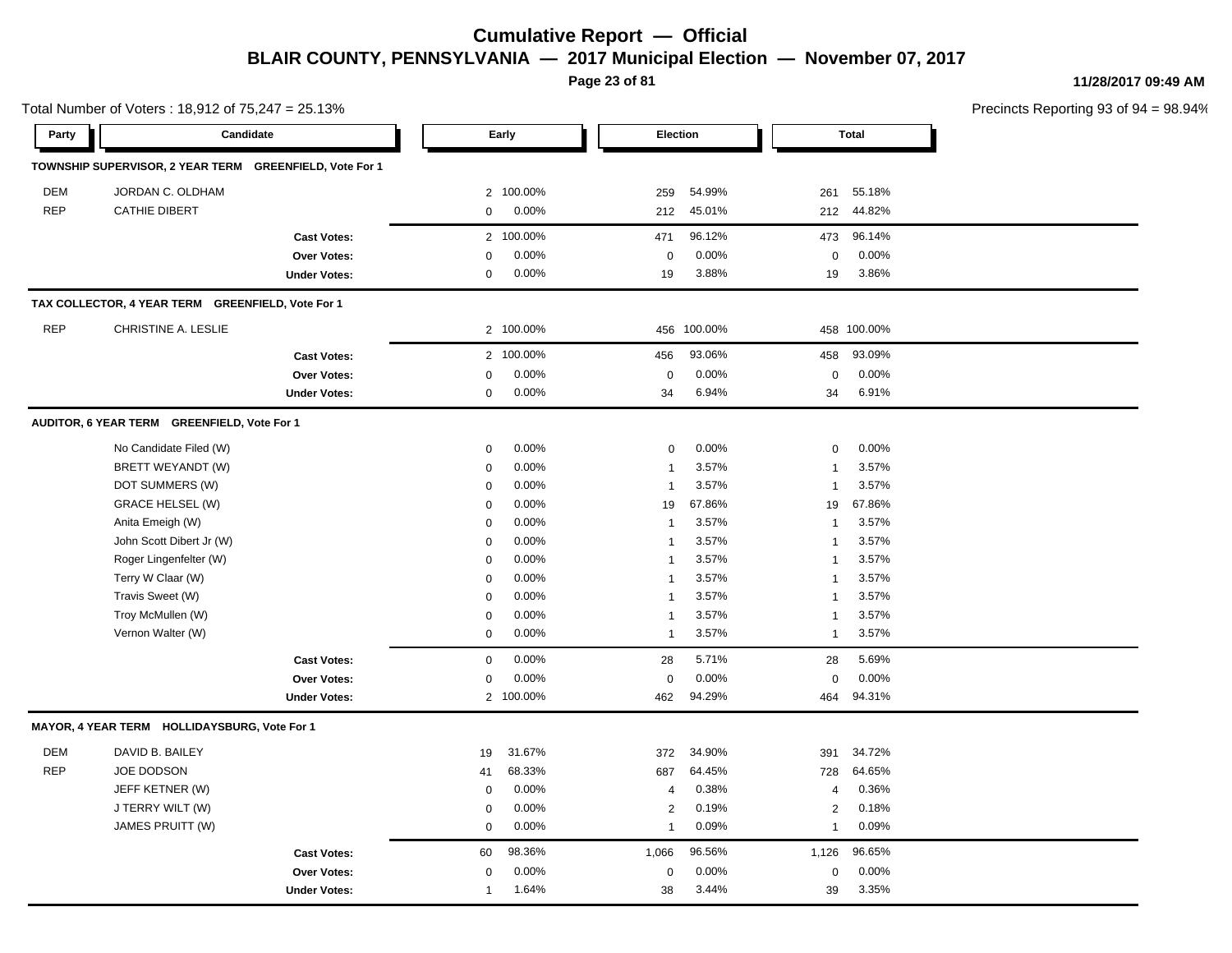**Page 24 of 81**

**11/28/2017 09:49 AM**

|            | Total Number of Voters: 18,912 of 75,247 = 25.13%             |                     |                |           |                |             |                | Precincts Reporting 93 of 9 |  |
|------------|---------------------------------------------------------------|---------------------|----------------|-----------|----------------|-------------|----------------|-----------------------------|--|
| Party      | Candidate                                                     |                     |                | Early     | Election       |             |                | <b>Total</b>                |  |
|            | BOROUGH COUNCIL, 4 YEAR TERM HOLLIDAYSBURG WARD 2, Vote For 1 |                     |                |           |                |             |                |                             |  |
| <b>REP</b> | <b>BRADY LEAHEY</b>                                           |                     | 8              | 100.00%   | 129            | 93.48%      | 137            | 93.84%                      |  |
|            | DAVID BAILEY (W)                                              |                     | 0              | 0.00%     | 8              | 5.80%       | 8              | 5.48%                       |  |
|            | JAMES PRUITT (W)                                              |                     | $\mathbf 0$    | 0.00%     | 1              | 0.72%       | 1              | 0.68%                       |  |
|            |                                                               | <b>Cast Votes:</b>  | 8              | 66.67%    | 138            | 75.00%      | 146            | 74.49%                      |  |
|            |                                                               | Over Votes:         | 0              | 0.00%     | $\mathbf 0$    | 0.00%       | $\mathbf 0$    | 0.00%                       |  |
|            |                                                               | <b>Under Votes:</b> | 4              | 33.33%    | 46             | 25.00%      | 50             | 25.51%                      |  |
|            | BOROUGH COUNCIL, 4 YEAR TERM HOLLIDAYSBURG WARD 4, Vote For 1 |                     |                |           |                |             |                |                             |  |
| <b>REP</b> | SEAN M. BURKE                                                 |                     | 8              | 88.89%    | 166            | 96.51%      | 174            | 96.13%                      |  |
|            | CARIN SLOAN (W)                                               |                     | 0              | 0.00%     | $\overline{1}$ | 0.58%       | $\overline{1}$ | 0.55%                       |  |
|            | CHRIS SEYMOUR (W)                                             |                     | 1              | 11.11%    | 0              | 0.00%       | $\mathbf 1$    | 0.55%                       |  |
|            | HEATHER SALEME (W)                                            |                     | $\mathbf 0$    | 0.00%     | $\overline{1}$ | 0.58%       | $\mathbf 1$    | 0.55%                       |  |
|            | JAMES HUFF III (W)                                            |                     | $\mathbf 0$    | 0.00%     | $\overline{1}$ | 0.58%       | $\mathbf 1$    | 0.55%                       |  |
|            | JAMES SEYMOUR (W)                                             |                     | $\mathbf 0$    | 0.00%     | $\overline{1}$ | 0.58%       | $\mathbf 1$    | 0.55%                       |  |
|            | JOSEPH DUMM (W)                                               |                     | $\mathbf 0$    | 0.00%     | $\overline{1}$ | 0.58%       | $\mathbf 1$    | 0.55%                       |  |
|            | NIKKI IMHOFF (W)                                              |                     | 0              | 0.00%     | 1              | 0.58%       | $\mathbf{1}$   | 0.55%                       |  |
|            |                                                               | <b>Cast Votes:</b>  | 9              | 81.82%    | 172            | 77.13%      | 181            | 77.35%                      |  |
|            |                                                               | Over Votes:         | 0              | 0.00%     | $\mathbf 0$    | 0.00%       | 0              | 0.00%                       |  |
|            |                                                               | <b>Under Votes:</b> | $\overline{2}$ | 18.18%    | 51             | 22.87%      |                | 53 22.65%                   |  |
|            | BOROUGH COUNCIL, 4 YEAR TERM HOLLIDAYSBURG WARD 6, Vote For 1 |                     |                |           |                |             |                |                             |  |
| <b>REP</b> | JOYCE A. LOWE                                                 |                     |                | 5 100.00% |                | 112 100.00% |                | 117 100.00%                 |  |
|            |                                                               | <b>Cast Votes:</b>  |                | 5 100.00% | 112            | 84.21%      |                | 117 84.78%                  |  |
|            |                                                               | Over Votes:         | 0              | 0.00%     | $\mathbf 0$    | 0.00%       | 0              | 0.00%                       |  |
|            |                                                               | <b>Under Votes:</b> | 0              | 0.00%     | 21             | 15.79%      | 21             | 15.22%                      |  |
|            | TAX COLLECTOR, 4 YEAR TERM HOLLIDAYSBURG, Vote For 1          |                     |                |           |                |             |                |                             |  |
| <b>REP</b> | DONNA M. CARSON                                               |                     | 53             | 100.00%   | 941            | 99.58%      | 994            | 99.60%                      |  |
|            | ABIGAIL CROWNOVER (W)                                         |                     | 0              | 0.00%     | $\overline{1}$ | 0.11%       | $\overline{1}$ | 0.10%                       |  |
|            | LESLIE LONG (W)                                               |                     | 0              | 0.00%     | -1             | 0.11%       | -1             | 0.10%                       |  |
|            | SHAUNELE BARNES (W)                                           |                     | $\mathbf 0$    | 0.00%     | $\mathbf 1$    | 0.11%       | $\mathbf 1$    | 0.10%                       |  |
|            | STEVE BENDER (W)                                              |                     | 0              | 0.00%     | $\overline{1}$ | 0.11%       | $\mathbf{1}$   | 0.10%                       |  |
|            |                                                               | <b>Cast Votes:</b>  | 53             | 86.89%    | 945            | 85.60%      | 998            | 85.67%                      |  |
|            |                                                               | Over Votes:         | 0              | 0.00%     | 0              | 0.00%       | 0              | 0.00%                       |  |
|            |                                                               | <b>Under Votes:</b> | 8              | 13.11%    | 159            | 14.40%      |                | 167 14.33%                  |  |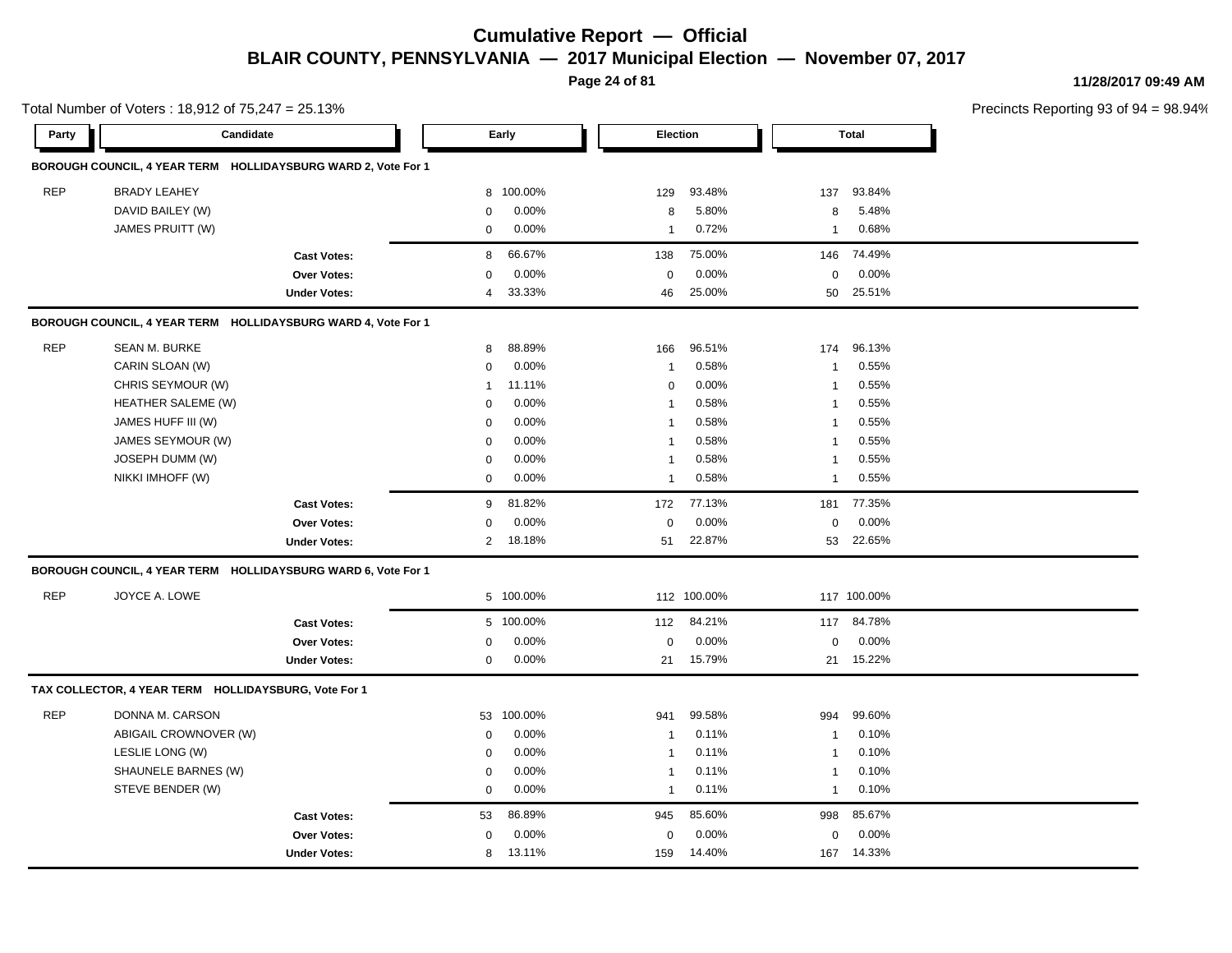**Page 25 of 81**

20 9.09%

20 20

9.09% 9.01%

**11/28/2017 09:49 AM**

Precincts Reporting 93 of 94 = 98.94%

**Party Candidate Early Election Total TOWNSHIP SUPERVISOR, 6 YEAR TERM HUSTON, Vote For 1** REP MELVIN EDWARDS 4 100.00% 177 100.00% 181 100.00% **Cast Votes:** 181 0000 177 95.68% 181 95.77% **Over Votes:** 0 0.00% **Under Votes:** 0 0.00% 0 8 4.32% 8 8 4.32% 4.23% 0.00% 0 0.00% **TAX COLLECTOR, 4 YEAR TERM HUSTON, Vote For 1** REP NICOLE L. STOLTZFUS 4 100.00% 179 100.00% 183 100.00% **Cast Votes:** 4 100.00% 179 96.76% 183 96.83% **Over Votes:** 0 0.00% **Under Votes:** 0 0.00% 0 6 3.24% 6 6 3.24% 3.17% 0.00% 0 0.00% **AUDITOR, 6 YEAR TERM HUSTON, Vote For 1** REP PATTY R. MCGRAW 4 100.00% 179 100.00% 183 100.00% **Cast Votes:** 4 100.00% 179 96.76% 183 96.83% **Over Votes:** 0 0.00% **Under Votes:** 0 0.00% 0 0.00% 6 6 0.00% 0 0.00% 3.24% 3.17% **TOWNSHIP SUPERVISOR, 6 YEAR TERM JUNIATA, Vote For 1** REP CALEB SALYARDS 1 50.00% 75 35.21% 76 35.35% MARK T SEASE (W) 1 50.00% 138 64.79% 139 64.65% **Cast Votes:** 2 100.00% 213 96.82% 215 96.85% **Over Votes:** 0 0.00% **Under Votes:** 0 0.00% 0 7 3.18% 7 7 3.18% 3.15% 0.00% 0 0.00% **TAX COLLECTOR, 4 YEAR TERM JUNIATA, Vote For 1** REP CONNIE JACKSON 2 100.00% 201 99.50% 203 99.51% JOHN EICHER (W) 0 0.00% 1 0.50% 1 0.49% **Cast Votes:** 2 100.00% 202 91.82% 204 91.89% **Over Votes:** 0 0.00% **Under Votes:** 0 0.00% 0 18 8.18% 18 8.18% 18 8.11% 0.00% 0 0.00% 8.18% 18 8.11% **AUDITOR, 6 YEAR TERM JUNIATA, Vote For 1** REP ALLAN R. STOMBAUGH 2 100.00% 199 99.50% 201 99.50% PAUL WALTERS (W) 0 0.00% 1 0.50% 1 0.50% **Cast Votes:** 2 100.00% 200 90.91% 202 90.99% **Over Votes:** 0 0.00% 0.00% 0 0.00% 0 0.00%

**Under Votes:** 0

Total Number of Voters : 18,912 of 75,247 = 25.13%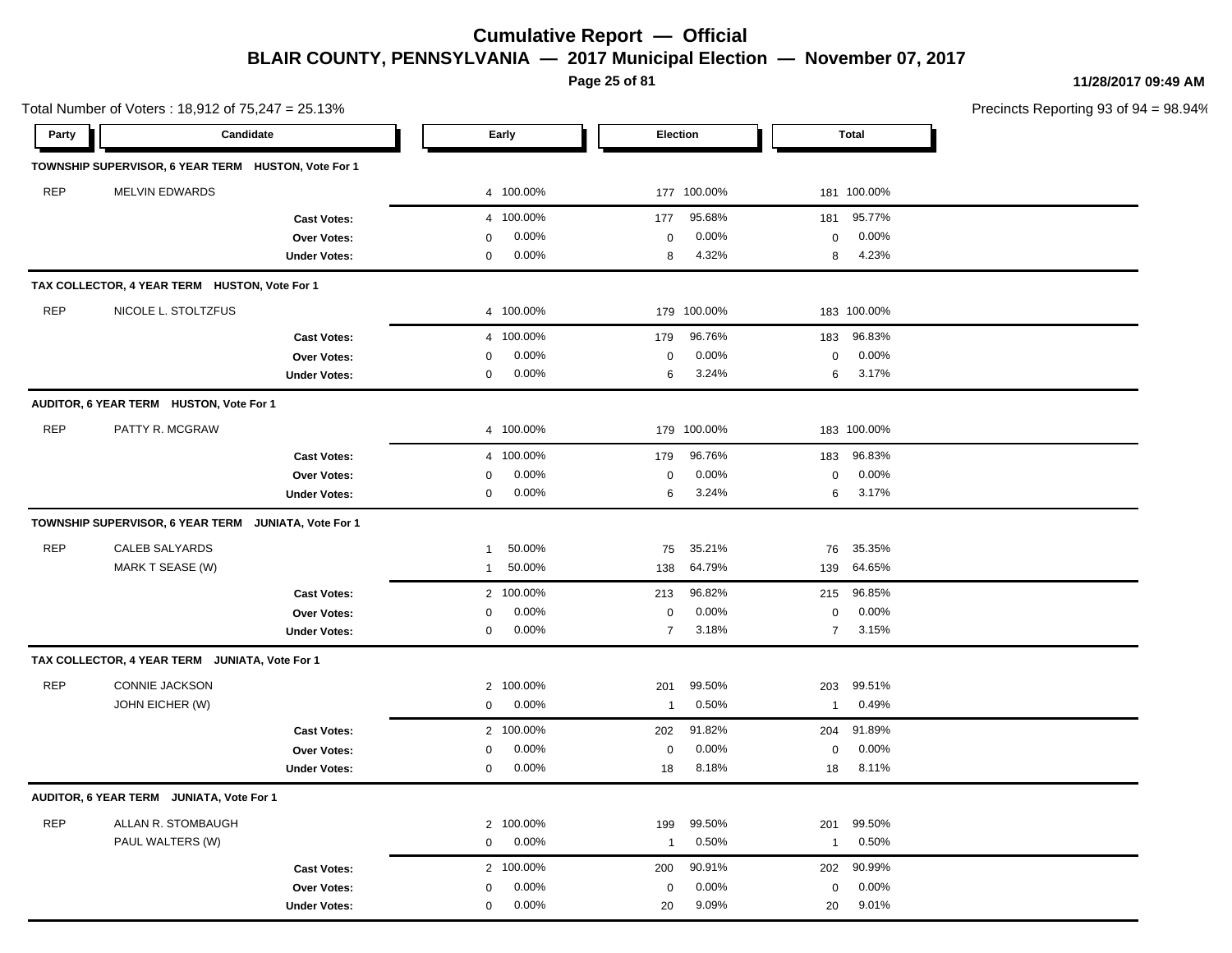**Page 26 of 81**

Total Number of Voters : 18,912 of 75,247 = 25.13%

| Candidate<br>Party                                 |                        |             | Early   | Election     |        |                | <b>Total</b> |
|----------------------------------------------------|------------------------|-------------|---------|--------------|--------|----------------|--------------|
| TOWNSHIP SUPERVISOR, 6 YEAR TERM LOGAN, Vote For 2 |                        |             |         |              |        |                |              |
| RON HELLER                                         |                        | 37          | 51.39%  | 1,802        | 51.89% | 1,839          | 51.88%       |
| JAMES A. PATTERSON                                 |                        | 35          | 48.61%  | 1,644        | 47.34% | 1,679          | 47.36%       |
| DAVE RHOA (W)                                      |                        | 0           | 0.00%   | 12           | 0.35%  | 12             | 0.34%        |
| CHRIS PETEUIL (W)                                  |                        | 0           | 0.00%   | 2            | 0.06%  | 2              | 0.06%        |
| <b>JOHN ALBRIGHT (W)</b>                           |                        | 0           | 0.00%   | $\mathbf{1}$ | 0.03%  | $\mathbf{1}$   | 0.03%        |
| HOWARD BANKS (W)                                   |                        | 0           | 0.00%   | $\mathbf{1}$ | 0.03%  | $\mathbf{1}$   | 0.03%        |
| R BROADRICK (W)                                    | <b>AUSTIN FINK (W)</b> |             | 0.00%   | $\mathbf{1}$ | 0.03%  | $\mathbf{1}$   | 0.03%        |
|                                                    |                        |             | 0.00%   | $\mathbf{1}$ | 0.03%  | $\mathbf{1}$   | 0.03%        |
| BEN JONES (W)                                      |                        | $\mathbf 0$ | 0.00%   | $\mathbf{1}$ | 0.03%  | $\mathbf{1}$   | 0.03%        |
| CATHERINE KNUPP (W)                                |                        | 0           | 0.00%   | $\mathbf{1}$ | 0.03%  | $\overline{1}$ | 0.03%        |
| MATTHEW MASSARO (W)                                |                        | 0           | 0.00%   | $\mathbf{1}$ | 0.03%  | $\mathbf{1}$   | 0.03%        |
| <b>JOHN MCGINNIS (W)</b>                           |                        | $\mathbf 0$ | 0.00%   | $\mathbf{1}$ | 0.03%  | $\mathbf{1}$   | 0.03%        |
| BOB PARSON (W)                                     |                        | 0           | 0.00%   | $\mathbf{1}$ | 0.03%  | $\mathbf{1}$   | 0.03%        |
| JOE PUFKA (W)                                      |                        | $\mathbf 0$ | 0.00%   | $\mathbf{1}$ | 0.03%  | 1              | 0.03%        |
| <b>ASHTON ROMANO (W)</b>                           |                        | 0           | 0.00%   | $\mathbf{1}$ | 0.03%  | 1              | 0.03%        |
| JOE SMITH (W)                                      |                        | 0           | 0.00%   | $\mathbf{1}$ | 0.03%  | $\mathbf{1}$   | 0.03%        |
| RYAN STROHMAN (W)                                  |                        | 0           | 0.00%   | $\mathbf{1}$ | 0.03%  | $\mathbf{1}$   | 0.03%        |
|                                                    | <b>Cast Votes:</b>     | 72          | 83.72%  | 3,473        | 81.83% | 3,545          | 81.87%       |
|                                                    | Over Votes:            | $\mathbf 0$ | 0.00%   | $\pmb{0}$    | 0.00%  | $\mathsf 0$    | 0.00%        |
|                                                    | <b>Under Votes:</b>    | 14          | 16.28%  | 771          | 18.17% | 785            | 18.13%       |
| TAX COLLECTOR, 4 YEAR TERM LOGAN, Vote For 1       |                        |             |         |              |        |                |              |
| <b>CHRISTINA BLAKE</b>                             |                        | 40          | 100.00% | 1,964        | 99.85% | 2,004          | 99.85%       |
| PAUL HEAD (W)                                      |                        | 0           | 0.00%   | $\mathbf{1}$ | 0.05%  | $\mathbf{1}$   | 0.05%        |
| <b>ASHTON ROMANO (W)</b>                           |                        | 0           | 0.00%   | $\mathbf{1}$ | 0.05%  | $\mathbf{1}$   | 0.05%        |
| DWAYNE ROSS (W)                                    |                        | 0           | 0.00%   | $\mathbf{1}$ | 0.05%  | $\mathbf{1}$   | 0.05%        |
|                                                    | <b>Cast Votes:</b>     | 40          | 93.02%  | 1,967        | 92.70% | 2,007          | 92.70%       |
|                                                    | <b>Over Votes:</b>     | 0           | 0.00%   | 0            | 0.00%  | 0              | 0.00%        |
|                                                    | <b>Under Votes:</b>    | 3           | 6.98%   | 155          | 7.30%  | 158            | 7.30%        |
| AUDITOR, 6 YEAR TERM LOGAN, Vote For 1             |                        |             |         |              |        |                |              |
| <b>LISA NOEL</b>                                   |                        | 40          | 100.00% | 1,917        | 99.84% | 1,957          | 99.85%       |
| PAUL HEAD (W)                                      |                        | 0           | 0.00%   | $\mathbf{1}$ | 0.05%  | $\mathbf{1}$   | 0.05%        |
| <b>ASHTON ROMANO (W)</b>                           |                        | 0           | 0.00%   | $\mathbf{1}$ | 0.05%  | $\mathbf{1}$   | 0.05%        |
| DWAYNE ROSS (W)                                    |                        | 0           | 0.00%   | $\mathbf{1}$ | 0.05%  | $\mathbf{1}$   | 0.05%        |
|                                                    | <b>Cast Votes:</b>     | 40          | 93.02%  | 1,920        | 90.48% | 1,960          | 90.53%       |
|                                                    | <b>Over Votes:</b>     | 0           | 0.00%   | 0            | 0.00%  | 0              | 0.00%        |
|                                                    | <b>Under Votes:</b>    | 3           | 6.98%   | 202          | 9.52%  | 205            | 9.47%        |

**11/28/2017 09:49 AM**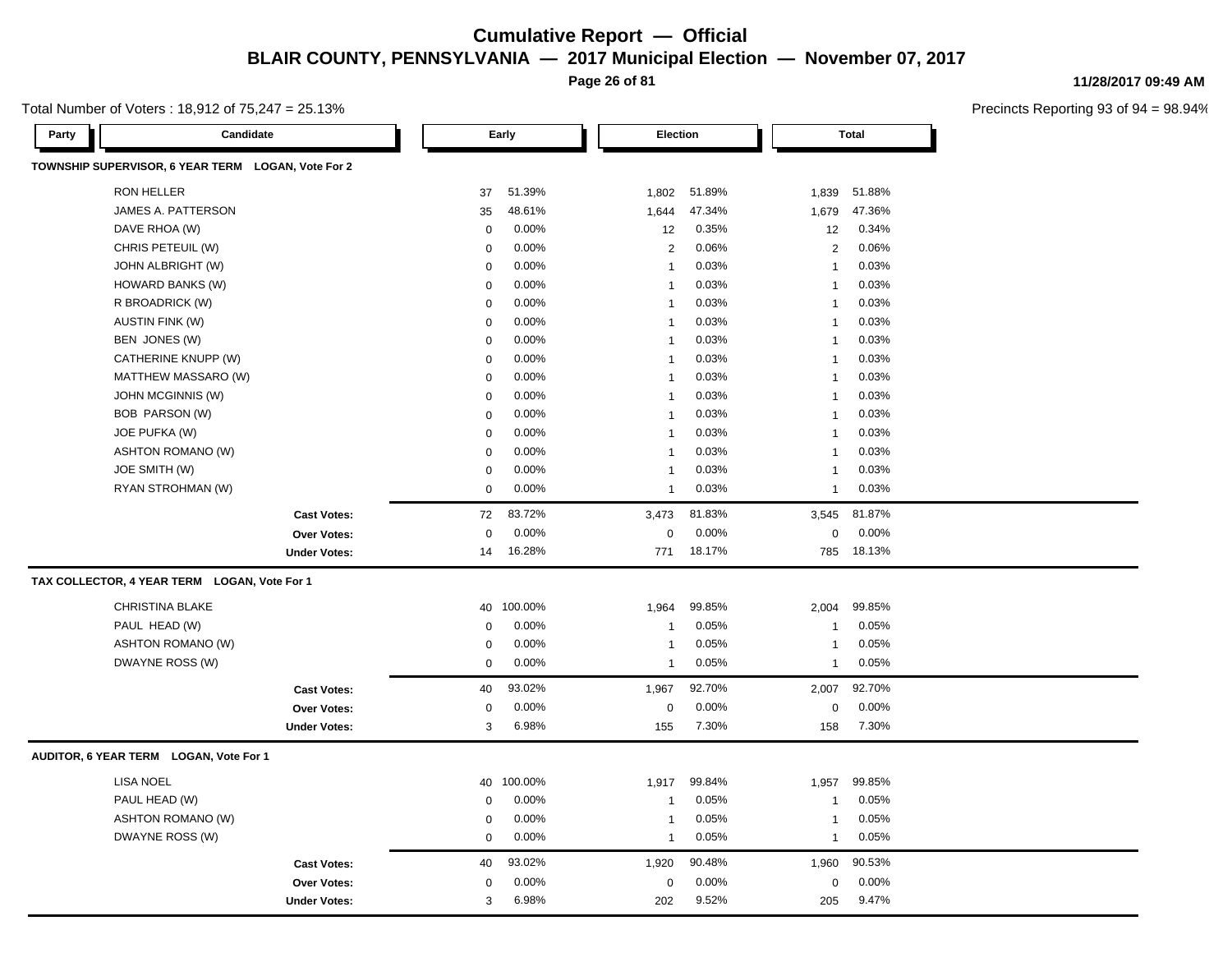**Page 27 of 81**

**11/28/2017 09:49 AM**

| Total Number of Voters: 18,912 of 75,247 = 25.13% |                                                      |                     |                 |         |              |        |              |              | Precincts Reporting 93 of 9 |
|---------------------------------------------------|------------------------------------------------------|---------------------|-----------------|---------|--------------|--------|--------------|--------------|-----------------------------|
| Party                                             | Candidate                                            |                     |                 | Early   | Election     |        |              | <b>Total</b> |                             |
|                                                   | MAYOR, 4 YEAR TERM MARTINSBURG, Vote For 1           |                     |                 |         |              |        |              |              |                             |
| <b>REP</b>                                        | REX L. HARTMAN                                       |                     | 11              | 100.00% | 308          | 99.68% | 319          | 99.69%       |                             |
|                                                   | JOSEPH LOGAN (W)                                     |                     | 0               | 0.00%   | -1           | 0.32%  | 1            | 0.31%        |                             |
|                                                   |                                                      | <b>Cast Votes:</b>  | 11              | 100.00% | 309          | 89.57% | 320          | 89.89%       |                             |
|                                                   |                                                      | Over Votes:         | $\mathbf 0$     | 0.00%   | $\mathbf 0$  | 0.00%  | $\mathbf 0$  | 0.00%        |                             |
|                                                   |                                                      | <b>Under Votes:</b> | $\mathbf 0$     | 0.00%   | 36           | 10.43% | 36           | 10.11%       |                             |
|                                                   | BOROUGH COUNCIL, 4 YEAR TERM MARTINSBURG, Vote For 4 |                     |                 |         |              |        |              |              |                             |
| <b>REP</b>                                        | LINDA K. SMITH                                       |                     | 10              | 34.48%  | 302          | 25.81% | 312          | 26.02%       |                             |
| <b>REP</b>                                        | DURBAN D. METZLER                                    |                     | 9               | 31.03%  | 296          | 25.30% | 305          | 25.44%       |                             |
| <b>REP</b>                                        | JANET E. BLATTENBERGER                               |                     | 5               | 17.24%  | 279          | 23.85% | 284          | 23.69%       |                             |
| <b>REP</b>                                        | EDWARD L. BENNETT                                    |                     | 5               | 17.24%  | 291          | 24.87% | 296          | 24.69%       |                             |
|                                                   | CARLTON BLANCHARD (W)                                |                     | $\mathbf 0$     | 0.00%   | 2            | 0.17%  | 2            | 0.17%        |                             |
|                                                   |                                                      | <b>Cast Votes:</b>  | 29              | 65.91%  | 1,170        | 84.78% | 1,199        | 84.20%       |                             |
|                                                   |                                                      | Over Votes:         | 0               | 0.00%   | 0            | 0.00%  | $\mathbf 0$  | 0.00%        |                             |
|                                                   |                                                      | <b>Under Votes:</b> | 15              | 34.09%  | 210          | 15.22% | 225          | 15.80%       |                             |
|                                                   | TAX COLLECTOR, 4 YEAR TERM MARTINSBURG, Vote For 1   |                     |                 |         |              |        |              |              |                             |
| <b>REP</b>                                        | M. JANE STAILY                                       |                     | 10 <sup>1</sup> | 100.00% | 317          | 99.69% | 327          | 99.70%       |                             |
|                                                   | JODY GAHGAN (W)                                      |                     | $\mathbf 0$     | 0.00%   | -1           | 0.31%  | $\mathbf{1}$ | 0.30%        |                             |
|                                                   |                                                      | <b>Cast Votes:</b>  | 10              | 90.91%  | 318          | 92.17% | 328          | 92.13%       |                             |
|                                                   |                                                      | Over Votes:         | $\mathbf 0$     | 0.00%   | $\mathbf 0$  | 0.00%  | $\mathbf 0$  | 0.00%        |                             |
|                                                   |                                                      | <b>Under Votes:</b> | -1              | 9.09%   | 27           | 7.83%  | 28           | 7.87%        |                             |
|                                                   | AUDITOR, 6 YEAR TERM MARTINSBURG, Vote For 1         |                     |                 |         |              |        |              |              |                             |
| <b>REP</b>                                        | LUCINDA R. MECK                                      |                     | 10 <sup>1</sup> | 100.00% | 311          | 99.68% | 321          | 99.69%       |                             |
|                                                   | CHRIS WAGNER (W)                                     |                     | $\mathbf 0$     | 0.00%   | $\mathbf{1}$ | 0.32%  | $\mathbf{1}$ | 0.31%        |                             |
|                                                   |                                                      | <b>Cast Votes:</b>  | 10              | 90.91%  | 312          | 90.43% | 322          | 90.45%       |                             |
|                                                   |                                                      | Over Votes:         | $\mathbf 0$     | 0.00%   | $\mathbf 0$  | 0.00%  | $\mathbf 0$  | 0.00%        |                             |
|                                                   |                                                      | <b>Under Votes:</b> | $\overline{1}$  | 9.09%   | 33           | 9.57%  | 34           | 9.55%        |                             |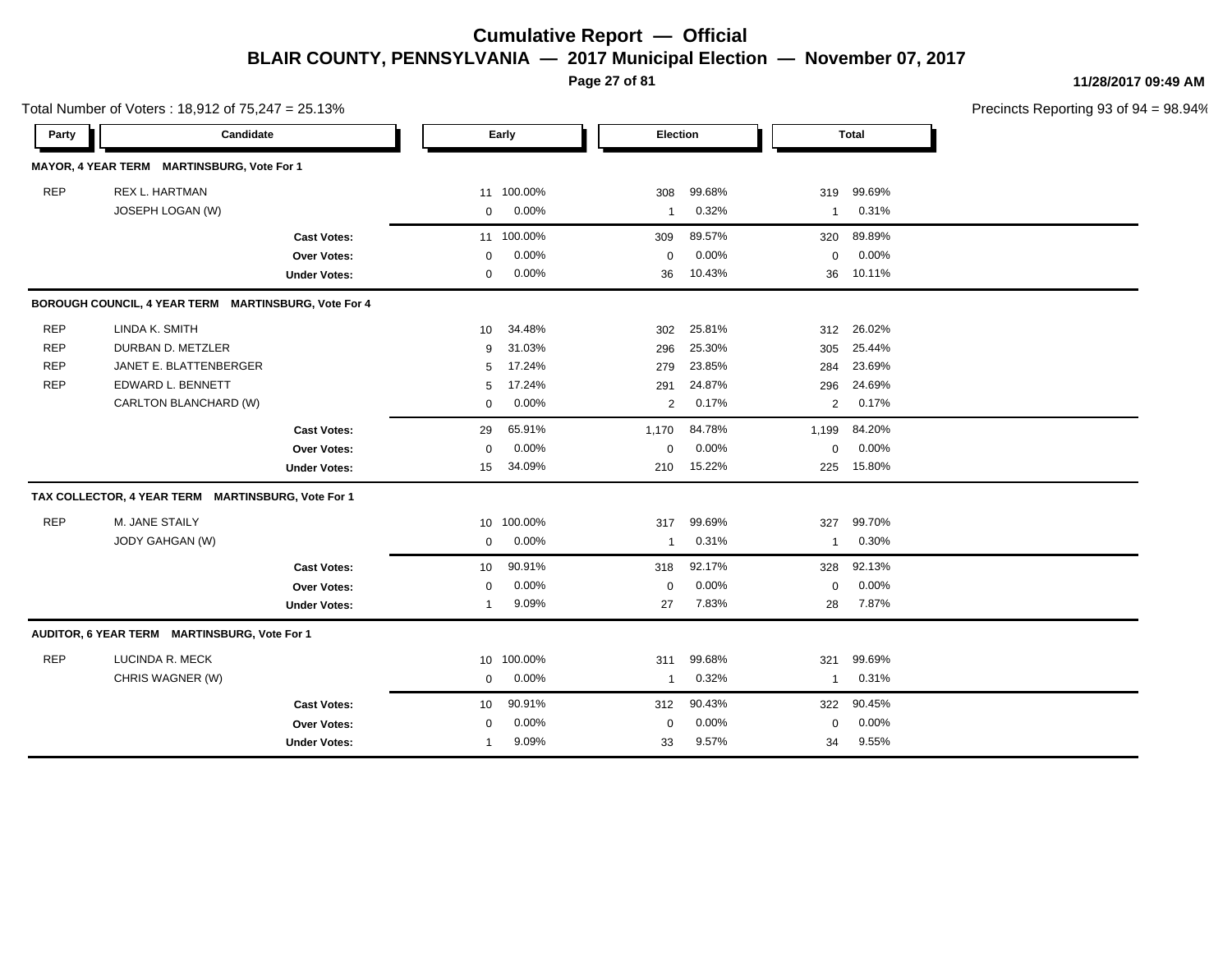**Page 28 of 81**

**11/28/2017 09:49 AM**

| Total Number of Voters: 18,912 of 75,247 = 25.13% |                                                        |                                                             |             |            |                |            |                 |              | Precincts Reporting 93 of 9 |
|---------------------------------------------------|--------------------------------------------------------|-------------------------------------------------------------|-------------|------------|----------------|------------|-----------------|--------------|-----------------------------|
| Party                                             | Candidate                                              |                                                             |             | Early      | Election       |            |                 | <b>Total</b> |                             |
|                                                   | AUDITOR, 4 YEAR UNEXPIRED TERM MARTINSBURG, Vote For 1 |                                                             |             |            |                |            |                 |              |                             |
|                                                   | No Candidate Filed (W)                                 |                                                             | 0           | 0.00%      | $\mathbf 0$    | 0.00%      | 0               | 0.00%        |                             |
|                                                   | CHRIS WAGNER (W)                                       |                                                             | $\mathbf 0$ | 0.00%      | $\overline{7}$ | 77.78%     | $\overline{7}$  | 77.78%       |                             |
|                                                   | MIKE HORTON (W)                                        |                                                             | $\mathbf 0$ | $0.00\%$   | $\mathbf{1}$   | 11.11%     | $\mathbf{1}$    | 11.11%       |                             |
|                                                   | SANDRA WEYANDT (W)                                     |                                                             | $\mathbf 0$ | 0.00%      | $\mathbf{1}$   | 11.11%     | $\mathbf{1}$    | 11.11%       |                             |
|                                                   |                                                        | <b>Cast Votes:</b>                                          | $\mathbf 0$ | 0.00%      | 9              | 2.61%      | 9               | 2.53%        |                             |
|                                                   |                                                        | <b>Over Votes:</b>                                          | $\mathbf 0$ | 0.00%      | $\mathbf 0$    | 0.00%      | $\mathbf 0$     | 0.00%        |                             |
|                                                   |                                                        | <b>Under Votes:</b>                                         |             | 11 100.00% | 336            | 97.39%     |                 | 347 97.47%   |                             |
|                                                   | MAYOR, 4 YEAR TERM NEWRY, Vote For 1                   |                                                             |             |            |                |            |                 |              |                             |
| DEM                                               | ALLEN DODSON                                           |                                                             | $\pmb{0}$   | 0.00%      | 23             | 95.83%     | 23              | 95.83%       |                             |
|                                                   | DAVID BAILEY (W)                                       |                                                             | 0           | 0.00%      | $\mathbf{1}$   | 4.17%      | $\mathbf{1}$    | 4.17%        |                             |
|                                                   |                                                        | <b>Cast Votes:</b>                                          | $\mathbf 0$ | 0.00%      | 24             | 77.42%     | 24              | 77.42%       |                             |
|                                                   |                                                        | Over Votes:                                                 | $\mathbf 0$ | 0.00%      | $\mathsf 0$    | 0.00%      | $\mathsf 0$     | 0.00%        |                             |
|                                                   |                                                        | <b>Under Votes:</b>                                         | $\mathbf 0$ | 0.00%      | $\overline{7}$ | 22.58%     |                 | 7 22.58%     |                             |
|                                                   | BOROUGH COUNCIL, 4 YEAR TERM NEWRY, Vote For 2         |                                                             |             |            |                |            |                 |              |                             |
| DEM                                               | DONALD GONSMAN                                         |                                                             | $\mathbf 0$ | 0.00%      | 24             | 92.31%     | 24              | 92.31%       |                             |
|                                                   | RICHARD GIARTH (W)                                     |                                                             | $\mathbf 0$ | 0.00%      | $\sqrt{2}$     | 7.69%      | $\overline{2}$  | 7.69%        |                             |
|                                                   |                                                        | <b>Cast Votes:</b>                                          | $\mathbf 0$ | 0.00%      | 26             | 41.94%     | 26              | 41.94%       |                             |
|                                                   |                                                        | Over Votes:                                                 | 0           | 0.00%      | 0              | 0.00%      | 0               | 0.00%        |                             |
|                                                   |                                                        | <b>Under Votes:</b>                                         | 0           | 0.00%      | 36             | 58.06%     |                 | 36 58.06%    |                             |
|                                                   | TAX COLLECTOR, 4 YEAR TERM NEWRY, Vote For 1           |                                                             |             |            |                |            |                 |              |                             |
| <b>DEM</b>                                        | MICHELLE STORM                                         |                                                             | 0           | 0.00%      |                | 21 100.00% |                 | 21 100.00%   |                             |
|                                                   |                                                        | <b>Cast Votes:</b>                                          | $\mathbf 0$ | 0.00%      | 21             | 67.74%     | 21              | 67.74%       |                             |
|                                                   |                                                        | Over Votes:                                                 | 0           | 0.00%      | $\mathbf 0$    | 0.00%      | $\Omega$        | 0.00%        |                             |
|                                                   |                                                        | <b>Under Votes:</b>                                         | $\mathbf 0$ | 0.00%      | 10             | 32.26%     | 10 <sup>1</sup> | 32.26%       |                             |
|                                                   |                                                        | TOWNSHIP SUPERVISOR, 6 YEAR TERM NORTH WOODBURY, Vote For 1 |             |            |                |            |                 |              |                             |
| <b>REP</b>                                        | <b>MARK AYERS</b>                                      |                                                             | 10          | 100.00%    | 331            | 99.40%     | 341             | 99.42%       |                             |
|                                                   | BRIAN LEY (W)                                          |                                                             | $\mathbf 0$ | 0.00%      | 2              | 0.60%      | $\overline{2}$  | 0.58%        |                             |
|                                                   |                                                        | <b>Cast Votes:</b>                                          | 10          | 90.91%     | 333            | 89.76%     | 343             | 89.79%       |                             |
|                                                   |                                                        | Over Votes:                                                 | $\mathbf 0$ | $0.00\%$   | $\mathbf 0$    | 0.00%      | $\mathbf 0$     | 0.00%        |                             |
|                                                   |                                                        | <b>Under Votes:</b>                                         | 1           | 9.09%      | 38             | 10.24%     | 39              | 10.21%       |                             |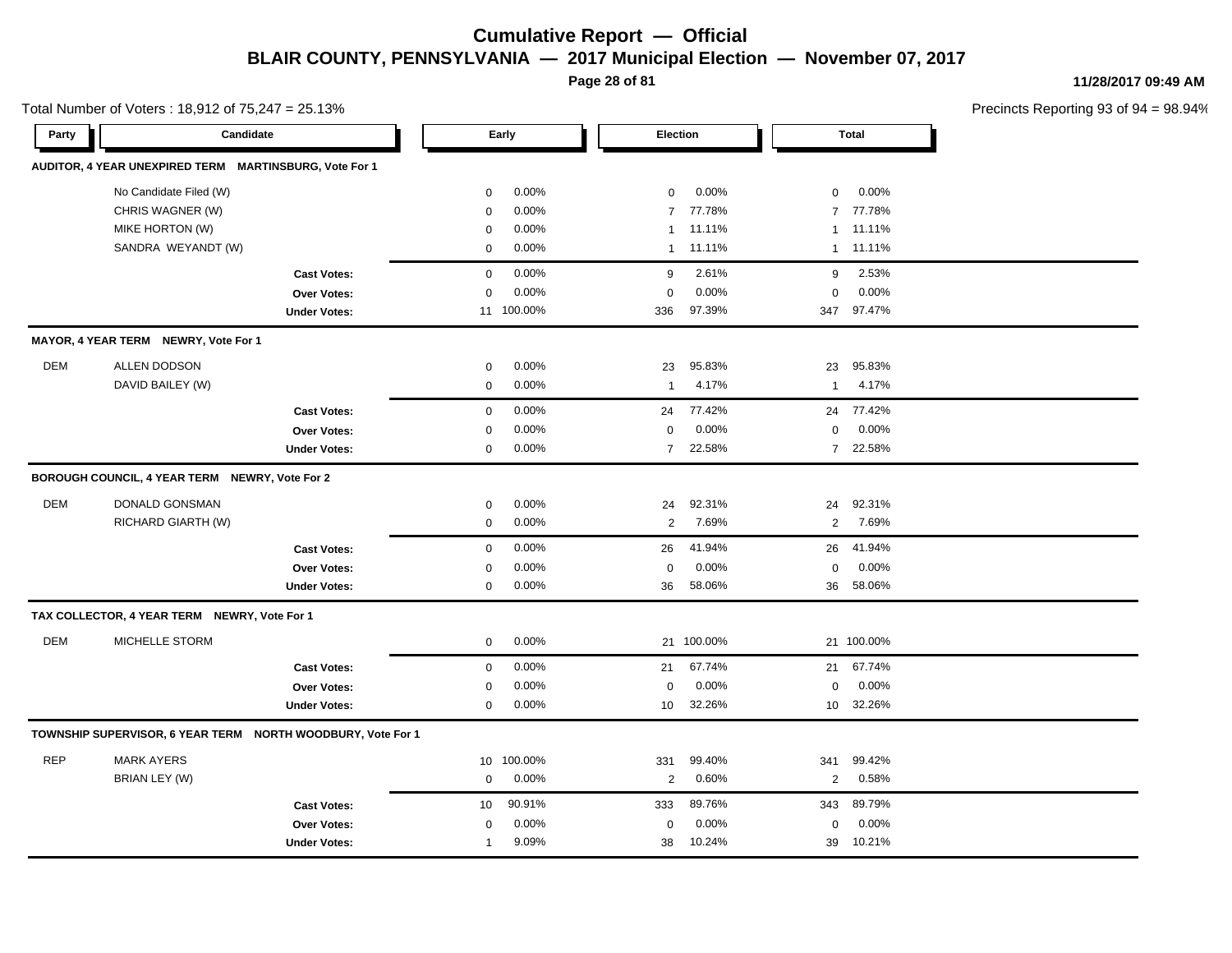**Page 29 of 81**

0.00% 0

29.17% 322 329

23.61% 23.70%

0.00% 0 0.00%

**11/28/2017 09:49 AM**

Precincts Reporting 93 of 94 = 98.94%

| Party      | Candidate                                               |                     |                | Early      |                 | <b>Election</b> |                | <b>Total</b> |  |
|------------|---------------------------------------------------------|---------------------|----------------|------------|-----------------|-----------------|----------------|--------------|--|
|            | TAX COLLECTOR, 4 YEAR TERM NORTH WOODBURY, Vote For 1   |                     |                |            |                 |                 |                |              |  |
| <b>REP</b> | SHARON L. BROWER                                        |                     |                | 10 100.00% |                 | 345 100.00%     |                | 355 100.00%  |  |
|            |                                                         | <b>Cast Votes:</b>  | 10             | 90.91%     | 345             | 92.99%          | 355            | 92.93%       |  |
|            |                                                         | <b>Over Votes:</b>  | $\mathbf 0$    | 0.00%      | $\mathbf 0$     | 0.00%           | $\mathbf 0$    | 0.00%        |  |
|            |                                                         | <b>Under Votes:</b> | 1              | 9.09%      | 26              | 7.01%           | 27             | 7.07%        |  |
|            | AUDITOR, 6 YEAR TERM NORTH WOODBURY, Vote For 1         |                     |                |            |                 |                 |                |              |  |
|            | No Candidate Filed (W)                                  |                     | $\mathbf 0$    | 0.00%      | $\mathbf 0$     | 0.00%           | $\mathbf 0$    | 0.00%        |  |
|            | BRENDA J FLUKE GARBER (W)                               |                     | $\mathbf 0$    | 0.00%      | $\mathbf{1}$    | 16.67%          | $\mathbf{1}$   | 14.29%       |  |
|            | BILL GRIFFITH (W)                                       |                     | 0              | 0.00%      | $\mathbf{1}$    | 16.67%          | $\mathbf{1}$   | 14.29%       |  |
|            | BRIAN LEY (W)                                           |                     | 0              | 0.00%      | 3               | 50.00%          | 3              | 42.86%       |  |
|            | LUCINDA MECK (W)                                        |                     | $\Omega$       | 0.00%      | $\mathbf{1}$    | 16.67%          | 1              | 14.29%       |  |
|            | DAVID OPPEL (W)                                         |                     |                | 1 100.00%  | $\mathbf 0$     | 0.00%           | $\mathbf{1}$   | 14.29%       |  |
|            |                                                         | <b>Cast Votes:</b>  | $\mathbf{1}$   | 9.09%      | $6\phantom{1}6$ | 1.62%           | $\overline{7}$ | 1.83%        |  |
|            |                                                         | Over Votes:         | 0              | 0.00%      | $\pmb{0}$       | 0.00%           | 0              | 0.00%        |  |
|            |                                                         | <b>Under Votes:</b> | 10             | 90.91%     | 365             | 98.38%          | 375            | 98.17%       |  |
|            | MAYOR, 4 YEAR TERM ROARING SPRING, Vote For 1           |                     |                |            |                 |                 |                |              |  |
| <b>REP</b> | RONALD J. GLUNT                                         |                     | 4              | 100.00%    | 285             | 95.96%          | 289            | 96.01%       |  |
|            | <b>CRAIG CURFMAN (W)</b>                                |                     | 0              | 0.00%      | $\overline{4}$  | 1.35%           | 4              | 1.33%        |  |
|            | TOM AMICK (W)                                           |                     | $\mathbf 0$    | 0.00%      | $\mathbf{1}$    | 0.34%           | $\mathbf{1}$   | 0.33%        |  |
|            | STEVE HAMM (W)                                          |                     | 0              | 0.00%      | $\mathbf{1}$    | 0.34%           | $\mathbf{1}$   | 0.33%        |  |
|            | DENNIS IGOU (W)                                         |                     | $\mathbf 0$    | 0.00%      | 6               | 2.02%           | 6              | 1.99%        |  |
|            |                                                         | <b>Cast Votes:</b>  | 4              | 66.67%     | 297             | 87.10%          | 301            | 86.74%       |  |
|            |                                                         | <b>Over Votes:</b>  | 0              | 0.00%      | $\mathbf 0$     | 0.00%           | $\mathbf 0$    | 0.00%        |  |
|            |                                                         | <b>Under Votes:</b> | 2              | 33.33%     | 44              | 12.90%          | 46             | 13.26%       |  |
|            | BOROUGH COUNCIL, 4 YEAR TERM ROARING SPRING, Vote For 4 |                     |                |            |                 |                 |                |              |  |
| <b>REP</b> | JEFFREY P. STEWARD                                      |                     | 5              | 29.41%     | 265             | 25.43%          | 270            | 25.50%       |  |
| <b>REP</b> | SUE ANN BIDDLE-FEATHER                                  |                     | $\overline{4}$ | 23.53%     | 257             | 24.66%          | 261            | 24.65%       |  |
| <b>REP</b> | <b>KEVIN N. SNOWBERGER</b>                              |                     | 6              | 35.29%     | 270             | 25.91%          | 276            | 26.06%       |  |
| <b>REP</b> | <b>KAYLA NOEL</b>                                       |                     | $\overline{2}$ | 11.76%     | 245             | 23.51%          | 247            | 23.32%       |  |
|            | JOHN R BIDDLE (W)                                       |                     | 0              | 0.00%      | $\overline{1}$  | 0.10%           | $\mathbf{1}$   | 0.09%        |  |
|            | TERRI FEATHER (W)                                       |                     | 0              | 0.00%      | 2               | 0.19%           | $\overline{2}$ | 0.19%        |  |
|            | JENNA BARNHART HOUSEKNECT (W)                           |                     | $\mathbf 0$    | 0.00%      | $\mathbf{1}$    | 0.10%           | $\mathbf{1}$   | 0.09%        |  |
|            | ERIN WEYANDT (W)                                        |                     | $\mathbf 0$    | 0.00%      | $\mathbf{1}$    | 0.10%           | $\mathbf{1}$   | 0.09%        |  |
|            |                                                         | <b>Cast Votes:</b>  | 17             | 70.83%     | 1,042           | 76.39%          | 1,059          | 76.30%       |  |

**Over Votes:** 0 0.00% Under Votes: 29.17%

Total Number of Voters : 18,912 of 75,247 = 25.13%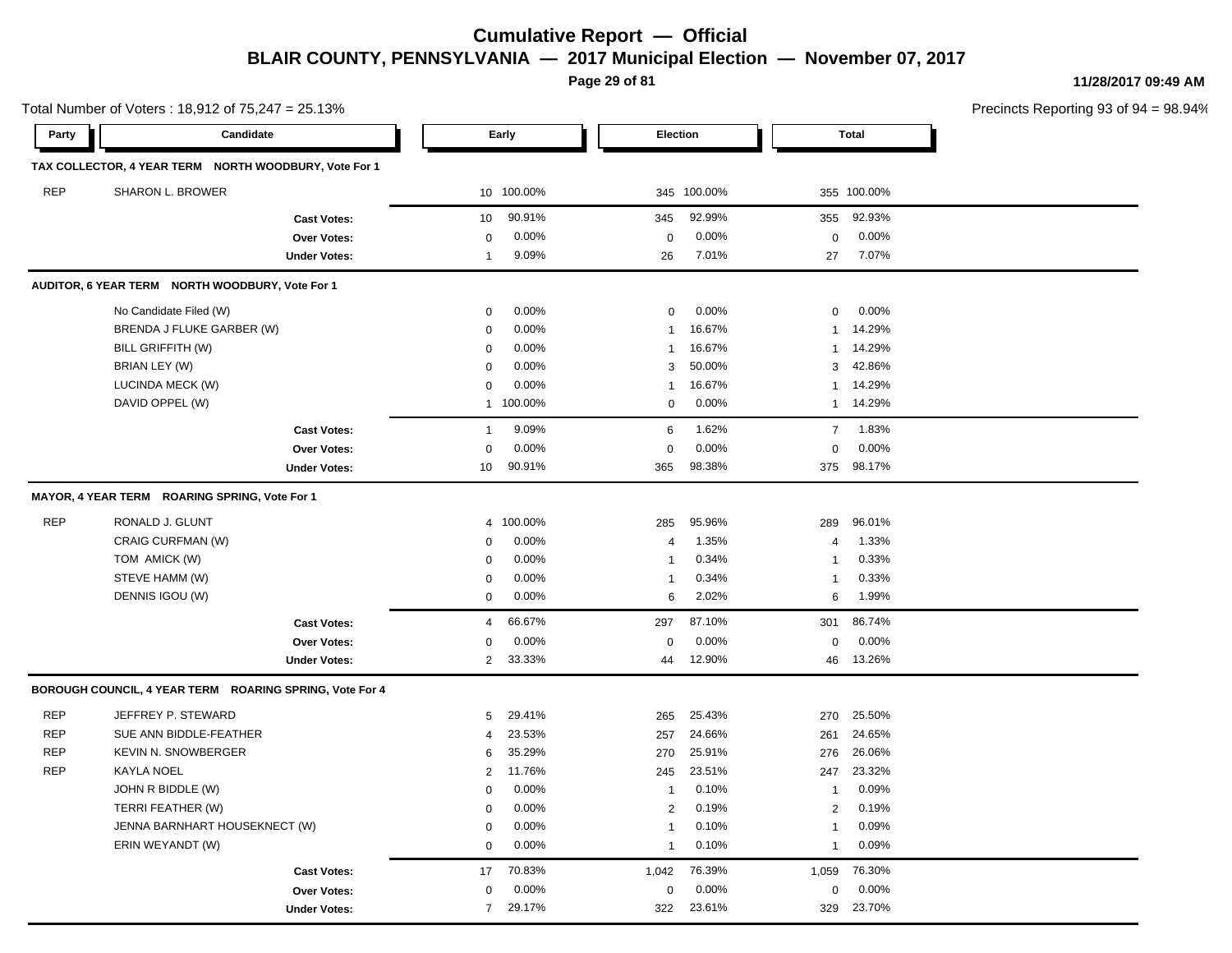**Page 30 of 81**

**11/28/2017 09:49 AM**

|            | Total Number of Voters: 18,912 of 75,247 = 25.13%     |                     |              |           |                         |        |                |              | Precincts Reporting 93 of 9 |
|------------|-------------------------------------------------------|---------------------|--------------|-----------|-------------------------|--------|----------------|--------------|-----------------------------|
| Party      | Candidate                                             |                     |              | Early     | Election                |        |                | <b>Total</b> |                             |
|            | TAX COLLECTOR, 4 YEAR TERM ROARING SPRING, Vote For 1 |                     |              |           |                         |        |                |              |                             |
| <b>REP</b> | TAMMY A. FRYE-CARTER                                  |                     | 6            | 100.00%   | 309                     | 99.36% | 315            | 99.37%       |                             |
|            | <b>KRISTEN CARRIER (W)</b>                            |                     | 0            | 0.00%     | $\overline{1}$          | 0.32%  | -1             | 0.32%        |                             |
|            | DENNIS IGOU (W)                                       |                     | 0            | 0.00%     | $\overline{1}$          | 0.32%  | -1             | 0.32%        |                             |
|            |                                                       | <b>Cast Votes:</b>  | 6            | 100.00%   | 311                     | 91.20% | 317            | 91.35%       |                             |
|            |                                                       | Over Votes:         | $\Omega$     | 0.00%     | $\mathbf 0$             | 0.00%  | 0              | 0.00%        |                             |
|            |                                                       | <b>Under Votes:</b> | 0            | 0.00%     | 30                      | 8.80%  | 30             | 8.65%        |                             |
|            | TOWNSHIP SUPERVISOR, 6 YEAR TERM SNYDER, Vote For 1   |                     |              |           |                         |        |                |              |                             |
| <b>REP</b> | JAMES I. BURKET                                       |                     |              | 1 100.00% | 335                     | 99.70% | 336            | 99.70%       |                             |
|            | DAVID SNYDER (W)                                      |                     | 0            | 0.00%     | $\overline{1}$          | 0.30%  | -1             | 0.30%        |                             |
|            |                                                       | <b>Cast Votes:</b>  | $\mathbf{1}$ | 25.00%    | 336                     | 86.15% | 337            | 85.53%       |                             |
|            |                                                       | Over Votes:         | 0            | 0.00%     | $\mathbf 0$             | 0.00%  | 0              | 0.00%        |                             |
|            |                                                       | <b>Under Votes:</b> | 3            | 75.00%    | 54                      | 13.85% |                | 57 14.47%    |                             |
|            | TAX COLLECTOR, 4 YEAR TERM SNYDER, Vote For 1         |                     |              |           |                         |        |                |              |                             |
| <b>REP</b> | <b>WENDY S. MILLER</b>                                |                     |              | 3 100.00% | 354                     | 99.72% | 357            | 99.72%       |                             |
|            | LES BINKLEY (W)                                       |                     | $\mathbf{0}$ | 0.00%     | $\overline{1}$          | 0.28%  | -1             | 0.28%        |                             |
|            |                                                       | <b>Cast Votes:</b>  | 3            | 75.00%    | 355                     | 91.03% | 358            | 90.86%       |                             |
|            |                                                       | Over Votes:         | 0            | 0.00%     | $\mathbf 0$             | 0.00%  | $\mathbf 0$    | 0.00%        |                             |
|            |                                                       | <b>Under Votes:</b> | $\mathbf{1}$ | 25.00%    | 35                      | 8.97%  | 36             | 9.14%        |                             |
|            | AUDITOR, 6 YEAR TERM SNYDER, Vote For 1               |                     |              |           |                         |        |                |              |                             |
|            | No Candidate Filed (W)                                |                     | $\mathbf 0$  | 0.00%     | 0                       | 0.00%  | 0              | 0.00%        |                             |
|            | STEPHEN L BEALS (W)                                   |                     | $\mathbf 0$  | 0.00%     | 6                       | 50.00% | 6              | 50.00%       |                             |
|            | VICKI BELL (W)                                        |                     | $\mathbf 0$  | 0.00%     | $\overline{\mathbf{1}}$ | 8.33%  | -1             | 8.33%        |                             |
|            | GARY DECKER (W)                                       |                     | $\Omega$     | 0.00%     | $\overline{1}$          | 8.33%  | -1             | 8.33%        |                             |
|            | CHRISTOPHER ELDER (W)                                 |                     | $\mathbf 0$  | 0.00%     | $\overline{1}$          | 8.33%  | 1              | 8.33%        |                             |
|            | DAVID SNYDER (W)                                      |                     | 0            | 0.00%     | $\overline{1}$          | 8.33%  | -1             | 8.33%        |                             |
|            | KAREN WOOMER (W)                                      |                     | $\mathbf 0$  | 0.00%     | $\overline{1}$          | 8.33%  | $\mathbf{1}$   | 8.33%        |                             |
|            | RYAN ZUPON (W)                                        |                     | $\mathbf 0$  | 0.00%     | $\overline{1}$          | 8.33%  | $\overline{1}$ | 8.33%        |                             |
|            |                                                       | <b>Cast Votes:</b>  | $\mathbf 0$  | 0.00%     | 12                      | 3.08%  | 12             | 3.05%        |                             |
|            |                                                       | Over Votes:         | $\mathbf 0$  | 0.00%     | $\mathbf 0$             | 0.00%  | $\mathbf 0$    | 0.00%        |                             |
|            |                                                       | <b>Under Votes:</b> |              | 4 100.00% | 378                     | 96.92% | 382            | 96.95%       |                             |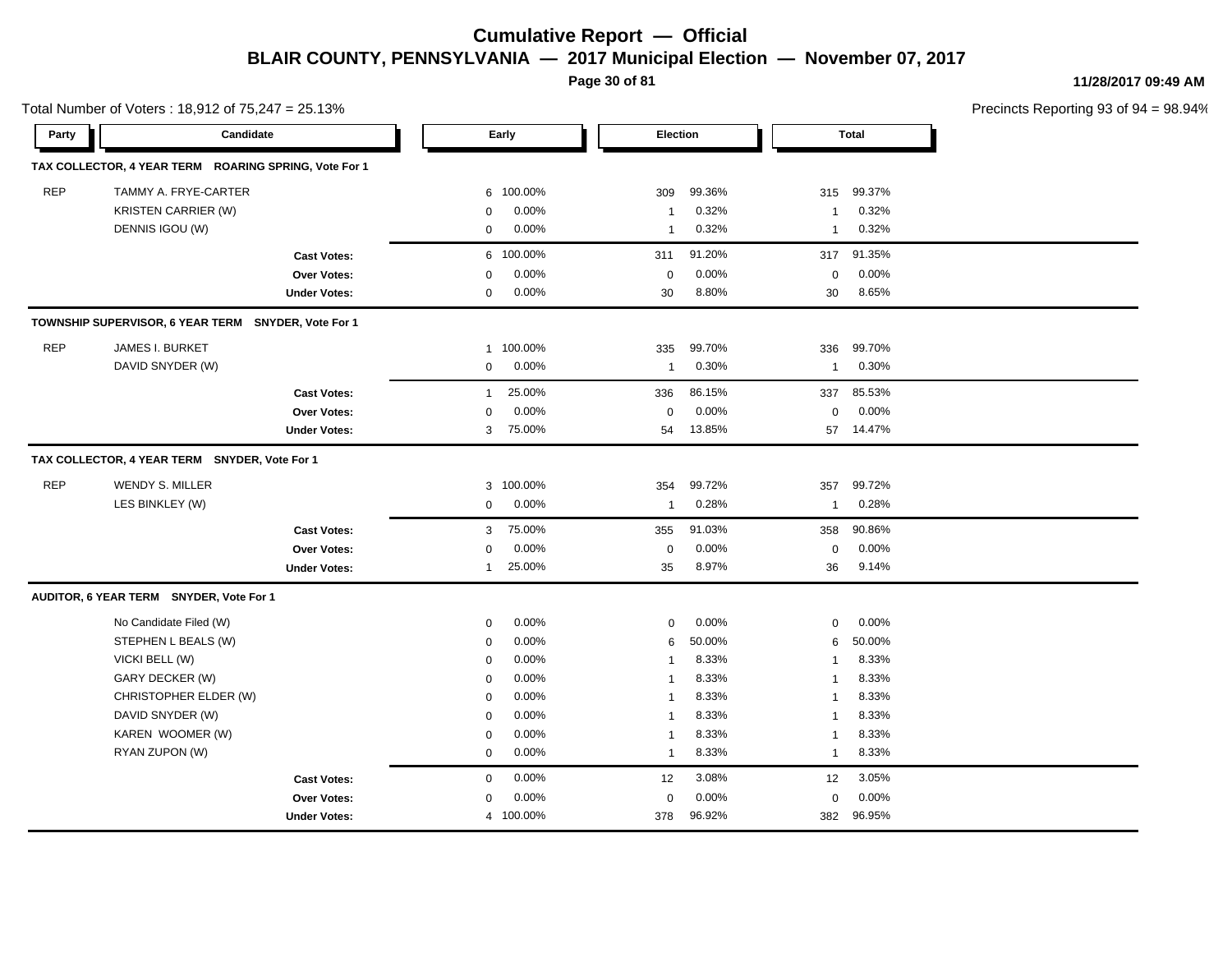**Page 31 of 81**

**11/28/2017 09:49 AM**

|            | Total Number of Voters: 18,912 of 75,247 = 25.13%   |              |           |                |        |                |              | Precincts Reporting 93 of 9 |
|------------|-----------------------------------------------------|--------------|-----------|----------------|--------|----------------|--------------|-----------------------------|
| Party      | Candidate                                           |              | Early     | Election       |        |                | <b>Total</b> |                             |
|            | TOWNSHIP SUPERVISOR, 6 YEAR TERM TAYLOR, Vote For 1 |              |           |                |        |                |              |                             |
| <b>REP</b> | WILLIAM H. REPLOGLE                                 | 3            | 100.00%   | 304            | 98.06% | 307            | 98.08%       |                             |
|            | HAROLD BAILEY (W)                                   | 0            | 0.00%     | $\overline{1}$ | 0.32%  | $\overline{1}$ | 0.32%        |                             |
|            | EDWARD BELLOCK (W)                                  | 0            | 0.00%     | $\overline{1}$ | 0.32%  | $\overline{1}$ | 0.32%        |                             |
|            | WAYNE BUSH (W)                                      | 0            | 0.00%     | $\overline{2}$ | 0.65%  | $\overline{2}$ | 0.64%        |                             |
|            | BRIAN MCCOY (W)                                     | 0            | 0.00%     | $\overline{1}$ | 0.32%  | $\overline{1}$ | 0.32%        |                             |
|            | DAVID SMITH (W)                                     | 0            | 0.00%     | $\overline{1}$ | 0.32%  | $\overline{1}$ | 0.32%        |                             |
|            | <b>Cast Votes:</b>                                  | 3            | 60.00%    | 310            | 84.93% | 313            | 84.59%       |                             |
|            | Over Votes:                                         | $\mathbf 0$  | 0.00%     | $\pmb{0}$      | 0.00%  | $\mathbf 0$    | 0.00%        |                             |
|            | <b>Under Votes:</b>                                 | 2            | 40.00%    | 55             | 15.07% |                | 57 15.41%    |                             |
|            | TAX COLLECTOR, 4 YEAR TERM TAYLOR, Vote For 1       |              |           |                |        |                |              |                             |
| <b>REP</b> | JOY A. HEUSTON                                      | 4            | 100.00%   | 327            | 99.70% | 331            | 99.70%       |                             |
|            | JEAAN AYERS (W)                                     | 0            | 0.00%     | $\overline{1}$ | 0.30%  | $\mathbf{1}$   | 0.30%        |                             |
|            | <b>Cast Votes:</b>                                  | 4            | 80.00%    | 328            | 89.86% | 332            | 89.73%       |                             |
|            | <b>Over Votes:</b>                                  | 0            | 0.00%     | $\mathbf 0$    | 0.00%  | $\mathbf 0$    | 0.00%        |                             |
|            | <b>Under Votes:</b>                                 | $\mathbf{1}$ | 20.00%    | 37             | 10.14% | 38             | 10.27%       |                             |
|            | AUDITOR, 6 YEAR TERM TAYLOR, Vote For 1             |              |           |                |        |                |              |                             |
|            | No Candidate Filed (W)                              | 0            | 0.00%     | $\mathbf 0$    | 0.00%  | $\mathbf 0$    | 0.00%        |                             |
|            | HAZEL FRIES (W)                                     | 0            | 0.00%     | $\mathbf{1}$   | 25.00% | $\overline{1}$ | 25.00%       |                             |
|            | JANET IMES (W)                                      | 0            | 0.00%     | $\mathbf{1}$   | 25.00% | $\mathbf{1}$   | 25.00%       |                             |
|            | BETTY MCCOY (W)                                     | 0            | 0.00%     | $\mathbf{1}$   | 25.00% | $\overline{1}$ | 25.00%       |                             |
|            | TOM THOMPSON (W)                                    | 0            | 0.00%     | $\mathbf{1}$   | 25.00% | $\mathbf{1}$   | 25.00%       |                             |
|            | <b>Cast Votes:</b>                                  | 0            | 0.00%     | $\overline{4}$ | 1.10%  | $\overline{a}$ | 1.08%        |                             |
|            | Over Votes:                                         | 0            | 0.00%     | $\mathbf 0$    | 0.00%  | $\mathbf 0$    | 0.00%        |                             |
|            | <b>Under Votes:</b>                                 |              | 5 100.00% | 361            | 98.90% | 366            | 98.92%       |                             |
|            | MAYOR, 4 YEAR TERM TYRONE, Vote For 1               |              |           |                |        |                |              |                             |
|            | <b>WILLIAM LATCHFORD</b>                            | 9            | 100.00%   | 578            | 98.63% | 587            | 98.66%       |                             |
|            | CHARLES MILLS (W)                                   | 0            | 0.00%     | $\overline{4}$ | 0.68%  | $\overline{4}$ | 0.67%        |                             |
|            | JASON BARR (W)                                      | 0            | 0.00%     | $\overline{1}$ | 0.17%  | $\overline{1}$ | 0.17%        |                             |
|            | TRACEY CRISPELL (W)                                 | 0            | 0.00%     | $\overline{1}$ | 0.17%  | $\overline{1}$ | 0.17%        |                             |
|            | BILL FINK (W)                                       | 0            | 0.00%     | $\overline{1}$ | 0.17%  | $\overline{1}$ | 0.17%        |                             |
|            | CHRISTOPHER LEE HARPSTER (W)                        | 0            | 0.00%     | $\mathbf{1}$   | 0.17%  | $\overline{1}$ | 0.17%        |                             |
|            | <b>Cast Votes:</b>                                  | 9            | 90.00%    | 586            | 94.67% | 595            | 94.59%       |                             |
|            | Over Votes:                                         | 0            | 0.00%     | $\mathbf 0$    | 0.00%  | $\mathbf 0$    | 0.00%        |                             |
|            | <b>Under Votes:</b>                                 | $\mathbf{1}$ | 10.00%    | 33             | 5.33%  | 34             | 5.41%        |                             |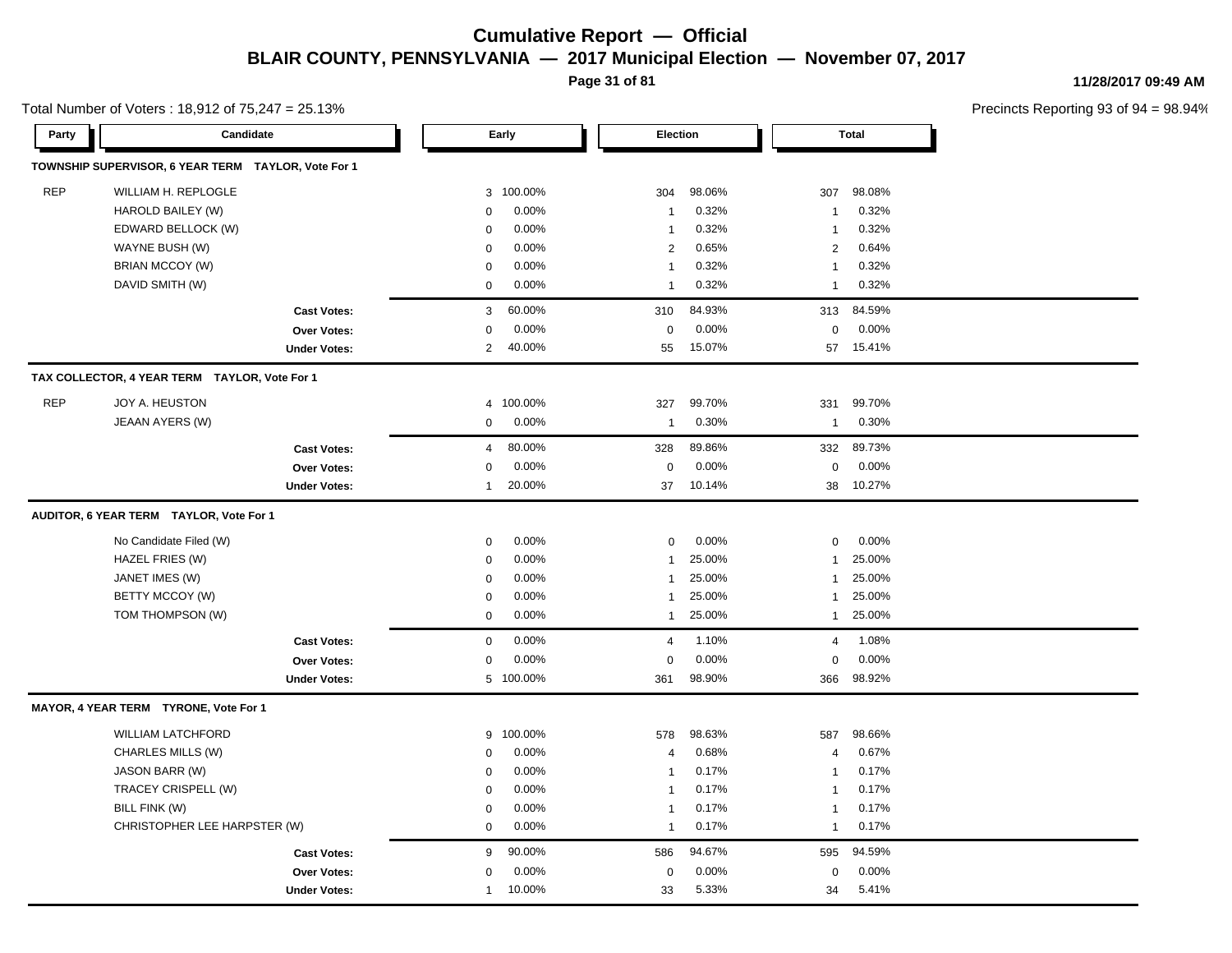**Page 32 of 81**

**11/28/2017 09:49 AM**

| Total Number of Voters: 18,912 of $75,247 = 25.13\%$ |  |
|------------------------------------------------------|--|
|------------------------------------------------------|--|

| Party      | Candidate                                               |                     |                | Early     | Election       |        |                         | <b>Total</b> |
|------------|---------------------------------------------------------|---------------------|----------------|-----------|----------------|--------|-------------------------|--------------|
|            | BOROUGH COUNCIL, 4 YEAR TERM TYRONE BORO, Vote For 3    |                     |                |           |                |        |                         |              |
|            | <b>DAVID SNYDER</b>                                     |                     | 9              | 42.86%    | 545            | 36.90% | 554                     | 36.98%       |
| <b>REP</b> | TERRY L. RICHARDSON                                     |                     | 6              | 28.57%    | 462            | 31.28% | 468                     | 31.24%       |
| <b>REP</b> | SARAH JANE MILLER                                       |                     | 6              | 28.57%    | 461            | 31.21% | 467                     | 31.17%       |
|            | CHRISTIAN ANDERSON (W)                                  |                     | $\mathbf 0$    | 0.00%     | $\mathbf{1}$   | 0.07%  | $\overline{\mathbf{1}}$ | 0.07%        |
|            | GARY BARR (W)                                           |                     | $\mathbf 0$    | 0.00%     | -1             | 0.07%  | $\overline{1}$          | 0.07%        |
|            | JASON BARR (W)                                          |                     | $\mathbf 0$    | 0.00%     | $\mathbf{1}$   | 0.07%  | $\overline{\mathbf{1}}$ | 0.07%        |
|            | BRIAN BIEM (W)                                          |                     | $\mathbf 0$    | 0.00%     | $\mathbf{1}$   | 0.07%  | $\overline{1}$          | 0.07%        |
|            | DONALD BOYTIM (W)                                       |                     | $\mathbf 0$    | 0.00%     | $\mathbf{1}$   | 0.07%  | $\overline{1}$          | 0.07%        |
|            | MIKE DALE (W)                                           |                     | $\mathbf 0$    | 0.00%     | $\mathbf{1}$   | 0.07%  | $\mathbf{1}$            | 0.07%        |
|            | MARK MARTINEZ (W)                                       |                     | $\mathbf 0$    | 0.00%     | $\mathbf{1}$   | 0.07%  | $\overline{1}$          | 0.07%        |
|            | WHITNEY PRESTON (W)                                     |                     | $\mathbf 0$    | 0.00%     | $\mathbf{1}$   | 0.07%  | $\overline{1}$          | 0.07%        |
|            | AIMEE STEM (W)                                          |                     | $\mathbf 0$    | 0.00%     | $\mathbf{1}$   | 0.07%  | $\overline{1}$          | 0.07%        |
|            |                                                         | <b>Cast Votes:</b>  | 21             | 70.00%    | 1,477          | 79.54% | 1,498                   | 79.39%       |
|            |                                                         | <b>Over Votes:</b>  | $\mathbf 0$    | 0.00%     | 0              | 0.00%  | 0                       | 0.00%        |
|            |                                                         | <b>Under Votes:</b> | 9              | 30.00%    | 380            | 20.46% | 389                     | 20.61%       |
|            | TOWNSHIP SUPERVISOR, 6 YEAR TERM TYRONE TWP, Vote For 1 |                     |                |           |                |        |                         |              |
| <b>REP</b> | <b>JOHN BURKET</b>                                      |                     | $\overline{4}$ | 100.00%   | 200            | 98.52% | 204                     | 98.55%       |
|            | TIMOTHY CRUST (W)                                       |                     | $\mathbf 0$    | 0.00%     | -1             | 0.49%  | $\overline{1}$          | 0.48%        |
|            | MIKE MILLER (W)                                         |                     | $\mathbf 0$    | 0.00%     | $\mathbf{1}$   | 0.49%  | $\overline{1}$          | 0.48%        |
|            | <b>BARRY SINGLETON (W)</b>                              |                     | $\mathsf 0$    | 0.00%     | $\mathbf{1}$   | 0.49%  | $\mathbf{1}$            | 0.48%        |
|            |                                                         | <b>Cast Votes:</b>  |                | 4 100.00% | 203            | 84.23% | 207                     | 84.49%       |
|            |                                                         | Over Votes:         | $\mathbf 0$    | 0.00%     | 0              | 0.00%  | 0                       | 0.00%        |
|            |                                                         | <b>Under Votes:</b> | $\mathbf 0$    | 0.00%     | 38             | 15.77% | 38                      | 15.51%       |
|            | TAX COLLECTOR, 4 YEAR TERM TYRONE TWP, Vote For 1       |                     |                |           |                |        |                         |              |
| <b>DEM</b> | JOHN H. BOLLINGER                                       |                     | $\mathbf 0$    | 0.00%     | 155            | 98.73% | 155                     | 98.73%       |
|            | CHRIS HATTLER (W)                                       |                     | $\mathbf 0$    | 0.00%     | $\overline{2}$ | 1.27%  | 2                       | 1.27%        |
|            |                                                         | <b>Cast Votes:</b>  | $\mathbf 0$    | 0.00%     | 157            | 65.15% | 157                     | 64.08%       |
|            |                                                         | Over Votes:         | $\pmb{0}$      | 0.00%     | 0              | 0.00%  | 0                       | 0.00%        |
|            |                                                         | <b>Under Votes:</b> |                | 4 100.00% | 84             | 34.85% | 88                      | 35.92%       |
|            | AUDITOR, 6 YEAR TERM TYRONE TWP, Vote For 1             |                     |                |           |                |        |                         |              |
| <b>REP</b> | <b>DEB ELLENBERGER</b>                                  |                     | $\overline{4}$ | 100.00%   | 203            | 99.51% | 207                     | 99.52%       |
|            | DAVE SCOTT (W)                                          |                     | $\mathbf 0$    | 0.00%     | $\mathbf{1}$   | 0.49%  | $\overline{1}$          | 0.48%        |
|            |                                                         | <b>Cast Votes:</b>  |                | 4 100.00% | 204            | 84.65% | 208                     | 84.90%       |
|            |                                                         | <b>Over Votes:</b>  | 0              | 0.00%     | 0              | 0.00%  | 0                       | 0.00%        |
|            |                                                         | <b>Under Votes:</b> | $\mathbf 0$    | 0.00%     | 37             | 15.35% | 37                      | 15.10%       |
|            |                                                         |                     |                |           |                |        |                         |              |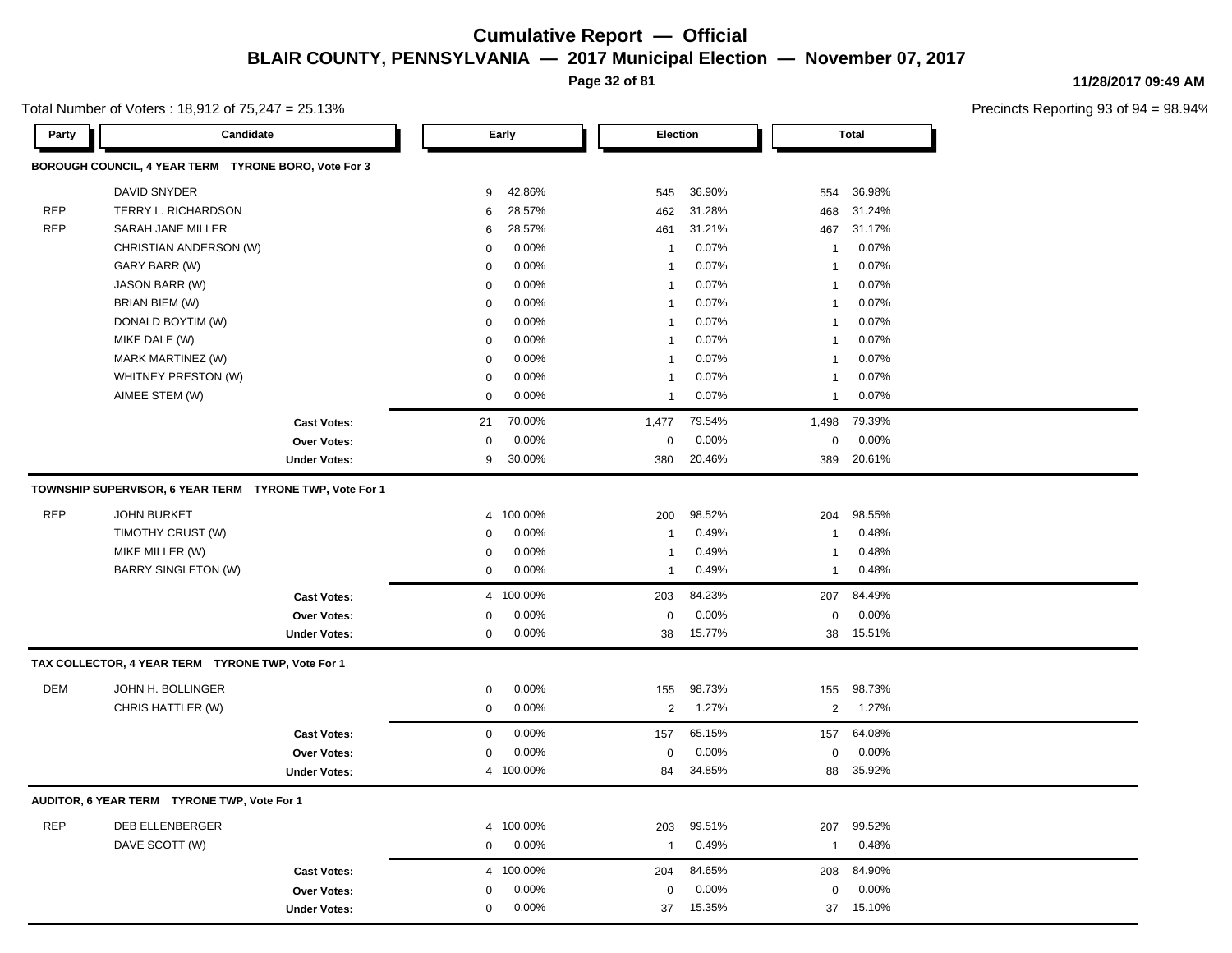**Page 33 of 81**

**11/28/2017 09:49 AM**

| Total Number of Voters: 18,912 of 75,247 = 25.13% |                                                       |                     |                |           |              |             |              |              | Precincts Reporting 93 of 9 |
|---------------------------------------------------|-------------------------------------------------------|---------------------|----------------|-----------|--------------|-------------|--------------|--------------|-----------------------------|
| Party                                             | Candidate                                             |                     |                | Early     |              | Election    |              | <b>Total</b> |                             |
|                                                   | MAYOR, 4 YEAR TERM WILLIAMSBURG, Vote For 1           |                     |                |           |              |             |              |              |                             |
| <b>REP</b>                                        | THEODORE HYLE                                         |                     |                | 2 100.00% | 143          | 97.95%      | 145          | 97.97%       |                             |
|                                                   | DENNIS HAMMEL (W)                                     |                     | 0              | 0.00%     | $\mathbf{1}$ | 0.68%       | $\mathbf 1$  | 0.68%        |                             |
|                                                   | MARC KIFER (W)                                        |                     | $\mathbf 0$    | 0.00%     | $\mathbf{1}$ | 0.68%       | $\mathbf{1}$ | 0.68%        |                             |
|                                                   | JEREMY RUPEKA (W)                                     |                     | $\mathbf 0$    | 0.00%     | $\mathbf{1}$ | 0.68%       | $\mathbf{1}$ | 0.68%        |                             |
|                                                   |                                                       | <b>Cast Votes:</b>  | $\overline{2}$ | 66.67%    | 146          | 81.56%      | 148          | 81.32%       |                             |
|                                                   |                                                       | <b>Over Votes:</b>  | $\Omega$       | 0.00%     | $\mathbf 0$  | 0.00%       | $\mathbf 0$  | 0.00%        |                             |
|                                                   |                                                       | <b>Under Votes:</b> | $\mathbf 1$    | 33.33%    | 33           | 18.44%      | 34           | 18.68%       |                             |
|                                                   | BOROUGH COUNCIL, 4 YEAR TERM WILLIAMSBURG, Vote For 4 |                     |                |           |              |             |              |              |                             |
| <b>DEM</b>                                        | JONATHAN M. DETWILER                                  |                     | $\overline{2}$ | 25.00%    | 93           | 19.33%      | 95           | 19.43%       |                             |
| <b>REP</b>                                        | EDGAR C. PATTERSON                                    |                     | $\overline{2}$ | 25.00%    | 141          | 29.31%      | 143          | 29.24%       |                             |
| <b>REP</b>                                        | <b>BRUCE ALLEN HAMILTON</b>                           |                     | $\overline{2}$ | 25.00%    | 142          | 29.52%      | 144          | 29.45%       |                             |
| <b>REP</b>                                        | DENNIS J. HAMMEL                                      |                     | $\overline{2}$ | 25.00%    | 104          | 21.62%      | 106          | 21.68%       |                             |
|                                                   | DENNY HAMMEL (W)                                      |                     | $\mathbf 0$    | 0.00%     | $\mathbf{1}$ | 0.21%       | $\mathbf{1}$ | 0.20%        |                             |
|                                                   |                                                       | <b>Cast Votes:</b>  | 8              | 66.67%    | 481          | 67.18%      | 489          | 67.17%       |                             |
|                                                   |                                                       | <b>Over Votes:</b>  | $\mathbf 0$    | 0.00%     | $\mathbf 0$  | 0.00%       | $\mathbf 0$  | 0.00%        |                             |
|                                                   |                                                       | <b>Under Votes:</b> | 4              | 33.33%    | 235          | 32.82%      | 239          | 32.83%       |                             |
|                                                   | TAX COLLECTOR, 4 YEAR TERM WILLIAMSBURG, Vote For 1   |                     |                |           |              |             |              |              |                             |
| <b>REP</b>                                        | <b>DAVID MYERS</b>                                    |                     |                | 3 100.00% |              | 153 100.00% |              | 156 100.00%  |                             |
|                                                   |                                                       | <b>Cast Votes:</b>  |                | 3 100.00% | 153          | 85.47%      | 156          | 85.71%       |                             |
|                                                   |                                                       | <b>Over Votes:</b>  | $\mathbf 0$    | 0.00%     | $\mathbf 0$  | 0.00%       | $\mathbf 0$  | 0.00%        |                             |
|                                                   |                                                       | <b>Under Votes:</b> | $\mathbf 0$    | 0.00%     | 26           | 14.53%      | 26           | 14.29%       |                             |
|                                                   | AUDITOR, 6 YEAR TERM WILLIAMSBURG, Vote For 1         |                     |                |           |              |             |              |              |                             |
|                                                   | No Candidate Filed (W)                                |                     | $\mathbf 0$    | 0.00%     | $\mathbf 0$  | 0.00%       | $\mathbf 0$  | 0.00%        |                             |
|                                                   | HARRY MULLINS (W)                                     |                     | $\mathbf 0$    | 0.00%     | $\mathbf{1}$ | 50.00%      | $\mathbf{1}$ | 50.00%       |                             |
|                                                   | TIM TATE (W)                                          |                     | $\mathbf 0$    | 0.00%     | $\mathbf{1}$ | 50.00%      | $\mathbf{1}$ | 50.00%       |                             |
|                                                   |                                                       | <b>Cast Votes:</b>  | $\mathbf 0$    | 0.00%     | 2            | 1.12%       | 2            | 1.10%        |                             |
|                                                   |                                                       | <b>Over Votes:</b>  | $\mathbf 0$    | 0.00%     | $\mathbf 0$  | 0.00%       | $\mathbf 0$  | 0.00%        |                             |
|                                                   |                                                       | <b>Under Votes:</b> |                | 3 100.00% | 177          | 98.88%      | 180          | 98.90%       |                             |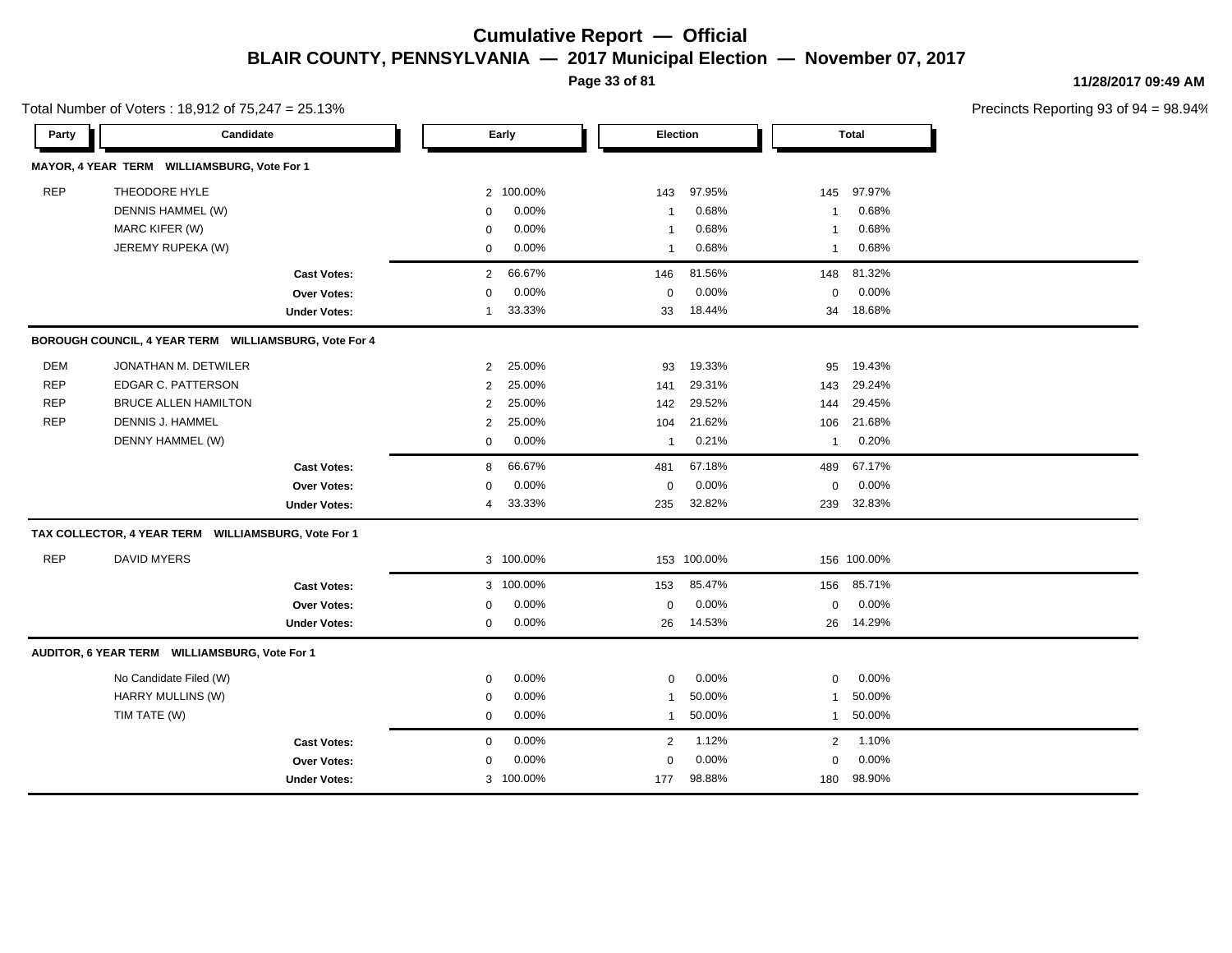**Page 34 of 81**

**11/28/2017 09:49 AM**

| Total Number of Voters: 18,912 of 75,247 = 25.13% |                                                         |                     |                |           |                |           |              |              | Precincts Reporting 93 of 9 |
|---------------------------------------------------|---------------------------------------------------------|---------------------|----------------|-----------|----------------|-----------|--------------|--------------|-----------------------------|
| Party                                             | Candidate                                               |                     |                | Early     | Election       |           |              | <b>Total</b> |                             |
|                                                   | AUDITOR, 4 YEAR UNEXPIRED TERM WILLIAMSBURG, Vote For 1 |                     |                |           |                |           |              |              |                             |
|                                                   | No Candidate Filed (W)                                  |                     | $\mathbf 0$    | 0.00%     | $\mathbf 0$    | 0.00%     | $\mathbf 0$  | 0.00%        |                             |
|                                                   | ED PATTERSON (W)                                        |                     | $\mathbf 0$    | 0.00%     | $\mathbf{1}$   | 50.00%    | 1            | 50.00%       |                             |
|                                                   | RICHARD TATE (W)                                        |                     | $\mathbf 0$    | 0.00%     | $\mathbf{1}$   | 50.00%    | $\mathbf{1}$ | 50.00%       |                             |
|                                                   |                                                         | <b>Cast Votes:</b>  | $\mathbf 0$    | 0.00%     | 2              | 1.12%     | 2            | 1.10%        |                             |
|                                                   |                                                         | <b>Over Votes:</b>  | 0              | 0.00%     | $\mathbf 0$    | 0.00%     | $\mathbf 0$  | 0.00%        |                             |
|                                                   |                                                         | <b>Under Votes:</b> |                | 3 100.00% | 177            | 98.88%    | 180          | 98.90%       |                             |
|                                                   | AUDITOR, 2 YEAR UNEXPIRED TERM WILLIAMSBURG, Vote For 1 |                     |                |           |                |           |              |              |                             |
|                                                   | No Candidate Filed (W)                                  |                     | $\mathbf 0$    | 0.00%     | $\mathbf 0$    | 0.00%     | $\mathbf 0$  | 0.00%        |                             |
|                                                   | DAVID MYERS (W)                                         |                     | $\mathbf 0$    | 0.00%     | $\mathbf{1}$   | 50.00%    | 1            | 50.00%       |                             |
|                                                   | DONNA TATE (W)                                          |                     | $\mathbf 0$    | 0.00%     | $\mathbf{1}$   | 50.00%    | $\mathbf{1}$ | 50.00%       |                             |
|                                                   |                                                         | <b>Cast Votes:</b>  | $\mathbf 0$    | 0.00%     | $\overline{2}$ | 1.12%     | 2            | 1.10%        |                             |
|                                                   |                                                         | Over Votes:         | 0              | 0.00%     | $\mathbf 0$    | 0.00%     | $\Omega$     | 0.00%        |                             |
|                                                   |                                                         | <b>Under Votes:</b> |                | 3 100.00% | 177            | 98.88%    | 180          | 98.90%       |                             |
|                                                   | TOWNSHIP SUPERVISOR, 6 YEAR TERM WOODBURY, Vote For 1   |                     |                |           |                |           |              |              |                             |
| <b>REP</b>                                        | EDWARD M. CLARK                                         |                     | $\overline{2}$ | 100.00%   | 156            | 96.89%    | 158          | 96.93%       |                             |
|                                                   | JOSEPH LANSBERRY (W)                                    |                     | 0              | 0.00%     | 5              | 3.11%     | 5            | 3.07%        |                             |
|                                                   |                                                         | <b>Cast Votes:</b>  |                | 2 100.00% | 161            | 90.96%    | 163          | 91.06%       |                             |
|                                                   |                                                         | Over Votes:         | $\mathbf 0$    | 0.00%     | $\mathbf 0$    | 0.00%     | $\mathbf 0$  | 0.00%        |                             |
|                                                   |                                                         | <b>Under Votes:</b> | 0              | 0.00%     | 16             | 9.04%     | 16           | 8.94%        |                             |
|                                                   | TAX COLLECTOR, 4 YEAR TERM WOODBURY, Vote For 1         |                     |                |           |                |           |              |              |                             |
| <b>REP</b>                                        | DEBORAH J. APPLEMAN                                     |                     |                | 2 100.00% | 164            | 100.00%   |              | 166 100.00%  |                             |
|                                                   |                                                         | <b>Cast Votes:</b>  |                | 2 100.00% | 164            | 92.66%    | 166          | 92.74%       |                             |
|                                                   |                                                         | Over Votes:         | 0              | 0.00%     | 0              | 0.00%     | $\mathbf 0$  | 0.00%        |                             |
|                                                   |                                                         | <b>Under Votes:</b> | $\mathbf 0$    | $0.00\%$  | 13             | 7.34%     | 13           | 7.26%        |                             |
|                                                   | AUDITOR, 6 YEAR TERM WOODBURY, Vote For 1               |                     |                |           |                |           |              |              |                             |
|                                                   | No Candidate Filed (W)                                  |                     | $\mathbf 0$    | 0.00%     | $\mathbf 0$    | 0.00%     | $\mathbf 0$  | 0.00%        |                             |
|                                                   | <b>JULIE CLARK (W)</b>                                  |                     | $\mathbf 0$    | 0.00%     |                | 1 100.00% |              | 1 100.00%    |                             |
|                                                   |                                                         | <b>Cast Votes:</b>  | $\mathbf 0$    | 0.00%     | $\mathbf{1}$   | 0.56%     | $\mathbf{1}$ | 0.56%        |                             |
|                                                   |                                                         | Over Votes:         | $\mathbf 0$    | 0.00%     | $\mathbf 0$    | 0.00%     | $\Omega$     | 0.00%        |                             |
|                                                   |                                                         | <b>Under Votes:</b> |                | 2 100.00% | 176            | 99.44%    | 178          | 99.44%       |                             |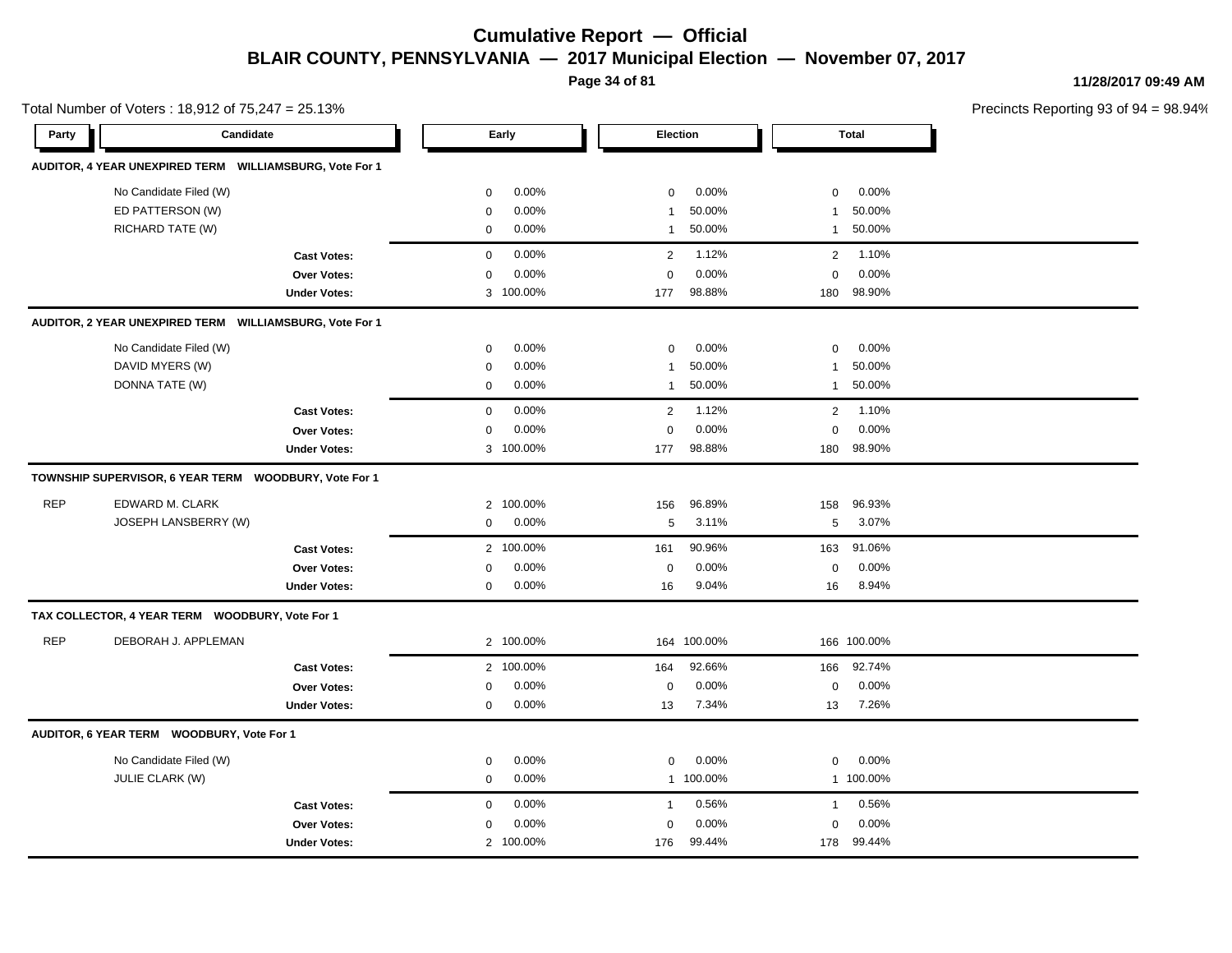**Page 35 of 81**

#### Total Number of Voters : 18,912 of 75,247 = 25.13%

**11/28/2017 09:49 AM**

| Party      | Candidate                                             |                | Early  | Election                |        |                | <b>Total</b> |
|------------|-------------------------------------------------------|----------------|--------|-------------------------|--------|----------------|--------------|
|            | SCHOOL DIRECTOR, 4 YEAR TERM ALTOONA AREA, Vote For 4 |                |        |                         |        |                |              |
|            | <b>KELLY IRWIN ADAMS</b>                              | 156            | 23.64% | 6,376                   | 23.71% | 6,532          | 23.71%       |
| DEM        | <b>ROBIN REESE</b>                                    | 47             | 7.12%  | 2,505                   | 9.32%  | 2,552          | 9.26%        |
|            | DAVID E. FRANCIS                                      | 166            | 25.15% | 6,133                   | 22.81% | 6,299          | 22.86%       |
| DEM        | JOHN DONLEY                                           | 52             | 7.88%  | 2,603                   | 9.68%  | 2,655          | 9.64%        |
| <b>REP</b> | EDWARD C. KREUZ JR                                    | 135            | 20.45% | 5,160                   | 19.19% | 5,295          | 19.22%       |
| <b>REP</b> | RICK E. HOOVER                                        | 103            | 15.61% | 4,040                   | 15.02% | 4,143          | 15.04%       |
|            | KELLY WILLIAMS (W)                                    | $\mathbf 0$    | 0.00%  | 16                      | 0.06%  | 16             | 0.06%        |
|            | KATE REED (W)                                         | $\mathbf 0$    | 0.00%  | 5                       | 0.02%  | 5              | 0.02%        |
|            | PHILIP RAKER (W)                                      | $\mathbf 0$    | 0.00%  | 3                       | 0.01%  | 3              | 0.01%        |
|            | JEFFREY D KELLER JR (W)                               | 0              | 0.00%  | 3                       | 0.01%  | 3              | 0.01%        |
|            | ANN ADAMS (W)                                         | $\mathbf 0$    | 0.00%  | $\overline{1}$          | 0.00%  | $\mathbf 1$    | 0.00%        |
|            | RON ADAMS (W)                                         | 0              | 0.00%  | $\mathbf{1}$            | 0.00%  | $\overline{1}$ | 0.00%        |
|            | RON ADELMAN (W)                                       | $\mathbf 0$    | 0.00%  | $\overline{1}$          | 0.00%  | $\overline{1}$ | 0.00%        |
|            | ADAM BANKS (W)                                        | 0              | 0.00%  | $\overline{1}$          | 0.00%  | $\overline{1}$ | 0.00%        |
|            | MARK BENNETT (W)                                      | $\mathbf 0$    | 0.00%  | $\overline{1}$          | 0.00%  | 1              | 0.00%        |
|            | BREAM (W)                                             | $\mathbf 0$    | 0.00%  | $\overline{1}$          | 0.00%  | $\overline{1}$ | 0.00%        |
|            | DON BRENNAN (W)                                       | $\overline{1}$ | 0.15%  | $\mathbf 0$             | 0.00%  | $\overline{1}$ | 0.00%        |
|            | PAUL BURNS (W)                                        | $\mathbf 0$    | 0.00%  | $\overline{\mathbf{1}}$ | 0.00%  | $\overline{1}$ | 0.00%        |
|            | CHRIS CHERRY (W)                                      | $\mathbf 0$    | 0.00%  | $\overline{1}$          | 0.00%  | $\overline{1}$ | 0.00%        |
|            | JOEY CORRADO (W)                                      | $\mathbf 0$    | 0.00%  | $\mathbf{1}$            | 0.00%  | $\overline{1}$ | 0.00%        |
|            | JOSEPH B ECKELS (W)                                   | $\mathbf 0$    | 0.00%  | $\overline{1}$          | 0.00%  | $\overline{1}$ | 0.00%        |
|            | <b>BARRY EGER (W)</b>                                 | $\mathbf 0$    | 0.00%  | $\overline{1}$          | 0.00%  | $\overline{1}$ | 0.00%        |
|            | <b>AUSTIN FINK (W)</b>                                | $\mathsf 0$    | 0.00%  | $\overline{1}$          | 0.00%  | $\overline{1}$ | 0.00%        |
|            | LARRY FOCHT (W)                                       | $\mathbf 0$    | 0.00%  | $\mathbf{1}$            | 0.00%  | $\overline{1}$ | 0.00%        |
|            | TOM FORR (W)                                          | $\mathbf 0$    | 0.00%  | $\overline{1}$          | 0.00%  | $\overline{1}$ | 0.00%        |
|            | CHRIS GARHART (W)                                     | $\mathsf 0$    | 0.00%  | $\mathbf{1}$            | 0.00%  | $\overline{1}$ | 0.00%        |
|            | TOM GERLACH (W)                                       | $\mathbf 0$    | 0.00%  | $\mathbf{1}$            | 0.00%  | $\overline{1}$ | 0.00%        |
|            | DORIS GRIMM (W)                                       | $\mathbf 0$    | 0.00%  | $\mathbf{1}$            | 0.00%  | $\overline{1}$ | 0.00%        |
|            | LINDA GRIMM (W)                                       | $\mathbf 0$    | 0.00%  | $\mathbf{1}$            | 0.00%  | $\overline{1}$ | 0.00%        |
|            | TERRANCE HEISS (W)                                    | $\mathbf 0$    | 0.00%  | $\mathbf{1}$            | 0.00%  | $\overline{1}$ | 0.00%        |
|            | MEGHAN IRWIN (W)                                      | $\mathbf 0$    | 0.00%  | $\mathbf{1}$            | 0.00%  | $\overline{1}$ | 0.00%        |
|            | DENNIS HALE JR (W)                                    | $\mathbf 0$    | 0.00%  | $\overline{1}$          | 0.00%  | $\overline{1}$ | 0.00%        |
|            | JACK WILKES JR (W)                                    | $\mathbf 0$    | 0.00%  | $\mathbf{1}$            | 0.00%  | $\overline{1}$ | 0.00%        |
|            | RICHARD LOCKARD (W)                                   | $\mathbf 0$    | 0.00%  | $\mathbf{1}$            | 0.00%  | $\overline{1}$ | 0.00%        |
|            | CARL LONGO (W)                                        | $\mathbf 0$    | 0.00%  | $\overline{1}$          | 0.00%  | $\overline{1}$ | 0.00%        |
|            | JOHN MCCLELLAN (W)                                    | $\mathbf 0$    | 0.00%  | $\overline{1}$          | 0.00%  | $\overline{1}$ | 0.00%        |
|            | JOE METZGAR (W)                                       | $\mathsf 0$    | 0.00%  | $\mathbf{1}$            | 0.00%  | $\overline{1}$ | 0.00%        |
|            | JARROD PRUGAR (W)                                     | $\mathbf 0$    | 0.00%  | $\mathbf{1}$            | 0.00%  | $\overline{1}$ | 0.00%        |
|            | JORDAN RHONE (W)                                      | $\mathbf 0$    | 0.00%  | $\mathbf{1}$            | 0.00%  | $\overline{1}$ | 0.00%        |
|            | ANNA MARIE RODKEY (W)                                 | 0              | 0.00%  | $\overline{1}$          | 0.00%  | 1              | 0.00%        |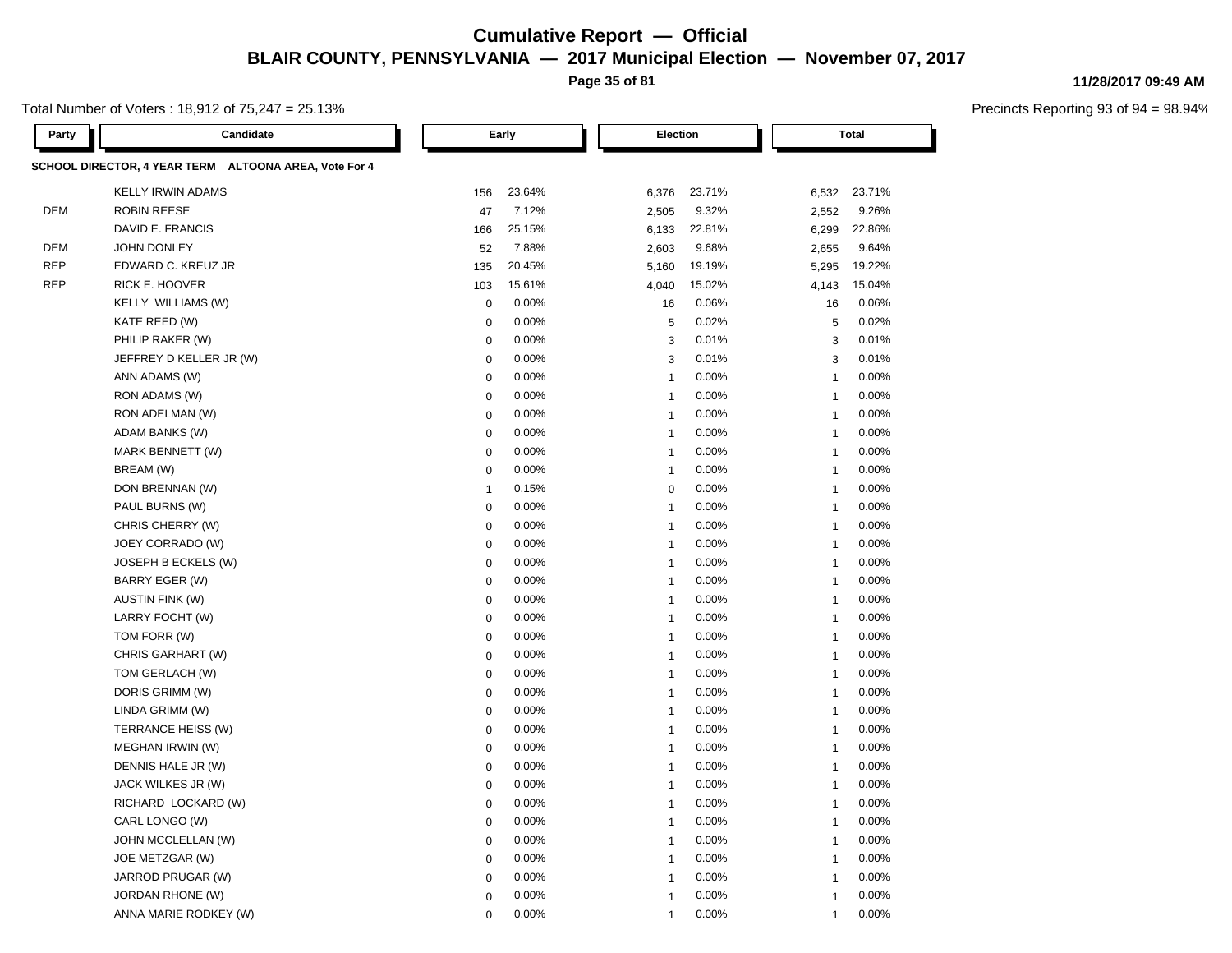**Page 36 of 81**

#### Total Number of Voters : 18,912 of 75,247 = 25.13%

**11/28/2017 09:49 AM**

| 0.00%<br>0.00%<br>0.00%<br>JOSEPH RODKEY (W)<br>0<br>$\overline{1}$<br>-1<br>RON ROEFARO (W)<br>0.00%<br>0.00%<br>0.00%<br>0<br>$\mathbf{1}$<br>-1<br>DWAYNE ROSS (W)<br>0.00%<br>0.00%<br>0.00%<br>$\mathbf 0$<br>-1<br>0.00%<br>0.00%<br>MICHAEL ROSS (W)<br>0.00%<br>$\mathbf 0$<br>$\overline{1}$<br>-1<br>LIISA SETTLE (W)<br>0.00%<br>0.00%<br>0.00%<br>$\mathbf 0$<br>$\overline{1}$<br>-1<br>TOMMY SETTLE (W)<br>0.00%<br>0.00%<br>0.00%<br>0<br>-1<br>-1<br><b>BARRY SINGLETON (W)</b><br>0.00%<br>0.00%<br>0.00%<br>0<br>-1<br>-1<br>0.00%<br>0.00%<br>0.00%<br>JAKOB VLADIMIR SMITH (W)<br>0<br>-1<br>-1<br>0.00%<br>0.00%<br>0.00%<br>FRANKIE WEYANT (W)<br>0<br>$\mathbf{1}$<br>-1<br>0.01%<br>AARON WORLEY (W)<br>0.00%<br>0.01%<br>0<br>$\overline{4}$<br>$\overline{4}$<br>JOSEPH ZOLNA (W)<br>0.00%<br>0.01%<br>0.01%<br>0<br>3<br>3<br>79.62%<br>81.28%<br>79.58%<br>26,889<br>27,549<br><b>Cast Votes:</b><br>660<br>0.00%<br>0.00%<br>0.00%<br>$\mathbf 0$<br>$\mathbf 0$<br>Over Votes:<br>0<br>20.42%<br>20.38%<br>18.72%<br><b>Under Votes:</b><br>152<br>6,899<br>7,051<br>SCHOOL DIRECTOR, 4 YEAR TERM BELLWOOD-ANTIS, Vote For 4<br><b>ROBERT W. FISHER</b><br>28.47%<br>26.32%<br>999<br>1,014<br>28.44%<br>15<br><b>REP</b><br>JEFFREY A. NYCUM<br>24.56%<br>24.28%<br>24.28%<br>852<br>866<br>14<br><b>REP</b><br>CHRISTOPHER MCCARTNEY<br>26.32%<br>24.37%<br>24.40%<br>15<br>855<br>870<br><b>REP</b><br>JASON D. LYNN<br>22.81%<br>22.63%<br>22.63%<br>13<br>794<br>807<br>BILL ABBOTT (W)<br>0.00%<br>0.03%<br>0.03%<br>$\mathbf 0$<br>-1<br>0.00%<br>CALVIN AMATO (W)<br>0.03%<br>0.03%<br>0<br>-1<br>-1<br>BENJAMIN IRVIN (W)<br>0.00%<br>0.03%<br>0.03%<br>$\mathbf 0$<br>$\mathbf 1$<br>-1<br>0.03%<br>LISA KOVAC (W)<br>0.00%<br>0.03%<br>0<br>1<br>-1<br>SHAWN SHAULIS (W)<br>0.00%<br>0.03%<br>0.03%<br>$\mathbf 0$<br>1<br>-1<br>ARIK SHILDT (W)<br>0.00%<br>0.03%<br>0.03%<br>$\mathbf 0$<br>$\overline{1}$<br>-1<br>MELANIE SHILDT (W)<br>0.00%<br>0.03%<br>0.03%<br>$\mathbf 0$<br>$\mathbf{1}$<br>$\overline{1}$<br>TAYLOR SHILDT (W)<br>0.03%<br>$0.00\%$<br>0.03%<br>0<br>-1<br>-1<br>BRYAN SPIKER (W)<br>0.00%<br>0.03%<br>0.03%<br>0<br>-1<br>$\mathbf{1}$<br>89.06%<br>75.24%<br>75.42%<br>57<br>3,509<br>3,566<br><b>Cast Votes:</b><br>0.00%<br>0.00%<br>0.00%<br>Over Votes:<br>0<br>0<br>0<br>10.94%<br>24.76%<br>$\overline{7}$<br>1,155<br>1,162 24.58%<br><b>Under Votes:</b> | Party | Candidate | Early |  | Election |  | <b>Total</b> |  |  |  |
|----------------------------------------------------------------------------------------------------------------------------------------------------------------------------------------------------------------------------------------------------------------------------------------------------------------------------------------------------------------------------------------------------------------------------------------------------------------------------------------------------------------------------------------------------------------------------------------------------------------------------------------------------------------------------------------------------------------------------------------------------------------------------------------------------------------------------------------------------------------------------------------------------------------------------------------------------------------------------------------------------------------------------------------------------------------------------------------------------------------------------------------------------------------------------------------------------------------------------------------------------------------------------------------------------------------------------------------------------------------------------------------------------------------------------------------------------------------------------------------------------------------------------------------------------------------------------------------------------------------------------------------------------------------------------------------------------------------------------------------------------------------------------------------------------------------------------------------------------------------------------------------------------------------------------------------------------------------------------------------------------------------------------------------------------------------------------------------------------------------------------------------------------------------------------------------------------------------------------------------------------------------------------------------------------------------------------------------------------------------------------------------------------------------------------------------|-------|-----------|-------|--|----------|--|--------------|--|--|--|
|                                                                                                                                                                                                                                                                                                                                                                                                                                                                                                                                                                                                                                                                                                                                                                                                                                                                                                                                                                                                                                                                                                                                                                                                                                                                                                                                                                                                                                                                                                                                                                                                                                                                                                                                                                                                                                                                                                                                                                                                                                                                                                                                                                                                                                                                                                                                                                                                                                        |       |           |       |  |          |  |              |  |  |  |
|                                                                                                                                                                                                                                                                                                                                                                                                                                                                                                                                                                                                                                                                                                                                                                                                                                                                                                                                                                                                                                                                                                                                                                                                                                                                                                                                                                                                                                                                                                                                                                                                                                                                                                                                                                                                                                                                                                                                                                                                                                                                                                                                                                                                                                                                                                                                                                                                                                        |       |           |       |  |          |  |              |  |  |  |
|                                                                                                                                                                                                                                                                                                                                                                                                                                                                                                                                                                                                                                                                                                                                                                                                                                                                                                                                                                                                                                                                                                                                                                                                                                                                                                                                                                                                                                                                                                                                                                                                                                                                                                                                                                                                                                                                                                                                                                                                                                                                                                                                                                                                                                                                                                                                                                                                                                        |       |           |       |  |          |  |              |  |  |  |
|                                                                                                                                                                                                                                                                                                                                                                                                                                                                                                                                                                                                                                                                                                                                                                                                                                                                                                                                                                                                                                                                                                                                                                                                                                                                                                                                                                                                                                                                                                                                                                                                                                                                                                                                                                                                                                                                                                                                                                                                                                                                                                                                                                                                                                                                                                                                                                                                                                        |       |           |       |  |          |  |              |  |  |  |
|                                                                                                                                                                                                                                                                                                                                                                                                                                                                                                                                                                                                                                                                                                                                                                                                                                                                                                                                                                                                                                                                                                                                                                                                                                                                                                                                                                                                                                                                                                                                                                                                                                                                                                                                                                                                                                                                                                                                                                                                                                                                                                                                                                                                                                                                                                                                                                                                                                        |       |           |       |  |          |  |              |  |  |  |
|                                                                                                                                                                                                                                                                                                                                                                                                                                                                                                                                                                                                                                                                                                                                                                                                                                                                                                                                                                                                                                                                                                                                                                                                                                                                                                                                                                                                                                                                                                                                                                                                                                                                                                                                                                                                                                                                                                                                                                                                                                                                                                                                                                                                                                                                                                                                                                                                                                        |       |           |       |  |          |  |              |  |  |  |
|                                                                                                                                                                                                                                                                                                                                                                                                                                                                                                                                                                                                                                                                                                                                                                                                                                                                                                                                                                                                                                                                                                                                                                                                                                                                                                                                                                                                                                                                                                                                                                                                                                                                                                                                                                                                                                                                                                                                                                                                                                                                                                                                                                                                                                                                                                                                                                                                                                        |       |           |       |  |          |  |              |  |  |  |
|                                                                                                                                                                                                                                                                                                                                                                                                                                                                                                                                                                                                                                                                                                                                                                                                                                                                                                                                                                                                                                                                                                                                                                                                                                                                                                                                                                                                                                                                                                                                                                                                                                                                                                                                                                                                                                                                                                                                                                                                                                                                                                                                                                                                                                                                                                                                                                                                                                        |       |           |       |  |          |  |              |  |  |  |
|                                                                                                                                                                                                                                                                                                                                                                                                                                                                                                                                                                                                                                                                                                                                                                                                                                                                                                                                                                                                                                                                                                                                                                                                                                                                                                                                                                                                                                                                                                                                                                                                                                                                                                                                                                                                                                                                                                                                                                                                                                                                                                                                                                                                                                                                                                                                                                                                                                        |       |           |       |  |          |  |              |  |  |  |
|                                                                                                                                                                                                                                                                                                                                                                                                                                                                                                                                                                                                                                                                                                                                                                                                                                                                                                                                                                                                                                                                                                                                                                                                                                                                                                                                                                                                                                                                                                                                                                                                                                                                                                                                                                                                                                                                                                                                                                                                                                                                                                                                                                                                                                                                                                                                                                                                                                        |       |           |       |  |          |  |              |  |  |  |
|                                                                                                                                                                                                                                                                                                                                                                                                                                                                                                                                                                                                                                                                                                                                                                                                                                                                                                                                                                                                                                                                                                                                                                                                                                                                                                                                                                                                                                                                                                                                                                                                                                                                                                                                                                                                                                                                                                                                                                                                                                                                                                                                                                                                                                                                                                                                                                                                                                        |       |           |       |  |          |  |              |  |  |  |
|                                                                                                                                                                                                                                                                                                                                                                                                                                                                                                                                                                                                                                                                                                                                                                                                                                                                                                                                                                                                                                                                                                                                                                                                                                                                                                                                                                                                                                                                                                                                                                                                                                                                                                                                                                                                                                                                                                                                                                                                                                                                                                                                                                                                                                                                                                                                                                                                                                        |       |           |       |  |          |  |              |  |  |  |
|                                                                                                                                                                                                                                                                                                                                                                                                                                                                                                                                                                                                                                                                                                                                                                                                                                                                                                                                                                                                                                                                                                                                                                                                                                                                                                                                                                                                                                                                                                                                                                                                                                                                                                                                                                                                                                                                                                                                                                                                                                                                                                                                                                                                                                                                                                                                                                                                                                        |       |           |       |  |          |  |              |  |  |  |
|                                                                                                                                                                                                                                                                                                                                                                                                                                                                                                                                                                                                                                                                                                                                                                                                                                                                                                                                                                                                                                                                                                                                                                                                                                                                                                                                                                                                                                                                                                                                                                                                                                                                                                                                                                                                                                                                                                                                                                                                                                                                                                                                                                                                                                                                                                                                                                                                                                        |       |           |       |  |          |  |              |  |  |  |
|                                                                                                                                                                                                                                                                                                                                                                                                                                                                                                                                                                                                                                                                                                                                                                                                                                                                                                                                                                                                                                                                                                                                                                                                                                                                                                                                                                                                                                                                                                                                                                                                                                                                                                                                                                                                                                                                                                                                                                                                                                                                                                                                                                                                                                                                                                                                                                                                                                        |       |           |       |  |          |  |              |  |  |  |
|                                                                                                                                                                                                                                                                                                                                                                                                                                                                                                                                                                                                                                                                                                                                                                                                                                                                                                                                                                                                                                                                                                                                                                                                                                                                                                                                                                                                                                                                                                                                                                                                                                                                                                                                                                                                                                                                                                                                                                                                                                                                                                                                                                                                                                                                                                                                                                                                                                        |       |           |       |  |          |  |              |  |  |  |
|                                                                                                                                                                                                                                                                                                                                                                                                                                                                                                                                                                                                                                                                                                                                                                                                                                                                                                                                                                                                                                                                                                                                                                                                                                                                                                                                                                                                                                                                                                                                                                                                                                                                                                                                                                                                                                                                                                                                                                                                                                                                                                                                                                                                                                                                                                                                                                                                                                        |       |           |       |  |          |  |              |  |  |  |
|                                                                                                                                                                                                                                                                                                                                                                                                                                                                                                                                                                                                                                                                                                                                                                                                                                                                                                                                                                                                                                                                                                                                                                                                                                                                                                                                                                                                                                                                                                                                                                                                                                                                                                                                                                                                                                                                                                                                                                                                                                                                                                                                                                                                                                                                                                                                                                                                                                        |       |           |       |  |          |  |              |  |  |  |
|                                                                                                                                                                                                                                                                                                                                                                                                                                                                                                                                                                                                                                                                                                                                                                                                                                                                                                                                                                                                                                                                                                                                                                                                                                                                                                                                                                                                                                                                                                                                                                                                                                                                                                                                                                                                                                                                                                                                                                                                                                                                                                                                                                                                                                                                                                                                                                                                                                        |       |           |       |  |          |  |              |  |  |  |
|                                                                                                                                                                                                                                                                                                                                                                                                                                                                                                                                                                                                                                                                                                                                                                                                                                                                                                                                                                                                                                                                                                                                                                                                                                                                                                                                                                                                                                                                                                                                                                                                                                                                                                                                                                                                                                                                                                                                                                                                                                                                                                                                                                                                                                                                                                                                                                                                                                        |       |           |       |  |          |  |              |  |  |  |
|                                                                                                                                                                                                                                                                                                                                                                                                                                                                                                                                                                                                                                                                                                                                                                                                                                                                                                                                                                                                                                                                                                                                                                                                                                                                                                                                                                                                                                                                                                                                                                                                                                                                                                                                                                                                                                                                                                                                                                                                                                                                                                                                                                                                                                                                                                                                                                                                                                        |       |           |       |  |          |  |              |  |  |  |
|                                                                                                                                                                                                                                                                                                                                                                                                                                                                                                                                                                                                                                                                                                                                                                                                                                                                                                                                                                                                                                                                                                                                                                                                                                                                                                                                                                                                                                                                                                                                                                                                                                                                                                                                                                                                                                                                                                                                                                                                                                                                                                                                                                                                                                                                                                                                                                                                                                        |       |           |       |  |          |  |              |  |  |  |
|                                                                                                                                                                                                                                                                                                                                                                                                                                                                                                                                                                                                                                                                                                                                                                                                                                                                                                                                                                                                                                                                                                                                                                                                                                                                                                                                                                                                                                                                                                                                                                                                                                                                                                                                                                                                                                                                                                                                                                                                                                                                                                                                                                                                                                                                                                                                                                                                                                        |       |           |       |  |          |  |              |  |  |  |
|                                                                                                                                                                                                                                                                                                                                                                                                                                                                                                                                                                                                                                                                                                                                                                                                                                                                                                                                                                                                                                                                                                                                                                                                                                                                                                                                                                                                                                                                                                                                                                                                                                                                                                                                                                                                                                                                                                                                                                                                                                                                                                                                                                                                                                                                                                                                                                                                                                        |       |           |       |  |          |  |              |  |  |  |
|                                                                                                                                                                                                                                                                                                                                                                                                                                                                                                                                                                                                                                                                                                                                                                                                                                                                                                                                                                                                                                                                                                                                                                                                                                                                                                                                                                                                                                                                                                                                                                                                                                                                                                                                                                                                                                                                                                                                                                                                                                                                                                                                                                                                                                                                                                                                                                                                                                        |       |           |       |  |          |  |              |  |  |  |
|                                                                                                                                                                                                                                                                                                                                                                                                                                                                                                                                                                                                                                                                                                                                                                                                                                                                                                                                                                                                                                                                                                                                                                                                                                                                                                                                                                                                                                                                                                                                                                                                                                                                                                                                                                                                                                                                                                                                                                                                                                                                                                                                                                                                                                                                                                                                                                                                                                        |       |           |       |  |          |  |              |  |  |  |
|                                                                                                                                                                                                                                                                                                                                                                                                                                                                                                                                                                                                                                                                                                                                                                                                                                                                                                                                                                                                                                                                                                                                                                                                                                                                                                                                                                                                                                                                                                                                                                                                                                                                                                                                                                                                                                                                                                                                                                                                                                                                                                                                                                                                                                                                                                                                                                                                                                        |       |           |       |  |          |  |              |  |  |  |
|                                                                                                                                                                                                                                                                                                                                                                                                                                                                                                                                                                                                                                                                                                                                                                                                                                                                                                                                                                                                                                                                                                                                                                                                                                                                                                                                                                                                                                                                                                                                                                                                                                                                                                                                                                                                                                                                                                                                                                                                                                                                                                                                                                                                                                                                                                                                                                                                                                        |       |           |       |  |          |  |              |  |  |  |
|                                                                                                                                                                                                                                                                                                                                                                                                                                                                                                                                                                                                                                                                                                                                                                                                                                                                                                                                                                                                                                                                                                                                                                                                                                                                                                                                                                                                                                                                                                                                                                                                                                                                                                                                                                                                                                                                                                                                                                                                                                                                                                                                                                                                                                                                                                                                                                                                                                        |       |           |       |  |          |  |              |  |  |  |
|                                                                                                                                                                                                                                                                                                                                                                                                                                                                                                                                                                                                                                                                                                                                                                                                                                                                                                                                                                                                                                                                                                                                                                                                                                                                                                                                                                                                                                                                                                                                                                                                                                                                                                                                                                                                                                                                                                                                                                                                                                                                                                                                                                                                                                                                                                                                                                                                                                        |       |           |       |  |          |  |              |  |  |  |
|                                                                                                                                                                                                                                                                                                                                                                                                                                                                                                                                                                                                                                                                                                                                                                                                                                                                                                                                                                                                                                                                                                                                                                                                                                                                                                                                                                                                                                                                                                                                                                                                                                                                                                                                                                                                                                                                                                                                                                                                                                                                                                                                                                                                                                                                                                                                                                                                                                        |       |           |       |  |          |  |              |  |  |  |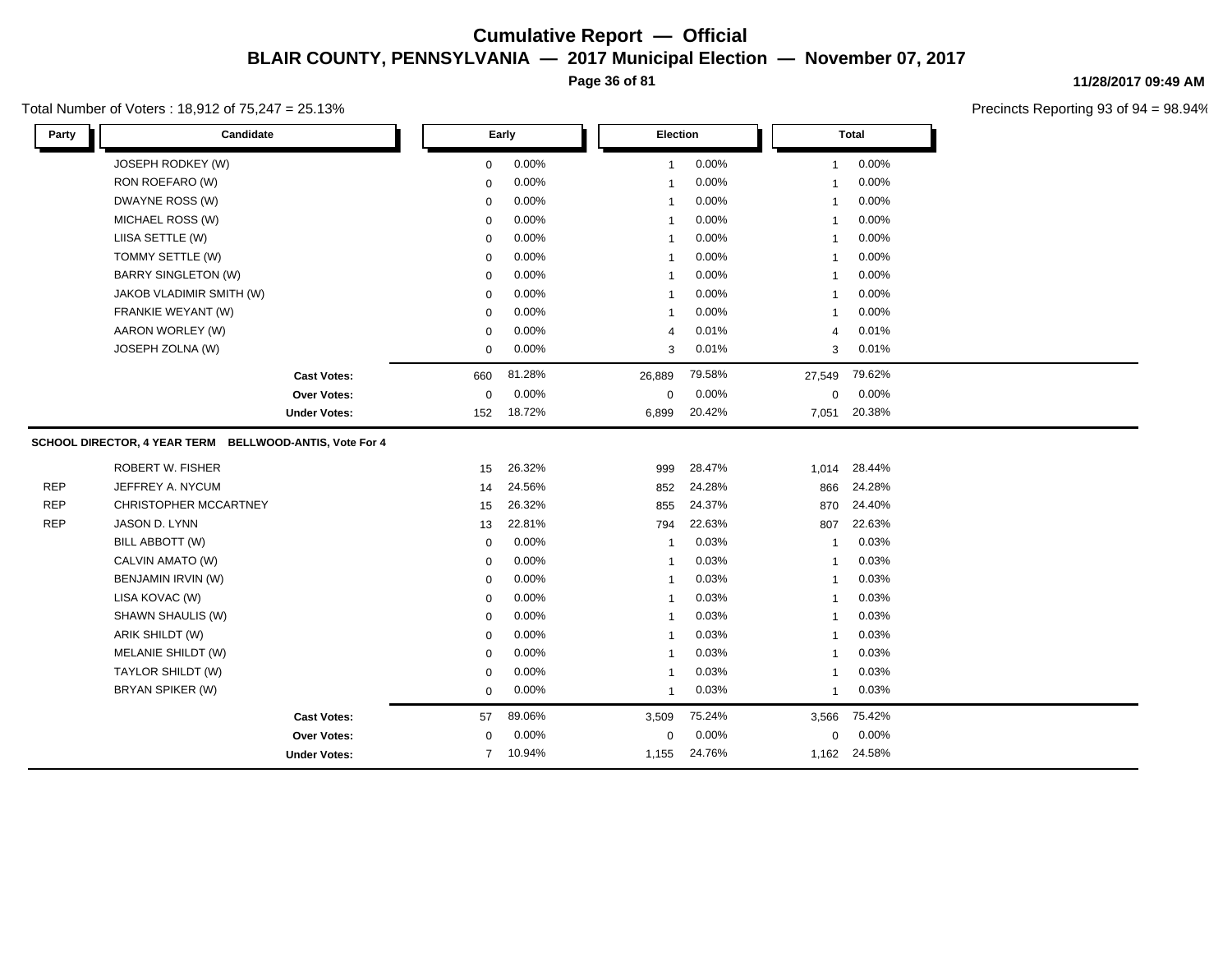**Page 37 of 81**

**11/28/2017 09:49 AM**

|            | Total Number of Voters: 18,912 of 75,247 = 25.13%                    |                     |                |           |             |          |              |              | Precincts Reporting 93 of 9 |
|------------|----------------------------------------------------------------------|---------------------|----------------|-----------|-------------|----------|--------------|--------------|-----------------------------|
| Party      | Candidate                                                            |                     |                | Early     |             | Election |              | <b>Total</b> |                             |
|            | SCHOOL DIRECTOR, 4 YEAR TERM CLAYSBURG-KIMMEL(GRNFD1), Vote For 1    |                     |                |           |             |          |              |              |                             |
|            | MONA E. ECKLEY                                                       |                     | $\overline{2}$ | 100.00%   | 188         | 93.53%   | 190          | 93.60%       |                             |
|            | Heidi Kennedy (W)                                                    |                     | 0              | 0.00%     | 11          | 5.47%    | 11           | 5.42%        |                             |
|            | Jermy Knots (W)                                                      |                     | $\mathbf{0}$   | 0.00%     | 1           | 0.50%    | 1            | 0.49%        |                             |
|            | Terry Lingenfelter (W)                                               |                     | $\mathbf{0}$   | 0.00%     | 1           | 0.50%    | $\mathbf{1}$ | 0.49%        |                             |
|            |                                                                      | <b>Cast Votes:</b>  |                | 2 100.00% | 201         | 90.95%   | 203          | 91.03%       |                             |
|            |                                                                      | Over Votes:         | 0              | 0.00%     | $\mathbf 0$ | 0.00%    | $\mathbf 0$  | 0.00%        |                             |
|            |                                                                      | <b>Under Votes:</b> | $\mathbf{0}$   | 0.00%     | 20          | 9.05%    | 20           | 8.97%        |                             |
|            | SCHOOL DIRECTOR, 4 YEAR TERM CLAYSBURG-KIMMEL GRNFLD 2-3, Vote For 2 |                     |                |           |             |          |              |              |                             |
| DEM        | <b>JEREMY KNOTT</b>                                                  |                     | 0              | 0.00%     | 110         | 24.55%   | 110          | 24.55%       |                             |
| <b>REP</b> | <b>CATHY BARNES</b>                                                  |                     | $\mathbf 0$    | 0.00%     | 200         | 44.64%   | 200          | 44.64%       |                             |
| <b>REP</b> | <b>GERI MOCK</b>                                                     |                     | $\mathbf{0}$   | 0.00%     | 131         | 29.24%   | 131          | 29.24%       |                             |
|            | HEIDI KENNEDY (W)                                                    |                     | $\mathbf{0}$   | 0.00%     | 5           | 1.12%    | 5            | 1.12%        |                             |
|            | ALLAN C BERKHIMER (W)                                                |                     | $\mathbf 0$    | 0.00%     |             | 0.22%    |              | 0.22%        |                             |
|            | BILL LIGHTNER (W)                                                    |                     | 0              | 0.00%     |             | 0.22%    |              | 0.22%        |                             |
|            |                                                                      | <b>Cast Votes:</b>  | $\mathbf{0}$   | 0.00%     | 448         | 83.27%   | 448          | 83.27%       |                             |
|            |                                                                      | Over Votes:         | 0              | 0.00%     | $\mathbf 0$ | 0.00%    | $\mathbf 0$  | 0.00%        |                             |
|            |                                                                      | <b>Under Votes:</b> | $\mathbf 0$    | 0.00%     | 90          | 16.73%   | 90           | 16.73%       |                             |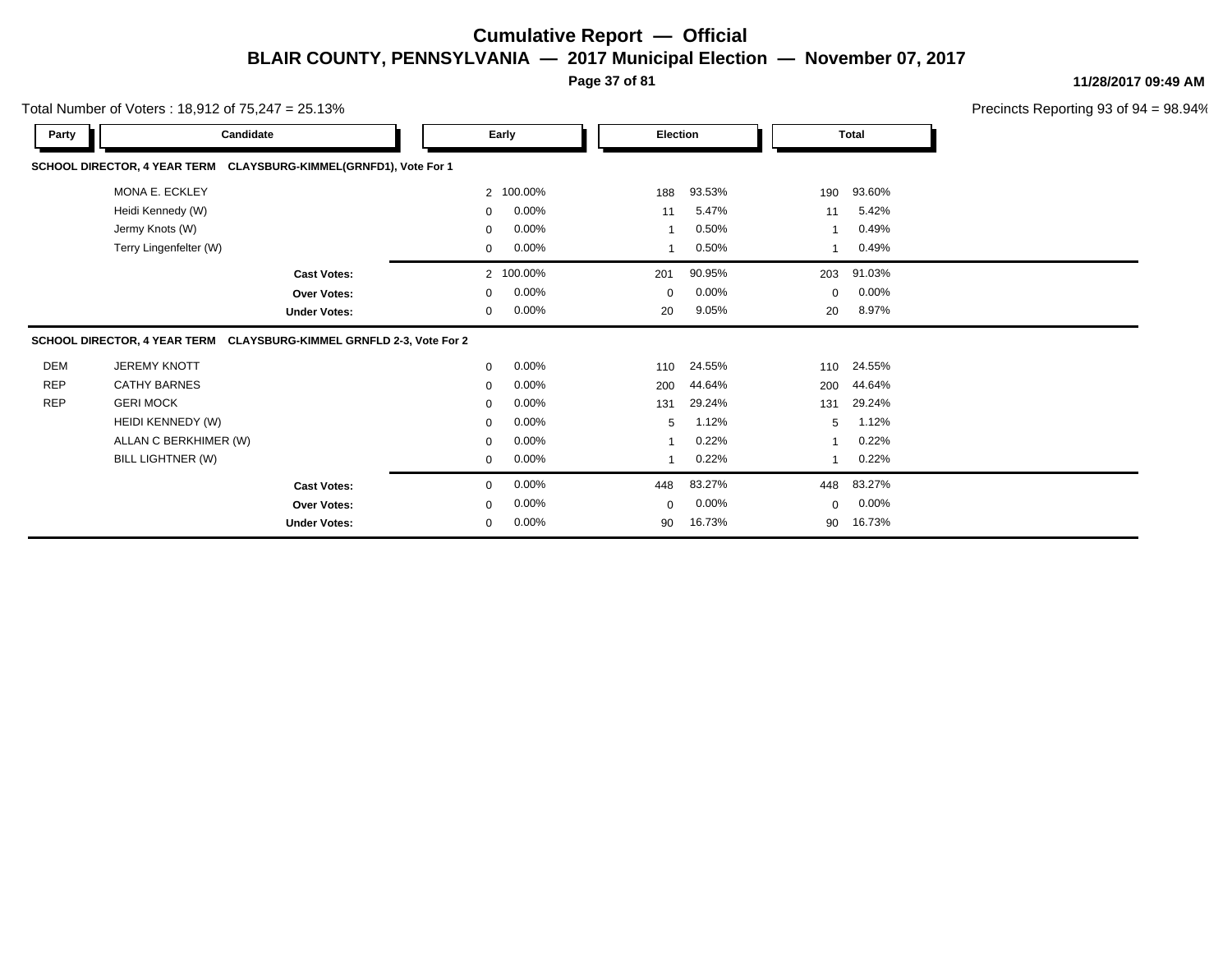**Page 38 of 81**

Total Number of Voters : 18,912 of 75,247 = 25.13%

| Party      | Candidate                                                   |             | Early  | <b>Election</b> |        |          | <b>Total</b> |  |
|------------|-------------------------------------------------------------|-------------|--------|-----------------|--------|----------|--------------|--|
|            | SCHOOL DIRECTOR, 4 YEAR TERM HOLLIDAYSBURG AREA, Vote For 4 |             |        |                 |        |          |              |  |
|            | <b>SCOTT S. BRENNEMAN</b>                                   | 144         | 26.37% | 4,044           | 26.54% | 4,188    | 26.53%       |  |
|            | RONALD P. SOMMER                                            | 144         | 26.37% | 3,972           | 26.06% | 4,116    | 26.08%       |  |
| <b>DEM</b> | PAMELA BLACKMON                                             | 43          | 7.88%  | 1,308           | 8.58%  | 1,351    | 8.56%        |  |
| <b>REP</b> | <b>RICK GALLAGHER</b>                                       | 112         | 20.51% | 3,172           | 20.82% | 3,284    | 20.80%       |  |
| <b>REP</b> | <b>MELISSA MITCHELL</b>                                     | 103         | 18.86% | 2,705           | 17.75% | 2,808    | 17.79%       |  |
|            | LESLIE LONG (W)                                             | $\mathbf 0$ | 0.00%  | 25              | 0.16%  | 25       | 0.16%        |  |
|            | PATRICIA MCCLAIN (W)                                        | $\mathbf 0$ | 0.00%  | 3               | 0.02%  | 3        | 0.02%        |  |
|            | <b>BONNIE BLOOM (W)</b>                                     | $\mathbf 0$ | 0.00%  |                 | 0.01%  |          | 0.01%        |  |
|            | CAROL J DECKER (W)                                          | 0           | 0.00%  |                 | 0.01%  |          | 0.01%        |  |
|            | JAMES HUFF III (W)                                          | $\mathbf 0$ | 0.00%  |                 | 0.01%  |          | 0.01%        |  |
|            | BRADY LEAHEY (W)                                            | $\mathbf 0$ | 0.00%  |                 | 0.01%  |          | 0.01%        |  |
|            | <b>KERRY LEYDIG (W)</b>                                     | 0           | 0.00%  |                 | 0.01%  |          | 0.01%        |  |
|            | LISA LONG (W)                                               | 0           | 0.00%  |                 | 0.01%  |          | 0.01%        |  |
|            | DAVID MOSES (W)                                             | $\mathbf 0$ | 0.00%  | -1              | 0.01%  |          | 0.01%        |  |
|            | AARON RITCHY (W)                                            | $\mathbf 0$ | 0.00%  |                 | 0.01%  |          | 0.01%        |  |
|            | PHILLIP SIPES (W)                                           | 0           | 0.00%  |                 | 0.01%  |          | 0.01%        |  |
|            | BEN WRIGHT (W)                                              | $\mathbf 0$ | 0.00%  |                 | 0.01%  |          | 0.01%        |  |
|            | <b>Cast Votes:</b>                                          | 546         | 80.29% | 15,239          | 80.63% | 15,785   | 80.62%       |  |
|            | Over Votes:                                                 | $\mathbf 0$ | 0.00%  | 0               | 0.00%  | $\Omega$ | 0.00%        |  |
|            | <b>Under Votes:</b>                                         | 134         | 19.71% | 3,661           | 19.37% | 3,795    | 19.38%       |  |

#### **11/28/2017 09:49 AM**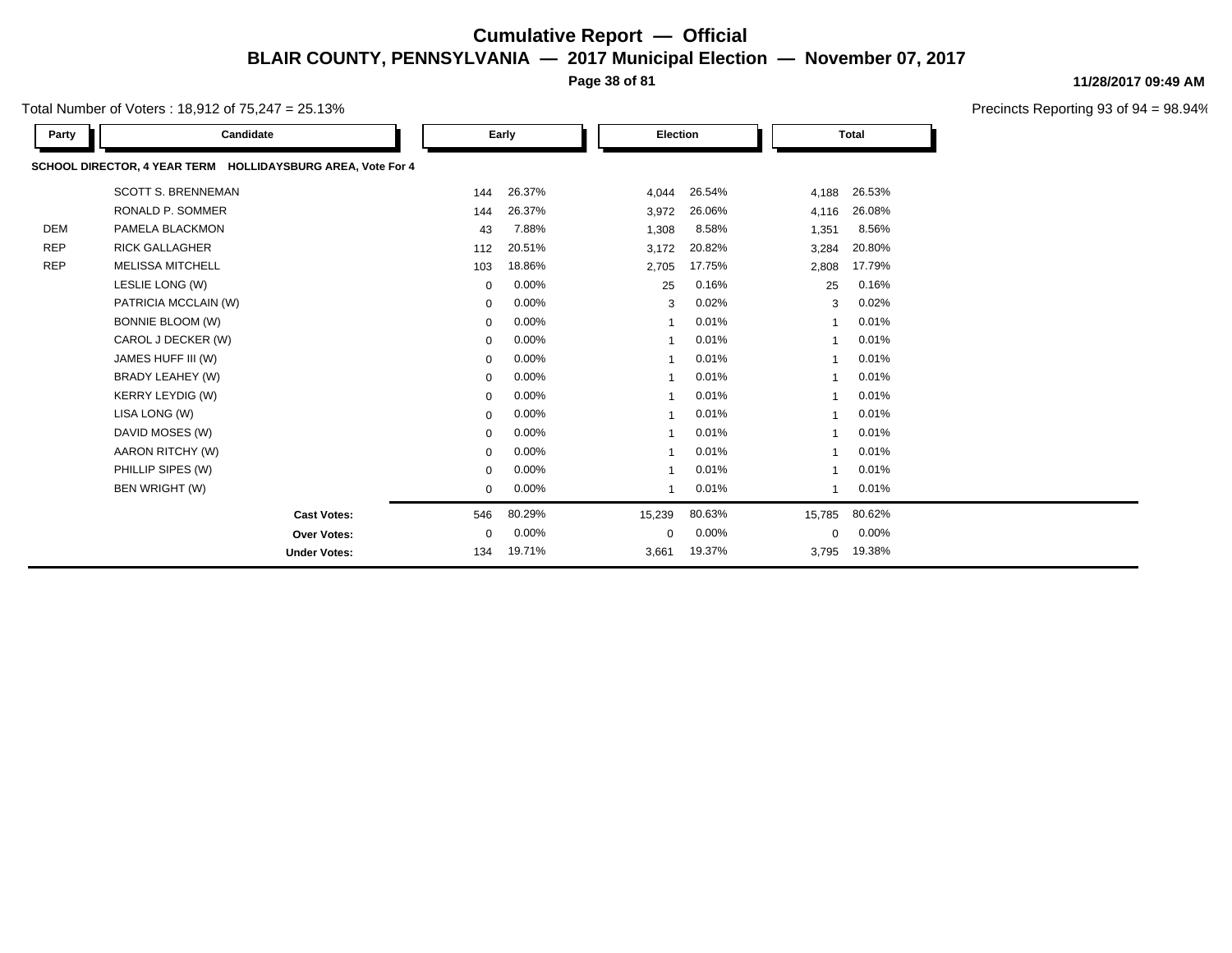**Page 39 of 81**

Total Number of Voters : 18,912 of 75,247 = 25.13%

**11/28/2017 09:49 AM**

| Candidate<br>Party                                             |                     |                | Early    | <b>Election</b>         |        |                | <b>Total</b> |  |
|----------------------------------------------------------------|---------------------|----------------|----------|-------------------------|--------|----------------|--------------|--|
| SCHOOL DIRECTOR, 4 YEAR TERM SPRING COVE, Vote For 4           |                     |                |          |                         |        |                |              |  |
| AMY ACKER-KNISELY                                              |                     | 30             | 24.00%   | 1,686                   | 25.30% | 1,716          | 25.28%       |  |
| <b>LINDA KAY SMITH</b>                                         |                     | 32             | 25.60%   | 1,681                   | 25.23% | 1,713          | 25.24%       |  |
| JOHN R. BIDDLE                                                 |                     | 31             | 24.80%   | 1,631                   | 24.48% | 1,662          | 24.48%       |  |
| CHARLES W. GOJMERAC                                            |                     | 32             | 25.60%   | 1,646                   | 24.70% | 1,678          | 24.72%       |  |
| JAMES D SMITH (W)                                              |                     | $\mathbf 0$    | 0.00%    | 3                       | 0.05%  | 3              | 0.04%        |  |
| MARY ANN SMITH (W)                                             |                     | $\mathbf 0$    | 0.00%    | 4                       | 0.06%  | 4              | 0.06%        |  |
| JAMES H BUTLER (W)                                             |                     | $\mathbf 0$    | 0.00%    | $\overline{\mathbf{c}}$ | 0.03%  | $\overline{2}$ | 0.03%        |  |
| LINDA BELLOCK (W)                                              |                     | $\Omega$       | 0.00%    | $\overline{1}$          | 0.02%  | $\mathbf{1}$   | 0.01%        |  |
| <b>JOSH BRIDGES (W)</b>                                        |                     | $\mathbf 0$    | 0.00%    | $\overline{1}$          | 0.02%  | $\mathbf{1}$   | 0.01%        |  |
| DAVID A CRUMRINE (W)                                           |                     | $\mathbf 0$    | 0.00%    | $\overline{1}$          | 0.02%  | $\mathbf{1}$   | 0.01%        |  |
| SAM DEAN (W)                                                   |                     | $\mathbf 0$    | 0.00%    | $\overline{1}$          | 0.02%  | $\mathbf{1}$   | 0.01%        |  |
| MATTHEW GORMAN (W)                                             |                     | $\mathbf 0$    | 0.00%    | $\overline{1}$          | 0.02%  | $\mathbf 1$    | 0.01%        |  |
| REBECCA HAZENSTAB (W)                                          |                     | $\mathbf 0$    | $0.00\%$ | $\overline{1}$          | 0.02%  | $\mathbf{1}$   | 0.01%        |  |
| TIMOTHY HAZENSTAB (W)                                          |                     | $\mathbf 0$    | 0.00%    | $\overline{1}$          | 0.02%  | $\mathbf{1}$   | 0.01%        |  |
| GAIL HELSEL (W)                                                |                     | $\mathbf 0$    | 0.00%    | $\overline{1}$          | 0.02%  | $\mathbf{1}$   | 0.01%        |  |
| JAMIE KENSINGER (W)                                            |                     | 0              | 0.00%    | $\overline{1}$          | 0.02%  | 1              | 0.01%        |  |
| STEPHEN SCHON (W)                                              |                     | $\mathbf 0$    | 0.00%    | 1                       | 0.02%  | $\mathbf{1}$   | 0.01%        |  |
|                                                                | <b>Cast Votes:</b>  | 125            | 72.67%   | 6,663                   | 82.67% | 6,788          | 82.46%       |  |
|                                                                | Over Votes:         | $\overline{0}$ | 0.00%    | $\mathbf 0$             | 0.00%  | $\mathbf 0$    | 0.00%        |  |
|                                                                | <b>Under Votes:</b> | 47             | 27.33%   | 1,397                   | 17.33% |                | 1,444 17.54% |  |
| SCHOOL DIRECTOR, 2 YEAR UNEXPIRED TERM SPRING COVE, Vote For 1 |                     |                |          |                         |        |                |              |  |
| AMY ACKER-KNISELY                                              |                     | 29             | 100.00%  | 1,721                   | 99.31% | 1,750          | 99.32%       |  |
| JAMES D SMITH (W)                                              |                     | $\mathbf 0$    | 0.00%    | $\overline{\mathbf{c}}$ | 0.12%  | $\sqrt{2}$     | 0.11%        |  |
| TIFFANY FREEMAN (W)                                            |                     | $\mathbf 0$    | 0.00%    | $\overline{1}$          | 0.06%  | $\mathbf{1}$   | 0.06%        |  |
| LINDA BELLOCK (W)                                              |                     | $\mathbf 0$    | 0.00%    | $\overline{1}$          | 0.06%  | $\mathbf{1}$   | 0.06%        |  |
| JOHN BIDDLE (W)                                                |                     | $\Omega$       | 0.00%    | $\overline{1}$          | 0.06%  | $\mathbf{1}$   | 0.06%        |  |
| JAMES H BUTLER (W)                                             |                     | $\mathbf 0$    | 0.00%    | $\overline{1}$          | 0.06%  | $\mathbf{1}$   | 0.06%        |  |
| SAM DEAN (W)                                                   |                     | $\mathbf 0$    | 0.00%    | $\overline{1}$          | 0.06%  | $\mathbf{1}$   | 0.06%        |  |
| TIFFANANY FREEMMMAN (W)                                        |                     | $\mathbf 0$    | 0.00%    | $\overline{1}$          | 0.06%  | $\mathbf{1}$   | 0.06%        |  |
| DOUGLAS Z GARBER (W)                                           |                     | $\mathbf 0$    | 0.00%    | $\overline{1}$          | 0.06%  | $\mathbf{1}$   | 0.06%        |  |
| MARY A SMITH (W)                                               |                     | $\mathbf 0$    | 0.00%    | $\overline{1}$          | 0.06%  | $\mathbf{1}$   | 0.06%        |  |
| THOMAS THOMPSON (W)                                            |                     | $\mathbf 0$    | 0.00%    | $\overline{1}$          | 0.06%  | $\mathbf{1}$   | 0.06%        |  |
| BRADLEY WIERMAN (W)                                            |                     | $\mathbf 0$    | 0.00%    | $\overline{1}$          | 0.06%  | $\mathbf{1}$   | 0.06%        |  |
|                                                                | <b>Cast Votes:</b>  | 29             | 67.44%   | 1,733                   | 86.00% | 1,762          | 85.62%       |  |
|                                                                | <b>Over Votes:</b>  | $\Omega$       | 0.00%    | $\mathbf 0$             | 0.00%  | $\mathbf 0$    | 0.00%        |  |
|                                                                | <b>Under Votes:</b> | 14             | 32.56%   | 282                     | 14.00% | 296            | 14.38%       |  |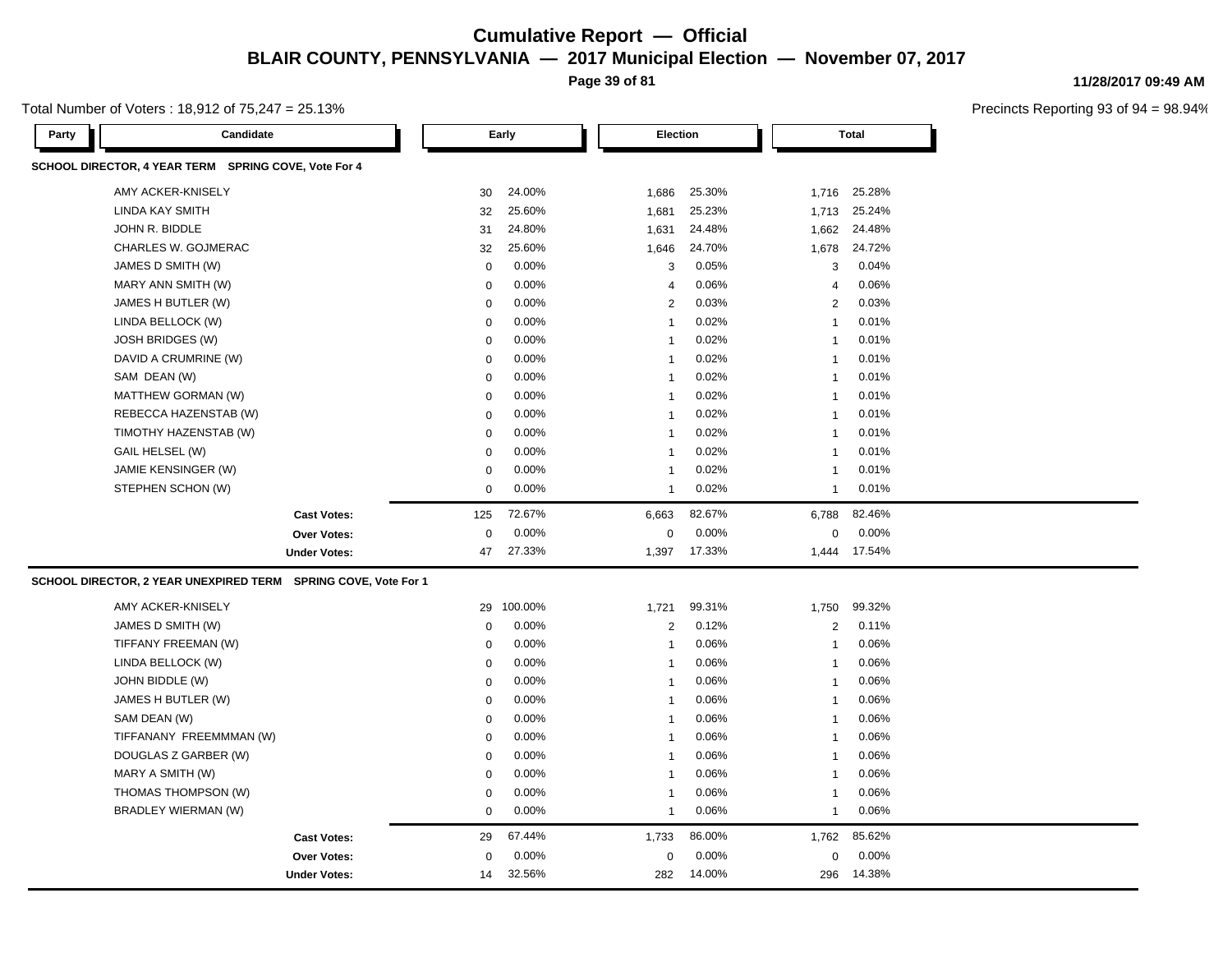**Page 40 of 81**

20 11.30%

20 20 11.30% 11.17%

**11/28/2017 09:49 AM**

Precincts Reporting 93 of 94 = 98.94%

|            | Total Number of Voters: 18,912 of $75,247 = 25.13\%$                 |                     |                |            |              |                 |              |               | <b>Precincts Reporti</b> |
|------------|----------------------------------------------------------------------|---------------------|----------------|------------|--------------|-----------------|--------------|---------------|--------------------------|
| Party      | Candidate                                                            |                     |                | Early      |              | <b>Election</b> |              | Total         |                          |
|            | SCHOOL DIRECTOR, 4 YEAR TERM TYRONE AREA, Vote For 4                 |                     |                |            |              |                 |              |               |                          |
|            | ROSE A. BLACK                                                        |                     | 15             | 27.78%     | 991          | 26.62%          | 1,006        | 26.63%        |                          |
|            | <b>WILLIAM P. HARTSOCK</b>                                           |                     | 14             | 25.93%     | 961          | 25.81%          | 975          | 25.81%        |                          |
|            | <b>BRIAN LEE BRESSLER</b>                                            |                     | 15             | 27.78%     | 931          | 25.01%          | 946          | 25.05%        |                          |
| <b>REP</b> | <b>DAVID FUSCO</b>                                                   |                     | 10             | 18.52%     | 836          | 22.46%          | 846          | 22.40%        |                          |
|            | <b>JASON BARR (W)</b>                                                |                     | 0              | 0.00%      | $\mathbf{1}$ | 0.03%           | $\mathbf{1}$ | 0.03%         |                          |
|            | MIKE DELBAGGIO (W)                                                   |                     | $\mathbf 0$    | 0.00%      | $\mathbf{1}$ | 0.03%           | $\mathbf{1}$ | 0.03%         |                          |
|            | JOE HOSKO (W)                                                        |                     | $\mathbf 0$    | $0.00\%$   | $\mathbf{1}$ | 0.03%           | $\mathbf{1}$ | 0.03%         |                          |
|            | EDWARD HULL (W)                                                      |                     | $\mathbf 0$    | 0.00%      | $\mathbf{1}$ | 0.03%           | $\mathbf{1}$ | 0.03%         |                          |
|            |                                                                      | <b>Cast Votes:</b>  | 54             | 84.38%     | 3,723        | 82.73%          | 3,777        | 82.76%        |                          |
|            |                                                                      | Over Votes:         | $\mathbf 0$    | 0.00%      | 0            | 0.00%           | $\mathbf 0$  | 0.00%         |                          |
|            |                                                                      | <b>Under Votes:</b> | 10             | 15.63%     | 777          | 17.27%          |              | 787 17.24%    |                          |
|            | SCHOOL DIRECTOR, 2 YEAR UNEXPIRED TERM TYRONE AREA, Vote For 1       |                     |                |            |              |                 |              |               |                          |
|            | JAMES B. CRAWFORD                                                    |                     |                | 14 100.00% |              | 1,040 100.00%   |              | 1,054 100.00% |                          |
|            |                                                                      | <b>Cast Votes:</b>  | 14             | 87.50%     | 1,040        | 92.44%          | 1,054        | 92.38%        |                          |
|            |                                                                      | Over Votes:         | 0              | 0.00%      | $\mathbf 0$  | 0.00%           | $\mathbf 0$  | 0.00%         |                          |
|            |                                                                      | <b>Under Votes:</b> | $\overline{2}$ | 12.50%     | 85           | 7.56%           | 87           | 7.62%         |                          |
|            | SCHOOL DIRECTOR, 4 YEAR TERM WILLIAMSBURG (CATH TWP), Vote For 2     |                     |                |            |              |                 |              |               |                          |
|            | <b>BENJAMIN POSTLES</b>                                              |                     | $\mathbf 0$    | 0.00%      | 107          | 53.23%          | 107          | 53.23%        |                          |
| <b>REP</b> | <b>KRISTINA SUE BRATTON</b>                                          |                     | $\mathbf 0$    | 0.00%      | 93           | 46.27%          | 93           | 46.27%        |                          |
|            | MICHAEL FAY (W)                                                      |                     | $\mathbf 0$    | $0.00\%$   | $\mathbf{1}$ | 0.50%           | $\mathbf{1}$ | 0.50%         |                          |
|            |                                                                      | <b>Cast Votes:</b>  | $\mathbf 0$    | 0.00%      | 201          | 81.71%          | 201          | 81.71%        |                          |
|            |                                                                      | Over Votes:         | $\mathbf 0$    | 0.00%      | 0            | 0.00%           | $\mathbf 0$  | 0.00%         |                          |
|            |                                                                      | <b>Under Votes:</b> | $\mathbf 0$    | $0.00\%$   | 45           | 18.29%          |              | 45 18.29%     |                          |
|            | SCHOOL DIRECTOR, 4 YEAR TERM WILLIAMSBURG (WMSBG), Vote For 1        |                     |                |            |              |                 |              |               |                          |
|            | MARION H. PHEASANT JR                                                |                     |                | 3 100.00%  |              | 149 100.00%     |              | 152 100.00%   |                          |
|            |                                                                      | <b>Cast Votes:</b>  |                | 3 100.00%  | 149          | 83.24%          | 152          | 83.52%        |                          |
|            |                                                                      | Over Votes:         | 0              | $0.00\%$   | 0            | 0.00%           | $\mathbf 0$  | 0.00%         |                          |
|            |                                                                      | <b>Under Votes:</b> | $\mathbf 0$    | 0.00%      | 30           | 16.76%          | 30           | 16.48%        |                          |
|            | SCHOOL DIRECTOR, 4 YEAR TERM     WILLIAMSBURG (WOODBURY), Vote For 1 |                     |                |            |              |                 |              |               |                          |
| <b>REP</b> | JULIE WOODLING                                                       |                     |                | 2 100.00%  |              | 157 100.00%     |              | 159 100.00%   |                          |
|            |                                                                      | <b>Cast Votes:</b>  |                | 2 100.00%  | 157          | 88.70%          | 159          | 88.83%        |                          |
|            |                                                                      | <b>Over Votes:</b>  | $\mathbf 0$    | 0.00%      | $\mathbf 0$  | 0.00%           | $\mathbf 0$  | 0.00%         |                          |

**Under Votes:** 0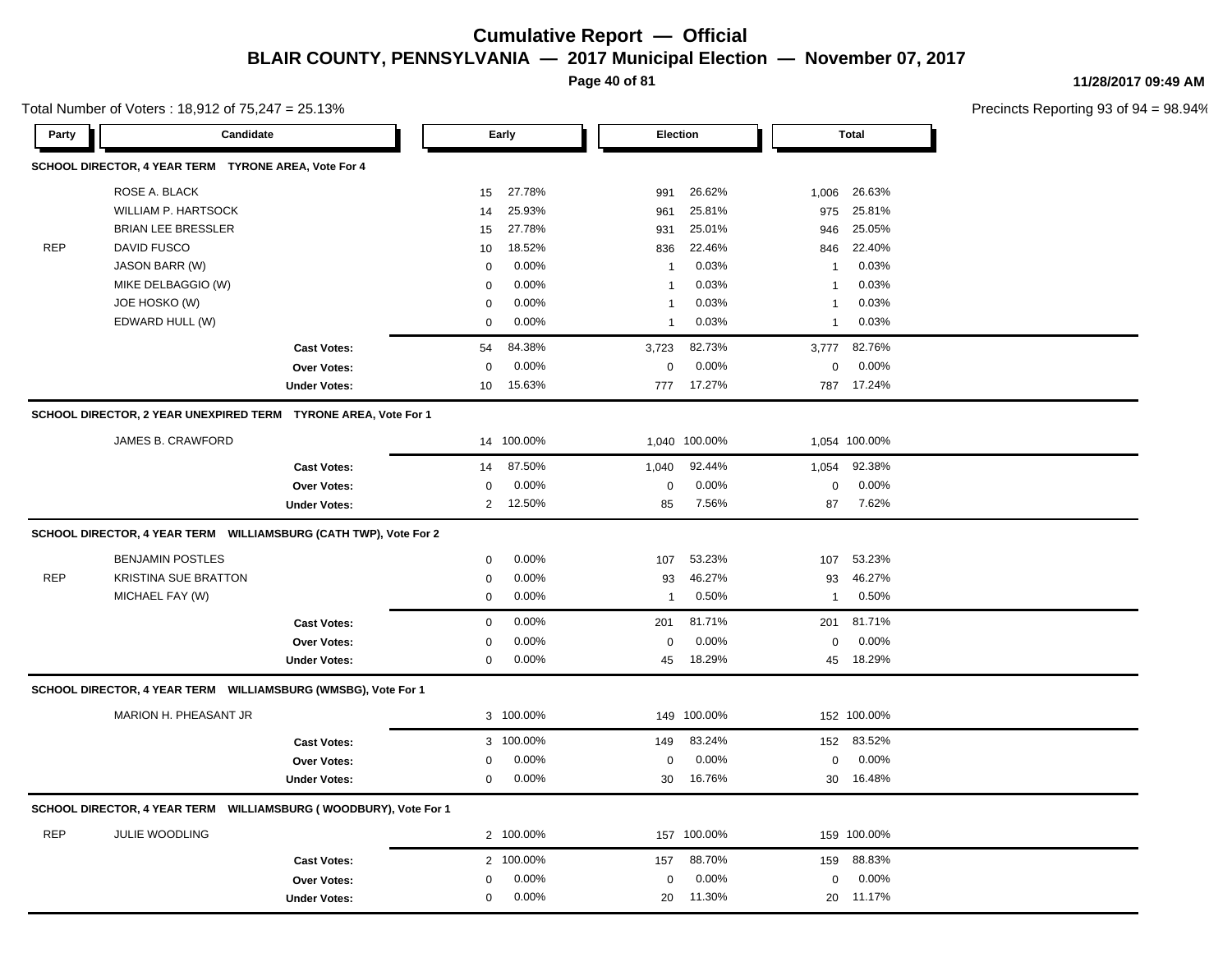**Page 41 of 81**

**11/28/2017 09:49 AM**

Precincts Reporting 93 of 94 = 98.94%

Total Number of Voters : 18,912 of 75,247 = 25.13%

| MAYOR, 4 YEAR TERM ALLEGHENY 4 THB, Vote For 1<br><b>DEM</b><br>LE HRITZ<br>0.00%<br>5 100.00%<br>0<br>0<br>0.00%<br>50.00%<br>5<br><b>Cast Votes:</b><br>0.00%<br>0.00%<br><b>Over Votes:</b><br>0<br>$\mathbf 0$<br>0.00%<br>50.00%<br>0<br>5<br><b>Under Votes:</b><br>BOROUGH COUNCIL, 4 YEAR TERM ALLEGHENY 4 THB, Vote For 3<br><b>DEM</b><br>MICHAEL B. TADDEI<br>0.00%<br>50.00%<br>5<br>0 | 5 100.00%<br>5 50.00%<br>0.00%<br>0<br>50.00%<br>5<br>50.00%<br>5<br>5<br>50.00% |
|----------------------------------------------------------------------------------------------------------------------------------------------------------------------------------------------------------------------------------------------------------------------------------------------------------------------------------------------------------------------------------------------------|----------------------------------------------------------------------------------|
|                                                                                                                                                                                                                                                                                                                                                                                                    |                                                                                  |
|                                                                                                                                                                                                                                                                                                                                                                                                    |                                                                                  |
|                                                                                                                                                                                                                                                                                                                                                                                                    |                                                                                  |
|                                                                                                                                                                                                                                                                                                                                                                                                    |                                                                                  |
|                                                                                                                                                                                                                                                                                                                                                                                                    |                                                                                  |
|                                                                                                                                                                                                                                                                                                                                                                                                    |                                                                                  |
|                                                                                                                                                                                                                                                                                                                                                                                                    |                                                                                  |
| <b>DEM</b><br>THOMAS KROZEL<br>0.00%<br>5<br>50.00%<br>0                                                                                                                                                                                                                                                                                                                                           |                                                                                  |
| 33.33%<br>0.00%<br><b>Cast Votes:</b><br>0<br>10                                                                                                                                                                                                                                                                                                                                                   | 33.33%<br>10 <sup>°</sup>                                                        |
| 0.00%<br>0.00%<br>0<br>$\mathbf 0$<br><b>Over Votes:</b>                                                                                                                                                                                                                                                                                                                                           | 0.00%<br>0                                                                       |
| 0.00%<br>66.67%<br><b>Under Votes:</b><br>0<br>20                                                                                                                                                                                                                                                                                                                                                  | 66.67%<br>20                                                                     |
| TAX COLLECTOR, 4 YEAR TERM ALLEGHENY 4 THB, Vote For 1                                                                                                                                                                                                                                                                                                                                             |                                                                                  |
| No Candidate Filed (W)<br>0.00%<br>0.00%<br>0<br>0                                                                                                                                                                                                                                                                                                                                                 | 0.00%<br>0                                                                       |
| RITA NAGL (W)<br>0.00%<br>1 100.00%<br>0                                                                                                                                                                                                                                                                                                                                                           | 1 100.00%                                                                        |
| 0.00%<br>10.00%<br>$\mathbf 0$<br><b>Cast Votes:</b><br>$\mathbf{1}$                                                                                                                                                                                                                                                                                                                               | 10.00%<br>$\mathbf{1}$                                                           |
| 0.00%<br>0.00%<br>Over Votes:<br>$\mathbf 0$<br>0                                                                                                                                                                                                                                                                                                                                                  | 0.00%<br>0                                                                       |
| 0.00%<br>9<br>90.00%<br><b>Under Votes:</b><br>0                                                                                                                                                                                                                                                                                                                                                   | 9<br>90.00%                                                                      |
| SCHOOL DIRECTOR, 4 YEAR TERM PENN CAMBRIA, Vote For 4                                                                                                                                                                                                                                                                                                                                              |                                                                                  |
| <b>TERRY M. KRUG</b><br>0.00%<br>25.00%<br>0<br>9                                                                                                                                                                                                                                                                                                                                                  | 25.00%<br>9                                                                      |
| PATRICIA M. PYO<br>0.00%<br>25.00%<br>9<br>0                                                                                                                                                                                                                                                                                                                                                       | 25.00%<br>9                                                                      |
| 25.00%<br>PATRICK J. ALBRIGHT<br>0.00%<br>9<br>$\mathbf 0$                                                                                                                                                                                                                                                                                                                                         | 25.00%<br>9                                                                      |
| <b>DEM</b><br><b>GUY MONICA</b><br>0.00%<br>8.33%<br>0<br>3                                                                                                                                                                                                                                                                                                                                        | 8.33%<br>3                                                                       |
| <b>REP</b><br><b>RUDY MCCARTHY</b><br>0.00%<br>16.67%<br>$\mathbf 0$<br>6                                                                                                                                                                                                                                                                                                                          | 16.67%<br>6                                                                      |
| 0.00%<br>90.00%<br>36<br><b>Cast Votes:</b><br>0                                                                                                                                                                                                                                                                                                                                                   | 90.00%<br>36                                                                     |
| 0.00%<br>0.00%<br><b>Over Votes:</b><br>0<br>0                                                                                                                                                                                                                                                                                                                                                     | 0.00%<br>0                                                                       |
| 0.00%<br>10.00%<br><b>Under Votes:</b><br>0<br>4                                                                                                                                                                                                                                                                                                                                                   | 4 10.00%                                                                         |
| JUDGE OF ELECTION, 4 YEAR TERM ALTOONA 1, Vote For 1                                                                                                                                                                                                                                                                                                                                               |                                                                                  |
| <b>REP</b><br>DAVID J. KORMAN<br>6 100.00%<br>64 100.00%                                                                                                                                                                                                                                                                                                                                           | 70 100.00%                                                                       |
| 85.71%<br>61.54%<br><b>Cast Votes:</b><br>6<br>64                                                                                                                                                                                                                                                                                                                                                  | 63.06%<br>70                                                                     |
| 0.00%<br>0.00%<br>Over Votes:<br>0<br>$\mathbf 0$                                                                                                                                                                                                                                                                                                                                                  |                                                                                  |
| 14.29%<br>38.46%<br><b>Under Votes:</b><br>40<br>$\mathbf{1}$                                                                                                                                                                                                                                                                                                                                      | 0.00%<br>0                                                                       |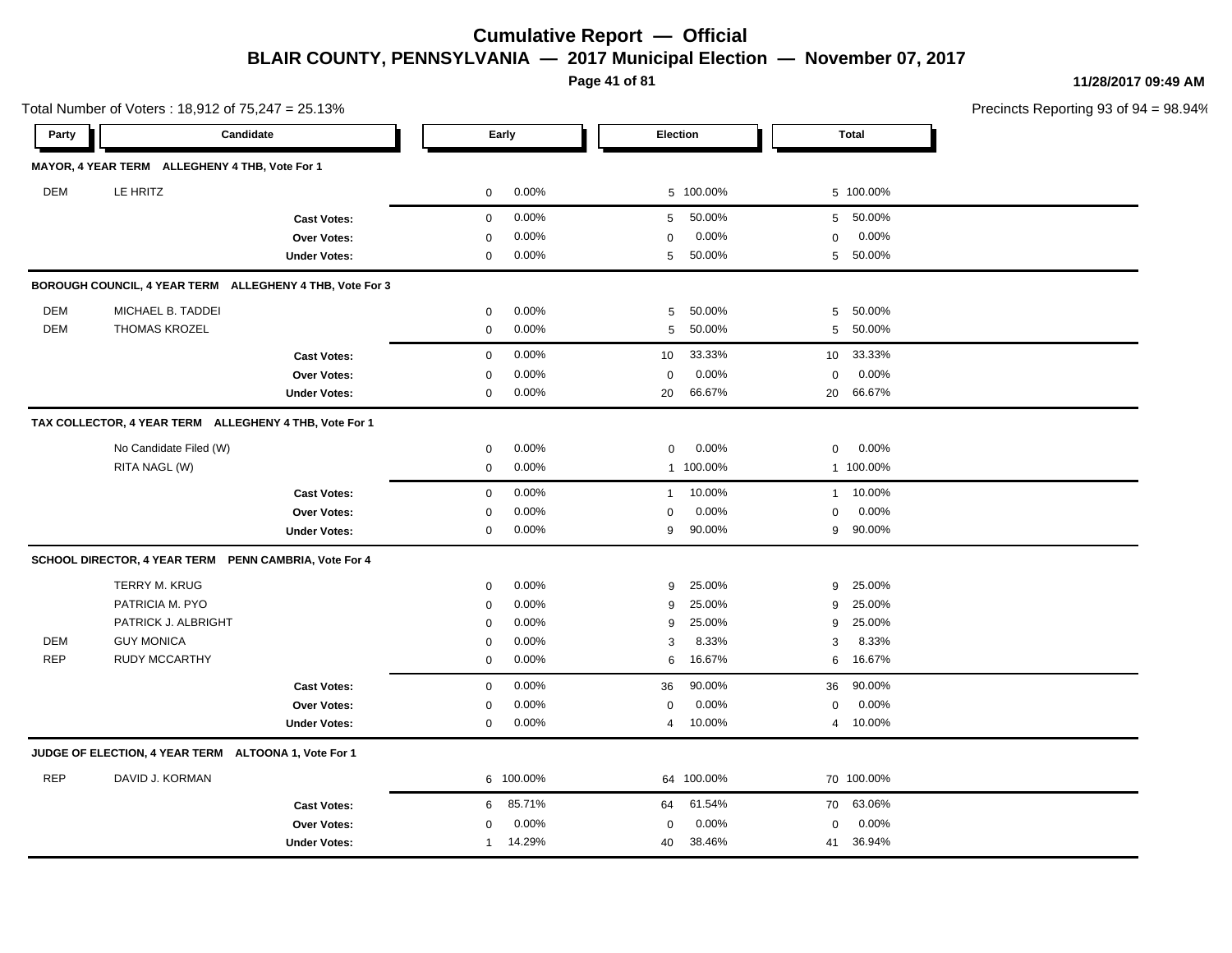**Page 42 of 81**

100.00%

93 98 94.90% 95.15%

**11/28/2017 09:49 AM**

Precincts Reporting 93 of 94 = 98.94%

**Party Candidate Early Election Total JUDGE OF ELECTION, 4 YEAR TERM ALTOONA 2-1, Vote For 1** No Candidate Filed (W)  $0.00\%$  0.00% 0 0.00% 0 0.00% 0 0.00% **Cast Votes:** 0 0.00% 0 0.00% 0 0.00% **Over Votes:** 0 Under Votes: 1 00.00% 0.00% 100.00% 49 50  $0.00%$ 0.00% 0 100.00% 100.00% 0.00% **JUDGE OF ELECTION, 4 YEAR TERM ALTOONA 2-2, Vote For 1** No Candidate Filed (W)  $0.00\%$  0.00% 0 0.00% 0 0.00% 0 0.00% MEGHAN IRWIN (W) 0 0.00% 1 50.00% 1 50.00% SARAH STEINBUGL (W)  $0.00\%$   $0.00\%$  1 50.00% 1 50.00% **Cast Votes:** 0 0.00% 2 1.31% 2 1.28% **Over Votes:** 0 **Under Votes:** 0.00% 100.00% 0.00% 151 154 98.69% 98.72% 0.00% 0 0.00% **JUDGE OF ELECTION, 4 YEAR TERM ALTOONA 3-1, Vote For 1** No Candidate Filed (W) 0 0.00% 0 0.00% 0 0.00% CARLA GREGORY BECKTON (W)  $0.00\%$  0.00% 3 75.00% 3 75.00% 3 75.00% JOEY CORRDO (W) 0 0.00% 1 25.00% 1 25.00% **Cast Votes:** 0 0.00% 4 4.17% 4 4.12% **Over Votes:** 0 0.00% **Under Votes:** 0.00% 0 1 100.00% 92 95.83% 92 93 95.83% 95.88% 0.00% 0 0.00% **JUDGE OF ELECTION, 4 YEAR TERM ALTOONA 3-2, Vote For 1** No Candidate Filed (W) 0 0.00% 0 0.00% 0 0.00% JOHN HOWARD II (W) 0 0.00% 1 100.00% 1 100.00% **Cast Votes:** 0 0.00% 1 0.43% 1 0.43% **Over Votes:** 0 0.00% **Under Votes:** 2 100.00% 0.00% 0 230 232 99.57% 99.57%  $0.00\%$  0.00% 0.00% **JUDGE OF ELECTION, 4 YEAR TERM ALTOONA 4-1, Vote For 1** No Candidate Filed (W) **0 0.00%** 0 0.00% 0 0.00% 0 0.00% 0 0.00% 0 0.00% 0 0.00% 0 0.00% 0 0.00% 0 0.00% 0 0.00% 0 0.00% 0 0.00% 0 0.00% 0 0.00% 0 0.00% 0 0.00% 0 0.00% 0 0.00% 0 0.00% 0 0.00% 0 0.00% 0 0.00% 0 0.00% 0 0.0 CAITLIN KELLER (W) 0 0.00% 3 60.00% 3 60.00% LORI MOSHELLA (W) 0 0.00% 1 20.00% 1 20.00% HENRY SAGER (W) 0 0.00% 1 20.00% 1 20.00% **Cast Votes:** 0 0.00% 5 5.10% 5 4.85% **Over Votes:** 0 0.00% 0.00% 0 0.00% 0 0.00%

**Under Votes:** 

Total Number of Voters : 18,912 of 75,247 = 25.13%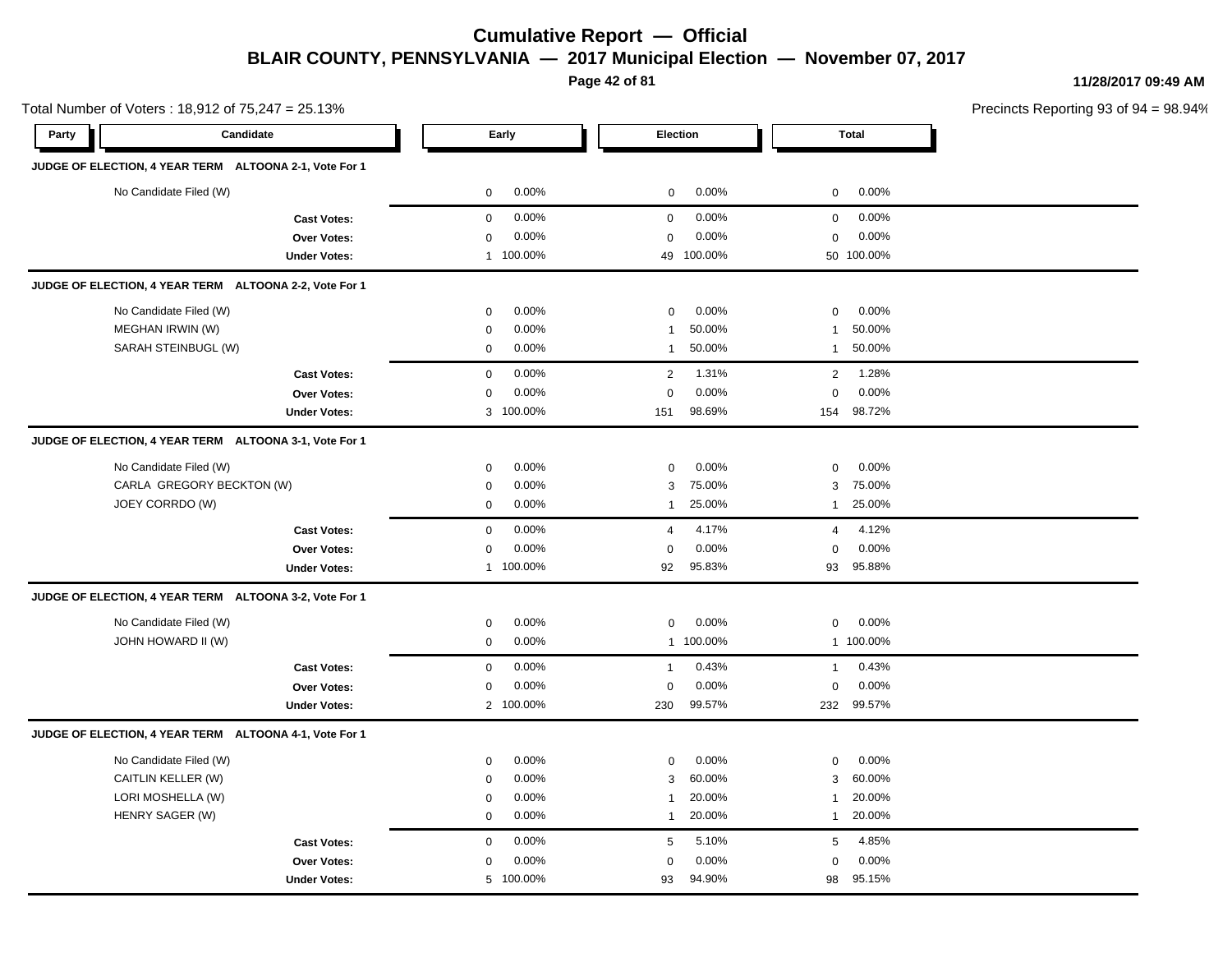**Page 43 of 81**

**11/28/2017 09:49 AM**

|            | Total Number of Voters: 18,912 of 75,247 = 25.13%      |                     |             |           |                |           |                |              | Precincts Reporting 93 of 9 |
|------------|--------------------------------------------------------|---------------------|-------------|-----------|----------------|-----------|----------------|--------------|-----------------------------|
| Party      | Candidate                                              |                     |             | Early     | Election       |           |                | <b>Total</b> |                             |
|            | JUDGE OF ELECTION, 4 YEAR TERM ALTOONA 4-2, Vote For 1 |                     |             |           |                |           |                |              |                             |
|            | No Candidate Filed (W)                                 |                     | $\mathbf 0$ | 0.00%     | $\mathbf 0$    | 0.00%     | $\mathbf 0$    | 0.00%        |                             |
|            | PROBST RANDY (W)                                       |                     | $\mathbf 0$ | 0.00%     |                | 1 100.00% |                | 1 100.00%    |                             |
|            |                                                        | <b>Cast Votes:</b>  | $\mathbf 0$ | 0.00%     | $\mathbf{1}$   | 0.51%     | $\mathbf{1}$   | 0.49%        |                             |
|            |                                                        | <b>Over Votes:</b>  | $\pmb{0}$   | 0.00%     | $\mathbf 0$    | 0.00%     | $\Omega$       | 0.00%        |                             |
|            |                                                        | <b>Under Votes:</b> |             | 7 100.00% | 196            | 99.49%    | 203            | 99.51%       |                             |
|            | JUDGE OF ELECTION, 4 YEAR TERM ALTOONA 5-1, Vote For 1 |                     |             |           |                |           |                |              |                             |
|            | No Candidate Filed (W)                                 |                     | $\mathbf 0$ | 0.00%     | $\mathbf 0$    | 0.00%     | $\mathbf 0$    | 0.00%        |                             |
|            | ALICE LAWRENCE (W)                                     |                     | $\mathbf 0$ | 0.00%     |                | 4 100.00% |                | 4 100.00%    |                             |
|            |                                                        | <b>Cast Votes:</b>  | $\mathbf 0$ | 0.00%     | $\overline{4}$ | 13.33%    | $\overline{4}$ | 13.33%       |                             |
|            |                                                        | <b>Over Votes:</b>  | $\mathbf 0$ | 0.00%     | $\mathbf 0$    | 0.00%     | 0              | 0.00%        |                             |
|            |                                                        | <b>Under Votes:</b> | $\mathbf 0$ | 0.00%     | 26             | 86.67%    |                | 26 86.67%    |                             |
|            | JUDGE OF ELECTION, 4 YEAR TERM ALTOONA 5-2, Vote For 1 |                     |             |           |                |           |                |              |                             |
| <b>REP</b> | PATRICIA L. FLANAGAN                                   |                     | $\mathbf 0$ | 0.00%     | 106            | 100.00%   |                | 106 100.00%  |                             |
|            |                                                        | <b>Cast Votes:</b>  | $\mathbf 0$ | 0.00%     | 106            | 68.83%    | 106            | 68.39%       |                             |
|            |                                                        | Over Votes:         | $\mathbf 0$ | 0.00%     | $\mathbf 0$    | 0.00%     | $\mathbf 0$    | 0.00%        |                             |
|            |                                                        | <b>Under Votes:</b> |             | 1 100.00% | 48             | 31.17%    | 49             | 31.61%       |                             |
|            | JUDGE OF ELECTION, 4 YEAR TERM ALTOONA 5-3, Vote For 1 |                     |             |           |                |           |                |              |                             |
|            | No Candidate Filed (W)                                 |                     | 0           | 0.00%     | $\mathbf 0$    | $0.00\%$  | 0              | 0.00%        |                             |
|            | KELLY IRWIN ADAMS (W)                                  |                     | $\mathbf 0$ | 0.00%     | $\overline{1}$ | 25.00%    | 1              | 25.00%       |                             |
|            | MARC FRYE (W)                                          |                     | $\mathbf 0$ | 0.00%     | $\overline{1}$ | 25.00%    | $\mathbf{1}$   | 25.00%       |                             |
|            | MELISSA SUMMERS (W)                                    |                     | $\mathbf 0$ | 0.00%     | $\mathbf{1}$   | 25.00%    | 1              | 25.00%       |                             |
|            | RASHEAN THOMAS (W)                                     |                     | $\mathbf 0$ | 0.00%     | $\mathbf{1}$   | 25.00%    | $\mathbf{1}$   | 25.00%       |                             |
|            |                                                        | <b>Cast Votes:</b>  | $\mathbf 0$ | 0.00%     | $\overline{4}$ | 2.99%     | 4              | 2.94%        |                             |
|            |                                                        | Over Votes:         | 0           | 0.00%     | $\mathbf 0$    | 0.00%     | $\mathbf 0$    | 0.00%        |                             |
|            |                                                        | <b>Under Votes:</b> |             | 2 100.00% | 130            | 97.01%    |                | 132 97.06%   |                             |
|            | JUDGE OF ELECTION, 4 YEAR TERM ALTOONA 6-1, Vote For 1 |                     |             |           |                |           |                |              |                             |
|            | No Candidate Filed (W)                                 |                     | $\mathbf 0$ | 0.00%     | $\mathbf 0$    | 0.00%     | 0              | 0.00%        |                             |
|            | TOM GERLACH (W)                                        |                     | $\mathbf 0$ | 0.00%     | $\mathbf{1}$   | 50.00%    | $\mathbf{1}$   | 50.00%       |                             |
|            | JAN MCCREADY (W)                                       |                     | $\mathbf 0$ | 0.00%     | $\mathbf{1}$   | 50.00%    | $\mathbf{1}$   | 50.00%       |                             |
|            |                                                        | <b>Cast Votes:</b>  | $\mathbf 0$ | 0.00%     | 2              | 1.10%     | 2              | 1.05%        |                             |
|            |                                                        | Over Votes:         | $\mathbf 0$ | 0.00%     | $\mathbf 0$    | 0.00%     | $\Omega$       | 0.00%        |                             |
|            |                                                        | <b>Under Votes:</b> |             | 9 100.00% | 179            | 98.90%    | 188            | 98.95%       |                             |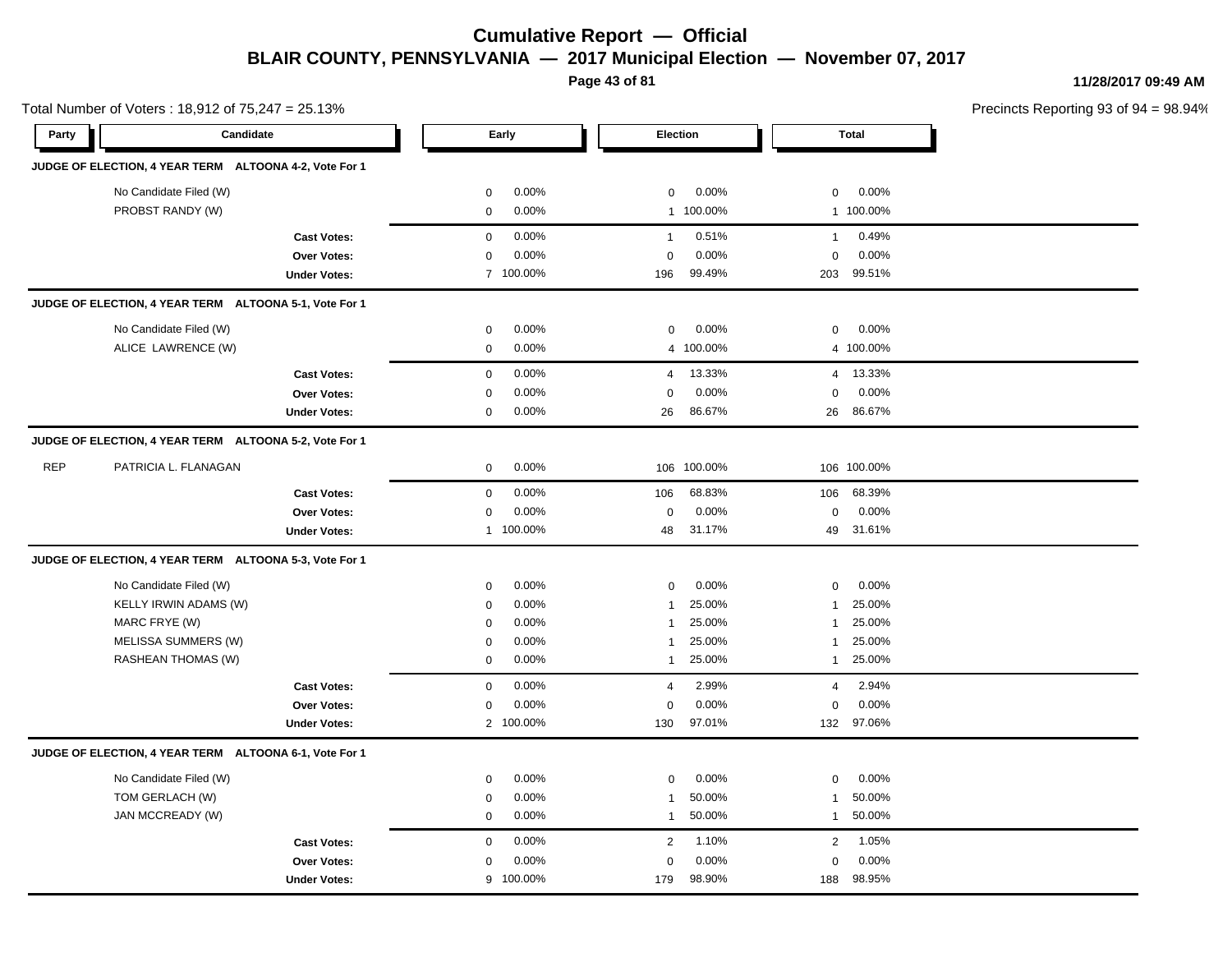**Page 44 of 81**

**11/28/2017 09:49 AM**

Precincts Reporting 93 of 94 = 98.94%

Total Number of Voters : 18,912 of 75,247 = 25.13%

| Party      | Candidate                                              |                     |                | Early     | <b>Election</b> |             |                | <b>Total</b> |  |
|------------|--------------------------------------------------------|---------------------|----------------|-----------|-----------------|-------------|----------------|--------------|--|
|            | JUDGE OF ELECTION, 4 YEAR TERM ALTOONA 6-2, Vote For 1 |                     |                |           |                 |             |                |              |  |
|            | <b>WILLIAM LIGHTNER</b>                                |                     |                | 8 100.00% |                 | 194 100.00% |                | 202 100.00%  |  |
|            |                                                        | <b>Cast Votes:</b>  |                | 8 100.00% | 194             | 91.94%      | 202            | 92.24%       |  |
|            |                                                        | <b>Over Votes:</b>  | $\mathbf 0$    | 0.00%     | $\mathbf 0$     | 0.00%       | $\mathbf 0$    | 0.00%        |  |
|            |                                                        | <b>Under Votes:</b> | 0              | 0.00%     | 17              | 8.06%       | 17             | 7.76%        |  |
|            | JUDGE OF ELECTION, 4 YEAR TERM ALTOONA 6-3, Vote For 1 |                     |                |           |                 |             |                |              |  |
|            | No Candidate Filed (W)                                 |                     | 0              | 0.00%     | $\mathbf 0$     | 0.00%       | $\mathbf 0$    | 0.00%        |  |
|            | SUE BURKET (W)                                         |                     | $\mathbf 0$    | 0.00%     |                 | 1 100.00%   |                | 1 100.00%    |  |
|            |                                                        | <b>Cast Votes:</b>  | $\mathbf 0$    | 0.00%     | $\mathbf{1}$    | 0.36%       | $\overline{1}$ | 0.35%        |  |
|            |                                                        | Over Votes:         | $\mathbf 0$    | 0.00%     | $\mathbf 0$     | 0.00%       | 0              | 0.00%        |  |
|            |                                                        | <b>Under Votes:</b> |                | 4 100.00% | 278             | 99.64%      | 282            | 99.65%       |  |
|            | JUDGE OF ELECTION, 4 YEAR TERM ALTOONA 6-4, Vote For 1 |                     |                |           |                 |             |                |              |  |
| <b>REP</b> | DOTTIE GRABOSKY                                        |                     |                | 8 100.00% |                 | 177 100.00% |                | 185 100.00%  |  |
|            |                                                        | <b>Cast Votes:</b>  |                | 8 100.00% | 177             | 75.32%      | 185            | 76.13%       |  |
|            |                                                        | Over Votes:         | $\mathbf 0$    | 0.00%     | $\mathbf 0$     | 0.00%       | $\mathbf 0$    | 0.00%        |  |
|            |                                                        | <b>Under Votes:</b> | $\mathbf 0$    | 0.00%     | 58              | 24.68%      | 58             | 23.87%       |  |
|            | JUDGE OF ELECTION, 4 YEAR TERM ALTOONA 7, Vote For 1   |                     |                |           |                 |             |                |              |  |
|            | No Candidate Filed (W)                                 |                     | 0              | 0.00%     | $\mathbf 0$     | 0.00%       | $\mathbf 0$    | 0.00%        |  |
|            | KATHLEEN GREINER (W)                                   |                     | $\mathbf 0$    | 0.00%     |                 | 10 100.00%  |                | 10 100.00%   |  |
|            |                                                        | <b>Cast Votes:</b>  | $\mathbf 0$    | 0.00%     | 10              | 8.85%       | 10             | 8.77%        |  |
|            |                                                        | Over Votes:         | $\mathbf 0$    | 0.00%     | $\mathbf 0$     | 0.00%       | $\mathbf 0$    | 0.00%        |  |
|            |                                                        | <b>Under Votes:</b> |                | 1 100.00% | 103             | 91.15%      | 104            | 91.23%       |  |
|            | JUDGE OF ELECTION, 4 YEAR TERM ALTOONA 8-1, Vote For 1 |                     |                |           |                 |             |                |              |  |
| <b>REP</b> | <b>ESTHER BROOKS</b>                                   |                     |                | 2 100.00% |                 | 57 100.00%  |                | 59 100.00%   |  |
|            |                                                        | <b>Cast Votes:</b>  | $\overline{2}$ | 66.67%    | 57              | 73.08%      | 59             | 72.84%       |  |
|            |                                                        | <b>Over Votes:</b>  | $\mathbf 0$    | 0.00%     | $\mathbf 0$     | 0.00%       | 0              | 0.00%        |  |
|            |                                                        | <b>Under Votes:</b> | $\mathbf{1}$   | 33.33%    | 21              | 26.92%      |                | 22 27.16%    |  |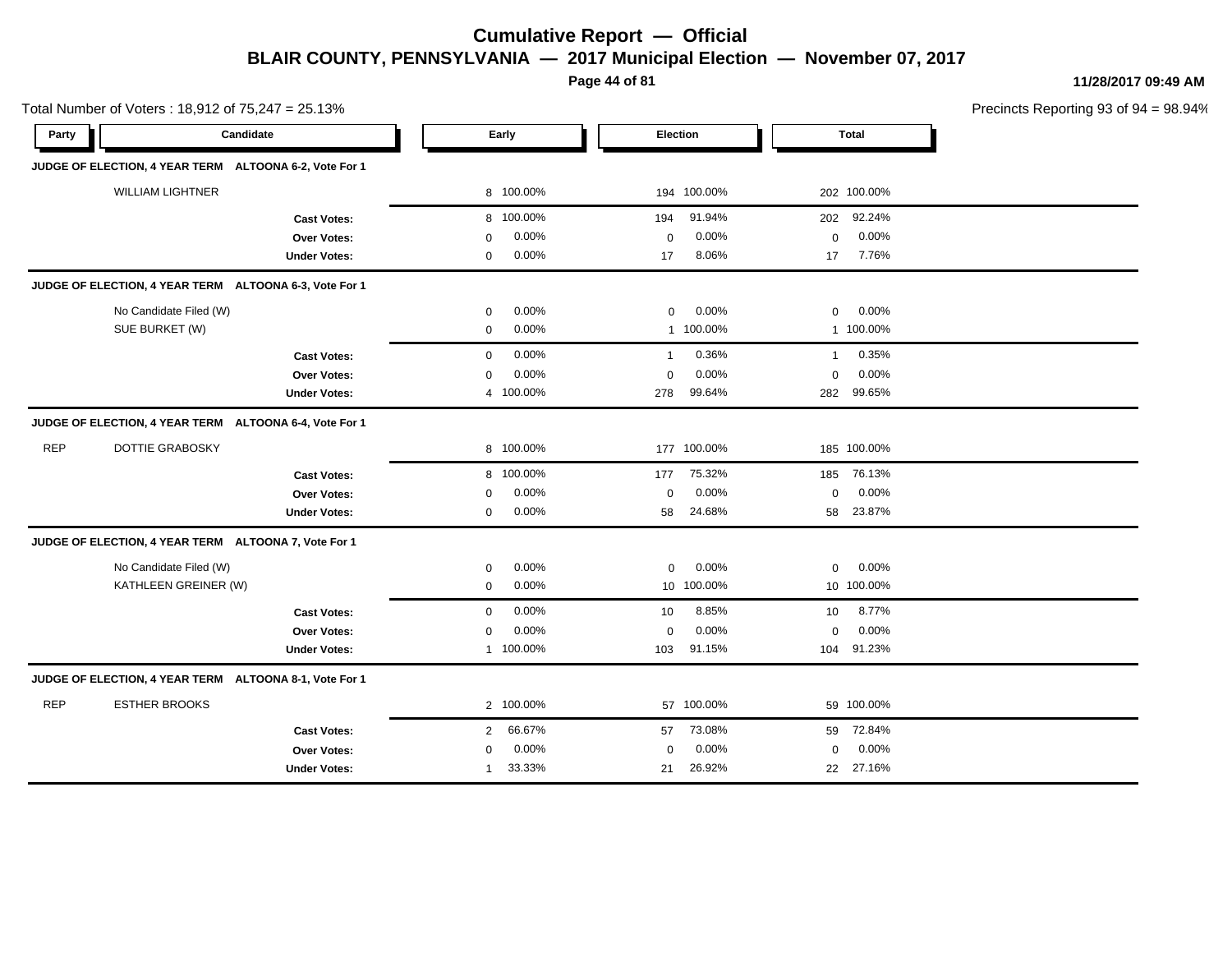**Page 45 of 81**

**11/28/2017 09:49 AM**

| Candidate<br><b>Total</b><br>Party<br>Early<br><b>Election</b><br>JUDGE OF ELECTION, 4 YEAR TERM ALTOONA 8-2, Vote For 1<br>No Candidate Filed (W)<br>0.00%<br>0.00%<br>0.00%<br>$\mathbf 0$<br>$\mathbf 0$<br>$\mathbf 0$<br>BRIDGETTE JACKSON (W)<br>0.00%<br>50.00%<br>50.00%<br>$\Omega$<br>$\mathbf{1}$<br>1<br>JIM WOOMER (W)<br>0.00%<br>50.00%<br>50.00%<br>$\mathbf 0$<br>$\mathbf{1}$<br>$\mathbf{1}$<br>0.00%<br>1.41%<br>1.37%<br>$\overline{2}$<br>$\overline{2}$<br>$\mathbf 0$<br><b>Cast Votes:</b><br>0.00%<br>0.00%<br>0.00%<br>$\mathbf 0$<br><b>Over Votes:</b><br>$\Omega$<br>$\mathbf 0$<br>4 100.00%<br>98.59%<br>98.63%<br><b>Under Votes:</b><br>140<br>144<br>JUDGE OF ELECTION, 4 YEAR TERM ALTOONA 9, Vote For 1<br><b>DEM</b><br><b>NANCY CASSIDY</b><br>5 100.00%<br>114 100.00%<br>119 100.00%<br>5 71.43%<br>69.51%<br>69.59%<br>114<br>119<br><b>Cast Votes:</b><br>0.00%<br>0.00%<br>0.00%<br>$\pmb{0}$<br>$\pmb{0}$<br>Over Votes:<br>$\Omega$<br>28.57%<br>30.49%<br>30.41%<br><b>Under Votes:</b><br>$\overline{2}$<br>50<br>52<br>JUDGE OF ELECTION, 4 YEAR TERM ALTOONA 10-1, Vote For 1<br><b>REP</b><br><b>LINDA HARCHAK</b><br>156 100.00%<br>5 100.00%<br>161 100.00%<br>50.00%<br>78.00%<br>76.67%<br>161<br><b>Cast Votes:</b><br>5<br>156<br>0.00%<br>0.00%<br>0.00%<br>Over Votes:<br>$\mathbf 0$<br>$\mathbf 0$<br>$\mathbf 0$<br>50.00%<br>22.00%<br>23.33%<br>5<br>49<br><b>Under Votes:</b><br>44<br>JUDGE OF ELECTION, 4 YEAR TERM ALTOONA 10-2, Vote For 1<br><b>REP</b><br>ROSE-ELLEN M. BALASCO<br>11 100.00%<br>97.89%<br>98.01%<br>186<br>197<br>CHARLES GILLESPIE (W)<br>0.00%<br>1.05%<br>1.00%<br>$\overline{c}$<br>$\overline{2}$<br>$\Omega$<br>LARRY FOCHT (W)<br>0.00%<br>0.53%<br>0.50%<br>$\mathbf 0$<br>$\mathbf{1}$<br>-1<br><b>BRIDGETTE JACKSON (W)</b><br>0.00%<br>0.53%<br>0.50%<br>$\mathbf 0$<br>$\mathbf{1}$<br>$\overline{1}$<br>91.67%<br>71.97%<br>72.83%<br>190<br>201<br><b>Cast Votes:</b><br>11<br>0.00%<br>0.00%<br>0.00%<br><b>Over Votes:</b><br>$\mathbf 0$<br>$\mathbf 0$<br>$\mathbf 0$<br>8.33%<br>74<br>28.03%<br>75 27.17%<br><b>Under Votes:</b><br>$\mathbf{1}$<br>JUDGE OF ELECTION, 4 YEAR TERM ALTOONA 11-1, Vote For 1<br>No Candidate Filed (W)<br>0.00%<br>0.00%<br>0.00%<br>$\mathbf 0$<br>0<br>$\mathbf 0$<br>MARY HOOPER (W)<br>0.00%<br>92.86%<br>92.86%<br>0<br>13<br>13 | Precincts Reporting 93 of 9 |
|----------------------------------------------------------------------------------------------------------------------------------------------------------------------------------------------------------------------------------------------------------------------------------------------------------------------------------------------------------------------------------------------------------------------------------------------------------------------------------------------------------------------------------------------------------------------------------------------------------------------------------------------------------------------------------------------------------------------------------------------------------------------------------------------------------------------------------------------------------------------------------------------------------------------------------------------------------------------------------------------------------------------------------------------------------------------------------------------------------------------------------------------------------------------------------------------------------------------------------------------------------------------------------------------------------------------------------------------------------------------------------------------------------------------------------------------------------------------------------------------------------------------------------------------------------------------------------------------------------------------------------------------------------------------------------------------------------------------------------------------------------------------------------------------------------------------------------------------------------------------------------------------------------------------------------------------------------------------------------------------------------------------------------------------------------------------------------------------------------------------------------------------------------------------------------------------------------------------------------------------------------------------------------------------------------------------------------------------------------------------------------|-----------------------------|
|                                                                                                                                                                                                                                                                                                                                                                                                                                                                                                                                                                                                                                                                                                                                                                                                                                                                                                                                                                                                                                                                                                                                                                                                                                                                                                                                                                                                                                                                                                                                                                                                                                                                                                                                                                                                                                                                                                                                                                                                                                                                                                                                                                                                                                                                                                                                                                                  |                             |
|                                                                                                                                                                                                                                                                                                                                                                                                                                                                                                                                                                                                                                                                                                                                                                                                                                                                                                                                                                                                                                                                                                                                                                                                                                                                                                                                                                                                                                                                                                                                                                                                                                                                                                                                                                                                                                                                                                                                                                                                                                                                                                                                                                                                                                                                                                                                                                                  |                             |
|                                                                                                                                                                                                                                                                                                                                                                                                                                                                                                                                                                                                                                                                                                                                                                                                                                                                                                                                                                                                                                                                                                                                                                                                                                                                                                                                                                                                                                                                                                                                                                                                                                                                                                                                                                                                                                                                                                                                                                                                                                                                                                                                                                                                                                                                                                                                                                                  |                             |
|                                                                                                                                                                                                                                                                                                                                                                                                                                                                                                                                                                                                                                                                                                                                                                                                                                                                                                                                                                                                                                                                                                                                                                                                                                                                                                                                                                                                                                                                                                                                                                                                                                                                                                                                                                                                                                                                                                                                                                                                                                                                                                                                                                                                                                                                                                                                                                                  |                             |
|                                                                                                                                                                                                                                                                                                                                                                                                                                                                                                                                                                                                                                                                                                                                                                                                                                                                                                                                                                                                                                                                                                                                                                                                                                                                                                                                                                                                                                                                                                                                                                                                                                                                                                                                                                                                                                                                                                                                                                                                                                                                                                                                                                                                                                                                                                                                                                                  |                             |
|                                                                                                                                                                                                                                                                                                                                                                                                                                                                                                                                                                                                                                                                                                                                                                                                                                                                                                                                                                                                                                                                                                                                                                                                                                                                                                                                                                                                                                                                                                                                                                                                                                                                                                                                                                                                                                                                                                                                                                                                                                                                                                                                                                                                                                                                                                                                                                                  |                             |
|                                                                                                                                                                                                                                                                                                                                                                                                                                                                                                                                                                                                                                                                                                                                                                                                                                                                                                                                                                                                                                                                                                                                                                                                                                                                                                                                                                                                                                                                                                                                                                                                                                                                                                                                                                                                                                                                                                                                                                                                                                                                                                                                                                                                                                                                                                                                                                                  |                             |
|                                                                                                                                                                                                                                                                                                                                                                                                                                                                                                                                                                                                                                                                                                                                                                                                                                                                                                                                                                                                                                                                                                                                                                                                                                                                                                                                                                                                                                                                                                                                                                                                                                                                                                                                                                                                                                                                                                                                                                                                                                                                                                                                                                                                                                                                                                                                                                                  |                             |
|                                                                                                                                                                                                                                                                                                                                                                                                                                                                                                                                                                                                                                                                                                                                                                                                                                                                                                                                                                                                                                                                                                                                                                                                                                                                                                                                                                                                                                                                                                                                                                                                                                                                                                                                                                                                                                                                                                                                                                                                                                                                                                                                                                                                                                                                                                                                                                                  |                             |
|                                                                                                                                                                                                                                                                                                                                                                                                                                                                                                                                                                                                                                                                                                                                                                                                                                                                                                                                                                                                                                                                                                                                                                                                                                                                                                                                                                                                                                                                                                                                                                                                                                                                                                                                                                                                                                                                                                                                                                                                                                                                                                                                                                                                                                                                                                                                                                                  |                             |
|                                                                                                                                                                                                                                                                                                                                                                                                                                                                                                                                                                                                                                                                                                                                                                                                                                                                                                                                                                                                                                                                                                                                                                                                                                                                                                                                                                                                                                                                                                                                                                                                                                                                                                                                                                                                                                                                                                                                                                                                                                                                                                                                                                                                                                                                                                                                                                                  |                             |
|                                                                                                                                                                                                                                                                                                                                                                                                                                                                                                                                                                                                                                                                                                                                                                                                                                                                                                                                                                                                                                                                                                                                                                                                                                                                                                                                                                                                                                                                                                                                                                                                                                                                                                                                                                                                                                                                                                                                                                                                                                                                                                                                                                                                                                                                                                                                                                                  |                             |
|                                                                                                                                                                                                                                                                                                                                                                                                                                                                                                                                                                                                                                                                                                                                                                                                                                                                                                                                                                                                                                                                                                                                                                                                                                                                                                                                                                                                                                                                                                                                                                                                                                                                                                                                                                                                                                                                                                                                                                                                                                                                                                                                                                                                                                                                                                                                                                                  |                             |
|                                                                                                                                                                                                                                                                                                                                                                                                                                                                                                                                                                                                                                                                                                                                                                                                                                                                                                                                                                                                                                                                                                                                                                                                                                                                                                                                                                                                                                                                                                                                                                                                                                                                                                                                                                                                                                                                                                                                                                                                                                                                                                                                                                                                                                                                                                                                                                                  |                             |
|                                                                                                                                                                                                                                                                                                                                                                                                                                                                                                                                                                                                                                                                                                                                                                                                                                                                                                                                                                                                                                                                                                                                                                                                                                                                                                                                                                                                                                                                                                                                                                                                                                                                                                                                                                                                                                                                                                                                                                                                                                                                                                                                                                                                                                                                                                                                                                                  |                             |
|                                                                                                                                                                                                                                                                                                                                                                                                                                                                                                                                                                                                                                                                                                                                                                                                                                                                                                                                                                                                                                                                                                                                                                                                                                                                                                                                                                                                                                                                                                                                                                                                                                                                                                                                                                                                                                                                                                                                                                                                                                                                                                                                                                                                                                                                                                                                                                                  |                             |
|                                                                                                                                                                                                                                                                                                                                                                                                                                                                                                                                                                                                                                                                                                                                                                                                                                                                                                                                                                                                                                                                                                                                                                                                                                                                                                                                                                                                                                                                                                                                                                                                                                                                                                                                                                                                                                                                                                                                                                                                                                                                                                                                                                                                                                                                                                                                                                                  |                             |
|                                                                                                                                                                                                                                                                                                                                                                                                                                                                                                                                                                                                                                                                                                                                                                                                                                                                                                                                                                                                                                                                                                                                                                                                                                                                                                                                                                                                                                                                                                                                                                                                                                                                                                                                                                                                                                                                                                                                                                                                                                                                                                                                                                                                                                                                                                                                                                                  |                             |
|                                                                                                                                                                                                                                                                                                                                                                                                                                                                                                                                                                                                                                                                                                                                                                                                                                                                                                                                                                                                                                                                                                                                                                                                                                                                                                                                                                                                                                                                                                                                                                                                                                                                                                                                                                                                                                                                                                                                                                                                                                                                                                                                                                                                                                                                                                                                                                                  |                             |
|                                                                                                                                                                                                                                                                                                                                                                                                                                                                                                                                                                                                                                                                                                                                                                                                                                                                                                                                                                                                                                                                                                                                                                                                                                                                                                                                                                                                                                                                                                                                                                                                                                                                                                                                                                                                                                                                                                                                                                                                                                                                                                                                                                                                                                                                                                                                                                                  |                             |
|                                                                                                                                                                                                                                                                                                                                                                                                                                                                                                                                                                                                                                                                                                                                                                                                                                                                                                                                                                                                                                                                                                                                                                                                                                                                                                                                                                                                                                                                                                                                                                                                                                                                                                                                                                                                                                                                                                                                                                                                                                                                                                                                                                                                                                                                                                                                                                                  |                             |
|                                                                                                                                                                                                                                                                                                                                                                                                                                                                                                                                                                                                                                                                                                                                                                                                                                                                                                                                                                                                                                                                                                                                                                                                                                                                                                                                                                                                                                                                                                                                                                                                                                                                                                                                                                                                                                                                                                                                                                                                                                                                                                                                                                                                                                                                                                                                                                                  |                             |
|                                                                                                                                                                                                                                                                                                                                                                                                                                                                                                                                                                                                                                                                                                                                                                                                                                                                                                                                                                                                                                                                                                                                                                                                                                                                                                                                                                                                                                                                                                                                                                                                                                                                                                                                                                                                                                                                                                                                                                                                                                                                                                                                                                                                                                                                                                                                                                                  |                             |
|                                                                                                                                                                                                                                                                                                                                                                                                                                                                                                                                                                                                                                                                                                                                                                                                                                                                                                                                                                                                                                                                                                                                                                                                                                                                                                                                                                                                                                                                                                                                                                                                                                                                                                                                                                                                                                                                                                                                                                                                                                                                                                                                                                                                                                                                                                                                                                                  |                             |
|                                                                                                                                                                                                                                                                                                                                                                                                                                                                                                                                                                                                                                                                                                                                                                                                                                                                                                                                                                                                                                                                                                                                                                                                                                                                                                                                                                                                                                                                                                                                                                                                                                                                                                                                                                                                                                                                                                                                                                                                                                                                                                                                                                                                                                                                                                                                                                                  |                             |
|                                                                                                                                                                                                                                                                                                                                                                                                                                                                                                                                                                                                                                                                                                                                                                                                                                                                                                                                                                                                                                                                                                                                                                                                                                                                                                                                                                                                                                                                                                                                                                                                                                                                                                                                                                                                                                                                                                                                                                                                                                                                                                                                                                                                                                                                                                                                                                                  |                             |
|                                                                                                                                                                                                                                                                                                                                                                                                                                                                                                                                                                                                                                                                                                                                                                                                                                                                                                                                                                                                                                                                                                                                                                                                                                                                                                                                                                                                                                                                                                                                                                                                                                                                                                                                                                                                                                                                                                                                                                                                                                                                                                                                                                                                                                                                                                                                                                                  |                             |
|                                                                                                                                                                                                                                                                                                                                                                                                                                                                                                                                                                                                                                                                                                                                                                                                                                                                                                                                                                                                                                                                                                                                                                                                                                                                                                                                                                                                                                                                                                                                                                                                                                                                                                                                                                                                                                                                                                                                                                                                                                                                                                                                                                                                                                                                                                                                                                                  |                             |
|                                                                                                                                                                                                                                                                                                                                                                                                                                                                                                                                                                                                                                                                                                                                                                                                                                                                                                                                                                                                                                                                                                                                                                                                                                                                                                                                                                                                                                                                                                                                                                                                                                                                                                                                                                                                                                                                                                                                                                                                                                                                                                                                                                                                                                                                                                                                                                                  |                             |
| LARRY SPROUSE (W)<br>0.00%<br>7.14%<br>7.14%<br>0<br>$\mathbf{1}$<br>$\overline{1}$                                                                                                                                                                                                                                                                                                                                                                                                                                                                                                                                                                                                                                                                                                                                                                                                                                                                                                                                                                                                                                                                                                                                                                                                                                                                                                                                                                                                                                                                                                                                                                                                                                                                                                                                                                                                                                                                                                                                                                                                                                                                                                                                                                                                                                                                                              |                             |
| 0.00%<br>5.20%<br>5.09%<br>$\mathbf 0$<br>14<br><b>Cast Votes:</b><br>14                                                                                                                                                                                                                                                                                                                                                                                                                                                                                                                                                                                                                                                                                                                                                                                                                                                                                                                                                                                                                                                                                                                                                                                                                                                                                                                                                                                                                                                                                                                                                                                                                                                                                                                                                                                                                                                                                                                                                                                                                                                                                                                                                                                                                                                                                                         |                             |
| 0.00%<br>0.00%<br>0.00%<br>Over Votes:<br>$\mathbf 0$<br>$\mathbf 0$<br>0                                                                                                                                                                                                                                                                                                                                                                                                                                                                                                                                                                                                                                                                                                                                                                                                                                                                                                                                                                                                                                                                                                                                                                                                                                                                                                                                                                                                                                                                                                                                                                                                                                                                                                                                                                                                                                                                                                                                                                                                                                                                                                                                                                                                                                                                                                        |                             |
| 6 100.00%<br>94.80%<br>94.91%<br><b>Under Votes:</b><br>255<br>261                                                                                                                                                                                                                                                                                                                                                                                                                                                                                                                                                                                                                                                                                                                                                                                                                                                                                                                                                                                                                                                                                                                                                                                                                                                                                                                                                                                                                                                                                                                                                                                                                                                                                                                                                                                                                                                                                                                                                                                                                                                                                                                                                                                                                                                                                                               |                             |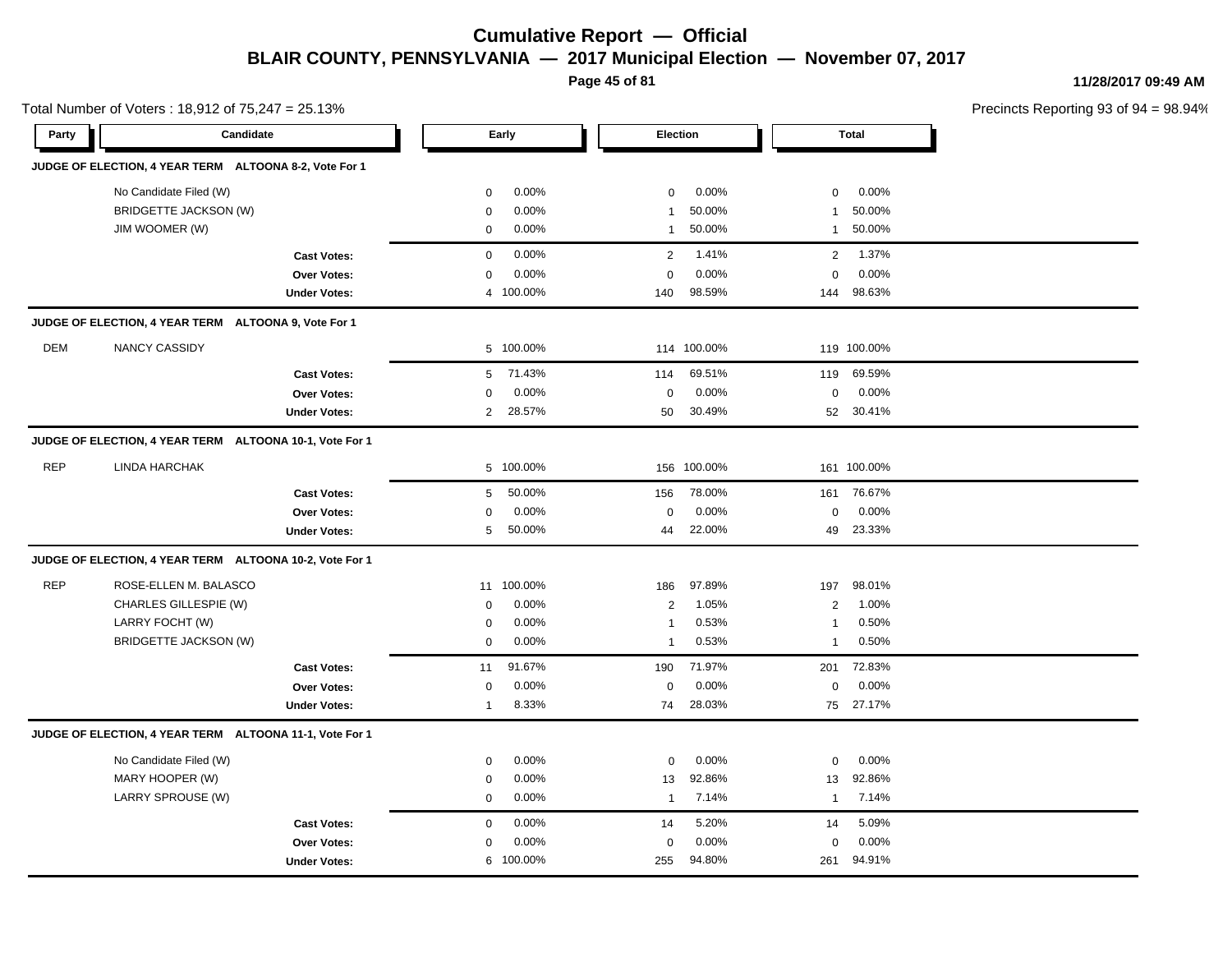**Page 46 of 81**

**11/28/2017 09:49 AM**

|            | Total Number of Voters: 18,912 of 75,247 = 25.13%       |                     |                     |           |                |           |                |              | Precincts Reporting 93 of 9 |
|------------|---------------------------------------------------------|---------------------|---------------------|-----------|----------------|-----------|----------------|--------------|-----------------------------|
| Party      | Candidate                                               |                     |                     | Early     |                | Election  |                | <b>Total</b> |                             |
|            | JUDGE OF ELECTION, 4 YEAR TERM ALTOONA 11-2, Vote For 1 |                     |                     |           |                |           |                |              |                             |
|            | No Candidate Filed (W)                                  |                     | $\mathbf 0$         | 0.00%     | 0              | 0.00%     | $\mathbf 0$    | 0.00%        |                             |
|            | PATRICIA GOOD (W)                                       |                     | $\mathbf 0$         | 0.00%     |                | 2 100.00% |                | 2 100.00%    |                             |
|            |                                                         | <b>Cast Votes:</b>  | $\mathbf 0$         | 0.00%     | $\overline{2}$ | 0.60%     | $\overline{2}$ | 0.60%        |                             |
|            |                                                         | Over Votes:         | $\mathbf 0$         | 0.00%     | $\mathsf 0$    | 0.00%     | $\mathbf 0$    | 0.00%        |                             |
|            |                                                         | <b>Under Votes:</b> |                     | 2 100.00% | 331            | 99.40%    |                | 333 99.40%   |                             |
|            | JUDGE OF ELECTION, 4 YEAR TERM ALTOONA 12-1, Vote For 1 |                     |                     |           |                |           |                |              |                             |
|            | No Candidate Filed (W)                                  |                     | $\mathbf 0$         | 0.00%     | $\mathbf 0$    | 0.00%     | $\mathbf 0$    | 0.00%        |                             |
|            | ADAM BANKS (W)                                          |                     | $\mathbf 0$         | 0.00%     | -1             | 25.00%    | 1              | 25.00%       |                             |
|            | ASHLEY MCALEER (W)                                      |                     | 0                   | 0.00%     | -1             | 25.00%    | 1              | 25.00%       |                             |
|            | MARLENE MCQUEEN (W)                                     |                     | $\mathbf 0$         | 0.00%     | $\mathbf{1}$   | 25.00%    | $\mathbf{1}$   | 25.00%       |                             |
|            | MILES RICE (W)                                          |                     | 0                   | 0.00%     | -1             | 25.00%    | $\mathbf{1}$   | 25.00%       |                             |
|            |                                                         | <b>Cast Votes:</b>  | $\mathbf 0$         | 0.00%     | 4              | 2.53%     | 4              | 2.48%        |                             |
|            |                                                         | Over Votes:         | $\mathbf 0$         | 0.00%     | 0              | 0.00%     | $\mathbf 0$    | 0.00%        |                             |
|            |                                                         | <b>Under Votes:</b> |                     | 3 100.00% | 154            | 97.47%    | 157            | 97.52%       |                             |
|            | JUDGE OF ELECTION, 4 YEAR TERM ALTOONA 12-2, Vote For 1 |                     |                     |           |                |           |                |              |                             |
|            | No Candidate Filed (W)                                  |                     | 0                   | 0.00%     | 0              | 0.00%     | 0              | 0.00%        |                             |
|            | BECKY BETAR (W)                                         |                     | $\mathbf 0$         | 0.00%     | 3              | 60.00%    | 3              | 60.00%       |                             |
|            | HOLLY BLAIR (W)                                         |                     | $\mathbf 0$         | 0.00%     | -1             | 20.00%    | $\mathbf{1}$   | 20.00%       |                             |
|            | <b>JOSH MCCONNEL (W)</b>                                |                     | $\mathbf 0$         | 0.00%     | $\mathbf{1}$   | 20.00%    | $\mathbf{1}$   | 20.00%       |                             |
|            |                                                         | <b>Cast Votes:</b>  | $\mathsf{O}\xspace$ | 0.00%     | $\sqrt{5}$     | 3.36%     | 5              | 3.33%        |                             |
|            |                                                         | Over Votes:         | $\mathbf 0$         | 0.00%     | $\pmb{0}$      | 0.00%     | $\mathbf 0$    | 0.00%        |                             |
|            |                                                         | <b>Under Votes:</b> |                     | 1 100.00% | 144            | 96.64%    |                | 145 96.67%   |                             |
|            | JUDGE OF ELECTION, 4 YEAR TERM ALTOONA 12-3, Vote For 1 |                     |                     |           |                |           |                |              |                             |
|            | No Candidate Filed (W)                                  |                     | $\mathbf 0$         | 0.00%     | 0              | 0.00%     | 0              | 0.00%        |                             |
|            | ANTHONY SABATINO (W)                                    |                     | $\mathbf 0$         | 0.00%     |                | 1 100.00% |                | 1 100.00%    |                             |
|            |                                                         | <b>Cast Votes:</b>  | $\mathbf 0$         | 0.00%     | $\mathbf{1}$   | 0.87%     | $\mathbf{1}$   | 0.85%        |                             |
|            |                                                         | Over Votes:         | 0                   | 0.00%     | 0              | 0.00%     | $\mathbf 0$    | 0.00%        |                             |
|            |                                                         | <b>Under Votes:</b> |                     | 3 100.00% | 114            | 99.13%    | 117            | 99.15%       |                             |
|            | JUDGE OF ELECTION, 4 YEAR TERM ALTOONA 12-4, Vote For 1 |                     |                     |           |                |           |                |              |                             |
| <b>REP</b> | <b>BARBARA WEIGLEY</b>                                  |                     |                     | 4 100.00% | 162            | 100.00%   |                | 166 100.00%  |                             |
|            |                                                         | <b>Cast Votes:</b>  | $\overline{4}$      | 80.00%    | 162            | 77.51%    | 166            | 77.57%       |                             |
|            |                                                         | Over Votes:         | $\mathbf 0$         | 0.00%     | 0              | 0.00%     | $\mathbf 0$    | 0.00%        |                             |
|            |                                                         | <b>Under Votes:</b> | $\mathbf{1}$        | 20.00%    | 47             | 22.49%    | 48             | 22.43%       |                             |
|            |                                                         |                     |                     |           |                |           |                |              |                             |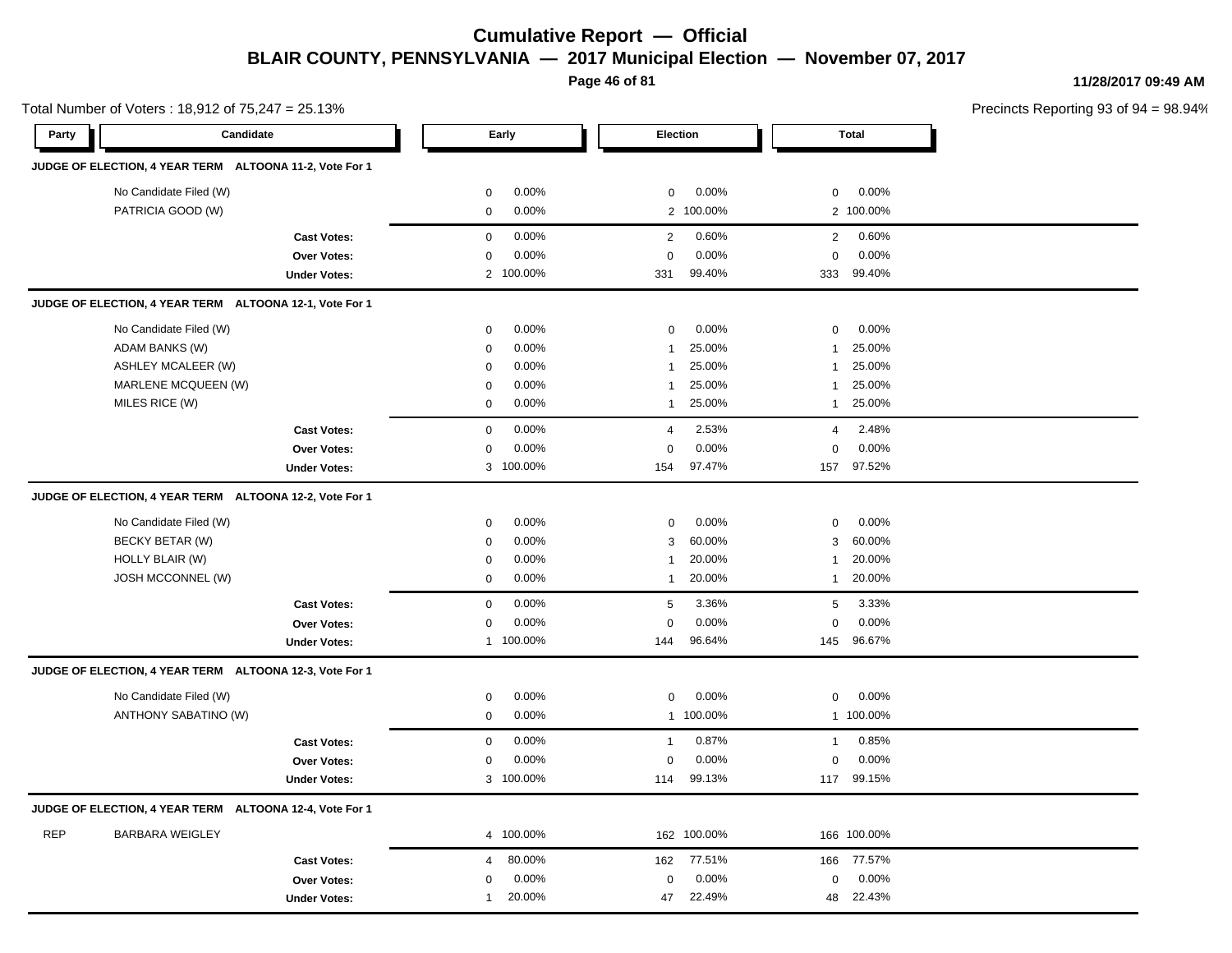**Page 47 of 81**

**11/28/2017 09:49 AM**

| Total Number of Voters: 18,912 of 75,247 = 25.13% |                                                         |                |           |                  |             |                  |              | Precincts Reporting 93 of 9 |
|---------------------------------------------------|---------------------------------------------------------|----------------|-----------|------------------|-------------|------------------|--------------|-----------------------------|
| Party                                             | Candidate                                               |                | Early     | Election         |             |                  | <b>Total</b> |                             |
|                                                   | JUDGE OF ELECTION, 4 YEAR TERM ALTOONA 13-1, Vote For 1 |                |           |                  |             |                  |              |                             |
|                                                   | No Candidate Filed (W)                                  | $\mathbf 0$    | 0.00%     | $\mathbf 0$      | 0.00%       | $\mathbf 0$      | 0.00%        |                             |
|                                                   | VICKI PLUMMER (W)                                       | $\mathbf 0$    | 0.00%     | 2                | 40.00%      | $\overline{2}$   | 40.00%       |                             |
|                                                   | MEGAN IRWIN (W)                                         | 0              | 0.00%     | $\mathbf{1}$     | 20.00%      | -1               | 20.00%       |                             |
|                                                   | DEBORAH NEARHOOF (W)                                    | $\mathbf 0$    | 0.00%     | $\mathbf{1}$     | 20.00%      | -1               | 20.00%       |                             |
|                                                   | DAVID WOLESLAGLE (W)                                    | $\mathbf 0$    | 0.00%     | $\mathbf{1}$     | 20.00%      | $\mathbf{1}$     | 20.00%       |                             |
|                                                   | <b>Cast Votes:</b>                                      | $\mathbf 0$    | 0.00%     | $\sqrt{5}$       | 1.82%       | 5                | 1.81%        |                             |
|                                                   | Over Votes:                                             | $\mathbf 0$    | 0.00%     | $\mathbf 0$      | 0.00%       | $\mathbf 0$      | 0.00%        |                             |
|                                                   | <b>Under Votes:</b>                                     |                | 3 100.00% | 269              | 98.18%      |                  | 272 98.19%   |                             |
|                                                   | JUDGE OF ELECTION, 4 YEAR TERM ALTOONA 13-2, Vote For 1 |                |           |                  |             |                  |              |                             |
|                                                   | No Candidate Filed (W)                                  | 0              | 0.00%     | 0                | 0.00%       | $\mathbf 0$      | 0.00%        |                             |
|                                                   | <b>Cast Votes:</b>                                      | $\mathbf 0$    | 0.00%     | $\mathbf 0$      | 0.00%       | 0                | 0.00%        |                             |
|                                                   | Over Votes:                                             | $\mathbf 0$    | 0.00%     | $\mathbf 0$      | 0.00%       | $\mathbf 0$      | 0.00%        |                             |
|                                                   | <b>Under Votes:</b>                                     | 0              | 0.00%     |                  | 172 100.00% |                  | 172 100.00%  |                             |
|                                                   | JUDGE OF ELECTION, 4 YEAR TERM ALTOONA 13-3, Vote For 1 |                |           |                  |             |                  |              |                             |
|                                                   | No Candidate Filed (W)                                  | $\mathbf 0$    | 0.00%     | 0                | 0.00%       | $\mathbf 0$      | 0.00%        |                             |
|                                                   | RONALD ADELMAN (W)                                      | 0              | 0.00%     | 6                | 75.00%      | 6                | 75.00%       |                             |
|                                                   | JASON MORRISON (W)                                      | 0              | 0.00%     | 1                | 12.50%      | -1               | 12.50%       |                             |
|                                                   | NICOLE ROEFARO (W)                                      | $\mathbf 0$    | 0.00%     | 1                | 12.50%      | $\mathbf{1}$     | 12.50%       |                             |
|                                                   | <b>Cast Votes:</b>                                      | $\mathbf 0$    | 0.00%     | 8                | 3.98%       | 8                | 3.92%        |                             |
|                                                   | Over Votes:                                             | $\mathbf 0$    | 0.00%     | $\mathbf 0$      | 0.00%       | $\mathbf 0$      | 0.00%        |                             |
|                                                   | <b>Under Votes:</b>                                     |                | 3 100.00% | 193              | 96.02%      | 196              | 96.08%       |                             |
|                                                   | JUDGE OF ELECTION, 4 YEAR TERM ALTOONA 13-4, Vote For 1 |                |           |                  |             |                  |              |                             |
|                                                   | No Candidate Filed (W)                                  | $\mathbf 0$    | 0.00%     | $\mathbf 0$      | 0.00%       | $\mathbf 0$      | 0.00%        |                             |
|                                                   | <b>Cast Votes:</b>                                      | $\mathbf 0$    | 0.00%     | $\boldsymbol{0}$ | 0.00%       | $\boldsymbol{0}$ | 0.00%        |                             |
|                                                   | Over Votes:                                             | 0              | 0.00%     | $\mathbf 0$      | 0.00%       | $\mathbf 0$      | 0.00%        |                             |
|                                                   | <b>Under Votes:</b>                                     |                | 3 100.00% |                  | 126 100.00% |                  | 129 100.00%  |                             |
|                                                   | JUDGE OF ELECTION, 4 YEAR TERM ALTOONA 14-1, Vote For 1 |                |           |                  |             |                  |              |                             |
|                                                   | No Candidate Filed (W)                                  | $\mathbf 0$    | 0.00%     | $\mathbf 0$      | 0.00%       | $\boldsymbol{0}$ | 0.00%        |                             |
|                                                   | BRANDON RYAN ESQ (W)                                    | $\mathbf{1}$   | 100.00%   | 0                | 0.00%       | 1                | 50.00%       |                             |
|                                                   | <b>JOSH THOMPSON (W)</b>                                | $\mathbf 0$    | 0.00%     |                  | 1 100.00%   | $\mathbf{1}$     | 50.00%       |                             |
|                                                   | <b>Cast Votes:</b>                                      | $\mathbf{1}$   | 12.50%    | $\mathbf{1}$     | 0.28%       | $\overline{2}$   | 0.55%        |                             |
|                                                   | Over Votes:                                             | $\mathbf 0$    | 0.00%     | 0                | 0.00%       | $\mathbf 0$      | 0.00%        |                             |
|                                                   | <b>Under Votes:</b>                                     | $\overline{7}$ | 87.50%    | 357              | 99.72%      | 364              | 99.45%       |                             |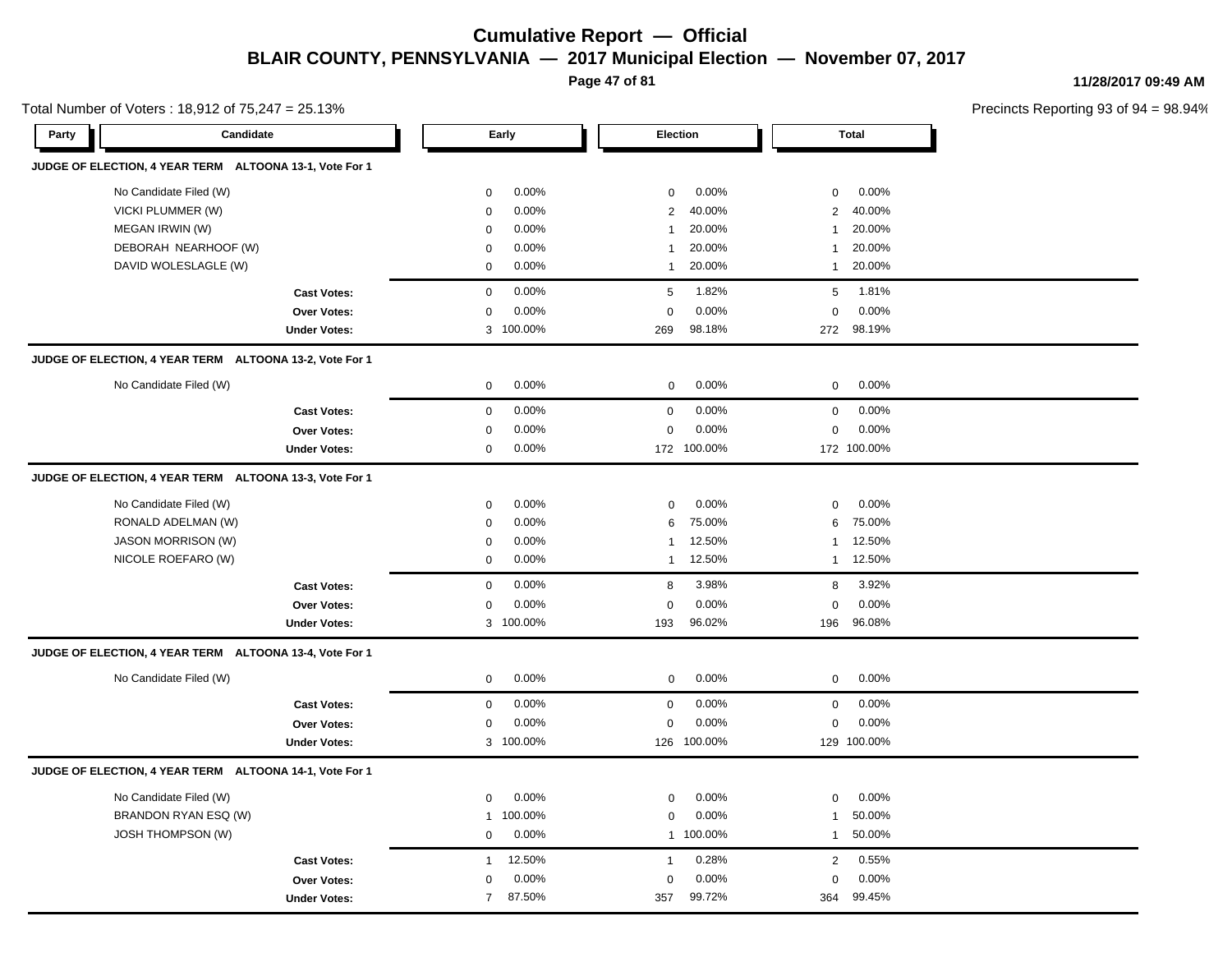**Page 48 of 81**

**11/28/2017 09:49 AM**

|            | Total Number of Voters: 18,912 of 75,247 = 25.13%       |                     |                |            |              |             |              |              | Precincts Reporting 93 of 9 |
|------------|---------------------------------------------------------|---------------------|----------------|------------|--------------|-------------|--------------|--------------|-----------------------------|
| Party      | Candidate                                               |                     |                | Early      |              | Election    |              | <b>Total</b> |                             |
|            | JUDGE OF ELECTION, 4 YEAR TERM ALTOONA 14-2, Vote For 1 |                     |                |            |              |             |              |              |                             |
| <b>DEM</b> | ROBERT F. HOUSEMAN                                      |                     | 9              | 100.00%    | 249          | 99.60%      | 258          | 99.61%       |                             |
|            | ROBERT JOHNSON (W)                                      |                     | $\mathbf 0$    | 0.00%      | 1            | 0.40%       | $\mathbf{1}$ | 0.39%        |                             |
|            |                                                         | <b>Cast Votes:</b>  | 9              | 52.94%     | 250          | 71.02%      | 259          | 70.19%       |                             |
|            |                                                         | Over Votes:         | 0              | 0.00%      | $\mathbf 0$  | 0.00%       | 0            | 0.00%        |                             |
|            |                                                         | <b>Under Votes:</b> | 8              | 47.06%     | 102          | 28.98%      |              | 110 29.81%   |                             |
|            | JUDGE OF ELECTION, 4 YEAR TERM ALTOONA 14-3, Vote For 1 |                     |                |            |              |             |              |              |                             |
| DEM        | VICTORIA A. WOOMER                                      |                     |                | 6 100.00%  |              | 245 100.00% |              | 251 100.00%  |                             |
|            |                                                         | <b>Cast Votes:</b>  | 6              | 66.67%     | 245          | 66.04%      | 251          | 66.05%       |                             |
|            |                                                         | Over Votes:         | $\mathbf 0$    | 0.00%      | 0            | 0.00%       | 0            | 0.00%        |                             |
|            |                                                         | <b>Under Votes:</b> | 3              | 33.33%     | 126          | 33.96%      | 129          | 33.95%       |                             |
|            | JUDGE OF ELECTION, 4 YEAR TERM ALLEGHENY 1, Vote For 1  |                     |                |            |              |             |              |              |                             |
|            | No Candidate Filed (W)                                  |                     | $\mathbf 0$    | 0.00%      | 0            | 0.00%       | 0            | 0.00%        |                             |
|            | PAT WARING (W)                                          |                     | $\mathbf 0$    | 0.00%      | 3            | 50.00%      | 3            | 50.00%       |                             |
|            | JOHN SNYDER (W)                                         |                     | $\mathbf 0$    | 0.00%      | $\mathbf{1}$ | 16.67%      | $\mathbf{1}$ | 16.67%       |                             |
|            | LORETTA WILT (W)                                        |                     | 0              | 0.00%      | 1            | 16.67%      | $\mathbf{1}$ | 16.67%       |                             |
|            | BEN WRIGHT (W)                                          |                     | 0              | 0.00%      | 1            | 16.67%      | 1            | 16.67%       |                             |
|            |                                                         | <b>Cast Votes:</b>  | $\mathbf 0$    | 0.00%      | 6            | 1.67%       | 6            | 1.59%        |                             |
|            |                                                         | Over Votes:         | $\mathbf 0$    | 0.00%      | 0            | 0.00%       | 0            | 0.00%        |                             |
|            |                                                         | <b>Under Votes:</b> |                | 17 100.00% | 354          | 98.33%      | 371          | 98.41%       |                             |
|            | JUDGE OF ELECTION, 4 YEAR TERM ALLEGHENY 2, Vote For 1  |                     |                |            |              |             |              |              |                             |
| <b>REP</b> | APRYL D. SMITH                                          |                     |                | 14 100.00% |              | 279 100.00% |              | 293 100.00%  |                             |
|            |                                                         | <b>Cast Votes:</b>  | 14             | 70.00%     | 279          | 83.28%      | 293          | 82.54%       |                             |
|            |                                                         | Over Votes:         | $\mathbf 0$    | 0.00%      | 0            | 0.00%       | $\mathsf 0$  | 0.00%        |                             |
|            |                                                         | <b>Under Votes:</b> | 6              | 30.00%     | 56           | 16.72%      |              | 62 17.46%    |                             |
|            | JUDGE OF ELECTION, 4 YEAR TERM ALLEGHENY 3, Vote For 1  |                     |                |            |              |             |              |              |                             |
|            | No Candidate Filed (W)                                  |                     | $\mathbf 0$    | 0.00%      | $\mathbf 0$  | 0.00%       | $\mathbf 0$  | 0.00%        |                             |
|            | BECKY LEE HALL (W)                                      |                     | $\mathbf 1$    | 50.00%     | 4            | 100.00%     | 5            | 83.33%       |                             |
|            | MARY MURRAY (W)                                         |                     | 1              | 50.00%     | 0            | 0.00%       | $\mathbf{1}$ | 16.67%       |                             |
|            |                                                         | <b>Cast Votes:</b>  | $\overline{2}$ | 10.00%     | 4            | 6.15%       | 6            | 7.06%        |                             |
|            |                                                         | Over Votes:         | $\mathbf 0$    | 0.00%      | $\mathbf 0$  | 0.00%       | 0            | 0.00%        |                             |
|            |                                                         | <b>Under Votes:</b> | 18             | 90.00%     | 61           | 93.85%      | 79           | 92.94%       |                             |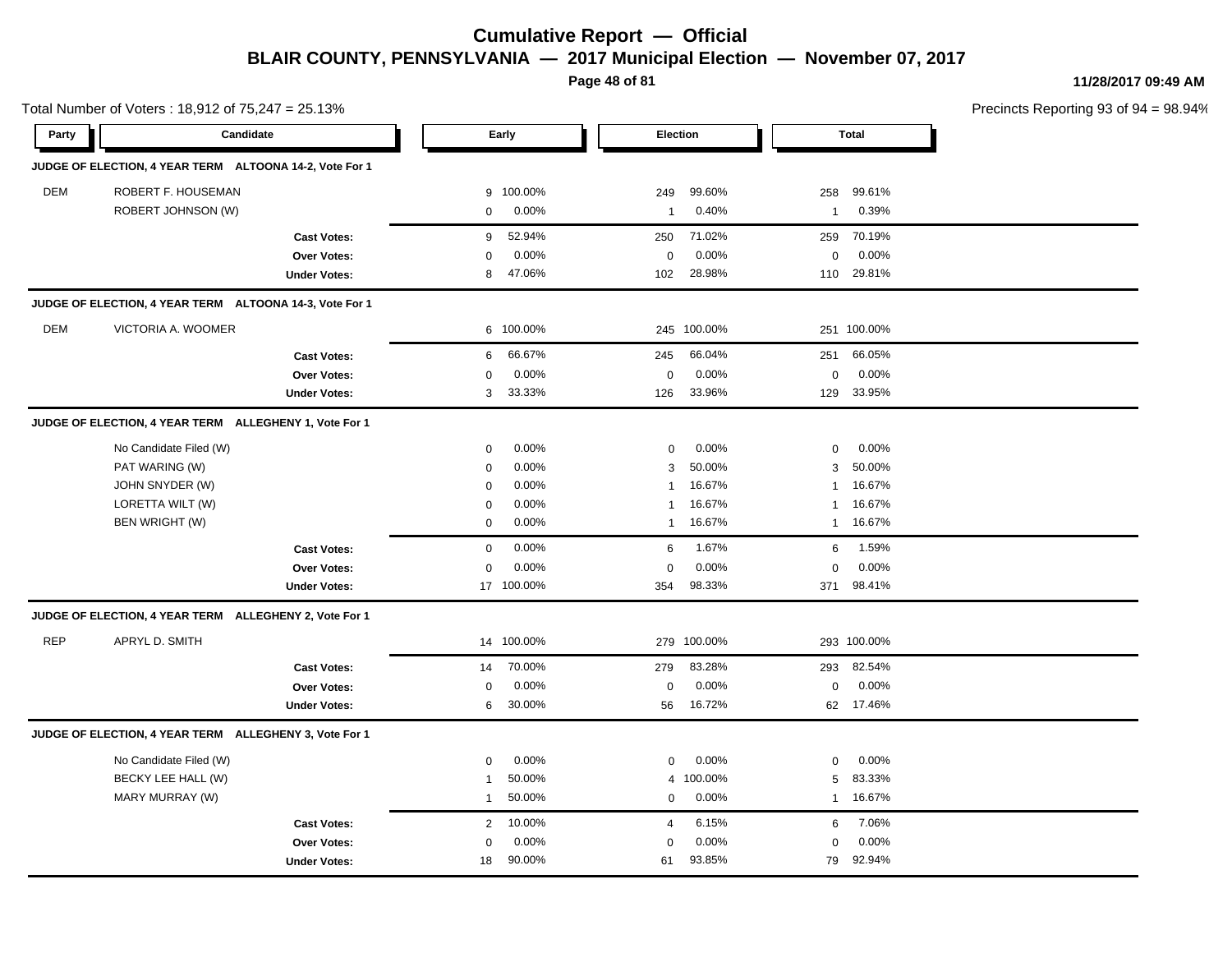**Page 49 of 81**

**11/28/2017 09:49 AM**

|            | Total Number of Voters: 18,912 of 75,247 = 25.13%      |                     |                |           |                |             |                  |              | Precincts Reporting 93 of 9 |
|------------|--------------------------------------------------------|---------------------|----------------|-----------|----------------|-------------|------------------|--------------|-----------------------------|
| Party      | Candidate                                              |                     |                | Early     |                | Election    |                  | <b>Total</b> |                             |
|            | JUDGE OF ELECTION, 4 YEAR TERM ALLEGHENY 4, Vote For 1 |                     |                |           |                |             |                  |              |                             |
|            | No Candidate Filed (W)                                 |                     | $\mathbf 0$    | 0.00%     | $\mathbf 0$    | 0.00%       | $\mathbf 0$      | 0.00%        |                             |
|            | PEARL MCKEE (W)                                        |                     | $\mathbf 0$    | 0.00%     | 14             | 87.50%      | 14               | 87.50%       |                             |
|            | BETH SANDERS (W)                                       |                     | $\mathbf 0$    | 0.00%     | $\overline{1}$ | 6.25%       | $\overline{1}$   | 6.25%        |                             |
|            | <b>GERALD MARK WARING (W)</b>                          |                     | $\mathbf{0}$   | 0.00%     | $\overline{1}$ | 6.25%       | $\overline{1}$   | 6.25%        |                             |
|            |                                                        | <b>Cast Votes:</b>  | $\mathbf 0$    | 0.00%     | 16             | 9.04%       | 16               | 8.84%        |                             |
|            |                                                        | Over Votes:         | $\mathbf 0$    | 0.00%     | $\mathbf 0$    | 0.00%       | $\mathbf 0$      | 0.00%        |                             |
|            |                                                        | <b>Under Votes:</b> | 4              | 100.00%   | 161            | 90.96%      | 165              | 91.16%       |                             |
|            | JUDGE OF ELECTION, 4 YEAR TERM ANTIS 1, Vote For 1     |                     |                |           |                |             |                  |              |                             |
|            | No Candidate Filed (W)                                 |                     | 0              | 0.00%     | $\mathbf 0$    | 0.00%       | $\mathbf 0$      | 0.00%        |                             |
|            | CAROL YEAGER (W)                                       |                     |                | 1 100.00% |                | 8 100.00%   |                  | 9 100.00%    |                             |
|            |                                                        | <b>Cast Votes:</b>  | $\mathbf{1}$   | 12.50%    | 8              | 2.12%       | 9                | 2.34%        |                             |
|            |                                                        | Over Votes:         | $\mathbf 0$    | 0.00%     | $\mathbf 0$    | 0.00%       | $\mathbf 0$      | 0.00%        |                             |
|            |                                                        | <b>Under Votes:</b> | $\overline{7}$ | 87.50%    | 369            | 97.88%      | 376              | 97.66%       |                             |
|            | JUDGE OF ELECTION, 4 YEAR TERM ANTIS 2, Vote For 1     |                     |                |           |                |             |                  |              |                             |
| <b>REP</b> | PAULINE OSTERHOUT                                      |                     |                | 3 100.00% |                | 229 100.00% |                  | 232 100.00%  |                             |
|            |                                                        | <b>Cast Votes:</b>  |                | 3 100.00% | 229            | 80.63%      | 232              | 80.84%       |                             |
|            |                                                        | Over Votes:         | 0              | 0.00%     | $\pmb{0}$      | 0.00%       | $\boldsymbol{0}$ | 0.00%        |                             |
|            |                                                        | <b>Under Votes:</b> | 0              | 0.00%     | 55             | 19.37%      | 55               | 19.16%       |                             |
|            | JUDGE OF ELECTION, 4 YEAR TERM ANTIS 3, Vote For 1     |                     |                |           |                |             |                  |              |                             |
| <b>DEM</b> | PHILIP HALL                                            |                     | 0              | 0.00%     | 161            | 99.38%      | 161              | 99.38%       |                             |
|            | JILL NAGLE (W)                                         |                     | 0              | 0.00%     | $\overline{1}$ | 0.62%       | $\mathbf{1}$     | 0.62%        |                             |
|            |                                                        | <b>Cast Votes:</b>  | $\mathbf 0$    | 0.00%     | 162            | 53.11%      | 162              | 52.77%       |                             |
|            |                                                        | Over Votes:         | 0              | 0.00%     | $\mathbf 0$    | 0.00%       | $\mathbf 0$      | 0.00%        |                             |
|            |                                                        | <b>Under Votes:</b> |                | 2 100.00% | 143            | 46.89%      |                  | 145 47.23%   |                             |
|            | JUDGE OF ELECTION, 4 YEAR TERM BELLWOOD, Vote For 1    |                     |                |           |                |             |                  |              |                             |
|            | No Candidate Filed (W)                                 |                     | $\mathbf 0$    | 0.00%     | $\Omega$       | 0.00%       | $\mathbf 0$      | 0.00%        |                             |
|            | CALVIN AMATO (W)                                       |                     | 0              | 0.00%     | $\overline{1}$ | 20.00%      | $\overline{1}$   | 20.00%       |                             |
|            | ALEXANDER MCCAULLEY (W)                                |                     | $\mathbf 0$    | 0.00%     | $\mathbf{1}$   | 20.00%      | -1               | 20.00%       |                             |
|            | PATRICIA STOWELL (W)                                   |                     | $\mathbf 0$    | 0.00%     | 3              | 60.00%      | 3                | 60.00%       |                             |
|            |                                                        | <b>Cast Votes:</b>  | $\mathbf 0$    | 0.00%     | 5              | 2.50%       | 5                | 2.46%        |                             |
|            |                                                        | Over Votes:         | $\mathbf 0$    | 0.00%     | $\mathbf 0$    | 0.00%       | $\mathbf 0$      | 0.00%        |                             |
|            |                                                        | <b>Under Votes:</b> |                | 3 100.00% | 195            | 97.50%      | 198              | 97.54%       |                             |
|            |                                                        |                     |                |           |                |             |                  |              |                             |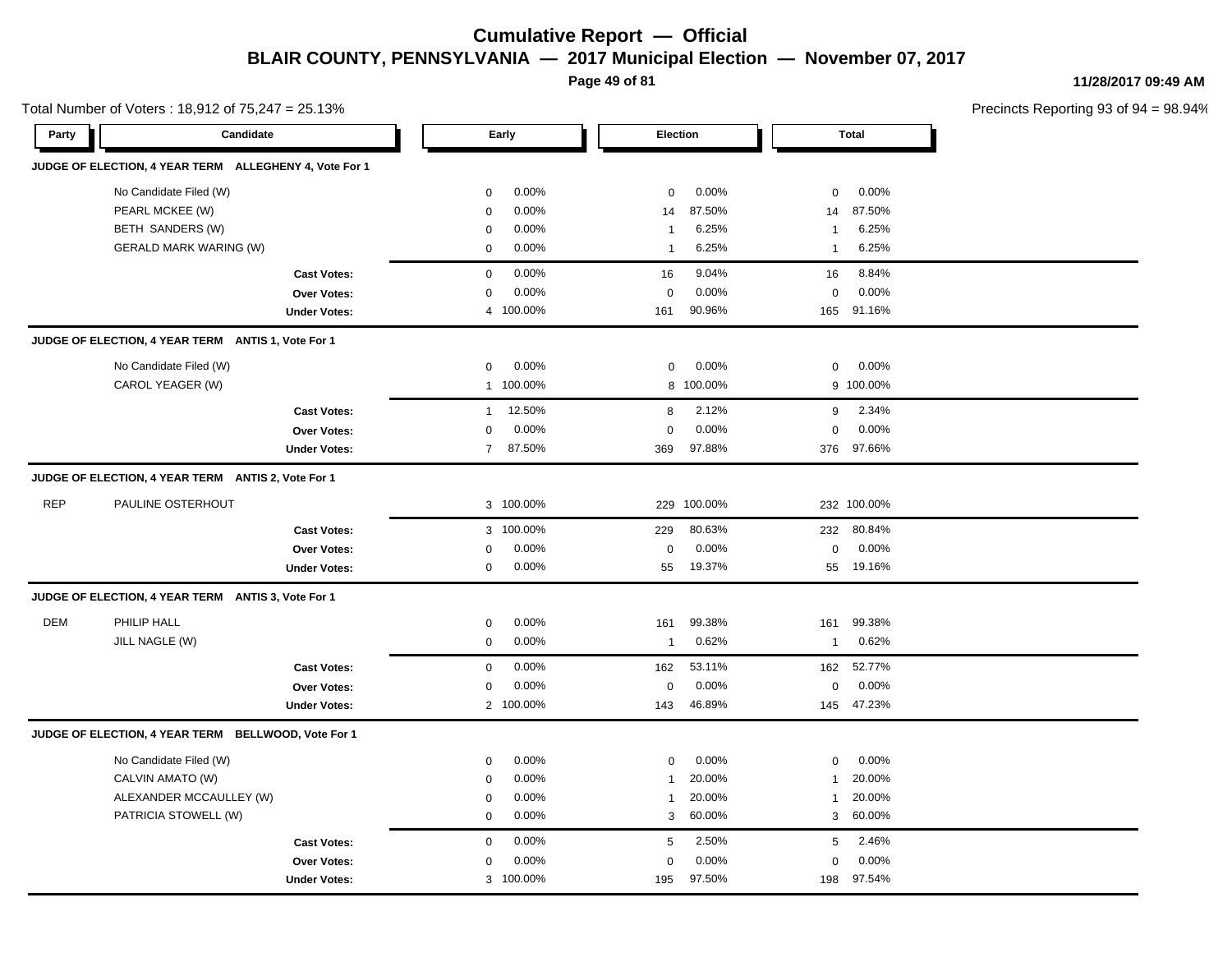**Page 50 of 81**

**11/28/2017 09:49 AM**

Precincts Reporting 93 of 94 = 98.94%

Total Number of Voters : 18,912 of 75,247 = 25.13%

| Party      | Candidate                                               |                     |              | Early     | Election     |             |              | <b>Total</b> |  |
|------------|---------------------------------------------------------|---------------------|--------------|-----------|--------------|-------------|--------------|--------------|--|
|            | JUDGE OF ELECTION, 4 YEAR TERM BLAIR TWP 1, Vote For 1  |                     |              |           |              |             |              |              |  |
|            | JOSEPH A. MELUSKY                                       |                     |              | 5 100.00% |              | 270 100.00% |              | 275 100.00%  |  |
|            |                                                         | <b>Cast Votes:</b>  | 5            | 83.33%    | 270          | 91.84%      | 275          | 91.67%       |  |
|            |                                                         | <b>Over Votes:</b>  | $\mathbf 0$  | 0.00%     | 0            | 0.00%       | $\mathbf 0$  | 0.00%        |  |
|            |                                                         | <b>Under Votes:</b> | $\mathbf 1$  | 16.67%    | 24           | 8.16%       | 25           | 8.33%        |  |
|            | JUDGE OF ELECTION, 4 YEAR TERM BLAIR TWP 2, Vote For 1  |                     |              |           |              |             |              |              |  |
|            | No Candidate Filed (W)                                  |                     | $\mathbf 0$  | 0.00%     | $\mathbf 0$  | 0.00%       | $\mathbf 0$  | 0.00%        |  |
|            | GAVIN MCINNES (W)                                       |                     | $\mathbf 0$  | 0.00%     |              | 1 100.00%   |              | 1 100.00%    |  |
|            |                                                         | <b>Cast Votes:</b>  | $\mathbf 0$  | 0.00%     | $\mathbf{1}$ | 0.36%       | $\mathbf{1}$ | 0.36%        |  |
|            |                                                         | Over Votes:         | $\mathsf 0$  | 0.00%     | $\mathsf 0$  | 0.00%       | $\mathbf 0$  | 0.00%        |  |
|            |                                                         | <b>Under Votes:</b> |              | 1 100.00% | 274          | 99.64%      | 275          | 99.64%       |  |
|            | JUDGE OF ELECTION, 4 YEAR TERM BLAIR TWP 3, Vote For 1  |                     |              |           |              |             |              |              |  |
| <b>REP</b> | JAMES R. JACKSON                                        |                     |              | 1 100.00% |              | 180 100.00% |              | 181 100.00%  |  |
|            |                                                         | <b>Cast Votes:</b>  |              | 1 100.00% | 180          | 86.54%      | 181          | 86.60%       |  |
|            |                                                         | Over Votes:         | 0            | 0.00%     | 0            | 0.00%       | $\mathbf 0$  | 0.00%        |  |
|            |                                                         | <b>Under Votes:</b> | $\mathbf 0$  | $0.00\%$  | 28           | 13.46%      | 28           | 13.40%       |  |
|            | JUDGE OF ELECTION, 4 YEAR TERM CATHARINE, Vote For 1    |                     |              |           |              |             |              |              |  |
|            | No Candidate Filed (W)                                  |                     | $\mathbf 0$  | 0.00%     | $\pmb{0}$    | 0.00%       | 0            | 0.00%        |  |
|            | KRISTA MCDOWELL (W)                                     |                     | $\mathbf 0$  | 0.00%     | 6            | 54.55%      | 6            | 54.55%       |  |
|            | MICHAEL FAY (W)                                         |                     | $\mathbf 0$  | 0.00%     | 4            | 36.36%      | 4            | 36.36%       |  |
|            | <b>GERYL GREEN (W)</b>                                  |                     | $\mathbf 0$  | 0.00%     | 1            | 9.09%       | $\mathbf{1}$ | 9.09%        |  |
|            |                                                         | <b>Cast Votes:</b>  | $\mathbf 0$  | 0.00%     | 11           | 8.94%       | 11           | 8.94%        |  |
|            |                                                         | Over Votes:         | $\mathbf 0$  | 0.00%     | 0            | 0.00%       | $\mathbf 0$  | 0.00%        |  |
|            |                                                         | <b>Under Votes:</b> | $\mathbf 0$  | 0.00%     | 112          | 91.06%      | 112          | 91.06%       |  |
|            | JUDGE OF ELECTION, 4 YEAR TERM DUNCANSVILLE, Vote For 1 |                     |              |           |              |             |              |              |  |
| <b>REP</b> | <b>DEBORAH BLACKBURN</b>                                |                     |              | 3 100.00% | 186          | 99.47%      | 189          | 99.47%       |  |
|            | NIXON QUESADA (W)                                       |                     | $\mathbf 0$  | 0.00%     | $\mathbf{1}$ | 0.53%       | $\mathbf{1}$ | 0.53%        |  |
|            |                                                         | <b>Cast Votes:</b>  | 3            | 75.00%    | 187          | 80.26%      | 190          | 80.17%       |  |
|            |                                                         | <b>Over Votes:</b>  | $\mathbf 0$  | 0.00%     | $\mathbf 0$  | 0.00%       | $\mathbf 0$  | 0.00%        |  |
|            |                                                         | <b>Under Votes:</b> | $\mathbf{1}$ | 25.00%    | 46           | 19.74%      | 47           | 19.83%       |  |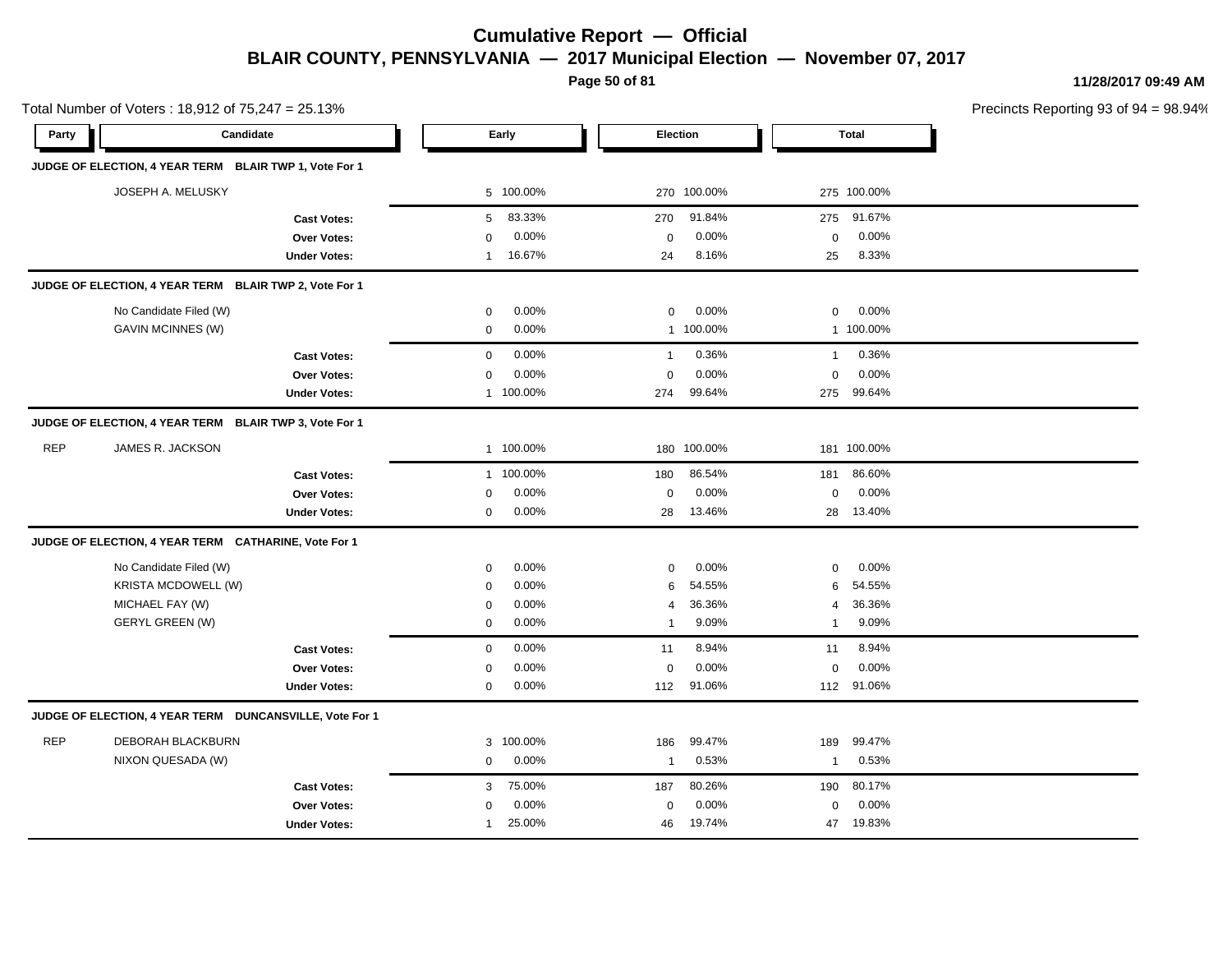**Page 51 of 81**

**11/28/2017 09:49 AM**

Precincts Reporting 93 of 94 = 98.94%

| Party      |                        | Candidate                                               |              | Early      | <b>Election</b> |             |              | <b>Total</b> |  |
|------------|------------------------|---------------------------------------------------------|--------------|------------|-----------------|-------------|--------------|--------------|--|
|            |                        | JUDGE OF ELECTION, 4 YEAR TERM FRANKSTOWN 1, Vote For 1 |              |            |                 |             |              |              |  |
| <b>REP</b> | <b>HELEN PATTERSON</b> |                                                         |              | 4 100.00%  |                 | 240 100.00% |              | 244 100.00%  |  |
|            |                        | <b>Cast Votes:</b>                                      | 4            | 80.00%     | 240             | 83.33%      | 244          | 83.28%       |  |
|            |                        | Over Votes:                                             | $\mathbf 0$  | 0.00%      | $\mathbf 0$     | 0.00%       | $\mathbf 0$  | 0.00%        |  |
|            |                        | <b>Under Votes:</b>                                     | $\mathbf{1}$ | 20.00%     | 48              | 16.67%      | 49           | 16.72%       |  |
|            |                        | JUDGE OF ELECTION, 4 YEAR TERM FRANKSTOWN 2, Vote For 1 |              |            |                 |             |              |              |  |
| <b>REP</b> | <b>DEBBIE MEXTORF</b>  |                                                         |              | 5 100.00%  |                 | 222 100.00% |              | 227 100.00%  |  |
|            |                        | <b>Cast Votes:</b>                                      |              | 5 100.00%  | 222             | 77.89%      | 227          | 78.28%       |  |
|            |                        | Over Votes:                                             | $\Omega$     | 0.00%      | $\mathbf 0$     | 0.00%       | $\mathbf 0$  | 0.00%        |  |
|            |                        | <b>Under Votes:</b>                                     | 0            | 0.00%      | 63              | 22.11%      | 63           | 21.72%       |  |
|            |                        | JUDGE OF ELECTION, 4 YEAR TERM FRANKSTOWN 3, Vote For 1 |              |            |                 |             |              |              |  |
|            | No Candidate Filed (W) |                                                         | $\mathbf 0$  | 0.00%      | $\mathbf 0$     | 0.00%       | $\Omega$     | 0.00%        |  |
|            | BARRY ALLEN (W)        |                                                         | $\mathbf 0$  | 0.00%      |                 | 1 100.00%   |              | 1 100.00%    |  |
|            |                        | <b>Cast Votes:</b>                                      | $\mathbf 0$  | 0.00%      | $\mathbf{1}$    | 0.32%       | $\mathbf{1}$ | 0.30%        |  |
|            |                        | <b>Over Votes:</b>                                      | $\Omega$     | 0.00%      | $\mathbf 0$     | 0.00%       | $\mathbf 0$  | 0.00%        |  |
|            |                        | <b>Under Votes:</b>                                     |              | 15 100.00% | 316             | 99.68%      | 331          | 99.70%       |  |
|            |                        | JUDGE OF ELECTION, 4 YEAR TERM FRANKSTOWN 4, Vote For 1 |              |            |                 |             |              |              |  |
|            | No Candidate Filed (W) |                                                         | $\mathbf 0$  | 0.00%      | $\mathbf 0$     | 0.00%       | $\mathbf 0$  | 0.00%        |  |
|            | ADAM ANNESKI (W)       |                                                         | $\Omega$     | 0.00%      | $\mathbf{1}$    | 33.33%      | $\mathbf{1}$ | 33.33%       |  |
|            | JACKIE BERNARD (W)     |                                                         | $\mathbf 0$  | 0.00%      | $\mathbf{1}$    | 33.33%      | $\mathbf{1}$ | 33.33%       |  |
|            | SUE BROWER (W)         |                                                         | $\mathbf 0$  | 0.00%      | $\mathbf{1}$    | 33.33%      | $\mathbf{1}$ | 33.33%       |  |
|            |                        | <b>Cast Votes:</b>                                      | $\mathbf 0$  | 0.00%      | 3               | 1.46%       | 3            | 1.40%        |  |
|            |                        | <b>Over Votes:</b>                                      | $\Omega$     | 0.00%      | $\mathbf 0$     | 0.00%       | $\mathbf 0$  | 0.00%        |  |
|            |                        | <b>Under Votes:</b>                                     |              | 9 100.00%  | 203             | 98.54%      |              | 212 98.60%   |  |
|            |                        | JUDGE OF ELECTION, 4 YEAR TERM FRANKSTOWN 5, Vote For 1 |              |            |                 |             |              |              |  |
|            | No Candidate Filed (W) |                                                         | $\mathbf 0$  | 0.00%      | $\mathbf 0$     | 0.00%       | $\mathbf 0$  | 0.00%        |  |
|            |                        | <b>Cast Votes:</b>                                      | 0            | 0.00%      | $\mathbf 0$     | 0.00%       | $\mathbf 0$  | 0.00%        |  |
|            |                        | Over Votes:                                             | 0            | 0.00%      | $\mathbf 0$     | 0.00%       | $\mathbf 0$  | 0.00%        |  |
|            |                        | <b>Under Votes:</b>                                     | 0            | 0.00%      |                 | 337 100.00% |              | 337 100.00%  |  |
|            |                        |                                                         |              |            |                 |             |              |              |  |

Total Number of Voters : 18,912 of 75,247 = 25.13%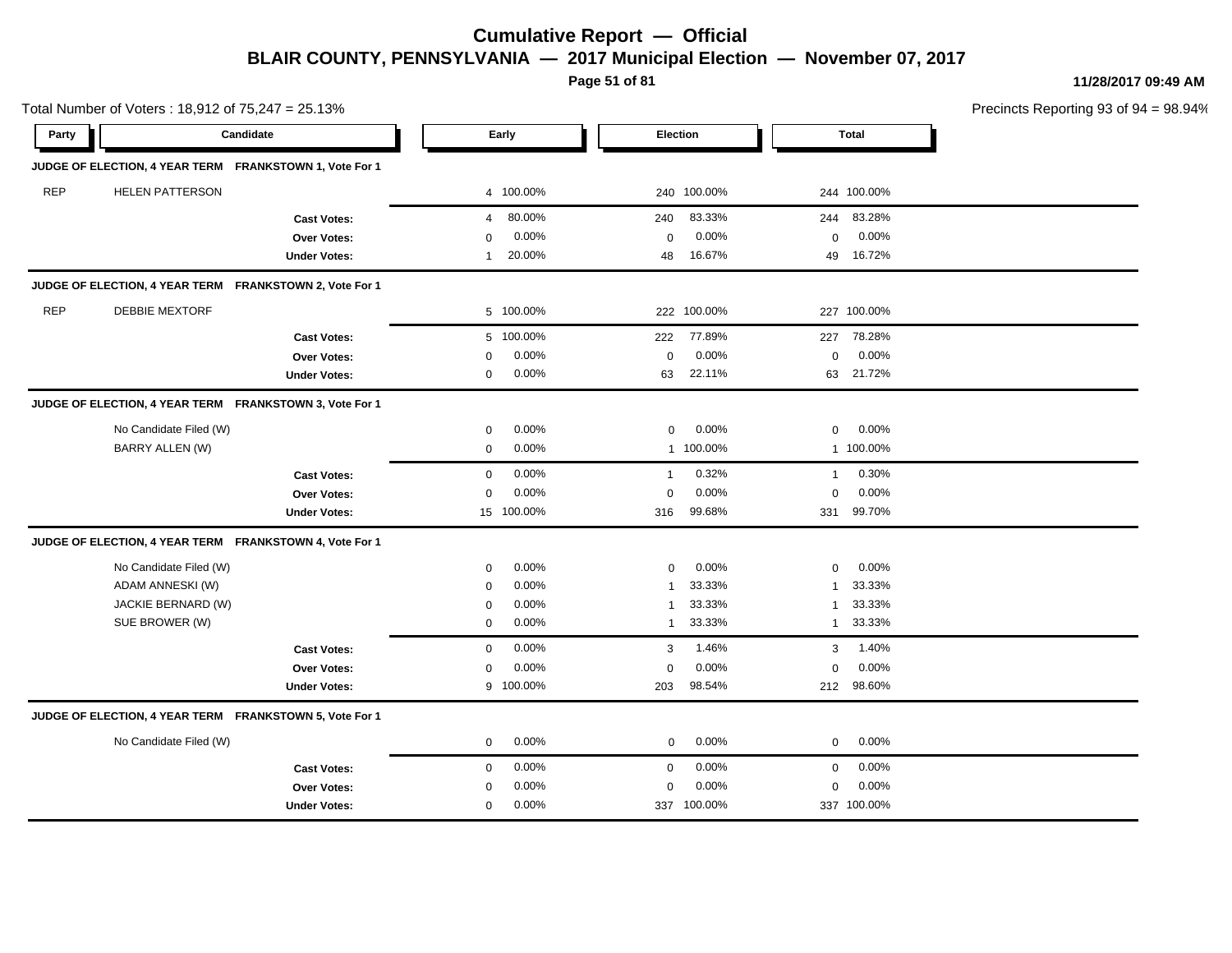**Page 52 of 81**

**11/28/2017 09:49 AM**

|            | Total Number of Voters: 18,912 of 75,247 = 25.13%           |                     |              |           |                |             |                |              | Precincts Reporting 93 of 9 |
|------------|-------------------------------------------------------------|---------------------|--------------|-----------|----------------|-------------|----------------|--------------|-----------------------------|
| Party      | Candidate                                                   |                     |              | Early     | Election       |             |                | <b>Total</b> |                             |
|            | JUDGE OF ELECTION, 4 YEAR TERM FREEDOM TWP 1, Vote For 1    |                     |              |           |                |             |                |              |                             |
|            | No Candidate Filed (W)                                      |                     | 0            | 0.00%     | 0              | 0.00%       | $\mathbf 0$    | 0.00%        |                             |
|            | ALICE E MOYER (W)                                           |                     | 0            | 0.00%     |                | 1 100.00%   |                | 1 100.00%    |                             |
|            |                                                             | <b>Cast Votes:</b>  | $\mathbf 0$  | 0.00%     | $\mathbf{1}$   | 0.65%       | $\mathbf{1}$   | 0.65%        |                             |
|            |                                                             | Over Votes:         | $\Omega$     | 0.00%     | $\Omega$       | 0.00%       | $\Omega$       | 0.00%        |                             |
|            |                                                             | <b>Under Votes:</b> |              | 2 100.00% | 152            | 99.35%      | 154            | 99.35%       |                             |
|            | JUDGE OF ELECTION, 4 YEAR TERM FREEDOM TWP 2, Vote For 1    |                     |              |           |                |             |                |              |                             |
|            | No Candidate Filed (W)                                      |                     | 0            | 0.00%     | 0              | 0.00%       | $\mathbf 0$    | 0.00%        |                             |
|            | JEFFREY DODSON (W)                                          |                     | $\mathbf 0$  | 0.00%     | $\overline{2}$ | 40.00%      | $\overline{2}$ | 33.33%       |                             |
|            | DONALD BEM (W)                                              |                     | $\mathbf{1}$ | 100.00%   | $\mathbf{1}$   | 20.00%      | $\overline{2}$ | 33.33%       |                             |
|            | CINDY ESTEP (W)                                             |                     | $\mathbf 0$  | 0.00%     | 1              | 20.00%      | -1             | 16.67%       |                             |
|            | CRISTI WALTZ (W)                                            |                     | 0            | 0.00%     | 1              | 20.00%      | 1              | 16.67%       |                             |
|            |                                                             | <b>Cast Votes:</b>  | $\mathbf{1}$ | 25.00%    | 5              | 1.96%       | 6              | 2.32%        |                             |
|            |                                                             | Over Votes:         | $\mathbf 0$  | 0.00%     | $\mathbf 0$    | 0.00%       | $\mathbf 0$    | 0.00%        |                             |
|            |                                                             | <b>Under Votes:</b> | 3            | 75.00%    | 250            | 98.04%      | 253            | 97.68%       |                             |
|            | JUDGE OF ELECTION, 4 YEAR TERM GREENFIELD TWP 1, Vote For 1 |                     |              |           |                |             |                |              |                             |
| <b>REP</b> | <b>LYNN CRIST</b>                                           |                     |              | 2 100.00% |                | 202 100.00% |                | 204 100.00%  |                             |
|            |                                                             | <b>Cast Votes:</b>  |              | 2 100.00% | 202            | 91.40%      | 204            | 91.48%       |                             |
|            |                                                             | <b>Over Votes:</b>  | $\mathbf 0$  | 0.00%     | $\mathbf 0$    | 0.00%       | $\mathbf 0$    | 0.00%        |                             |
|            |                                                             | <b>Under Votes:</b> | 0            | 0.00%     | 19             | 8.60%       | 19             | 8.52%        |                             |
|            | JUDGE OF ELECTION, 4 YEAR TERM GREENFIELD TWP 2, Vote For 1 |                     |              |           |                |             |                |              |                             |
| DEM        | DAVID E. ROUDABUSH                                          |                     | 0            | 0.00%     |                | 28 100.00%  |                | 28 100.00%   |                             |
|            |                                                             | <b>Cast Votes:</b>  | $\mathbf 0$  | 0.00%     | 28             | 87.50%      | 28             | 87.50%       |                             |
|            |                                                             | Over Votes:         | 0            | 0.00%     | $\mathbf 0$    | $0.00\%$    | $\mathbf 0$    | 0.00%        |                             |
|            |                                                             | <b>Under Votes:</b> | 0            | 0.00%     | 4              | 12.50%      |                | 4 12.50%     |                             |
|            | JUDGE OF ELECTION, 4 YEAR TERM GREENFIELD TWP 3, Vote For 1 |                     |              |           |                |             |                |              |                             |
|            | No Candidate Filed (W)                                      |                     | 0            | 0.00%     | 0              | 0.00%       | $\mathbf 0$    | 0.00%        |                             |
|            | BILL LIGHTNER (W)                                           |                     | 0            | 0.00%     |                | 1 100.00%   |                | 1 100.00%    |                             |
|            |                                                             | <b>Cast Votes:</b>  | $\mathbf 0$  | 0.00%     | $\mathbf{1}$   | 0.42%       | $\mathbf{1}$   | 0.42%        |                             |
|            |                                                             | Over Votes:         | 0            | 0.00%     | $\mathbf 0$    | 0.00%       | $\mathbf 0$    | 0.00%        |                             |
|            |                                                             | <b>Under Votes:</b> | 0            | 0.00%     | 236            | 99.58%      | 236            | 99.58%       |                             |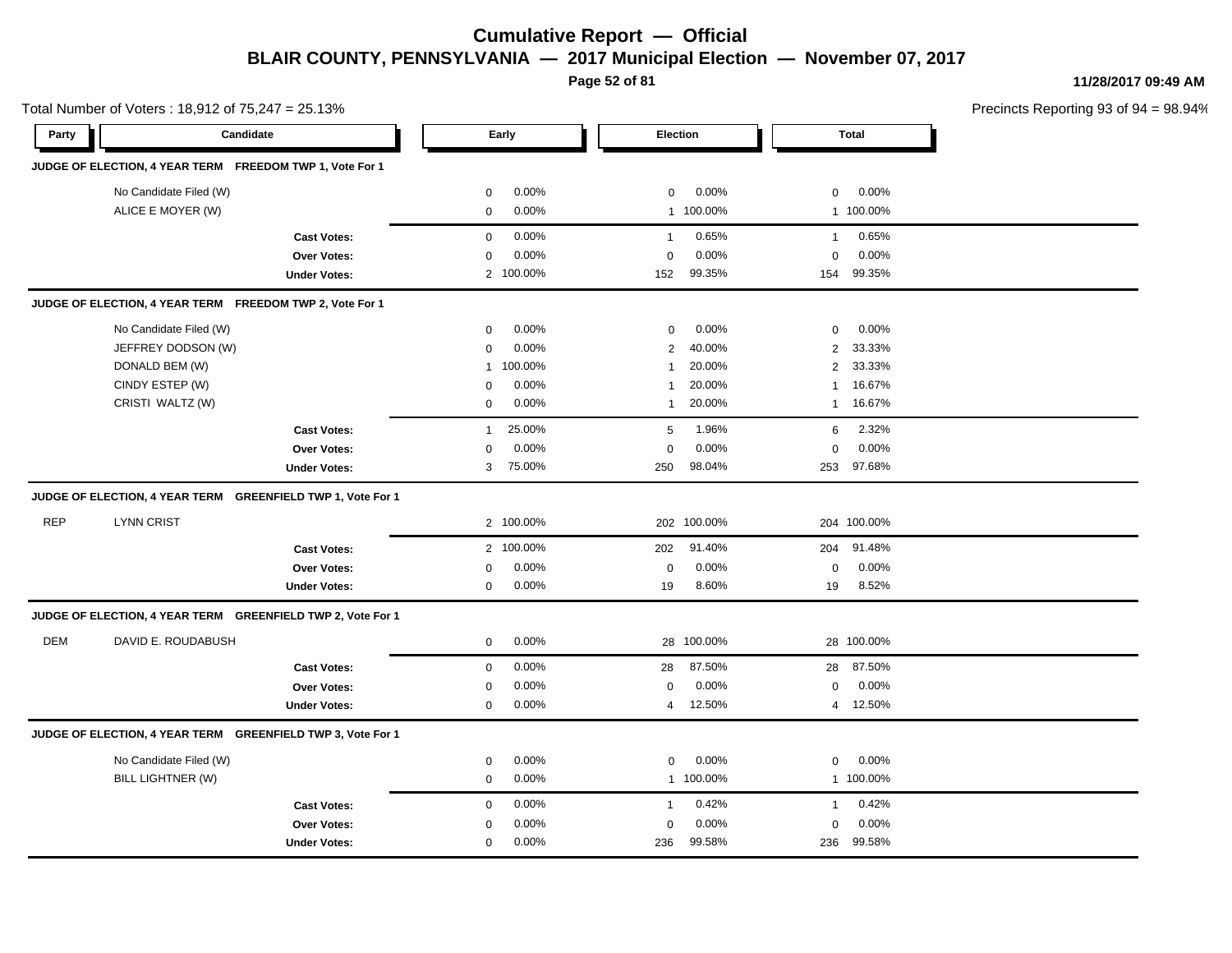**Page 53 of 81**

**11/28/2017 09:49 AM**

|            | Total Number of Voters: 18,912 of 75,247 = 25.13%          |                     |             |            |                |             | Precincts Reporting 93 of 9 |              |  |
|------------|------------------------------------------------------------|---------------------|-------------|------------|----------------|-------------|-----------------------------|--------------|--|
| Party      | Candidate                                                  |                     |             | Early      |                | Election    |                             | <b>Total</b> |  |
|            | JUDGE OF ELECTION, 4 YEAR TERM HOLLIDAYSBURG 1, Vote For 1 |                     |             |            |                |             |                             |              |  |
|            | No Candidate Filed (W)                                     |                     | 0           | 0.00%      | 0              | 0.00%       | 0                           | 0.00%        |  |
|            | JAMES MYERS (W)                                            |                     | $\mathbf 0$ | 0.00%      |                | 1 100.00%   |                             | 1 100.00%    |  |
|            |                                                            | <b>Cast Votes:</b>  | $\mathbf 0$ | 0.00%      | $\overline{1}$ | 1.05%       | $\mathbf{1}$                | 0.99%        |  |
|            |                                                            | Over Votes:         | $\mathbf 0$ | 0.00%      | $\mathbf 0$    | 0.00%       | $\mathbf 0$                 | 0.00%        |  |
|            |                                                            | <b>Under Votes:</b> | 6           | 100.00%    | 94             | 98.95%      | 100                         | 99.01%       |  |
|            | JUDGE OF ELECTION, 4 YEAR TERM HOLLIDAYSBURG 2, Vote For 1 |                     |             |            |                |             |                             |              |  |
|            | No Candidate Filed (W)                                     |                     | 0           | 0.00%      | 0              | 0.00%       | 0                           | 0.00%        |  |
|            | VERNON GUTSHALL (W)                                        |                     | 0           | 0.00%      | 1              | 100.00%     |                             | 1 100.00%    |  |
|            |                                                            | <b>Cast Votes:</b>  | $\mathbf 0$ | 0.00%      | $\mathbf{1}$   | 0.54%       | $\mathbf{1}$                | 0.51%        |  |
|            |                                                            | <b>Over Votes:</b>  | $\mathbf 0$ | 0.00%      | $\mathbf 0$    | 0.00%       | $\mathbf 0$                 | 0.00%        |  |
|            |                                                            | <b>Under Votes:</b> |             | 12 100.00% | 183            | 99.46%      | 195                         | 99.49%       |  |
|            | JUDGE OF ELECTION, 4 YEAR TERM HOLLIDAYSBURG 3, Vote For 1 |                     |             |            |                |             |                             |              |  |
|            | No Candidate Filed (W)                                     |                     | $\mathbf 0$ | 0.00%      | 0              | 0.00%       | $\mathbf 0$                 | 0.00%        |  |
|            | KEITH CROWNOVOR (W)                                        |                     | 0           | 0.00%      | $\mathbf{1}$   | 33.33%      | 1                           | 25.00%       |  |
|            | NANCY HERTEL (W)                                           |                     | $\mathbf 0$ | 0.00%      | $\overline{2}$ | 66.67%      | $\mathbf{2}^{\prime}$       | 50.00%       |  |
|            | BRENNAN NALE (W)                                           |                     |             | 1 100.00%  | 0              | 0.00%       | $\mathbf{1}$                | 25.00%       |  |
|            |                                                            | <b>Cast Votes:</b>  | 1           | 5.88%      | 3              | 2.29%       | 4                           | 2.70%        |  |
|            |                                                            | Over Votes:         | 0           | 0.00%      | $\mathbf 0$    | 0.00%       | 0                           | 0.00%        |  |
|            |                                                            | <b>Under Votes:</b> | 16          | 94.12%     | 128            | 97.71%      |                             | 144 97.30%   |  |
|            | JUDGE OF ELECTION, 4 YEAR TERM HOLLIDAYSBURG 4, Vote For 1 |                     |             |            |                |             |                             |              |  |
| <b>REP</b> | <b>JANICE K. ALBRIGHT</b>                                  |                     |             | 10 100.00% |                | 162 100.00% |                             | 172 100.00%  |  |
|            |                                                            | <b>Cast Votes:</b>  | 10          | 90.91%     | 162            | 72.65%      |                             | 172 73.50%   |  |
|            |                                                            | <b>Over Votes:</b>  | 0           | 0.00%      | $\mathbf 0$    | 0.00%       | 0                           | 0.00%        |  |
|            |                                                            | <b>Under Votes:</b> | 1           | 9.09%      | 61             | 27.35%      |                             | 62 26.50%    |  |
|            | JUDGE OF ELECTION, 4 YEAR TERM HOLLIDAYSBURG 5, Vote For 1 |                     |             |            |                |             |                             |              |  |
| <b>DEM</b> | ROBERT P. BENDER                                           |                     |             | 5 100.00%  |                | 113 100.00% |                             | 118 100.00%  |  |
|            |                                                            | <b>Cast Votes:</b>  | 5           | 62.50%     | 113            | 64.20%      | 118                         | 64.13%       |  |
|            |                                                            | Over Votes:         | 0           | 0.00%      | $\mathbf 0$    | 0.00%       | 0                           | 0.00%        |  |
|            |                                                            | <b>Under Votes:</b> | 3           | 37.50%     | 63             | 35.80%      | 66                          | 35.87%       |  |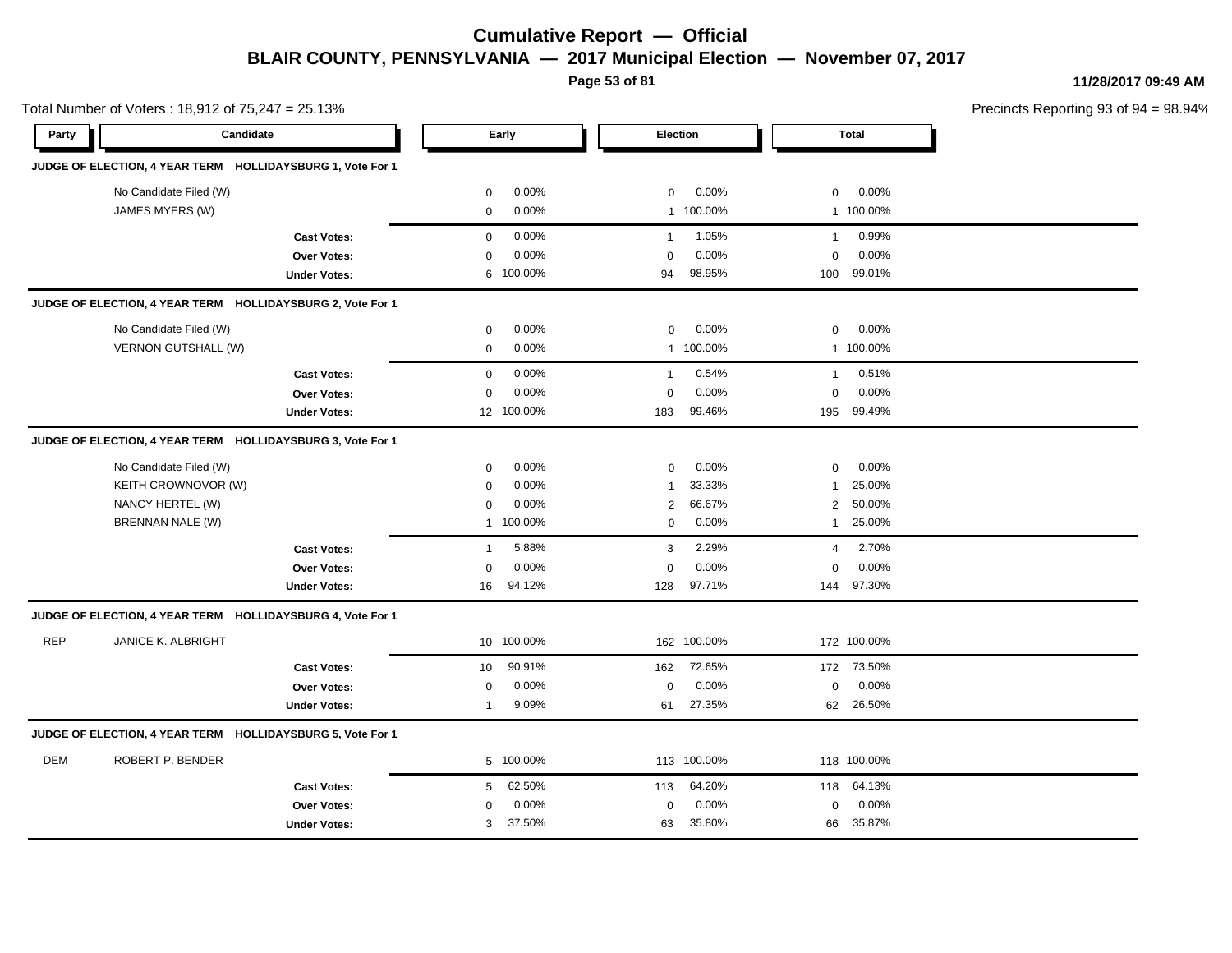**Page 54 of 81**

**11/28/2017 09:49 AM**

|            | Total Number of Voters: 18,912 of 75,247 = 25.13%          |                         |                |           |                |             |                |              | Precincts Reporting 93 of |
|------------|------------------------------------------------------------|-------------------------|----------------|-----------|----------------|-------------|----------------|--------------|---------------------------|
| Party      | Candidate                                                  |                         |                | Early     |                | Election    |                | <b>Total</b> |                           |
|            | JUDGE OF ELECTION, 4 YEAR TERM HOLLIDAYSBURG 6, Vote For 1 |                         |                |           |                |             |                |              |                           |
| <b>REP</b> | <b>ZENAS BREHM</b>                                         |                         |                | 5 100.00% |                | 112 100.00% |                | 117 100.00%  |                           |
|            |                                                            | <b>Cast Votes:</b>      |                | 5 100.00% | 112            | 84.21%      | 117            | 84.78%       |                           |
|            |                                                            | Over Votes:             | 0              | 0.00%     | $\pmb{0}$      | 0.00%       | $\mathbf 0$    | 0.00%        |                           |
|            |                                                            | <b>Under Votes:</b>     | 0              | 0.00%     |                | 21 15.79%   |                | 21 15.22%    |                           |
|            | JUDGE OF ELECTION, 4 YEAR TERM HOLLIDAYSBURG 7, Vote For 1 |                         |                |           |                |             |                |              |                           |
| <b>REP</b> | <b>SHARLE KIRKHAM</b>                                      |                         |                | 2 100.00% |                | 135 100.00% |                | 137 100.00%  |                           |
|            |                                                            | <b>Cast Votes:</b>      |                | 2 100.00% | 135            | 83.33%      | 137            | 83.54%       |                           |
|            |                                                            | <b>Over Votes:</b>      | 0              | 0.00%     | $\mathbf 0$    | 0.00%       | $\mathbf 0$    | 0.00%        |                           |
|            |                                                            | <b>Under Votes:</b>     | 0              | 0.00%     | 27             | 16.67%      |                | 27 16.46%    |                           |
|            | JUDGE OF ELECTION, 4 YEAR TERM HUSTON TWP, Vote For 1      |                         |                |           |                |             |                |              |                           |
| <b>REP</b> | LILLIE M. NEGLEY                                           |                         |                | 4 100.00% |                | 178 100.00% |                | 182 100.00%  |                           |
|            |                                                            | <b>Cast Votes:</b>      |                | 4 100.00% | 178            | 96.22%      | 182            | 96.30%       |                           |
|            |                                                            | <b>Over Votes:</b>      | 0              | 0.00%     | $\pmb{0}$      | 0.00%       | $\mathbf 0$    | 0.00%        |                           |
|            |                                                            | <b>Under Votes:</b>     | $\Omega$       | 0.00%     | $\overline{7}$ | 3.78%       | $\overline{7}$ | 3.70%        |                           |
|            | <b>JUDGE OF ELECTION, 4 YEAR TERM</b>                      | JUNIATA TWP, Vote For 1 |                |           |                |             |                |              |                           |
| <b>REP</b> | DONNA S. SNYDER                                            |                         |                | 2 100.00% |                | 199 100.00% |                | 201 100.00%  |                           |
|            |                                                            | <b>Cast Votes:</b>      |                | 2 100.00% | 199            | 90.45%      | 201            | 90.54%       |                           |
|            |                                                            | <b>Over Votes:</b>      | 0              | 0.00%     | $\mathbf 0$    | 0.00%       | 0              | 0.00%        |                           |
|            |                                                            | <b>Under Votes:</b>     | 0              | 0.00%     | 21             | 9.55%       | 21             | 9.46%        |                           |
|            | JUDGE OF ELECTION, 4 YEAR TERM LOGAN TWP 1, Vote For 1     |                         |                |           |                |             |                |              |                           |
| <b>REP</b> | JOANNE D. ROTHROCK                                         |                         |                | 4 100.00% |                | 289 100.00% |                | 293 100.00%  |                           |
|            |                                                            | <b>Cast Votes:</b>      | 4              | 57.14%    | 289            | 77.90%      | 293            | 77.51%       |                           |
|            |                                                            | Over Votes:             | 0              | 0.00%     | $\mathbf 0$    | 0.00%       | $\mathbf 0$    | 0.00%        |                           |
|            |                                                            | <b>Under Votes:</b>     | 3              | 42.86%    | 82             | 22.10%      | 85             | 22.49%       |                           |
|            | JUDGE OF ELECTION, 4 YEAR TERM LOGAN TWP 2, Vote For 1     |                         |                |           |                |             |                |              |                           |
| <b>REP</b> | SHARON L. MERRITTS                                         |                         |                | 5 100.00% |                | 344 100.00% |                | 349 100.00%  |                           |
|            |                                                            | <b>Cast Votes:</b>      | 5              | 71.43%    | 344            | 79.45%      | 349            | 79.32%       |                           |
|            |                                                            | <b>Over Votes:</b>      | 0              | 0.00%     | $\mathbf 0$    | 0.00%       | $\mathbf 0$    | 0.00%        |                           |
|            |                                                            | <b>Under Votes:</b>     | $\overline{2}$ | 28.57%    | 89             | 20.55%      | 91             | 20.68%       |                           |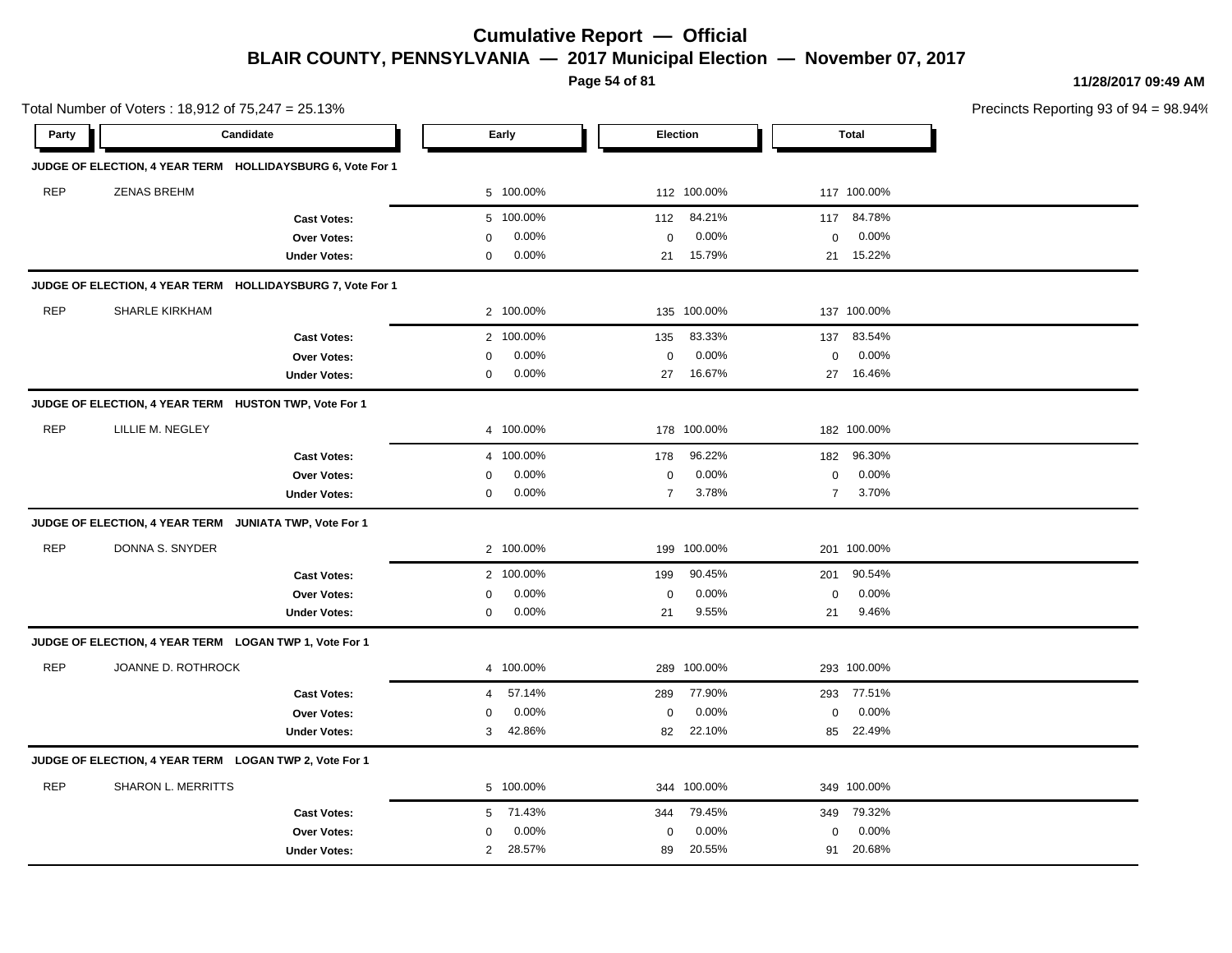**Page 55 of 81**

**11/28/2017 09:49 AM**

|            | Total Number of Voters: 18,912 of 75,247 = 25.13%      |                     |                |           |                 |             |              |              | Precincts Reporting 93 of 9 |
|------------|--------------------------------------------------------|---------------------|----------------|-----------|-----------------|-------------|--------------|--------------|-----------------------------|
| Party      | Candidate                                              |                     |                | Early     | <b>Election</b> |             |              | <b>Total</b> |                             |
|            | JUDGE OF ELECTION, 4 YEAR TERM LOGAN TWP 3, Vote For 1 |                     |                |           |                 |             |              |              |                             |
| <b>REP</b> | JOAN D. KAYLOR                                         |                     | 5              | 100.00%   | 220             | 99.55%      | 225          | 99.56%       |                             |
|            | DON SWANGER (W)                                        |                     | 0              | 0.00%     | $\mathbf{1}$    | 0.45%       | $\mathbf{1}$ | 0.44%        |                             |
|            | SAL T TAINTZ (W)                                       |                     | $\mathbf 0$    | 0.00%     | $\mathbf 0$     | 0.00%       | 0            | 0.00%        |                             |
|            |                                                        | <b>Cast Votes:</b>  |                | 5 100.00% | 221             | 81.85%      | 226          | 82.18%       |                             |
|            |                                                        | Over Votes:         | $\mathbf 0$    | 0.00%     | $\mathbf 0$     | 0.00%       | 0            | $0.00\%$     |                             |
|            |                                                        | <b>Under Votes:</b> | $\mathbf 0$    | 0.00%     | 49              | 18.15%      | 49           | 17.82%       |                             |
|            | JUDGE OF ELECTION, 4 YEAR TERM LOGAN TWP 4, Vote For 1 |                     |                |           |                 |             |              |              |                             |
|            | No Candidate Filed (W)                                 |                     | $\mathbf 0$    | 0.00%     | $\mathbf 0$     | 0.00%       | $\mathbf 0$  | 0.00%        |                             |
|            | <b>BONNIE FERRUCCI (W)</b>                             |                     | 0              | 0.00%     | 8               | 72.73%      | 8            | 72.73%       |                             |
|            | HAL BADORREK (W)                                       |                     | $\mathbf 0$    | 0.00%     | $\mathbf{1}$    | 9.09%       | 1            | 9.09%        |                             |
|            | STEVE JACKSON (W)                                      |                     | $\mathbf 0$    | 0.00%     | $\mathbf{1}$    | 9.09%       | 1            | 9.09%        |                             |
|            | DEWAYNE MCKNIGHT (W)                                   |                     | $\mathbf 0$    | 0.00%     | $\mathbf{1}$    | 9.09%       | $\mathbf{1}$ | 9.09%        |                             |
|            |                                                        | <b>Cast Votes:</b>  | $\mathbf 0$    | 0.00%     | 11              | 4.23%       | 11           | 4.15%        |                             |
|            |                                                        | Over Votes:         | $\mathbf 0$    | 0.00%     | $\mathbf 0$     | 0.00%       | $\mathbf 0$  | 0.00%        |                             |
|            |                                                        | <b>Under Votes:</b> |                | 5 100.00% | 249             | 95.77%      | 254          | 95.85%       |                             |
|            | JUDGE OF ELECTION, 4 YEAR TERM LOGAN TWP 5, Vote For 1 |                     |                |           |                 |             |              |              |                             |
| DEM        | LINDA K. TANZI                                         |                     |                | 4 100.00% |                 | 191 100.00% |              | 195 100.00%  |                             |
|            |                                                        | <b>Cast Votes:</b>  | 4              | 80.00%    | 191             | 61.22%      | 195          | 61.51%       |                             |
|            |                                                        | <b>Over Votes:</b>  | $\mathbf 0$    | 0.00%     | 0               | 0.00%       | 0            | 0.00%        |                             |
|            |                                                        | <b>Under Votes:</b> | 1              | 20.00%    | 121             | 38.78%      |              | 122 38.49%   |                             |
|            | JUDGE OF ELECTION, 4 YEAR TERM LOGAN TWP 6, Vote For 1 |                     |                |           |                 |             |              |              |                             |
|            | No Candidate Filed (W)                                 |                     | $\mathbf 0$    | 0.00%     | $\mathbf 0$     | 0.00%       | $\mathbf 0$  | 0.00%        |                             |
|            | RICHARD LUCKNER (W)                                    |                     | $\mathbf 0$    | 0.00%     | 8               | 80.00%      | 8            | 72.73%       |                             |
|            | DARRELL LYNN SHILDT JR (W)                             |                     | $\mathbf{1}$   | 100.00%   | $\mathsf 0$     | 0.00%       | -1           | 9.09%        |                             |
|            | TIM SERBIN (W)                                         |                     | $\mathbf 0$    | 0.00%     | $\mathbf{1}$    | 10.00%      | -1           | 9.09%        |                             |
|            | RUBY SMITH (W)                                         |                     | 0              | $0.00\%$  | $\mathbf{1}$    | 10.00%      | $\mathbf{1}$ | 9.09%        |                             |
|            |                                                        | <b>Cast Votes:</b>  | 1              | 12.50%    | 10              | 3.11%       | 11           | 3.33%        |                             |
|            |                                                        | Over Votes:         | $\mathbf 0$    | 0.00%     | $\mathbf 0$     | 0.00%       | $\mathbf 0$  | 0.00%        |                             |
|            |                                                        | <b>Under Votes:</b> | $\overline{7}$ | 87.50%    | 312             | 96.89%      |              | 319 96.67%   |                             |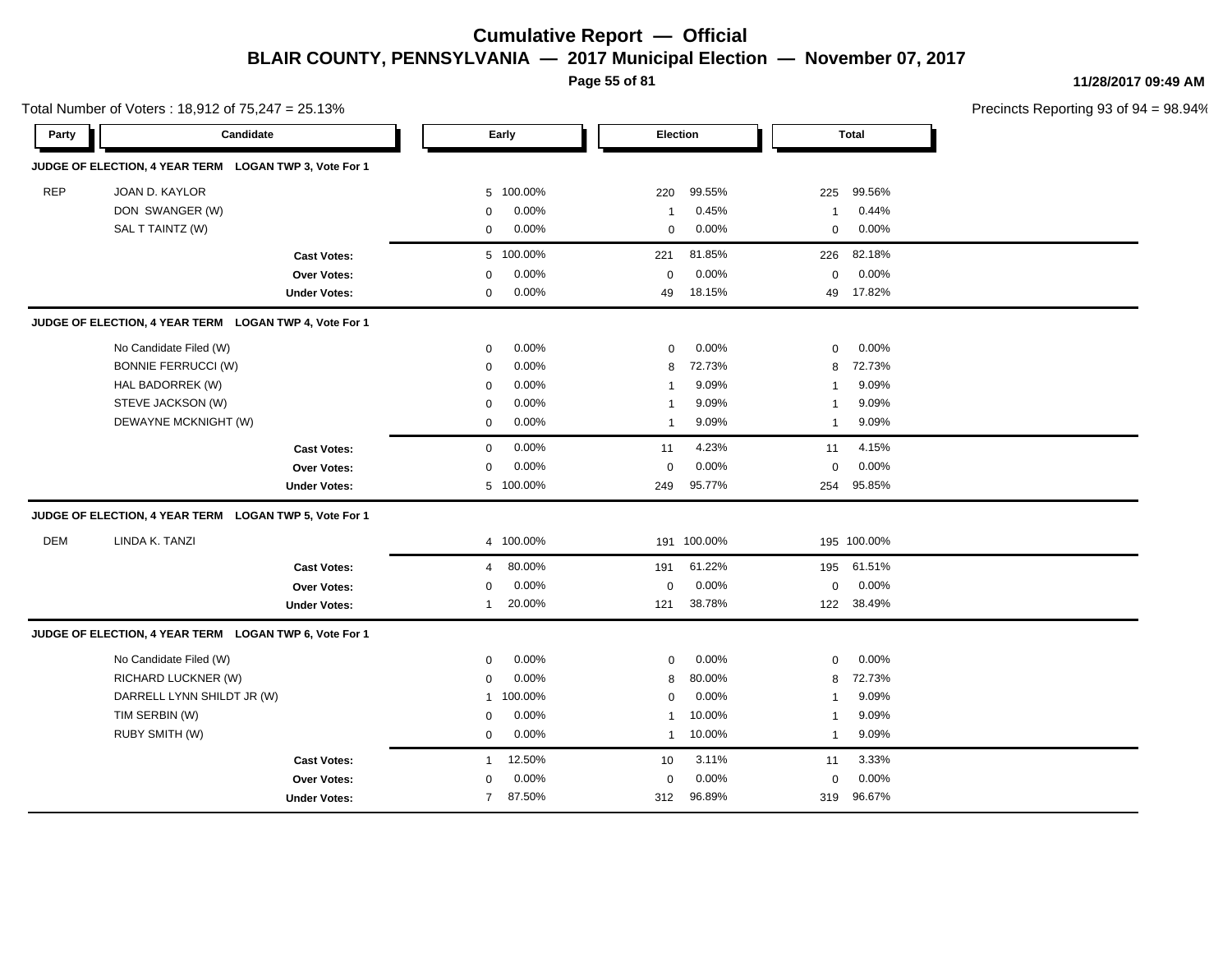**Page 56 of 81**

**11/28/2017 09:49 AM**

|            | Total Number of Voters: 18,912 of 75,247 = 25.13%        |                     |                |           |              |           |              |              | Precincts Reporting 93 of 9 |
|------------|----------------------------------------------------------|---------------------|----------------|-----------|--------------|-----------|--------------|--------------|-----------------------------|
| Party      | Candidate                                                |                     |                | Early     |              | Election  |              | <b>Total</b> |                             |
|            | JUDGE OF ELECTION, 4 YEAR TERM LOGAN TWP 7, Vote For 1   |                     |                |           |              |           |              |              |                             |
|            | No Candidate Filed (W)                                   |                     | $\mathbf 0$    | 0.00%     | $\mathbf 0$  | 0.00%     | $\mathbf 0$  | 0.00%        |                             |
|            | JIM GEORGE (W)                                           |                     | $\mathbf 0$    | 0.00%     | $\mathbf{1}$ | 25.00%    | 1            | 25.00%       |                             |
|            | <b>ASHTON ROMANO (W)</b>                                 |                     | $\mathbf 0$    | 0.00%     | $\mathbf{1}$ | 25.00%    |              | 25.00%       |                             |
|            | CAROL Z SMITH (W)                                        |                     | 0              | $0.00\%$  | -1           | 25.00%    | -1           | 25.00%       |                             |
|            | KIRK WEYANT (W)                                          |                     | 0              | 0.00%     | 1            | 25.00%    | $\mathbf{1}$ | 25.00%       |                             |
|            |                                                          | <b>Cast Votes:</b>  | 0              | 0.00%     | 4            | 2.60%     | 4            | 2.50%        |                             |
|            |                                                          | Over Votes:         | $\mathbf 0$    | 0.00%     | $\mathbf 0$  | 0.00%     | $\mathbf 0$  | 0.00%        |                             |
|            |                                                          | <b>Under Votes:</b> | 6              | 100.00%   | 150          | 97.40%    | 156          | 97.50%       |                             |
|            | JUDGE OF ELECTION, 4 YEAR TERM MARTINSBURG 1, Vote For 1 |                     |                |           |              |           |              |              |                             |
| <b>REP</b> | JANET E. BLATTENBERGER                                   |                     | $\overline{2}$ | 100.00%   | 152          | 99.35%    | 154          | 99.35%       |                             |
|            | TRACY IRWIN (W)                                          |                     | $\mathbf 0$    | 0.00%     | -1           | 0.65%     | 1            | 0.65%        |                             |
|            |                                                          | <b>Cast Votes:</b>  | $\overline{2}$ | 66.67%    | 153          | 90.00%    | 155          | 89.60%       |                             |
|            |                                                          | <b>Over Votes:</b>  | $\mathbf 0$    | $0.00\%$  | $\mathbf 0$  | 0.00%     | $\mathbf 0$  | 0.00%        |                             |
|            |                                                          | <b>Under Votes:</b> | $\mathbf 1$    | 33.33%    | 17           | 10.00%    | 18           | 10.40%       |                             |
|            | JUDGE OF ELECTION, 4 YEAR TERM MARTINSBURG 2, Vote For 1 |                     |                |           |              |           |              |              |                             |
|            | No Candidate Filed (W)                                   |                     | $\mathbf 0$    | 0.00%     | $\mathbf 0$  | 0.00%     | 0            | 0.00%        |                             |
|            | SANDRA WEYANDT (W)                                       |                     | $\mathbf 0$    | 0.00%     |              | 1 100.00% |              | 1 100.00%    |                             |
|            |                                                          | <b>Cast Votes:</b>  | $\mathbf 0$    | 0.00%     | -1           | 0.57%     | $\mathbf{1}$ | 0.55%        |                             |
|            |                                                          | Over Votes:         | $\mathbf 0$    | 0.00%     | 0            | 0.00%     | $\mathbf 0$  | 0.00%        |                             |
|            |                                                          | <b>Under Votes:</b> |                | 8 100.00% | 174          | 99.43%    | 182          | 99.45%       |                             |
|            | JUDGE OF ELECTION, 4 YEAR TERM NEWRY BORO, Vote For 1    |                     |                |           |              |           |              |              |                             |
|            | No Candidate Filed (W)                                   |                     | $\mathbf 0$    | 0.00%     | $\mathbf 0$  | 0.00%     | $\mathbf 0$  | 0.00%        |                             |
|            | DAWN HUTFLES (W)                                         |                     | $\mathbf 0$    | 0.00%     |              | 3 100.00% |              | 3 100.00%    |                             |
|            |                                                          | <b>Cast Votes:</b>  | $\mathbf 0$    | 0.00%     | 3            | 9.68%     | 3            | 9.68%        |                             |
|            |                                                          | Over Votes:         | 0              | 0.00%     | 0            | 0.00%     | 0            | 0.00%        |                             |
|            |                                                          | <b>Under Votes:</b> | $\mathbf 0$    | 0.00%     | 28           | 90.32%    | 28           | 90.32%       |                             |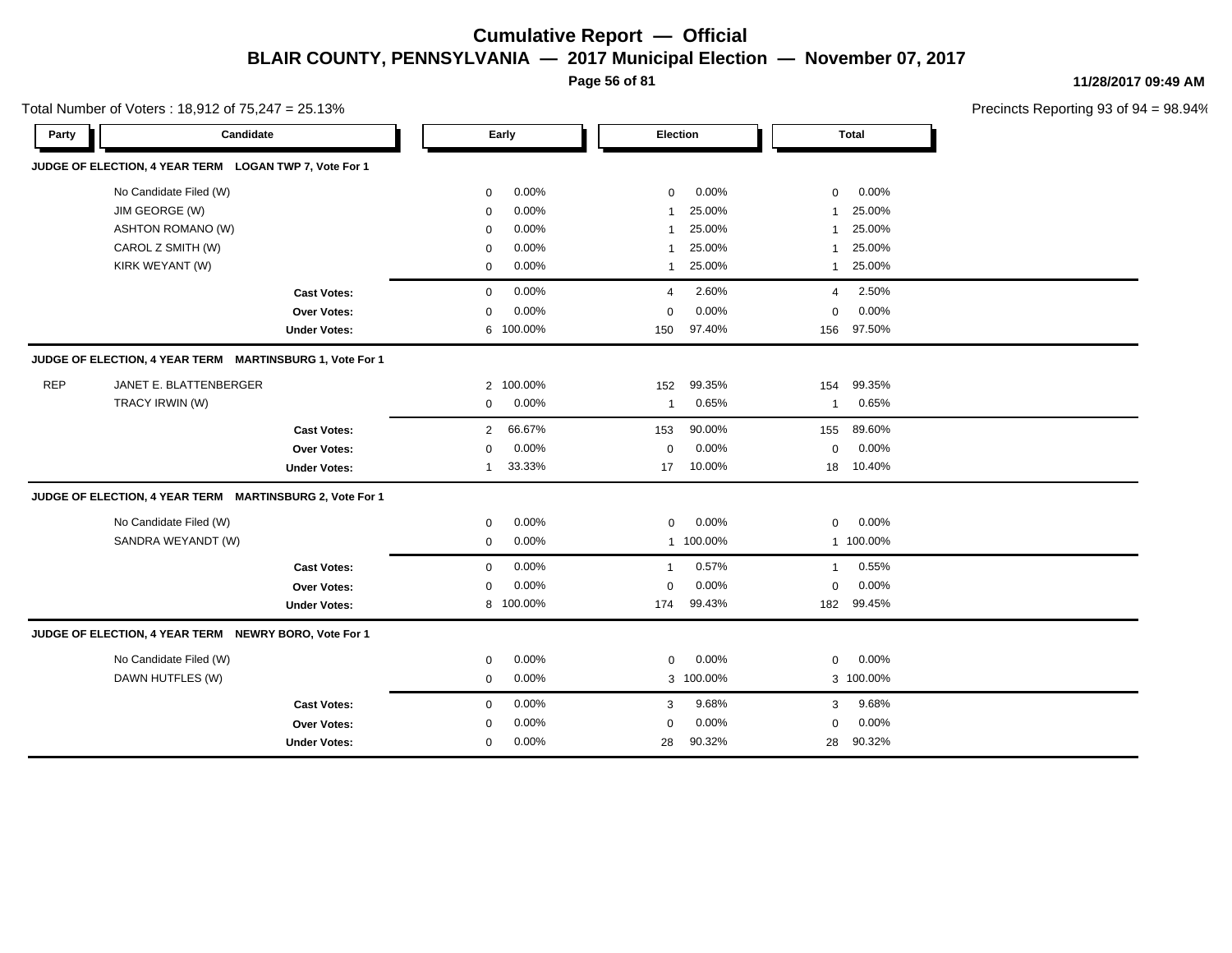**Page 57 of 81**

**11/28/2017 09:49 AM**

|            | Total Number of Voters: 18,912 of 75,247 = 25.13%           |                     |                |           |                |             |              |              | Precincts Reporting 93 of |
|------------|-------------------------------------------------------------|---------------------|----------------|-----------|----------------|-------------|--------------|--------------|---------------------------|
| Party      | Candidate                                                   |                     |                | Early     |                | Election    |              | <b>Total</b> |                           |
|            | JUDGE OF ELECTION, 4 YEAR TERM NORTH WOODBURY, Vote For 1   |                     |                |           |                |             |              |              |                           |
|            | No Candidate Filed (W)                                      |                     | 0              | 0.00%     | $\mathbf 0$    | 0.00%       | $\mathbf 0$  | 0.00%        |                           |
|            | AMY AUKER (W)                                               |                     | 0              | 0.00%     | $\mathbf{1}$   | 25.00%      | 1            | 20.00%       |                           |
|            | HAROLD BLATTENBERGERR (W)                                   |                     | 0              | 0.00%     | $\overline{1}$ | 25.00%      | 1            | 20.00%       |                           |
|            | MARTHA DISNEY (W)                                           |                     | 1              | 100.00%   | $\Omega$       | 0.00%       | -1           | 20.00%       |                           |
|            | BRENDA FLUKE GARBER (W)                                     |                     | 0              | 0.00%     | $\overline{1}$ | 25.00%      | 1            | 20.00%       |                           |
|            | BARB SLAGENWIGHT (W)                                        |                     | 0              | 0.00%     | $\mathbf{1}$   | 25.00%      | $\mathbf{1}$ | 20.00%       |                           |
|            |                                                             | <b>Cast Votes:</b>  | $\overline{1}$ | 9.09%     | $\overline{4}$ | 1.08%       | 5            | 1.31%        |                           |
|            |                                                             | Over Votes:         | $\mathbf 0$    | 0.00%     | $\mathbf 0$    | 0.00%       | $\mathbf 0$  | 0.00%        |                           |
|            |                                                             | <b>Under Votes:</b> | 10             | 90.91%    | 367            | 98.92%      |              | 377 98.69%   |                           |
|            | JUDGE OF ELECTION, 4 YEAR TERM ROARING SPRING 1, Vote For 1 |                     |                |           |                |             |              |              |                           |
|            | No Candidate Filed (W)                                      |                     | $\mathbf 0$    | 0.00%     | 0              | 0.00%       | 0            | 0.00%        |                           |
|            |                                                             | <b>Cast Votes:</b>  | $\mathbf 0$    | 0.00%     | $\mathbf 0$    | 0.00%       | $\mathbf 0$  | 0.00%        |                           |
|            |                                                             | Over Votes:         | 0              | 0.00%     | $\mathbf 0$    | 0.00%       | 0            | 0.00%        |                           |
|            |                                                             | <b>Under Votes:</b> |                | 1 100.00% |                | 61 100.00%  |              | 62 100.00%   |                           |
|            | JUDGE OF ELECTION, 4 YEAR TERM ROARING SPRING 2, Vote For 1 |                     |                |           |                |             |              |              |                           |
| <b>REP</b> | CAROLINE J. HOOVER                                          |                     |                | 3 100.00% |                | 155 100.00% |              | 158 100.00%  |                           |
|            |                                                             | <b>Cast Votes:</b>  | 3              | 60.00%    | 155            | 88.57%      | 158          | 87.78%       |                           |
|            |                                                             | Over Votes:         | 0              | 0.00%     | 0              | $0.00\%$    | $\mathbf 0$  | $0.00\%$     |                           |
|            |                                                             | <b>Under Votes:</b> | $\overline{2}$ | 40.00%    | 20             | 11.43%      |              | 22 12.22%    |                           |
|            | JUDGE OF ELECTION, 4 YEAR TERM ROARING SPRING 3, Vote For 1 |                     |                |           |                |             |              |              |                           |
| DEM        | SANDRA K. KNISELY                                           |                     | $\mathbf 0$    | 0.00%     |                | 79 100.00%  |              | 79 100.00%   |                           |
|            |                                                             | <b>Cast Votes:</b>  | $\mathbf 0$    | 0.00%     | 79             | 75.24%      | 79           | 75.24%       |                           |
|            |                                                             | Over Votes:         | 0              | 0.00%     | $\mathbf 0$    | 0.00%       | $\mathbf 0$  | 0.00%        |                           |
|            |                                                             | <b>Under Votes:</b> | 0              | 0.00%     | 26             | 24.76%      |              | 26 24.76%    |                           |
|            | JUDGE OF ELECTION, 4 YEAR TERM SNYDER TWP 1, Vote For 1     |                     |                |           |                |             |              |              |                           |
| <b>REP</b> | <b>DORIS WILSON</b>                                         |                     | $\mathbf 0$    | 0.00%     |                | 127 100.00% |              | 127 100.00%  |                           |
|            |                                                             | <b>Cast Votes:</b>  | $\mathbf 0$    | 0.00%     | 127            | 86.99%      | 127          | 86.39%       |                           |
|            |                                                             | Over Votes:         | 0              | 0.00%     | $\mathbf 0$    | 0.00%       | 0            | 0.00%        |                           |
|            |                                                             | <b>Under Votes:</b> |                | 1 100.00% | 19             | 13.01%      | 20           | 13.61%       |                           |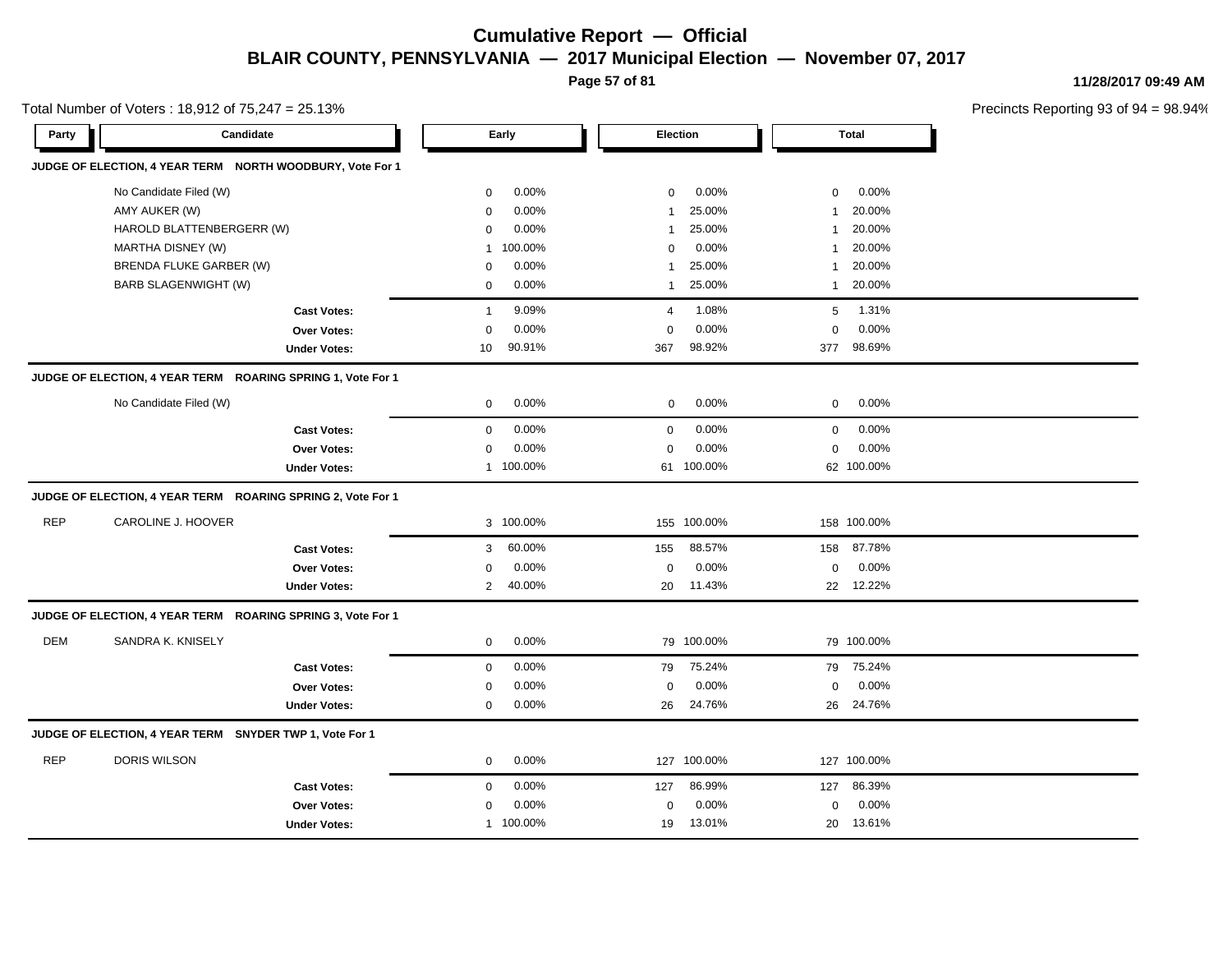**Page 58 of 81**

**11/28/2017 09:49 AM**

|            | Total Number of Voters: 18,912 of 75,247 = 25.13%        |                                                                 |                            |                             |                                    |                           |                            |                                 | Precincts Reporting 93 of 9 |
|------------|----------------------------------------------------------|-----------------------------------------------------------------|----------------------------|-----------------------------|------------------------------------|---------------------------|----------------------------|---------------------------------|-----------------------------|
| Party      | Candidate                                                |                                                                 |                            | Early                       | <b>Election</b>                    |                           |                            | <b>Total</b>                    |                             |
|            | JUDGE OF ELECTION, 4 YEAR TERM SNYDER TWP 2, Vote For 1  |                                                                 |                            |                             |                                    |                           |                            |                                 |                             |
| <b>REP</b> | VIOLA DYSART<br>VICKIE BELL (W)                          |                                                                 | 3<br>$\mathbf 0$           | 100.00%<br>0.00%            | 212<br>$\mathbf{1}$                | 99.53%<br>0.47%           | 215<br>-1                  | 99.54%<br>0.46%                 |                             |
|            |                                                          | <b>Cast Votes:</b><br>Over Votes:<br><b>Under Votes:</b>        | $\mathbf 0$<br>$\mathbf 0$ | 3 100.00%<br>0.00%<br>0.00% | 213<br>$\mathbf 0$<br>31           | 87.30%<br>0.00%<br>12.70% | 216<br>0<br>31             | 87.45%<br>$0.00\%$<br>12.55%    |                             |
|            | JUDGE OF ELECTION, 4 YEAR TERM TAYLOR TWP, Vote For 1    |                                                                 |                            |                             |                                    |                           |                            |                                 |                             |
|            | No Candidate Filed (W)<br>TIFFANY FREEMAN (W)            |                                                                 | $\mathbf 0$<br>$\mathbf 0$ | 0.00%<br>0.00%              | $\mathbf 0$                        | 0.00%<br>20 100.00%       | 0                          | 0.00%<br>20 100.00%             |                             |
|            |                                                          | <b>Cast Votes:</b><br><b>Over Votes:</b><br><b>Under Votes:</b> | $\mathbf 0$<br>$\mathbf 0$ | 0.00%<br>0.00%<br>5 100.00% | 20<br>$\mathbf 0$<br>345           | 5.48%<br>0.00%<br>94.52%  | 20<br>0<br>350             | 5.41%<br>0.00%<br>94.59%        |                             |
|            | JUDGE OF ELECTION, 4 YEAR TERM TYRONE TWP 1, Vote For 1  |                                                                 |                            |                             |                                    |                           |                            |                                 |                             |
| <b>REP</b> | RACHEL K. DETWILER                                       |                                                                 |                            | 2 100.00%                   |                                    | 103 100.00%               |                            | 105 100.00%                     |                             |
|            |                                                          | <b>Cast Votes:</b><br>Over Votes:<br><b>Under Votes:</b>        | 0<br>0                     | 2 100.00%<br>0.00%<br>0.00% | 103<br>0<br>13                     | 88.79%<br>0.00%<br>11.21% | 105<br>0                   | 88.98%<br>0.00%<br>13 11.02%    |                             |
|            | JUDGE OF ELECTION, 4 YEAR TERM TYRONE TWP 2, Vote For 1  |                                                                 |                            |                             |                                    |                           |                            |                                 |                             |
|            | No Candidate Filed (W)<br>ROBERT JOHNS (W)               |                                                                 | $\mathbf 0$<br>$\mathbf 0$ | 0.00%<br>0.00%              | $\mathbf 0$                        | 0.00%<br>1 100.00%        | $\mathbf 0$                | 0.00%<br>1 100.00%              |                             |
|            |                                                          | <b>Cast Votes:</b><br>Over Votes:<br><b>Under Votes:</b>        | $\mathbf 0$<br>$\mathbf 0$ | 0.00%<br>0.00%<br>2 100.00% | $\mathbf{1}$<br>$\mathbf 0$<br>124 | 0.80%<br>0.00%<br>99.20%  | $\overline{1}$<br>0<br>126 | 0.79%<br>0.00%<br>99.21%        |                             |
|            | JUDGE OF ELECTION, 4 YEAR TERM TYRONE BORO 1, Vote For 1 |                                                                 |                            |                             |                                    |                           |                            |                                 |                             |
| <b>REP</b> | ANDREW J. SMITH                                          |                                                                 |                            | 3 100.00%                   |                                    | 94 100.00%                |                            | 97 100.00%                      |                             |
|            |                                                          | <b>Cast Votes:</b><br>Over Votes:<br><b>Under Votes:</b>        | $\Omega$<br>$\mathbf 0$    | 3 100.00%<br>0.00%<br>0.00% | 94<br>0<br>18                      | 83.93%<br>0.00%<br>16.07% | 97<br>0                    | 84.35%<br>$0.00\%$<br>18 15.65% |                             |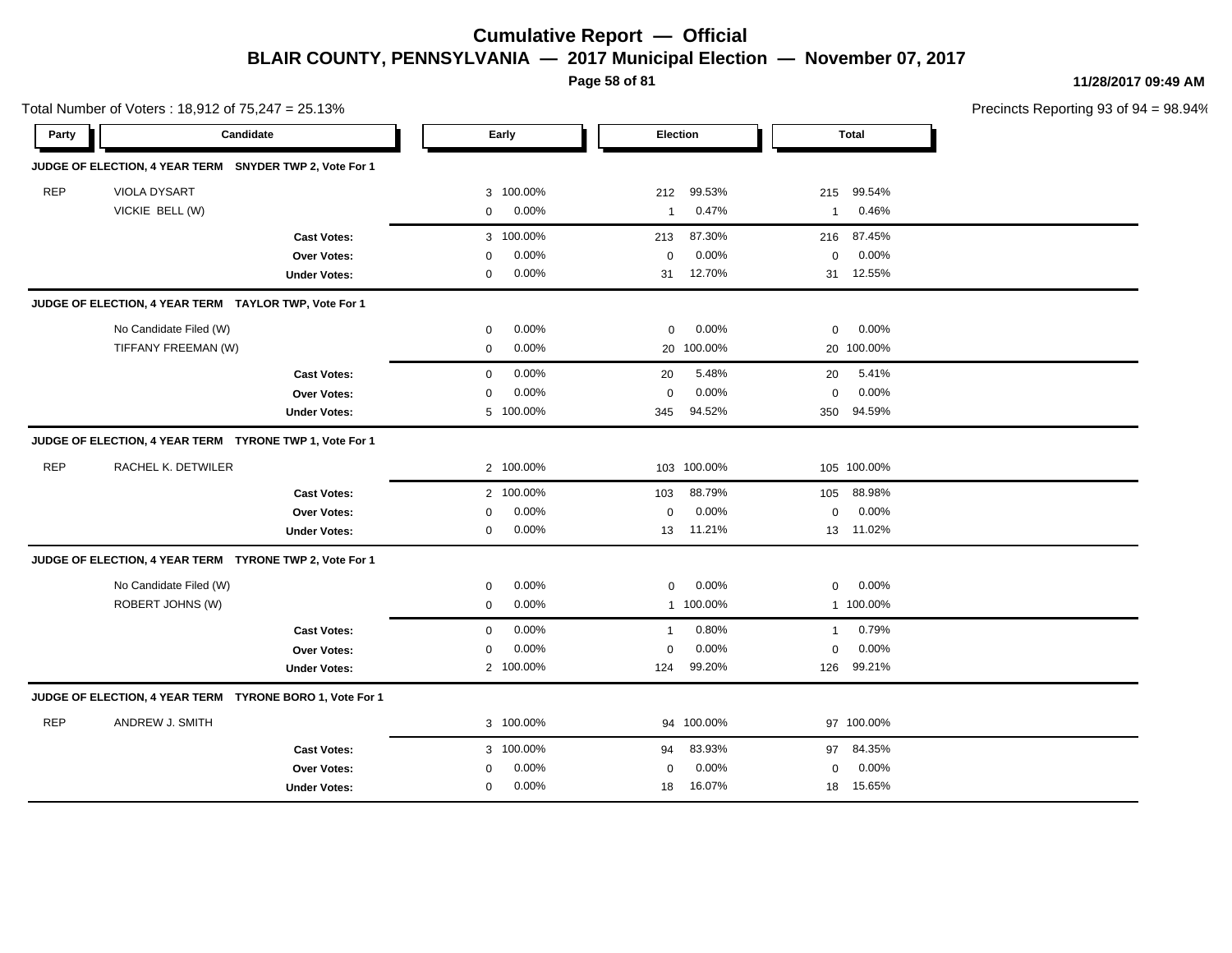**Page 59 of 81**

**11/28/2017 09:49 AM**

|            | Total Number of Voters: 18,912 of 75,247 = 25.13%        |                     |             |           |                |            |                | Precincts Reporting 93 of |  |
|------------|----------------------------------------------------------|---------------------|-------------|-----------|----------------|------------|----------------|---------------------------|--|
| Party      | Candidate                                                |                     |             | Early     |                | Election   |                | <b>Total</b>              |  |
|            | JUDGE OF ELECTION, 4 YEAR TERM TYRONE BORO 2, Vote For 1 |                     |             |           |                |            |                |                           |  |
|            | No Candidate Filed (W)                                   |                     | 0           | 0.00%     | $\mathbf 0$    | 0.00%      | $\mathbf 0$    | 0.00%                     |  |
|            | ROSE CASTAGNOLA (W)                                      |                     | 0           | 0.00%     |                | 1 100.00%  |                | 1 100.00%                 |  |
|            |                                                          | <b>Cast Votes:</b>  | $\mathbf 0$ | 0.00%     | $\mathbf{1}$   | 1.25%      | $\overline{1}$ | 1.22%                     |  |
|            |                                                          | Over Votes:         | $\mathbf 0$ | 0.00%     | $\mathbf 0$    | 0.00%      | $\mathbf 0$    | 0.00%                     |  |
|            |                                                          | <b>Under Votes:</b> |             | 2 100.00% | 79             | 98.75%     | 81             | 98.78%                    |  |
|            | JUDGE OF ELECTION, 4 YEAR TERM TYRONE BORO 3, Vote For 1 |                     |             |           |                |            |                |                           |  |
| <b>DEM</b> | NANCY WEAKLAND                                           |                     | $\mathbf 0$ | 0.00%     |                | 37 100.00% |                | 37 100.00%                |  |
|            |                                                          | <b>Cast Votes:</b>  | $\mathbf 0$ | 0.00%     | 37             | 66.07%     | 37             | 64.91%                    |  |
|            |                                                          | Over Votes:         | 0           | 0.00%     | $\pmb{0}$      | 0.00%      | $\mathbf 0$    | 0.00%                     |  |
|            |                                                          | <b>Under Votes:</b> |             | 1 100.00% | 19             | 33.93%     | 20             | 35.09%                    |  |
|            | JUDGE OF ELECTION, 4 YEAR TERM TYRONE BORO 4, Vote For 1 |                     |             |           |                |            |                |                           |  |
|            | No Candidate Filed (W)                                   |                     | $\mathbf 0$ | 0.00%     | $\mathbf 0$    | 0.00%      | $\mathbf 0$    | 0.00%                     |  |
|            | DAVID SNYDER (W)                                         |                     | $\mathbf 0$ | 0.00%     |                | 1 100.00%  |                | 1 100.00%                 |  |
|            |                                                          | <b>Cast Votes:</b>  | $\mathbf 0$ | 0.00%     | $\mathbf{1}$   | 2.86%      | $\overline{1}$ | 2.86%                     |  |
|            |                                                          | Over Votes:         | $\mathbf 0$ | 0.00%     | $\mathbf 0$    | 0.00%      | $\mathbf 0$    | 0.00%                     |  |
|            |                                                          | <b>Under Votes:</b> | 0           | 0.00%     | 34             | 97.14%     | 34             | 97.14%                    |  |
|            | JUDGE OF ELECTION, 4 YEAR TERM TYRONE BORO 5, Vote For 1 |                     |             |           |                |            |                |                           |  |
|            | No Candidate Filed (W)                                   |                     | $\mathbf 0$ | 0.00%     | $\mathbf 0$    | 0.00%      | $\mathbf 0$    | 0.00%                     |  |
|            | JOAN HEADBURG (W)                                        |                     | $\mathbf 0$ | 0.00%     | $\overline{2}$ | 66.67%     | 2              | 66.67%                    |  |
|            | CHRIS HAQ (W)                                            |                     | $\mathbf 0$ | 0.00%     | $\mathbf{1}$   | 33.33%     | $\overline{1}$ | 33.33%                    |  |
|            |                                                          | <b>Cast Votes:</b>  | $\mathbf 0$ | 0.00%     | 3              | 4.62%      | 3              | 4.55%                     |  |
|            |                                                          | Over Votes:         | $\mathbf 0$ | 0.00%     | $\mathbf 0$    | 0.00%      | $\mathbf 0$    | 0.00%                     |  |
|            |                                                          | <b>Under Votes:</b> |             | 1 100.00% | 62             | 95.38%     |                | 63 95.45%                 |  |
|            | JUDGE OF ELECTION, 4 YEAR TERM TYRONE BORO 6, Vote For 1 |                     |             |           |                |            |                |                           |  |
| DEM        | CYNTHIA CALVIN VANDERGLASS                               |                     |             | 2 100.00% |                | 88 100.00% |                | 90 100.00%                |  |
|            |                                                          | <b>Cast Votes:</b>  |             | 2 100.00% | 88             | 52.69%     | 90             | 53.25%                    |  |
|            |                                                          | Over Votes:         | $\mathbf 0$ | $0.00\%$  | $\mathbf 0$    | 0.00%      | $\mathbf 0$    | 0.00%                     |  |
|            |                                                          | <b>Under Votes:</b> | 0           | $0.00\%$  | 79             | 47.31%     | 79             | 46.75%                    |  |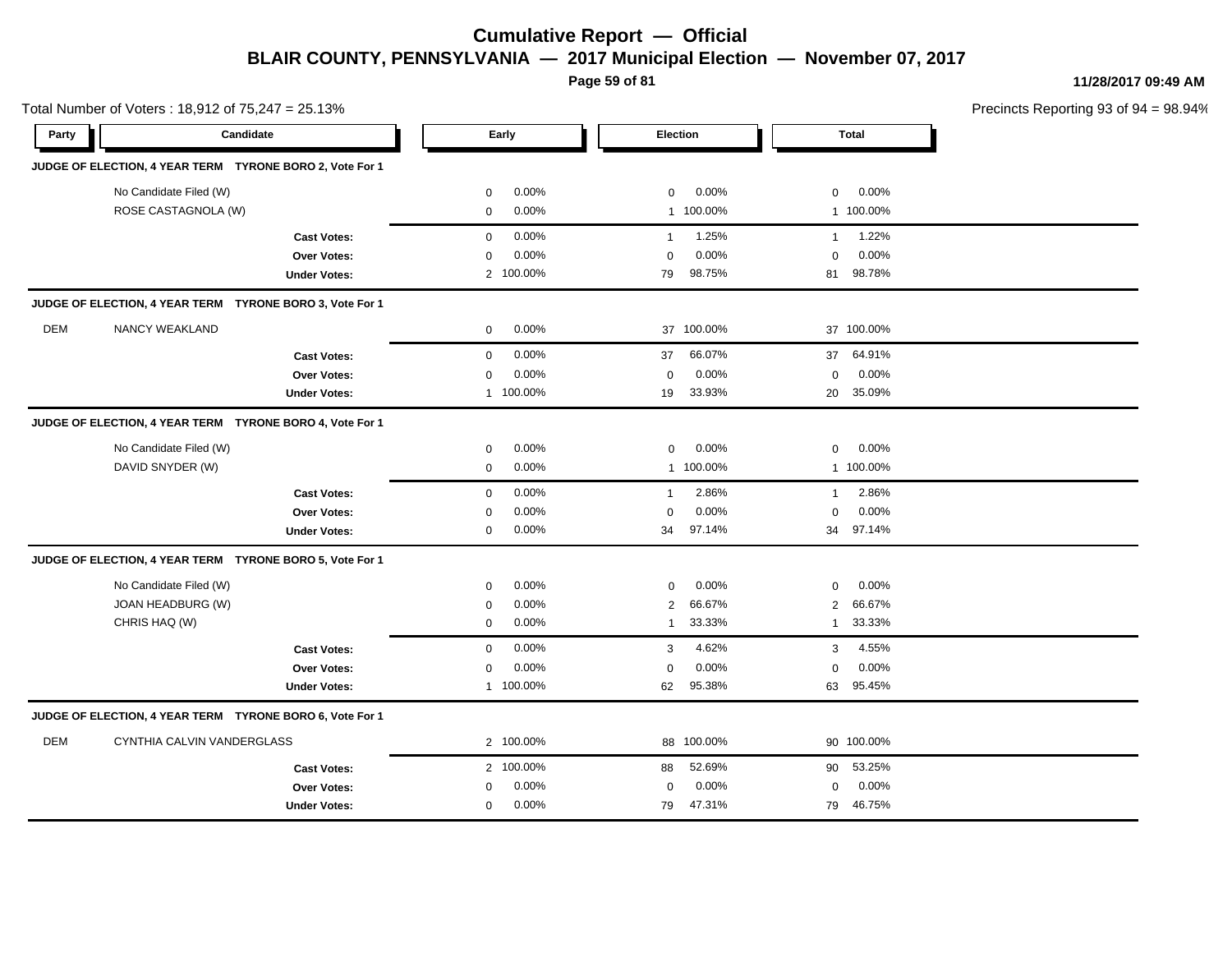**Page 60 of 81**

**11/28/2017 09:49 AM**

|            | Total Number of Voters: 18,912 of 75,247 = 25.13%                                                                |                                                                 |                                                                         |                                           |                                                                             |                                               |                                                                   | Precincts Reporting 93 of 9                   |  |
|------------|------------------------------------------------------------------------------------------------------------------|-----------------------------------------------------------------|-------------------------------------------------------------------------|-------------------------------------------|-----------------------------------------------------------------------------|-----------------------------------------------|-------------------------------------------------------------------|-----------------------------------------------|--|
| Party      | Candidate                                                                                                        |                                                                 |                                                                         | Early                                     | <b>Election</b>                                                             |                                               |                                                                   | <b>Total</b>                                  |  |
|            | JUDGE OF ELECTION, 4 YEAR TERM TYRONE BORO 7, Vote For 1                                                         |                                                                 |                                                                         |                                           |                                                                             |                                               |                                                                   |                                               |  |
| DEM        | <b>CONSTANCE MUIR</b><br>MICHAEL MILLER (W)<br>ROBERTA SCOTT (W)                                                 |                                                                 | 0<br>$\mathbf 0$<br>$\mathbf 0$                                         | 0.00%<br>0.00%<br>0.00%                   | 55<br>$\mathbf{1}$<br>$\mathbf{1}$                                          | 96.49%<br>1.75%<br>1.75%                      | 55<br>$\mathbf{1}$<br>$\mathbf{1}$                                | 96.49%<br>1.75%<br>1.75%                      |  |
|            |                                                                                                                  | <b>Cast Votes:</b><br>Over Votes:<br><b>Under Votes:</b>        | $\mathbf 0$<br>$\mathbf 0$                                              | 0.00%<br>0.00%<br>1 100.00%               | 57<br>$\mathbf 0$<br>47                                                     | 54.81%<br>0.00%<br>45.19%                     | 57<br>0                                                           | 54.29%<br>0.00%<br>48 45.71%                  |  |
|            | JUDGE OF ELECTION, 4 YEAR TERM WILLIAMSBURG, Vote For 1                                                          |                                                                 |                                                                         |                                           |                                                                             |                                               |                                                                   |                                               |  |
|            | No Candidate Filed (W)<br>TIM TATE (W)<br>HARRY MULLINS (W)<br>CHERYL WHITE (W)                                  |                                                                 | 0<br>$\mathbf 0$<br>0<br>0                                              | 0.00%<br>0.00%<br>0.00%<br>0.00%          | 0<br>$\overline{4}$<br>1<br>1                                               | 0.00%<br>66.67%<br>16.67%<br>16.67%           | 0<br>4<br>1<br>1                                                  | 0.00%<br>66.67%<br>16.67%<br>16.67%           |  |
|            |                                                                                                                  | <b>Cast Votes:</b><br><b>Over Votes:</b><br><b>Under Votes:</b> | $\mathsf 0$<br>$\mathbf 0$                                              | 0.00%<br>0.00%<br>3 100.00%               | 6<br>0<br>173                                                               | 3.35%<br>0.00%<br>96.65%                      | 6<br>$\mathsf 0$<br>176                                           | 3.30%<br>0.00%<br>96.70%                      |  |
|            | JUDGE OF ELECTION, 4 YEAR TERM WOODBURY TWP, Vote For 1                                                          |                                                                 |                                                                         |                                           |                                                                             |                                               |                                                                   |                                               |  |
| <b>REP</b> | ROSANNE SPAGNOLA<br>CAROL HIMES (W)                                                                              |                                                                 | $\overline{2}$<br>0                                                     | 100.00%<br>0.00%                          | 156<br>3                                                                    | 98.11%<br>1.89%                               | 158<br>3                                                          | 98.14%<br>1.86%                               |  |
|            |                                                                                                                  | <b>Cast Votes:</b><br><b>Over Votes:</b><br><b>Under Votes:</b> | 0<br>$\mathbf 0$                                                        | 2 100.00%<br>0.00%<br>0.00%               | 159<br>$\mathbf 0$<br>18                                                    | 89.83%<br>0.00%<br>10.17%                     | 161<br>0                                                          | 89.94%<br>0.00%<br>18 10.06%                  |  |
|            | INSPECTOR OF ELECTION, 4 YEAR TERM ALTOONA 1, Vote For 1                                                         |                                                                 |                                                                         |                                           |                                                                             |                                               |                                                                   |                                               |  |
|            | No Candidate Filed (W)<br>MARK DESTEFANO (W)<br>MARK LEBERFINGER (W)<br>TERRY SMITH (W)<br>BERTHA SCHNAUBELT (W) |                                                                 | $\mathbf 0$<br>$\mathbf 0$<br>$\mathbf 0$<br>$\mathbf 0$<br>$\mathbf 0$ | 0.00%<br>0.00%<br>0.00%<br>0.00%<br>0.00% | $\mathbf 0$<br>$\mathbf{1}$<br>$\mathbf{1}$<br>$\mathbf{1}$<br>$\mathbf{1}$ | 0.00%<br>25.00%<br>25.00%<br>25.00%<br>25.00% | 0<br>$\mathbf{1}$<br>$\mathbf{1}$<br>$\mathbf{1}$<br>$\mathbf{1}$ | 0.00%<br>25.00%<br>25.00%<br>25.00%<br>25.00% |  |
|            |                                                                                                                  | <b>Cast Votes:</b><br>Over Votes:<br><b>Under Votes:</b>        | $\mathbf 0$<br>$\mathbf 0$                                              | 0.00%<br>0.00%<br>7 100.00%               | 4<br>0<br>100                                                               | 3.85%<br>0.00%<br>96.15%                      | 4<br>0<br>107                                                     | 3.60%<br>0.00%<br>96.40%                      |  |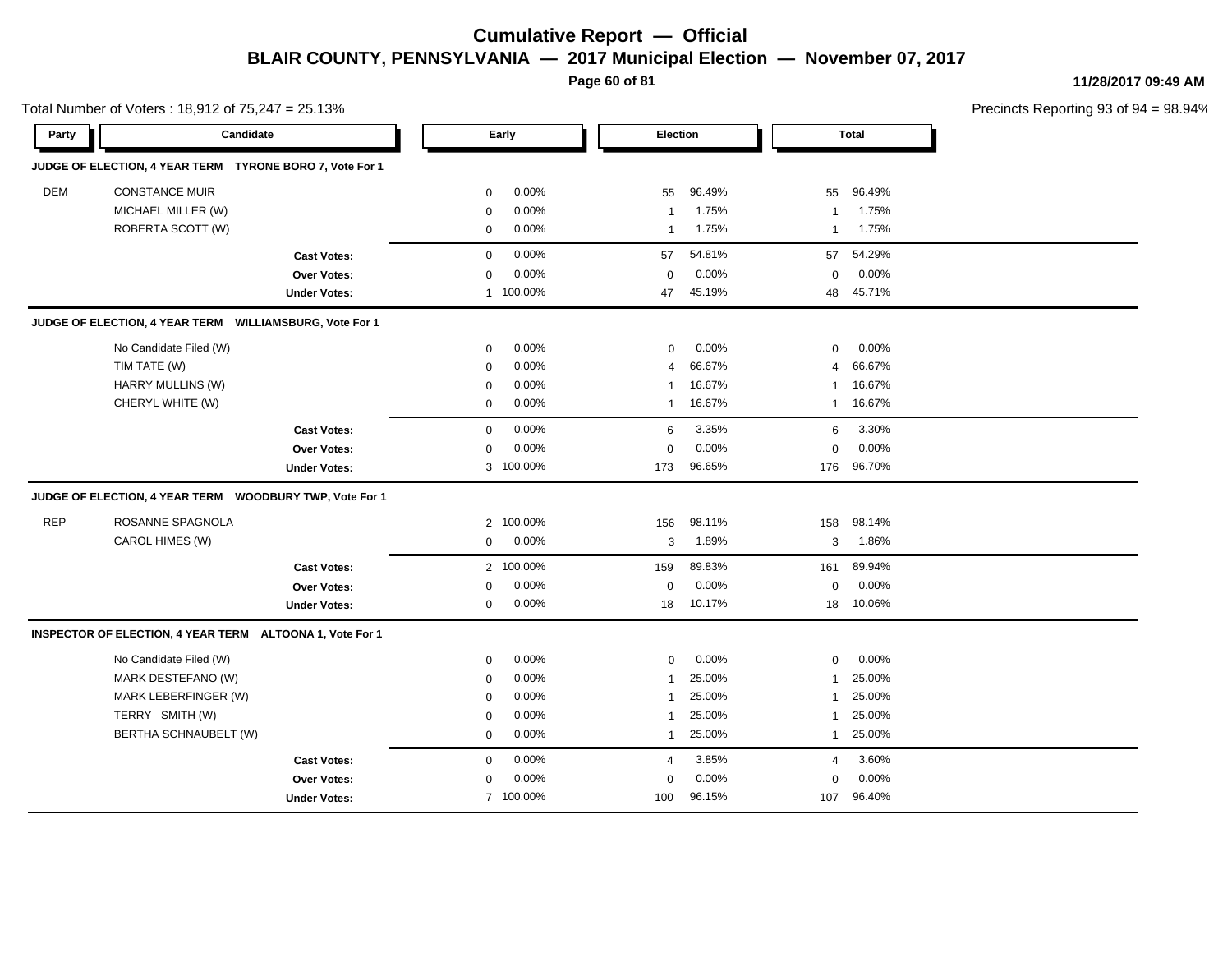**Page 61 of 81**

**11/28/2017 09:49 AM**

|       | Total Number of Voters: 18,912 of 75,247 = 25.13%          |                     |              |           |                |                 | Precincts Reporting 93 of 9 |             |  |
|-------|------------------------------------------------------------|---------------------|--------------|-----------|----------------|-----------------|-----------------------------|-------------|--|
| Party | Candidate                                                  |                     |              | Early     |                | <b>Election</b> |                             | Total       |  |
|       | INSPECTOR OF ELECTION, 4 YEAR TERM ALTOONA 2-1, Vote For 1 |                     |              |           |                |                 |                             |             |  |
|       | No Candidate Filed (W)                                     |                     | 0            | 0.00%     | 0              | 0.00%           | 0                           | 0.00%       |  |
|       |                                                            | <b>Cast Votes:</b>  | $\mathbf 0$  | 0.00%     | 0              | 0.00%           | 0                           | 0.00%       |  |
|       |                                                            | <b>Over Votes:</b>  | 0            | 0.00%     | 0              | 0.00%           | 0                           | 0.00%       |  |
|       |                                                            | <b>Under Votes:</b> | $\mathbf{1}$ | 100.00%   | 49             | 100.00%         |                             | 50 100.00%  |  |
|       | INSPECTOR OF ELECTION, 4 YEAR TERM ALTOONA 2-2, Vote For 1 |                     |              |           |                |                 |                             |             |  |
|       | No Candidate Filed (W)                                     |                     | $\mathbf 0$  | 0.00%     | 0              | 0.00%           | 0                           | 0.00%       |  |
|       |                                                            | <b>Cast Votes:</b>  | $\mathbf 0$  | 0.00%     | 0              | 0.00%           | $\mathbf 0$                 | 0.00%       |  |
|       |                                                            | Over Votes:         | $\mathbf 0$  | 0.00%     | 0              | 0.00%           | $\mathbf 0$                 | 0.00%       |  |
|       |                                                            | <b>Under Votes:</b> |              | 3 100.00% |                | 153 100.00%     |                             | 156 100.00% |  |
|       | INSPECTOR OF ELECTION, 4 YEAR TERM ALTOONA 3-1, Vote For 1 |                     |              |           |                |                 |                             |             |  |
|       | No Candidate Filed (W)                                     |                     | $\mathbf 0$  | 0.00%     | 0              | 0.00%           | $\mathbf 0$                 | 0.00%       |  |
|       | JOEY CORRADO (W)                                           |                     | $\mathbf 0$  | 0.00%     |                | 1 100.00%       |                             | 1 100.00%   |  |
|       |                                                            | <b>Cast Votes:</b>  | $\mathbf 0$  | 0.00%     | $\overline{1}$ | 1.04%           | $\mathbf{1}$                | 1.03%       |  |
|       |                                                            | Over Votes:         | 0            | 0.00%     | 0              | 0.00%           | 0                           | 0.00%       |  |
|       |                                                            | <b>Under Votes:</b> | $\mathbf{1}$ | 100.00%   | 95             | 98.96%          |                             | 96 98.97%   |  |
|       | INSPECTOR OF ELECTION, 4 YEAR TERM ALTOONA 3-2, Vote For 1 |                     |              |           |                |                 |                             |             |  |
|       | No Candidate Filed (W)                                     |                     | $\mathbf 0$  | 0.00%     | 0              | 0.00%           | 0                           | 0.00%       |  |
|       |                                                            | <b>Cast Votes:</b>  | 0            | 0.00%     | 0              | 0.00%           | 0                           | 0.00%       |  |
|       |                                                            | Over Votes:         | $\mathbf 0$  | 0.00%     | 0              | 0.00%           | $\mathbf 0$                 | 0.00%       |  |
|       |                                                            | <b>Under Votes:</b> |              | 2 100.00% |                | 231 100.00%     |                             | 233 100.00% |  |
|       | INSPECTOR OF ELECTION, 4 YEAR TERM ALTOONA 4-1, Vote For 1 |                     |              |           |                |                 |                             |             |  |
|       | No Candidate Filed (W)                                     |                     | 0            | 0.00%     | 0              | 0.00%           | 0                           | 0.00%       |  |
|       | LORI KELLER (W)                                            |                     | $\mathbf 0$  | 0.00%     | 3              | 75.00%          | 3                           | 75.00%      |  |
|       | HENRY SAGER (W)                                            |                     | 0            | $0.00\%$  | $\mathbf{1}$   | 25.00%          | $\mathbf{1}$                | 25.00%      |  |
|       |                                                            | <b>Cast Votes:</b>  | $\mathbf 0$  | 0.00%     | 4              | 4.08%           | 4                           | 3.88%       |  |
|       |                                                            | Over Votes:         | 0            | 0.00%     | 0              | 0.00%           | 0                           | 0.00%       |  |
|       |                                                            | <b>Under Votes:</b> |              | 5 100.00% | 94             | 95.92%          | 99                          | 96.12%      |  |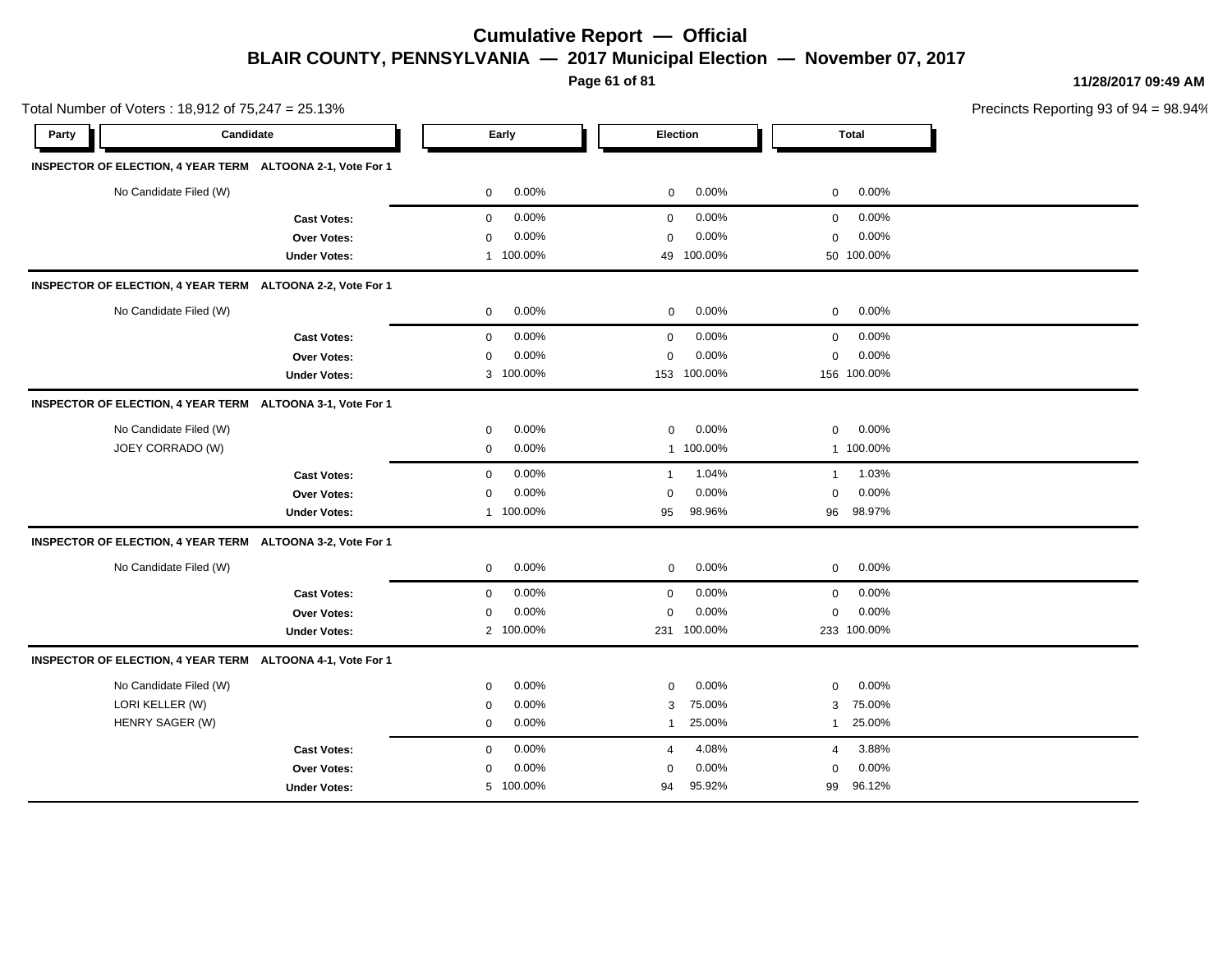**Page 62 of 81**

**11/28/2017 09:49 AM**

|            | Total Number of Voters: 18,912 of 75,247 = 25.13%          |                         |             |           |                         |           |                | Precincts Reporting 93 of 94 = 98.94% |  |  |
|------------|------------------------------------------------------------|-------------------------|-------------|-----------|-------------------------|-----------|----------------|---------------------------------------|--|--|
| Party      | Candidate                                                  |                         |             | Early     | Election                |           |                | <b>Total</b>                          |  |  |
|            | INSPECTOR OF ELECTION, 4 YEAR TERM ALTOONA 4-2, Vote For 1 |                         |             |           |                         |           |                |                                       |  |  |
|            | No Candidate Filed (W)                                     |                         | $\mathbf 0$ | 0.00%     | $\mathbf 0$             | 0.00%     | 0              | 0.00%                                 |  |  |
|            | PROBST RANDY (W)                                           |                         | $\mathbf 0$ | 0.00%     |                         | 1 100.00% |                | 1 100.00%                             |  |  |
|            |                                                            | <b>Cast Votes:</b>      | $\mathbf 0$ | 0.00%     | $\mathbf{1}$            | 0.51%     | $\mathbf{1}$   | 0.49%                                 |  |  |
|            |                                                            | Over Votes:             | $\mathbf 0$ | 0.00%     | $\Omega$                | 0.00%     | $\mathbf 0$    | 0.00%                                 |  |  |
|            |                                                            | <b>Under Votes:</b>     |             | 7 100.00% | 196                     | 99.49%    | 203            | 99.51%                                |  |  |
|            | INSPECTOR OF ELECTION, 4 YEAR TERM ALTOONA 5-1, Vote For 1 |                         |             |           |                         |           |                |                                       |  |  |
|            | No Candidate Filed (W)                                     |                         | $\mathbf 0$ | 0.00%     | $\mathbf 0$             | 0.00%     | 0              | 0.00%                                 |  |  |
|            | SHAV HOAGEN (W)                                            |                         | $\Omega$    | 0.00%     | -1                      | 50.00%    |                | 50.00%                                |  |  |
|            | LASHALAMAR HOGANS (W)                                      |                         | 0           | 0.00%     | $\overline{1}$          | 50.00%    | $\mathbf{1}$   | 50.00%                                |  |  |
|            |                                                            | <b>Cast Votes:</b>      | $\mathbf 0$ | 0.00%     | 2                       | 6.67%     | $\overline{2}$ | 6.67%                                 |  |  |
|            |                                                            | Over Votes:             | $\Omega$    | 0.00%     | $\Omega$                | 0.00%     | 0              | 0.00%                                 |  |  |
|            |                                                            | <b>Under Votes:</b>     | $\mathbf 0$ | 0.00%     | 28                      | 93.33%    | 28             | 93.33%                                |  |  |
|            | <b>INSPECTOR OF ELECTION, 4 YEAR TERM</b>                  | ALTOONA 5-2, Vote For 1 |             |           |                         |           |                |                                       |  |  |
| <b>DEM</b> | CHARLOTTE A. DILLEN                                        |                         |             | 1 100.00% | 59                      | 45.04%    | 60             | 45.45%                                |  |  |
| <b>REP</b> | EILEEN R. EDWARDS                                          |                         | $\mathbf 0$ | 0.00%     | 72                      | 54.96%    | 72             | 54.55%                                |  |  |
|            |                                                            | <b>Cast Votes:</b>      |             | 1 100.00% | 131                     | 85.06%    |                | 132 85.16%                            |  |  |
|            |                                                            | Over Votes:             | 0           | 0.00%     | $\mathbf 0$             | 0.00%     | 0              | 0.00%                                 |  |  |
|            |                                                            | <b>Under Votes:</b>     | 0           | 0.00%     | 23                      | 14.94%    |                | 23 14.84%                             |  |  |
|            | INSPECTOR OF ELECTION, 4 YEAR TERM ALTOONA 5-3, Vote For 1 |                         |             |           |                         |           |                |                                       |  |  |
|            | No Candidate Filed (W)                                     |                         | 0           | 0.00%     | $\mathbf 0$             | 0.00%     | 0              | 0.00%                                 |  |  |
|            | MARC FRYE (W)                                              |                         | $\mathbf 0$ | 0.00%     | -1                      | 33.33%    | 1              | 33.33%                                |  |  |
|            | CHARLES LANSBERRY (W)                                      |                         | $\mathbf 0$ | 0.00%     | $\overline{\mathbf{1}}$ | 33.33%    | 1              | 33.33%                                |  |  |
|            | RASHEAN THOMAS (W)                                         |                         | $\mathbf 0$ | 0.00%     | $\overline{1}$          | 33.33%    | $\mathbf{1}$   | 33.33%                                |  |  |
|            |                                                            | <b>Cast Votes:</b>      | $\mathbf 0$ | 0.00%     | 3                       | 2.24%     | 3              | 2.21%                                 |  |  |
|            |                                                            | <b>Over Votes:</b>      | 0           | 0.00%     | $\mathbf 0$             | 0.00%     | 0              | 0.00%                                 |  |  |
|            |                                                            | <b>Under Votes:</b>     |             | 2 100.00% | 131                     | 97.76%    | 133            | 97.79%                                |  |  |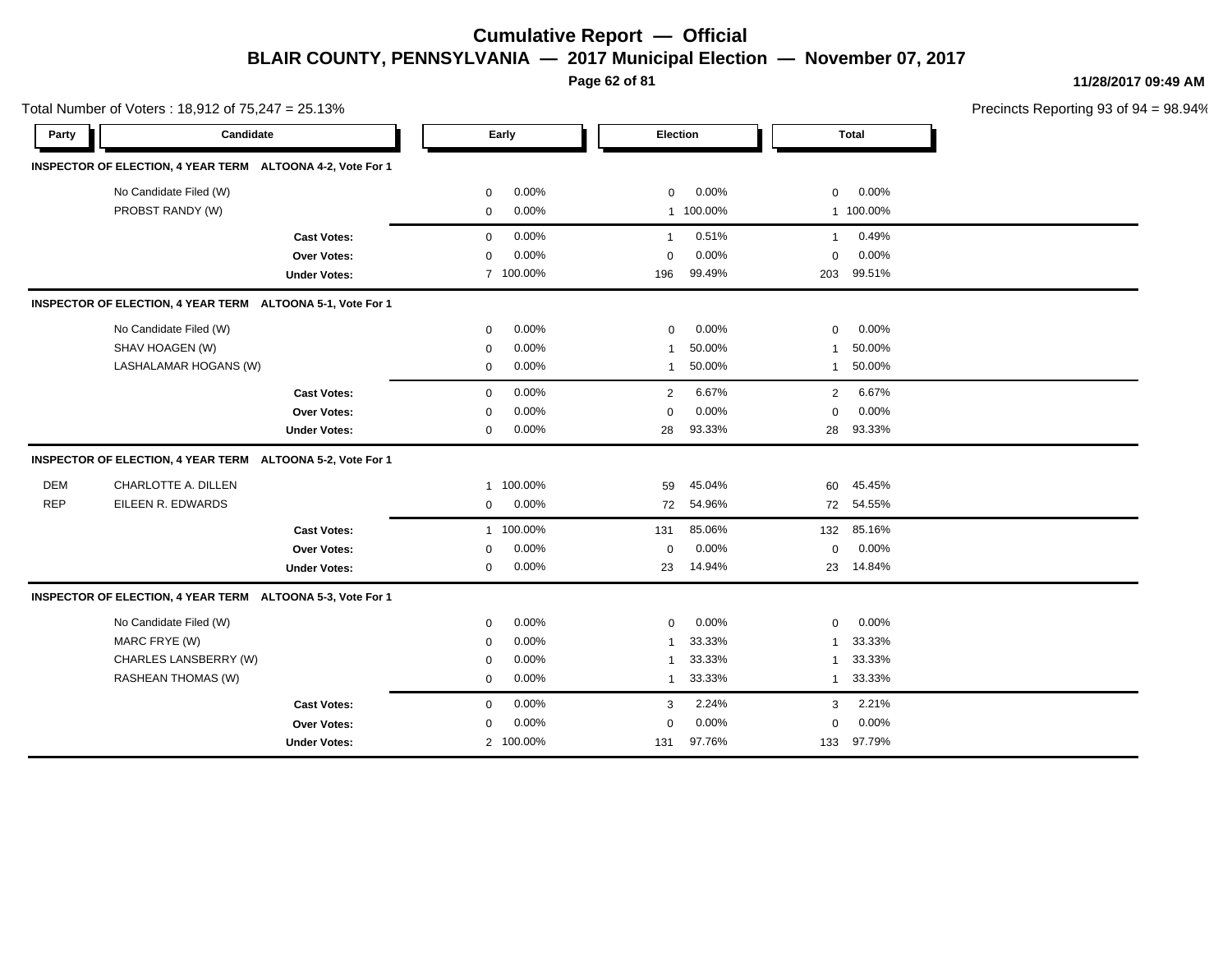**Page 63 of 81**

**11/28/2017 09:49 AM**

| Total Number of Voters: 18,912 of 75,247 = 25.13% |  |  |  |
|---------------------------------------------------|--|--|--|
|---------------------------------------------------|--|--|--|

| INSPECTOR OF ELECTION, 4 YEAR TERM ALTOONA 6-1, Vote For 1<br>0.00%<br>No Candidate Filed (W)<br>0.00%<br>0.00%<br>$\mathbf 0$<br>$\mathbf 0$<br>$\mathbf 0$<br>TOM GERLACH (W)<br>0.00%<br>16.67%<br>16.67%<br>$\mathbf 0$<br>$\mathbf{1}$<br>$\mathbf{1}$<br>ANGELA M HATCH (W)<br>0.00%<br>16.67%<br>16.67%<br>$\mathbf 0$<br>$\mathbf{1}$<br>1<br>0.00%<br>16.67%<br>16.67%<br>BERNARD A JOYCE (W)<br>$\mathbf 0$<br>-1<br>1<br>16.67%<br>16.67%<br>GR MONTERO (W)<br>0.00%<br>0<br>1<br>1<br>COREY MURPHY (W)<br>0.00%<br>16.67%<br>16.67%<br>$\mathbf 0$<br>$\mathbf{1}$<br>1<br>0.00%<br>16.67%<br>16.67%<br>ANTOINETTE WHITE (W)<br>$\mathbf 0$<br>$\mathbf{1}$<br>$\overline{1}$<br>0.00%<br>3.31%<br>3.16%<br><b>Cast Votes:</b><br>$\mathbf 0$<br>6<br>6<br>0.00%<br>0.00%<br>0.00%<br>0<br><b>Over Votes:</b><br>0<br>0<br>96.69%<br>96.84%<br>100.00%<br><b>Under Votes:</b><br>9<br>175<br>184<br>INSPECTOR OF ELECTION, 4 YEAR TERM ALTOONA 6-2, Vote For 1<br>No Candidate Filed (W)<br>0.00%<br>0.00%<br>0.00%<br>0<br>$\mathbf 0$<br>0<br>MARK P BENNETT (W)<br>25.00%<br>25.00%<br>$\mathbf 0$<br>0.00%<br>$\mathbf{1}$<br>-1<br>DREW BRENNAN (W)<br>0.00%<br>25.00%<br>25.00%<br>$\mathbf 0$<br>$\mathbf{1}$<br>$\overline{1}$<br>SAMANTHA PAULE (W)<br>0.00%<br>25.00%<br>25.00%<br>0<br>$\mathbf{1}$<br>$\overline{1}$<br>REBECCA L SNYDER (W)<br>0.00%<br>25.00%<br>25.00%<br>0<br>$\mathbf{1}$<br>$\overline{1}$<br>$\mathbf 0$<br>0.00%<br>1.90%<br>1.83%<br><b>Cast Votes:</b><br>$\overline{4}$<br>4<br>0.00%<br>0.00%<br>0.00%<br>$\mathbf 0$<br>Over Votes:<br>0<br>$\mathbf 0$<br>8 100.00%<br>98.10%<br>215 98.17%<br><b>Under Votes:</b><br>207<br>INSPECTOR OF ELECTION, 4 YEAR TERM ALTOONA 6-3, Vote For 1<br>No Candidate Filed (W)<br>0.00%<br>0.00%<br>0.00%<br>$\mathbf 0$<br>$\mathbf 0$<br>0<br>0.00%<br>$\mathbf 0$<br>0.00%<br>$\mathbf 0$<br>0.00%<br>$\mathbf 0$<br><b>Cast Votes:</b><br>0.00%<br>0.00%<br>0.00%<br>0<br>$\mathbf 0$<br>0<br><b>Over Votes:</b><br>283 100.00%<br>4 100.00%<br>279 100.00%<br><b>Under Votes:</b><br>INSPECTOR OF ELECTION, 4 YEAR TERM ALTOONA 6-4, Vote For 1<br>No Candidate Filed (W)<br>0.00%<br>0.00%<br>0.00%<br>$\mathbf 0$<br>0<br>0<br>TONI WHITE (W)<br>0.00%<br>66.67%<br>66.67%<br>6<br>6<br>$\mathbf 0$<br>22.22%<br>DELLIS L SCHMERBECK (W)<br>0.00%<br>22.22%<br>$\mathbf 0$<br>$\overline{2}$<br>$\overline{2}$<br>KATY FEATHER (W)<br>0.00%<br>11.11%<br>1 11.11%<br>$\mathbf 0$<br>$\mathbf{1}$<br>0.00%<br>3.83%<br>3.70%<br>$\mathbf 0$<br>9<br>9<br><b>Cast Votes:</b><br>0.00%<br>0.00%<br>0.00%<br>Over Votes:<br>0<br>$\mathbf 0$<br>$\mathbf 0$<br>8 100.00%<br>226<br>96.17%<br>234<br>96.30%<br><b>Under Votes:</b> | Party | Candidate |  | Early | Election |  | Total |  |  |
|-------------------------------------------------------------------------------------------------------------------------------------------------------------------------------------------------------------------------------------------------------------------------------------------------------------------------------------------------------------------------------------------------------------------------------------------------------------------------------------------------------------------------------------------------------------------------------------------------------------------------------------------------------------------------------------------------------------------------------------------------------------------------------------------------------------------------------------------------------------------------------------------------------------------------------------------------------------------------------------------------------------------------------------------------------------------------------------------------------------------------------------------------------------------------------------------------------------------------------------------------------------------------------------------------------------------------------------------------------------------------------------------------------------------------------------------------------------------------------------------------------------------------------------------------------------------------------------------------------------------------------------------------------------------------------------------------------------------------------------------------------------------------------------------------------------------------------------------------------------------------------------------------------------------------------------------------------------------------------------------------------------------------------------------------------------------------------------------------------------------------------------------------------------------------------------------------------------------------------------------------------------------------------------------------------------------------------------------------------------------------------------------------------------------------------------------------------------------------------------------------------------------------------------------------------------------------------------------------------------------------------------------------------------------------------------------------------------------------------|-------|-----------|--|-------|----------|--|-------|--|--|
|                                                                                                                                                                                                                                                                                                                                                                                                                                                                                                                                                                                                                                                                                                                                                                                                                                                                                                                                                                                                                                                                                                                                                                                                                                                                                                                                                                                                                                                                                                                                                                                                                                                                                                                                                                                                                                                                                                                                                                                                                                                                                                                                                                                                                                                                                                                                                                                                                                                                                                                                                                                                                                                                                                                               |       |           |  |       |          |  |       |  |  |
|                                                                                                                                                                                                                                                                                                                                                                                                                                                                                                                                                                                                                                                                                                                                                                                                                                                                                                                                                                                                                                                                                                                                                                                                                                                                                                                                                                                                                                                                                                                                                                                                                                                                                                                                                                                                                                                                                                                                                                                                                                                                                                                                                                                                                                                                                                                                                                                                                                                                                                                                                                                                                                                                                                                               |       |           |  |       |          |  |       |  |  |
|                                                                                                                                                                                                                                                                                                                                                                                                                                                                                                                                                                                                                                                                                                                                                                                                                                                                                                                                                                                                                                                                                                                                                                                                                                                                                                                                                                                                                                                                                                                                                                                                                                                                                                                                                                                                                                                                                                                                                                                                                                                                                                                                                                                                                                                                                                                                                                                                                                                                                                                                                                                                                                                                                                                               |       |           |  |       |          |  |       |  |  |
|                                                                                                                                                                                                                                                                                                                                                                                                                                                                                                                                                                                                                                                                                                                                                                                                                                                                                                                                                                                                                                                                                                                                                                                                                                                                                                                                                                                                                                                                                                                                                                                                                                                                                                                                                                                                                                                                                                                                                                                                                                                                                                                                                                                                                                                                                                                                                                                                                                                                                                                                                                                                                                                                                                                               |       |           |  |       |          |  |       |  |  |
|                                                                                                                                                                                                                                                                                                                                                                                                                                                                                                                                                                                                                                                                                                                                                                                                                                                                                                                                                                                                                                                                                                                                                                                                                                                                                                                                                                                                                                                                                                                                                                                                                                                                                                                                                                                                                                                                                                                                                                                                                                                                                                                                                                                                                                                                                                                                                                                                                                                                                                                                                                                                                                                                                                                               |       |           |  |       |          |  |       |  |  |
|                                                                                                                                                                                                                                                                                                                                                                                                                                                                                                                                                                                                                                                                                                                                                                                                                                                                                                                                                                                                                                                                                                                                                                                                                                                                                                                                                                                                                                                                                                                                                                                                                                                                                                                                                                                                                                                                                                                                                                                                                                                                                                                                                                                                                                                                                                                                                                                                                                                                                                                                                                                                                                                                                                                               |       |           |  |       |          |  |       |  |  |
|                                                                                                                                                                                                                                                                                                                                                                                                                                                                                                                                                                                                                                                                                                                                                                                                                                                                                                                                                                                                                                                                                                                                                                                                                                                                                                                                                                                                                                                                                                                                                                                                                                                                                                                                                                                                                                                                                                                                                                                                                                                                                                                                                                                                                                                                                                                                                                                                                                                                                                                                                                                                                                                                                                                               |       |           |  |       |          |  |       |  |  |
|                                                                                                                                                                                                                                                                                                                                                                                                                                                                                                                                                                                                                                                                                                                                                                                                                                                                                                                                                                                                                                                                                                                                                                                                                                                                                                                                                                                                                                                                                                                                                                                                                                                                                                                                                                                                                                                                                                                                                                                                                                                                                                                                                                                                                                                                                                                                                                                                                                                                                                                                                                                                                                                                                                                               |       |           |  |       |          |  |       |  |  |
|                                                                                                                                                                                                                                                                                                                                                                                                                                                                                                                                                                                                                                                                                                                                                                                                                                                                                                                                                                                                                                                                                                                                                                                                                                                                                                                                                                                                                                                                                                                                                                                                                                                                                                                                                                                                                                                                                                                                                                                                                                                                                                                                                                                                                                                                                                                                                                                                                                                                                                                                                                                                                                                                                                                               |       |           |  |       |          |  |       |  |  |
|                                                                                                                                                                                                                                                                                                                                                                                                                                                                                                                                                                                                                                                                                                                                                                                                                                                                                                                                                                                                                                                                                                                                                                                                                                                                                                                                                                                                                                                                                                                                                                                                                                                                                                                                                                                                                                                                                                                                                                                                                                                                                                                                                                                                                                                                                                                                                                                                                                                                                                                                                                                                                                                                                                                               |       |           |  |       |          |  |       |  |  |
|                                                                                                                                                                                                                                                                                                                                                                                                                                                                                                                                                                                                                                                                                                                                                                                                                                                                                                                                                                                                                                                                                                                                                                                                                                                                                                                                                                                                                                                                                                                                                                                                                                                                                                                                                                                                                                                                                                                                                                                                                                                                                                                                                                                                                                                                                                                                                                                                                                                                                                                                                                                                                                                                                                                               |       |           |  |       |          |  |       |  |  |
|                                                                                                                                                                                                                                                                                                                                                                                                                                                                                                                                                                                                                                                                                                                                                                                                                                                                                                                                                                                                                                                                                                                                                                                                                                                                                                                                                                                                                                                                                                                                                                                                                                                                                                                                                                                                                                                                                                                                                                                                                                                                                                                                                                                                                                                                                                                                                                                                                                                                                                                                                                                                                                                                                                                               |       |           |  |       |          |  |       |  |  |
|                                                                                                                                                                                                                                                                                                                                                                                                                                                                                                                                                                                                                                                                                                                                                                                                                                                                                                                                                                                                                                                                                                                                                                                                                                                                                                                                                                                                                                                                                                                                                                                                                                                                                                                                                                                                                                                                                                                                                                                                                                                                                                                                                                                                                                                                                                                                                                                                                                                                                                                                                                                                                                                                                                                               |       |           |  |       |          |  |       |  |  |
|                                                                                                                                                                                                                                                                                                                                                                                                                                                                                                                                                                                                                                                                                                                                                                                                                                                                                                                                                                                                                                                                                                                                                                                                                                                                                                                                                                                                                                                                                                                                                                                                                                                                                                                                                                                                                                                                                                                                                                                                                                                                                                                                                                                                                                                                                                                                                                                                                                                                                                                                                                                                                                                                                                                               |       |           |  |       |          |  |       |  |  |
|                                                                                                                                                                                                                                                                                                                                                                                                                                                                                                                                                                                                                                                                                                                                                                                                                                                                                                                                                                                                                                                                                                                                                                                                                                                                                                                                                                                                                                                                                                                                                                                                                                                                                                                                                                                                                                                                                                                                                                                                                                                                                                                                                                                                                                                                                                                                                                                                                                                                                                                                                                                                                                                                                                                               |       |           |  |       |          |  |       |  |  |
|                                                                                                                                                                                                                                                                                                                                                                                                                                                                                                                                                                                                                                                                                                                                                                                                                                                                                                                                                                                                                                                                                                                                                                                                                                                                                                                                                                                                                                                                                                                                                                                                                                                                                                                                                                                                                                                                                                                                                                                                                                                                                                                                                                                                                                                                                                                                                                                                                                                                                                                                                                                                                                                                                                                               |       |           |  |       |          |  |       |  |  |
|                                                                                                                                                                                                                                                                                                                                                                                                                                                                                                                                                                                                                                                                                                                                                                                                                                                                                                                                                                                                                                                                                                                                                                                                                                                                                                                                                                                                                                                                                                                                                                                                                                                                                                                                                                                                                                                                                                                                                                                                                                                                                                                                                                                                                                                                                                                                                                                                                                                                                                                                                                                                                                                                                                                               |       |           |  |       |          |  |       |  |  |
|                                                                                                                                                                                                                                                                                                                                                                                                                                                                                                                                                                                                                                                                                                                                                                                                                                                                                                                                                                                                                                                                                                                                                                                                                                                                                                                                                                                                                                                                                                                                                                                                                                                                                                                                                                                                                                                                                                                                                                                                                                                                                                                                                                                                                                                                                                                                                                                                                                                                                                                                                                                                                                                                                                                               |       |           |  |       |          |  |       |  |  |
|                                                                                                                                                                                                                                                                                                                                                                                                                                                                                                                                                                                                                                                                                                                                                                                                                                                                                                                                                                                                                                                                                                                                                                                                                                                                                                                                                                                                                                                                                                                                                                                                                                                                                                                                                                                                                                                                                                                                                                                                                                                                                                                                                                                                                                                                                                                                                                                                                                                                                                                                                                                                                                                                                                                               |       |           |  |       |          |  |       |  |  |
|                                                                                                                                                                                                                                                                                                                                                                                                                                                                                                                                                                                                                                                                                                                                                                                                                                                                                                                                                                                                                                                                                                                                                                                                                                                                                                                                                                                                                                                                                                                                                                                                                                                                                                                                                                                                                                                                                                                                                                                                                                                                                                                                                                                                                                                                                                                                                                                                                                                                                                                                                                                                                                                                                                                               |       |           |  |       |          |  |       |  |  |
|                                                                                                                                                                                                                                                                                                                                                                                                                                                                                                                                                                                                                                                                                                                                                                                                                                                                                                                                                                                                                                                                                                                                                                                                                                                                                                                                                                                                                                                                                                                                                                                                                                                                                                                                                                                                                                                                                                                                                                                                                                                                                                                                                                                                                                                                                                                                                                                                                                                                                                                                                                                                                                                                                                                               |       |           |  |       |          |  |       |  |  |
|                                                                                                                                                                                                                                                                                                                                                                                                                                                                                                                                                                                                                                                                                                                                                                                                                                                                                                                                                                                                                                                                                                                                                                                                                                                                                                                                                                                                                                                                                                                                                                                                                                                                                                                                                                                                                                                                                                                                                                                                                                                                                                                                                                                                                                                                                                                                                                                                                                                                                                                                                                                                                                                                                                                               |       |           |  |       |          |  |       |  |  |
|                                                                                                                                                                                                                                                                                                                                                                                                                                                                                                                                                                                                                                                                                                                                                                                                                                                                                                                                                                                                                                                                                                                                                                                                                                                                                                                                                                                                                                                                                                                                                                                                                                                                                                                                                                                                                                                                                                                                                                                                                                                                                                                                                                                                                                                                                                                                                                                                                                                                                                                                                                                                                                                                                                                               |       |           |  |       |          |  |       |  |  |
|                                                                                                                                                                                                                                                                                                                                                                                                                                                                                                                                                                                                                                                                                                                                                                                                                                                                                                                                                                                                                                                                                                                                                                                                                                                                                                                                                                                                                                                                                                                                                                                                                                                                                                                                                                                                                                                                                                                                                                                                                                                                                                                                                                                                                                                                                                                                                                                                                                                                                                                                                                                                                                                                                                                               |       |           |  |       |          |  |       |  |  |
|                                                                                                                                                                                                                                                                                                                                                                                                                                                                                                                                                                                                                                                                                                                                                                                                                                                                                                                                                                                                                                                                                                                                                                                                                                                                                                                                                                                                                                                                                                                                                                                                                                                                                                                                                                                                                                                                                                                                                                                                                                                                                                                                                                                                                                                                                                                                                                                                                                                                                                                                                                                                                                                                                                                               |       |           |  |       |          |  |       |  |  |
|                                                                                                                                                                                                                                                                                                                                                                                                                                                                                                                                                                                                                                                                                                                                                                                                                                                                                                                                                                                                                                                                                                                                                                                                                                                                                                                                                                                                                                                                                                                                                                                                                                                                                                                                                                                                                                                                                                                                                                                                                                                                                                                                                                                                                                                                                                                                                                                                                                                                                                                                                                                                                                                                                                                               |       |           |  |       |          |  |       |  |  |
|                                                                                                                                                                                                                                                                                                                                                                                                                                                                                                                                                                                                                                                                                                                                                                                                                                                                                                                                                                                                                                                                                                                                                                                                                                                                                                                                                                                                                                                                                                                                                                                                                                                                                                                                                                                                                                                                                                                                                                                                                                                                                                                                                                                                                                                                                                                                                                                                                                                                                                                                                                                                                                                                                                                               |       |           |  |       |          |  |       |  |  |
|                                                                                                                                                                                                                                                                                                                                                                                                                                                                                                                                                                                                                                                                                                                                                                                                                                                                                                                                                                                                                                                                                                                                                                                                                                                                                                                                                                                                                                                                                                                                                                                                                                                                                                                                                                                                                                                                                                                                                                                                                                                                                                                                                                                                                                                                                                                                                                                                                                                                                                                                                                                                                                                                                                                               |       |           |  |       |          |  |       |  |  |
|                                                                                                                                                                                                                                                                                                                                                                                                                                                                                                                                                                                                                                                                                                                                                                                                                                                                                                                                                                                                                                                                                                                                                                                                                                                                                                                                                                                                                                                                                                                                                                                                                                                                                                                                                                                                                                                                                                                                                                                                                                                                                                                                                                                                                                                                                                                                                                                                                                                                                                                                                                                                                                                                                                                               |       |           |  |       |          |  |       |  |  |
|                                                                                                                                                                                                                                                                                                                                                                                                                                                                                                                                                                                                                                                                                                                                                                                                                                                                                                                                                                                                                                                                                                                                                                                                                                                                                                                                                                                                                                                                                                                                                                                                                                                                                                                                                                                                                                                                                                                                                                                                                                                                                                                                                                                                                                                                                                                                                                                                                                                                                                                                                                                                                                                                                                                               |       |           |  |       |          |  |       |  |  |
|                                                                                                                                                                                                                                                                                                                                                                                                                                                                                                                                                                                                                                                                                                                                                                                                                                                                                                                                                                                                                                                                                                                                                                                                                                                                                                                                                                                                                                                                                                                                                                                                                                                                                                                                                                                                                                                                                                                                                                                                                                                                                                                                                                                                                                                                                                                                                                                                                                                                                                                                                                                                                                                                                                                               |       |           |  |       |          |  |       |  |  |
|                                                                                                                                                                                                                                                                                                                                                                                                                                                                                                                                                                                                                                                                                                                                                                                                                                                                                                                                                                                                                                                                                                                                                                                                                                                                                                                                                                                                                                                                                                                                                                                                                                                                                                                                                                                                                                                                                                                                                                                                                                                                                                                                                                                                                                                                                                                                                                                                                                                                                                                                                                                                                                                                                                                               |       |           |  |       |          |  |       |  |  |
|                                                                                                                                                                                                                                                                                                                                                                                                                                                                                                                                                                                                                                                                                                                                                                                                                                                                                                                                                                                                                                                                                                                                                                                                                                                                                                                                                                                                                                                                                                                                                                                                                                                                                                                                                                                                                                                                                                                                                                                                                                                                                                                                                                                                                                                                                                                                                                                                                                                                                                                                                                                                                                                                                                                               |       |           |  |       |          |  |       |  |  |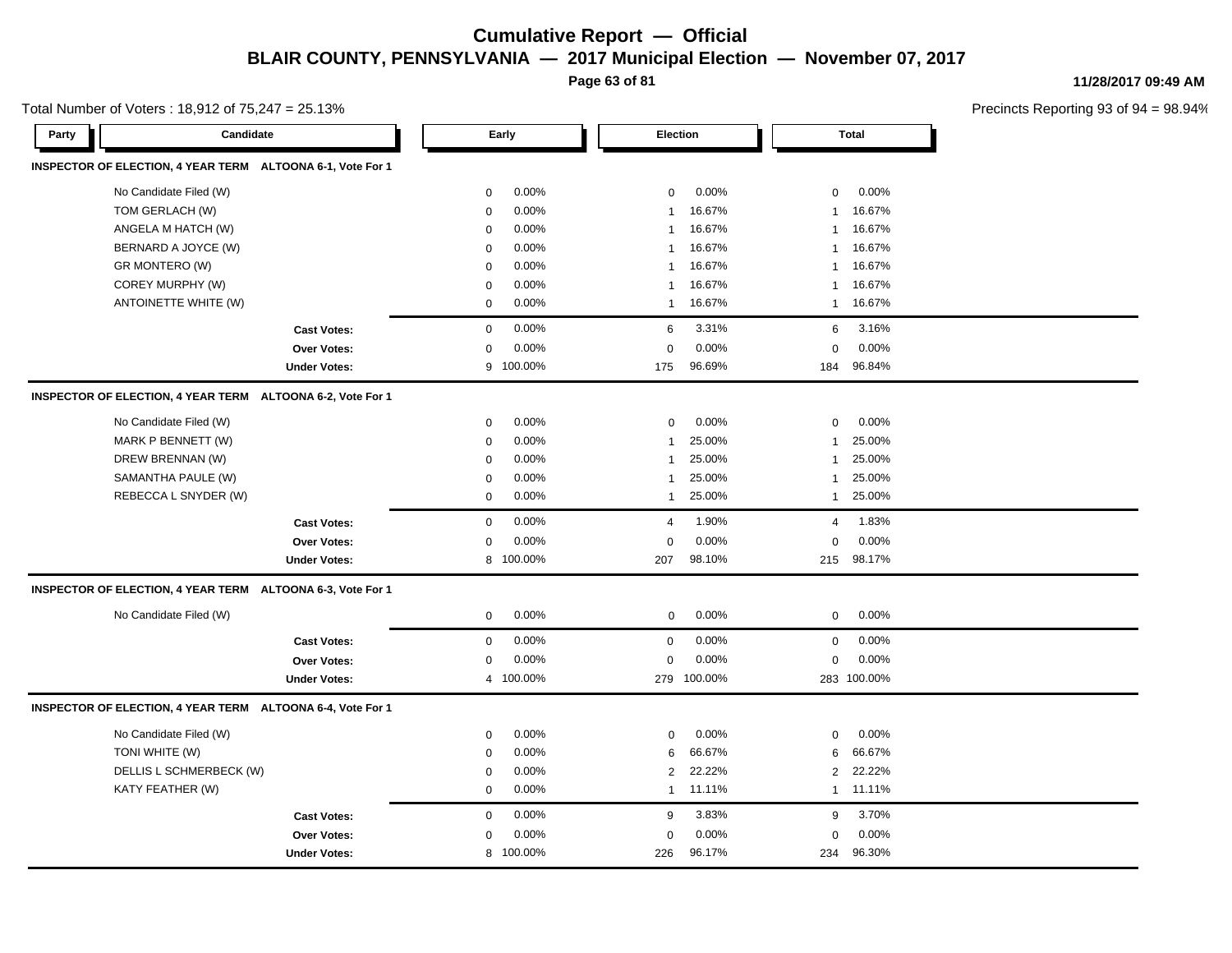**Page 64 of 81**

**11/28/2017 09:49 AM**

|       | Total Number of Voters: 18,912 of 75,247 = 25.13%          |                     |                          |                         |                        | Precincts Reporting 93 of 94 = 98.94% |
|-------|------------------------------------------------------------|---------------------|--------------------------|-------------------------|------------------------|---------------------------------------|
| Party | Candidate                                                  |                     | Early                    | Election                | <b>Total</b>           |                                       |
|       | INSPECTOR OF ELECTION, 4 YEAR TERM ALTOONA 7, Vote For 1   |                     |                          |                         |                        |                                       |
|       | No Candidate Filed (W)                                     |                     | 0.00%<br>0               | 0.00%<br>0              | 0.00%<br>$\mathbf 0$   |                                       |
|       | ALAN GREINER (W)                                           |                     | 0.00%<br>0               | 8 100.00%               | 8 100.00%              |                                       |
|       |                                                            | <b>Cast Votes:</b>  | 0.00%<br>$\mathbf 0$     | 7.08%<br>8              | 7.02%<br>8             |                                       |
|       |                                                            | <b>Over Votes:</b>  | 0.00%<br>$\mathbf 0$     | 0.00%<br>$\Omega$       | 0.00%<br>$\mathbf 0$   |                                       |
|       |                                                            | <b>Under Votes:</b> | 100.00%<br>$\mathbf{1}$  | 92.92%<br>105           | 92.98%<br>106          |                                       |
|       | INSPECTOR OF ELECTION, 4 YEAR TERM ALTOONA 8-1, Vote For 1 |                     |                          |                         |                        |                                       |
| DEM   | VIRGINIA E. LATCHFORD                                      |                     | 100.00%<br>2             | 98.11%<br>52            | 98.18%<br>54           |                                       |
|       | <b>HARRY PELTON (W)</b>                                    |                     | 0.00%<br>$\mathbf 0$     | 1.89%<br>1              | 1.82%<br>$\mathbf{1}$  |                                       |
|       |                                                            | <b>Cast Votes:</b>  | 66.67%<br>2              | 67.95%<br>53            | 67.90%<br>55           |                                       |
|       |                                                            | <b>Over Votes:</b>  | 0.00%<br>$\mathbf 0$     | 0.00%<br>0              | 0.00%<br>$\mathbf 0$   |                                       |
|       |                                                            | <b>Under Votes:</b> | 33.33%<br>$\overline{1}$ | 32.05%<br>25            | 32.10%<br>26           |                                       |
|       | INSPECTOR OF ELECTION, 4 YEAR TERM ALTOONA 8-2, Vote For 1 |                     |                          |                         |                        |                                       |
|       | No Candidate Filed (W)                                     |                     | 0.00%<br>0               | 0.00%<br>0              | 0.00%<br>$\mathbf 0$   |                                       |
|       | JAN MCCREADY (W)                                           |                     | 0.00%<br>0               | 50.00%<br>1             | 50.00%<br>$\mathbf{1}$ |                                       |
|       | LORI MOSCHELLA (W)                                         |                     | $0.00\%$<br>$\mathbf 0$  | 50.00%<br>1             | 50.00%<br>$\mathbf{1}$ |                                       |
|       |                                                            | <b>Cast Votes:</b>  | 0.00%<br>$\mathbf 0$     | 1.41%<br>$\overline{2}$ | 1.37%<br>2             |                                       |
|       |                                                            | <b>Over Votes:</b>  | 0.00%<br>0               | 0.00%<br>$\mathbf 0$    | 0.00%<br>0             |                                       |
|       |                                                            | <b>Under Votes:</b> | 4 100.00%                | 98.59%<br>140           | 98.63%<br>144          |                                       |
|       | INSPECTOR OF ELECTION, 4 YEAR TERM ALTOONA 9, Vote For 1   |                     |                          |                         |                        |                                       |
|       | No Candidate Filed (W)                                     |                     | 0.00%<br>0               | 0.00%<br>0              | 0.00%<br>$\mathbf 0$   |                                       |
|       | ALLISON BUTLER (W)                                         |                     | 0.00%<br>0               | 20.00%<br>1             | 20.00%<br>$\mathbf{1}$ |                                       |
|       | <b>BARRY CRISTE II (W)</b>                                 |                     | 0.00%<br>$\mathbf 0$     | 20.00%<br>1             | 20.00%<br>$\mathbf{1}$ |                                       |
|       | JAMES SWAN III (W)                                         |                     | 0.00%<br>$\mathbf 0$     | 20.00%                  | 20.00%<br>1            |                                       |
|       | MICHELE GRAHAM (W)                                         |                     | $0.00\%$<br>0            | 20.00%<br>1             | 20.00%<br>$\mathbf{1}$ |                                       |
|       | RICHARD ANDREW FULLER (W)                                  |                     | 0.00%<br>0               | 20.00%<br>$\mathbf{1}$  | 20.00%<br>$\mathbf{1}$ |                                       |
|       |                                                            | <b>Cast Votes:</b>  | 0.00%<br>$\mathbf 0$     | 3.05%<br>5              | 2.92%<br>5             |                                       |

0.00% 0

100.00% 159 166

96.95% 97.08%

0.00% 0 0.00%

**Over Votes:** 0 0.00% Under Votes: 7 100.00%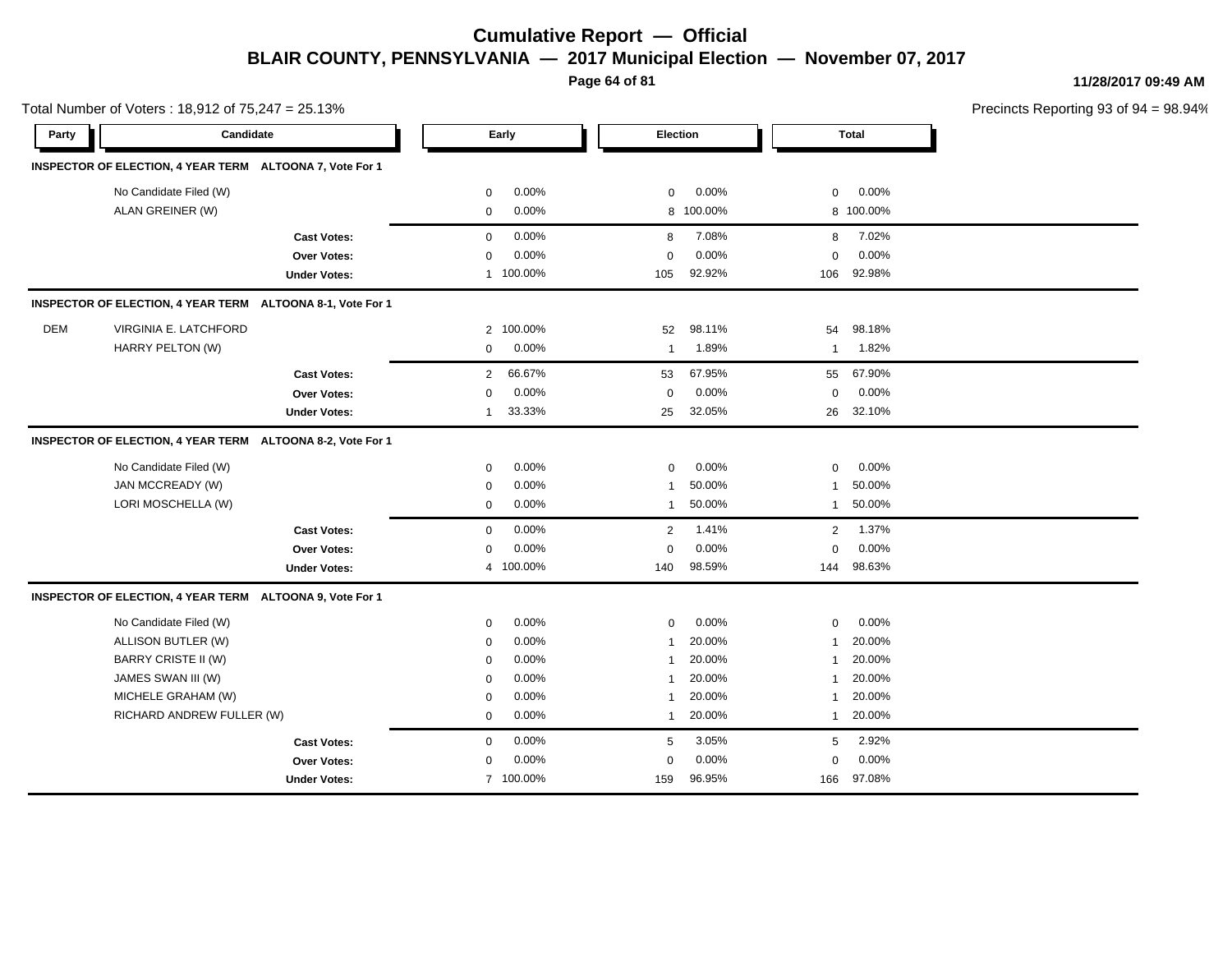**Page 65 of 81**

**11/28/2017 09:49 AM**

|            | Total Number of Voters: 18,912 of 75,247 = 25.13%           |                     |                |         |                |        |                |              | Precincts Reporting 93 of 9 |
|------------|-------------------------------------------------------------|---------------------|----------------|---------|----------------|--------|----------------|--------------|-----------------------------|
| Party      | Candidate                                                   |                     |                | Early   | Election       |        |                | <b>Total</b> |                             |
|            | INSPECTOR OF ELECTION, 4 YEAR TERM ALTOONA 10-1, Vote For 1 |                     |                |         |                |        |                |              |                             |
| <b>REP</b> | <b>IDA MERCER</b>                                           |                     | 5              | 100.00% | 153            | 95.63% | 158            | 95.76%       |                             |
|            | CHARLES GILLESPIE (W)                                       |                     | $\mathbf 0$    | 0.00%   | $\overline{7}$ | 4.38%  | $\overline{7}$ | 4.24%        |                             |
|            |                                                             | <b>Cast Votes:</b>  | 5              | 50.00%  | 160            | 80.00% | 165            | 78.57%       |                             |
|            |                                                             | <b>Over Votes:</b>  | $\mathbf 0$    | 0.00%   | 0              | 0.00%  | $\mathbf 0$    | 0.00%        |                             |
|            |                                                             | <b>Under Votes:</b> | 5              | 50.00%  | 40             | 20.00% |                | 45 21.43%    |                             |
|            | INSPECTOR OF ELECTION, 4 YEAR TERM ALTOONA 10-2, Vote For 1 |                     |                |         |                |        |                |              |                             |
|            | No Candidate Filed (W)                                      |                     | $\mathbf 0$    | 0.00%   | 0              | 0.00%  | 0              | 0.00%        |                             |
|            | CHARLES GILLESPIE (W)                                       |                     | 2              | 66.67%  | 6              | 40.00% | 8              | 44.44%       |                             |
|            | THOMAS DREXLER (W)                                          |                     | $\mathbf 0$    | 0.00%   | 3              | 20.00% | 3              | 16.67%       |                             |
|            | MICHELLE AUKER (W)                                          |                     | 1              | 33.33%  | -1             | 6.67%  | $\overline{2}$ | 11.11%       |                             |
|            | ANNA MARIE RODKEY (W)                                       |                     | $\mathbf 0$    | 0.00%   | $\mathbf{1}$   | 6.67%  | 1              | 5.56%        |                             |
|            | DAN BAUER (W)                                               |                     | $\mathbf 0$    | 0.00%   | $\mathbf{1}$   | 6.67%  | -1             | 5.56%        |                             |
|            | FOOR DELORES (W)                                            |                     | 0              | 0.00%   | $\mathbf{1}$   | 6.67%  | -1             | 5.56%        |                             |
|            | LARRY FOCHT (W)                                             |                     | $\mathbf 0$    | 0.00%   | $\mathbf{1}$   | 6.67%  | $\mathbf{1}$   | 5.56%        |                             |
|            | MICHAEL RAWLINS (W)                                         |                     | $\mathbf 0$    | 0.00%   | 1              | 6.67%  | $\mathbf{1}$   | 5.56%        |                             |
|            |                                                             | <b>Cast Votes:</b>  | 3              | 25.00%  | 15             | 5.68%  | 18             | 6.52%        |                             |
|            |                                                             | Over Votes:         | $\mathbf 0$    | 0.00%   | 0              | 0.00%  | 0              | 0.00%        |                             |
|            |                                                             | <b>Under Votes:</b> | 9              | 75.00%  | 249            | 94.32% | 258            | 93.48%       |                             |
|            | INSPECTOR OF ELECTION, 4 YEAR TERM ALTOONA 11-1, Vote For 1 |                     |                |         |                |        |                |              |                             |
| DEM        | <b>HELEN HOOVER</b>                                         |                     | 4              | 100.00% | 191            | 98.96% | 195            | 98.98%       |                             |
|            | MARY HOOPER (W)                                             |                     | $\mathbf 0$    | 0.00%   | 2              | 1.04%  | 2              | 1.02%        |                             |
|            |                                                             | <b>Cast Votes:</b>  | $\overline{4}$ | 66.67%  | 193            | 71.75% | 197            | 71.64%       |                             |
|            |                                                             | Over Votes:         | $\mathbf 0$    | 0.00%   | 0              | 0.00%  | 0              | 0.00%        |                             |
|            |                                                             | <b>Under Votes:</b> | $\overline{2}$ | 33.33%  | 76             | 28.25% |                | 78 28.36%    |                             |
|            | INSPECTOR OF ELECTION, 4 YEAR TERM ALTOONA 11-2, Vote For 1 |                     |                |         |                |        |                |              |                             |
| <b>DEM</b> | <b>SANDRA HUBER</b>                                         |                     | $\mathbf 1$    | 100.00% | 202            | 99.51% | 203            | 99.51%       |                             |
|            | REX GRIMM (W)                                               |                     | $\mathbf 0$    | 0.00%   | $\mathbf{1}$   | 0.49%  | $\mathbf{1}$   | 0.49%        |                             |
|            |                                                             | <b>Cast Votes:</b>  | $\mathbf{1}$   | 50.00%  | 203            | 60.96% | 204            | 60.90%       |                             |
|            |                                                             | Over Votes:         | $\mathbf 0$    | 0.00%   | $\mathbf 0$    | 0.00%  | 0              | 0.00%        |                             |
|            |                                                             | <b>Under Votes:</b> | 1              | 50.00%  | 130            | 39.04% | 131            | 39.10%       |                             |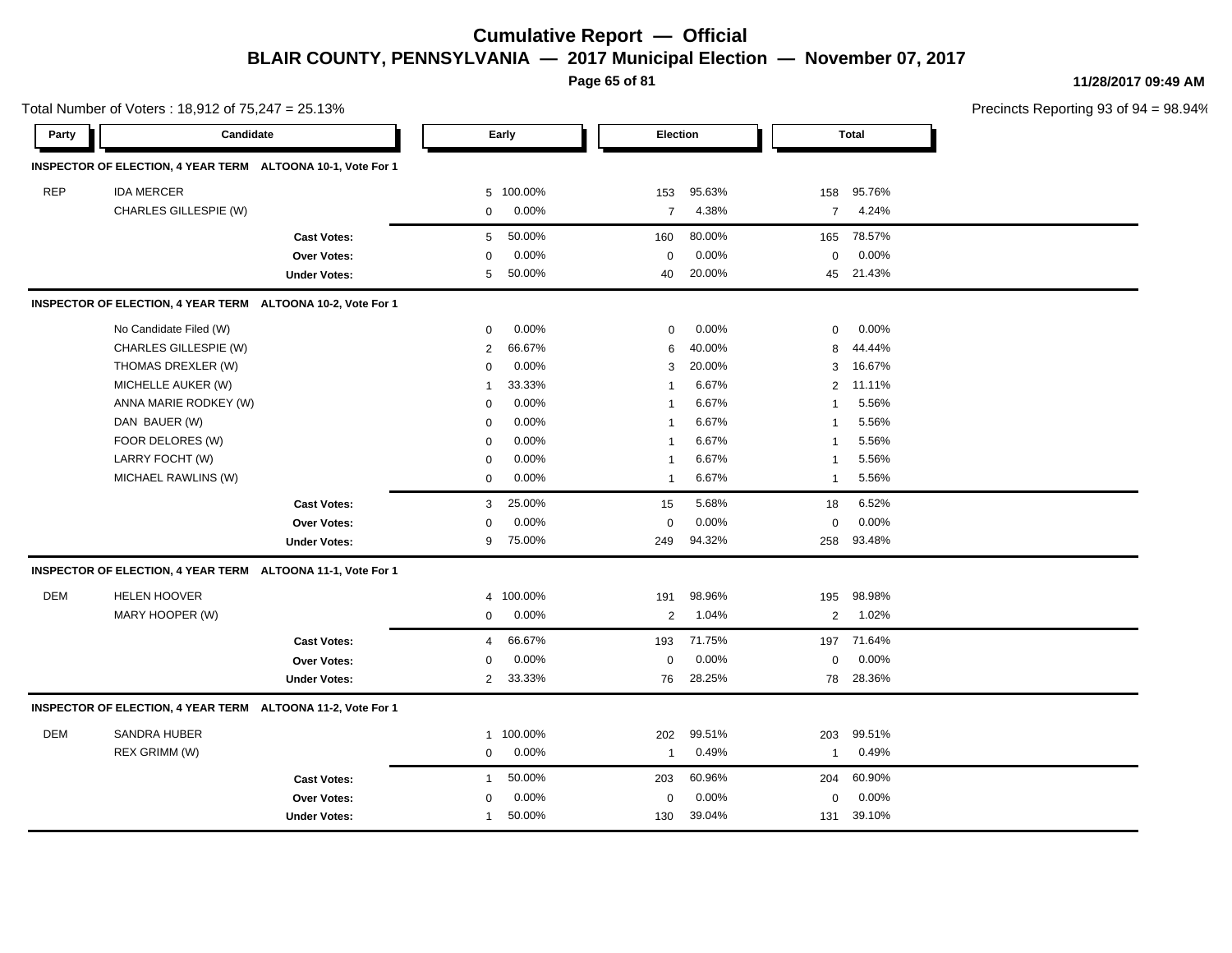**Page 66 of 81**

**11/28/2017 09:49 AM**

|            | Total Number of Voters: 18,912 of 75,247 = 25.13%           |                     |             |           |                         |             |                |              | Precincts Reporting 93 of |
|------------|-------------------------------------------------------------|---------------------|-------------|-----------|-------------------------|-------------|----------------|--------------|---------------------------|
| Party      | Candidate                                                   |                     | Early       |           | Election                |             |                | <b>Total</b> |                           |
|            | INSPECTOR OF ELECTION, 4 YEAR TERM ALTOONA 12-1, Vote For 1 |                     |             |           |                         |             |                |              |                           |
|            | No Candidate Filed (W)                                      |                     | 0           | 0.00%     | 0                       | 0.00%       | 0              | 0.00%        |                           |
|            | <b>ADAM BANKS (W)</b>                                       |                     | 0           | 0.00%     | -1                      | 25.00%      | -1             | 25.00%       |                           |
|            | <b>ASHLEY MCALEER (W)</b>                                   |                     | 0           | 0.00%     | $\overline{\mathbf{1}}$ | 25.00%      | 1              | 25.00%       |                           |
|            | MILES RICE (W)                                              |                     | 0           | 0.00%     | -1                      | 25.00%      | 1              | 25.00%       |                           |
|            | SYLVIA HARKER (W)                                           |                     | 0           | 0.00%     | -1                      | 25.00%      | $\mathbf{1}$   | 25.00%       |                           |
|            |                                                             | <b>Cast Votes:</b>  | $\mathbf 0$ | 0.00%     | $\overline{4}$          | 2.53%       | 4              | 2.48%        |                           |
|            |                                                             | Over Votes:         | $\mathbf 0$ | 0.00%     | $\Omega$                | 0.00%       | $\mathbf 0$    | 0.00%        |                           |
|            |                                                             | <b>Under Votes:</b> | 3           | 100.00%   | 154                     | 97.47%      | 157            | 97.52%       |                           |
|            | INSPECTOR OF ELECTION, 4 YEAR TERM ALTOONA 12-2, Vote For 1 |                     |             |           |                         |             |                |              |                           |
|            | No Candidate Filed (W)                                      |                     | 0           | 0.00%     | 0                       | 0.00%       | 0              | 0.00%        |                           |
|            | LINDA C BLAKE (W)                                           |                     | $\mathbf 0$ | 0.00%     | $\mathbf{2}$            | 40.00%      | $\overline{2}$ | 40.00%       |                           |
|            | HOLLY BLAIR (W)                                             |                     | 0           | 0.00%     | 1                       | 20.00%      | 1              | 20.00%       |                           |
|            | JOSH MCCONNEL (W)                                           |                     | 0           | 0.00%     | 1                       | 20.00%      | 1              | 20.00%       |                           |
|            | JUANITA MCLUCAS (W)                                         |                     | $\mathbf 0$ | 0.00%     | $\mathbf{1}$            | 20.00%      | $\mathbf{1}$   | 20.00%       |                           |
|            |                                                             | <b>Cast Votes:</b>  | $\mathbf 0$ | 0.00%     | 5                       | 3.36%       | 5              | 3.33%        |                           |
|            |                                                             | Over Votes:         | $\mathbf 0$ | 0.00%     | $\Omega$                | 0.00%       | $\Omega$       | 0.00%        |                           |
|            |                                                             | <b>Under Votes:</b> |             | 1 100.00% | 144                     | 96.64%      | 145            | 96.67%       |                           |
|            | INSPECTOR OF ELECTION, 4 YEAR TERM ALTOONA 12-3, Vote For 1 |                     |             |           |                         |             |                |              |                           |
|            | No Candidate Filed (W)                                      |                     | 0           | 0.00%     | 0                       | 0.00%       | $\mathbf 0$    | 0.00%        |                           |
|            | ANTHONY SABATINO (W)                                        |                     | $\mathbf 0$ | 0.00%     |                         | 1 100.00%   |                | 1 100.00%    |                           |
|            |                                                             | <b>Cast Votes:</b>  | 0           | 0.00%     | $\overline{\mathbf{1}}$ | 0.87%       | $\mathbf{1}$   | 0.85%        |                           |
|            |                                                             | Over Votes:         | 0           | 0.00%     | $\mathbf 0$             | 0.00%       | $\mathbf 0$    | 0.00%        |                           |
|            |                                                             | <b>Under Votes:</b> |             | 3 100.00% | 114                     | 99.13%      |                | 117 99.15%   |                           |
|            | INSPECTOR OF ELECTION, 4 YEAR TERM ALTOONA 12-4, Vote For 1 |                     |             |           |                         |             |                |              |                           |
| <b>REP</b> | <b>MATTHEW ZUPON</b>                                        |                     |             | 4 100.00% |                         | 166 100.00% |                | 170 100.00%  |                           |
|            |                                                             | <b>Cast Votes:</b>  | 4           | 80.00%    | 166                     | 79.43%      |                | 170 79.44%   |                           |
|            |                                                             | <b>Over Votes:</b>  | 0           | 0.00%     | $\mathbf 0$             | 0.00%       | 0              | 0.00%        |                           |
|            |                                                             | <b>Under Votes:</b> | 1           | 20.00%    | 43                      | 20.57%      | 44             | 20.56%       |                           |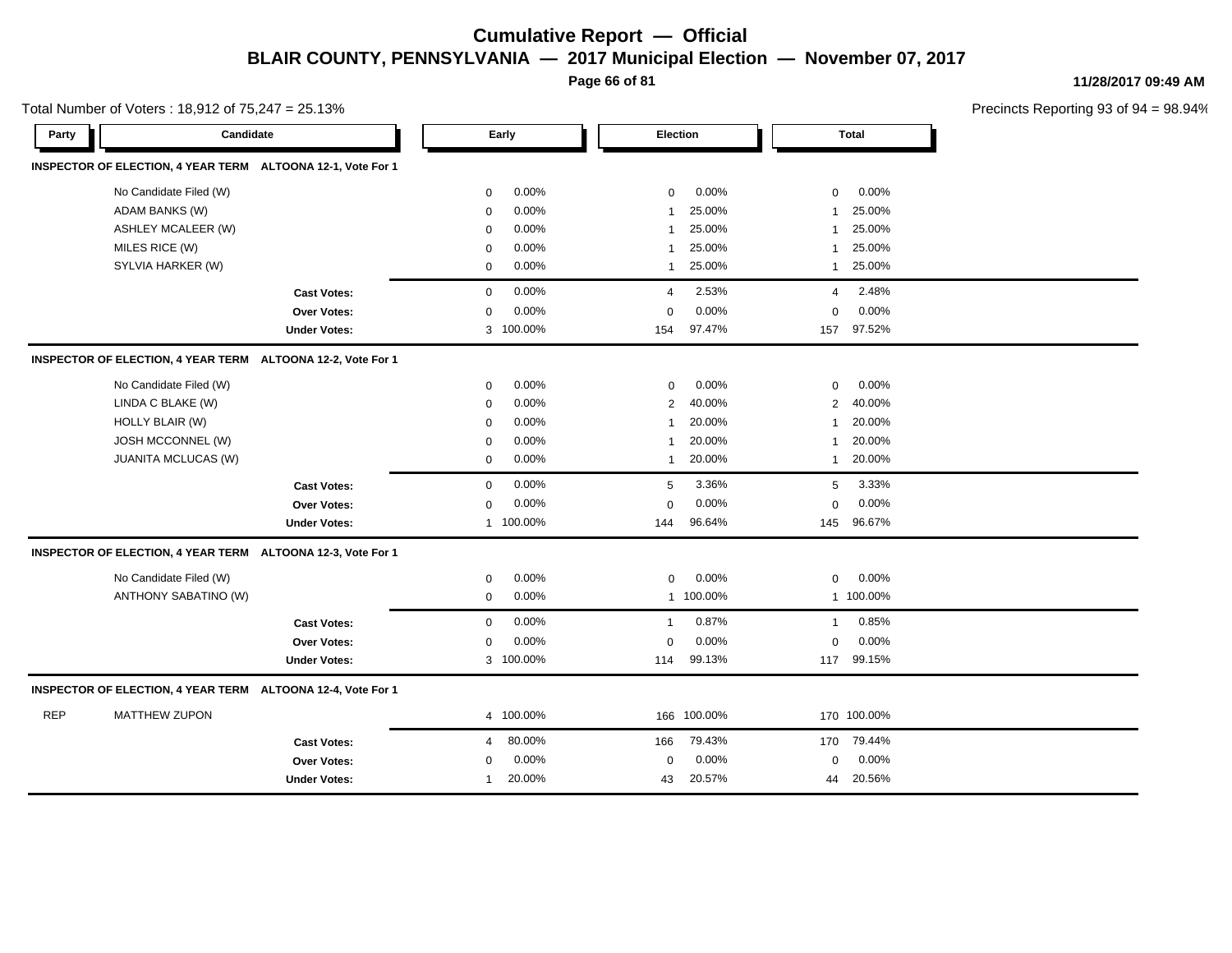**Page 67 of 81**

**11/28/2017 09:49 AM**

| Total Number of Voters: 18,912 of 75,247 = 25.13%           |                     |             |           |                |             |                |              | Precincts Reporting 93 of 9 |
|-------------------------------------------------------------|---------------------|-------------|-----------|----------------|-------------|----------------|--------------|-----------------------------|
| Party                                                       | Candidate           |             | Early     | Election       |             |                | <b>Total</b> |                             |
| INSPECTOR OF ELECTION, 4 YEAR TERM ALTOONA 13-1, Vote For 1 |                     |             |           |                |             |                |              |                             |
| No Candidate Filed (W)                                      |                     | 0           | 0.00%     | $\mathbf 0$    | 0.00%       | 0              | 0.00%        |                             |
| SHANE IRWIN (W)                                             |                     | $\mathbf 0$ | 0.00%     | 1              | 25.00%      | 1              | 25.00%       |                             |
| DAVID WOLESLAGLE (W)                                        |                     | $\mathbf 0$ | 0.00%     | $\mathbf{1}$   | 25.00%      | $\mathbf{1}$   | 25.00%       |                             |
| ELIZABETH EVANS (W)                                         |                     | $\mathbf 0$ | 0.00%     | -1             | 25.00%      | 1              | 25.00%       |                             |
| KAGERISE (W)                                                |                     | 0           | 0.00%     | 1              | 25.00%      | $\mathbf{1}$   | 25.00%       |                             |
|                                                             | <b>Cast Votes:</b>  | $\mathbf 0$ | 0.00%     | 4              | 1.46%       | 4              | 1.44%        |                             |
|                                                             | <b>Over Votes:</b>  | $\mathbf 0$ | 0.00%     | $\mathbf 0$    | 0.00%       | $\mathbf 0$    | 0.00%        |                             |
|                                                             | <b>Under Votes:</b> |             | 3 100.00% | 270            | 98.54%      | 273            | 98.56%       |                             |
| INSPECTOR OF ELECTION, 4 YEAR TERM ALTOONA 13-2, Vote For 1 |                     |             |           |                |             |                |              |                             |
| No Candidate Filed (W)                                      |                     | $\mathbf 0$ | 0.00%     | $\mathbf 0$    | 0.00%       | $\mathbf 0$    | 0.00%        |                             |
|                                                             | <b>Cast Votes:</b>  | $\mathbf 0$ | 0.00%     | $\mathbf 0$    | 0.00%       | $\mathbf 0$    | 0.00%        |                             |
|                                                             | Over Votes:         | $\mathbf 0$ | 0.00%     | $\Omega$       | 0.00%       | $\mathbf 0$    | 0.00%        |                             |
|                                                             | <b>Under Votes:</b> | $\mathbf 0$ | 0.00%     |                | 172 100.00% |                | 172 100.00%  |                             |
| INSPECTOR OF ELECTION, 4 YEAR TERM ALTOONA 13-3, Vote For 1 |                     |             |           |                |             |                |              |                             |
| No Candidate Filed (W)                                      |                     | $\mathbf 0$ | 0.00%     | $\mathbf 0$    | 0.00%       | $\mathbf 0$    | 0.00%        |                             |
| SHERRI MCGREGOR (W)                                         |                     | $\mathbf 0$ | 0.00%     | 5              | 71.43%      | 5              | 71.43%       |                             |
| CHAD M CONFER (W)                                           |                     | $\mathbf 0$ | 0.00%     | 1              | 14.29%      |                | 1 14.29%     |                             |
| JAMES MCGREGOR (W)                                          |                     | $\mathbf 0$ | 0.00%     | $\mathbf{1}$   | 14.29%      |                | 1 14.29%     |                             |
|                                                             | <b>Cast Votes:</b>  | $\mathbf 0$ | $0.00\%$  | $\overline{7}$ | 3.48%       | $\overline{7}$ | 3.43%        |                             |
|                                                             | <b>Over Votes:</b>  | $\mathbf 0$ | 0.00%     | $\mathbf 0$    | 0.00%       | $\mathbf 0$    | 0.00%        |                             |
|                                                             | <b>Under Votes:</b> |             | 3 100.00% | 194            | 96.52%      | 197            | 96.57%       |                             |
| INSPECTOR OF ELECTION, 4 YEAR TERM ALTOONA 13-4, Vote For 1 |                     |             |           |                |             |                |              |                             |
| No Candidate Filed (W)                                      |                     | $\mathbf 0$ | 0.00%     | $\mathbf 0$    | 0.00%       | $\mathbf 0$    | 0.00%        |                             |
|                                                             | <b>Cast Votes:</b>  | $\mathbf 0$ | 0.00%     | 0              | 0.00%       | $\mathbf 0$    | 0.00%        |                             |
|                                                             | <b>Over Votes:</b>  | 0           | $0.00\%$  | 0              | 0.00%       | 0              | 0.00%        |                             |
|                                                             | <b>Under Votes:</b> |             | 3 100.00% |                | 126 100.00% |                | 129 100.00%  |                             |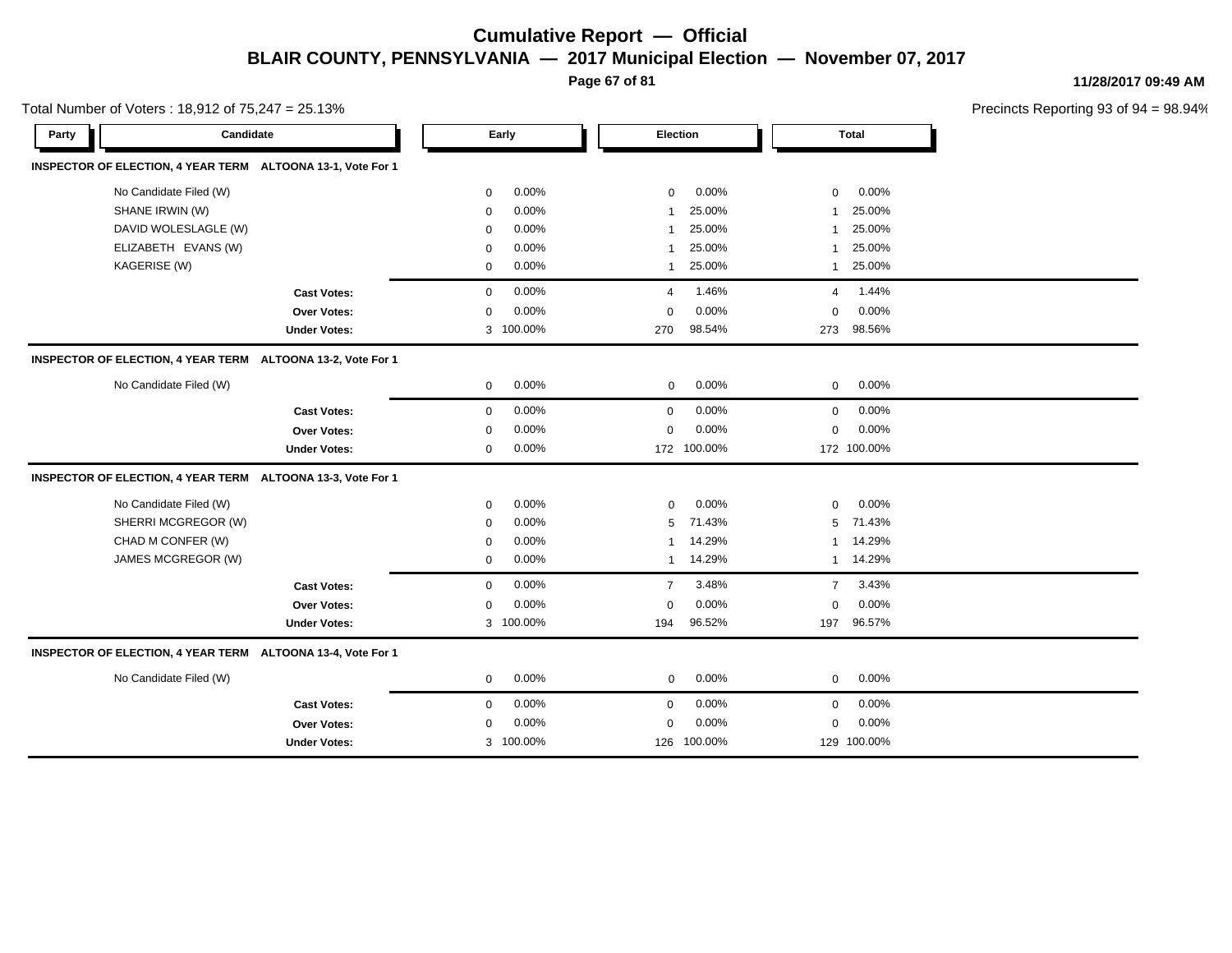**Page 68 of 81**

**11/28/2017 09:49 AM**

|       | Total Number of Voters: 18,912 of 75,247 = 25.13%           |                     |                |           |                |         |                |              | Precincts Reporting 93 of 9 |
|-------|-------------------------------------------------------------|---------------------|----------------|-----------|----------------|---------|----------------|--------------|-----------------------------|
| Party | Candidate                                                   |                     |                | Early     | Election       |         |                | <b>Total</b> |                             |
|       | INSPECTOR OF ELECTION, 4 YEAR TERM ALTOONA 14-1, Vote For 1 |                     |                |           |                |         |                |              |                             |
|       | No Candidate Filed (W)                                      |                     | 0              | 0.00%     | $\mathbf 0$    | 0.00%   | 0              | 0.00%        |                             |
|       | ASHLEY DAY (W)                                              |                     | 1              | 100.00%   | $\mathbf 0$    | 0.00%   | 1              | 33.33%       |                             |
|       | DREW BRENNAN (W)                                            |                     | $\mathbf 0$    | 0.00%     | $\mathbf{1}$   | 50.00%  | 1              | 33.33%       |                             |
|       | <b>JOSH THOMPSON (W)</b>                                    |                     | $\mathbf 0$    | 0.00%     | 1              | 50.00%  | $\mathbf{1}$   | 33.33%       |                             |
|       |                                                             | <b>Cast Votes:</b>  | $\mathbf{1}$   | 12.50%    | 2              | 0.56%   | 3              | 0.82%        |                             |
|       |                                                             | Over Votes:         | $\mathbf 0$    | 0.00%     | $\mathbf 0$    | 0.00%   | 0              | 0.00%        |                             |
|       |                                                             | <b>Under Votes:</b> | $\overline{7}$ | 87.50%    | 356            | 99.44%  |                | 363 99.18%   |                             |
|       | INSPECTOR OF ELECTION, 4 YEAR TERM ALTOONA 14-2, Vote For 1 |                     |                |           |                |         |                |              |                             |
| DEM   | <b>JAMES DIXON</b>                                          |                     |                | 8 100.00% | 246            | 100.00% |                | 254 100.00%  |                             |
|       |                                                             | <b>Cast Votes:</b>  | 8              | 47.06%    | 246            | 69.89%  | 254            | 68.83%       |                             |
|       |                                                             | <b>Over Votes:</b>  | $\mathbf 0$    | 0.00%     | $\mathbf 0$    | 0.00%   | $\mathsf 0$    | 0.00%        |                             |
|       |                                                             | <b>Under Votes:</b> | 9              | 52.94%    | 106            | 30.11%  |                | 115 31.17%   |                             |
|       | INSPECTOR OF ELECTION, 4 YEAR TERM ALTOONA 14-3, Vote For 1 |                     |                |           |                |         |                |              |                             |
|       | No Candidate Filed (W)                                      |                     | 0              | 0.00%     | $\mathbf 0$    | 0.00%   | 0              | 0.00%        |                             |
|       | ANACE SMITH (W)                                             |                     | $\mathbf 0$    | 0.00%     | $\mathbf{1}$   | 14.29%  | $\mathbf{1}$   | 14.29%       |                             |
|       | ED DELL (W)                                                 |                     | $\mathbf 0$    | 0.00%     | $\mathbf{1}$   | 14.29%  | $\mathbf{1}$   | 14.29%       |                             |
|       | ERICH STOEHR (W)                                            |                     | $\mathbf 0$    | 0.00%     | $\overline{2}$ | 28.57%  | 2              | 28.57%       |                             |
|       | JASON EBERSOLE (W)                                          |                     | 0              | 0.00%     | 1              | 14.29%  | 1              | 14.29%       |                             |
|       | MORGAN MCNULTY (W)                                          |                     | 0              | 0.00%     | 1              | 14.29%  | 1              | 14.29%       |                             |
|       | ZACHARY IMLER (W)                                           |                     | 0              | 0.00%     | $\mathbf{1}$   | 14.29%  | $\mathbf{1}$   | 14.29%       |                             |
|       |                                                             | <b>Cast Votes:</b>  | 0              | 0.00%     | $\overline{7}$ | 1.89%   | $\overline{7}$ | 1.84%        |                             |
|       |                                                             | <b>Over Votes:</b>  | 0              | 0.00%     | 0              | 0.00%   | 0              | 0.00%        |                             |
|       |                                                             | <b>Under Votes:</b> | 9              | 100.00%   | 364            | 98.11%  |                | 373 98.16%   |                             |
|       | INSPECTOR OF ELECTION, 4 YEAR TERM ALLEGHENY 1, Vote For 1  |                     |                |           |                |         |                |              |                             |
| DEM   | <b>LORETTA WILT</b>                                         |                     | $\overline{4}$ | 100.00%   | 194            | 97.98%  | 198            | 98.02%       |                             |
|       | CAROLE JOHNSON (W)                                          |                     | $\mathbf 0$    | 0.00%     | 2              | 1.01%   | 2              | 0.99%        |                             |
|       | BEN WRIGHT (W)                                              |                     | $\mathbf 0$    | 0.00%     | $\mathbf{1}$   | 0.51%   | $\mathbf{1}$   | 0.50%        |                             |
|       | MAUREEN SNITH (W)                                           |                     | 0              | 0.00%     | $\mathbf{1}$   | 0.51%   | $\mathbf{1}$   | 0.50%        |                             |
|       |                                                             | <b>Cast Votes:</b>  | 4              | 23.53%    | 198            | 55.00%  | 202            | 53.58%       |                             |
|       |                                                             | <b>Over Votes:</b>  | $\Omega$       | 0.00%     | 0              | 0.00%   | 0              | 0.00%        |                             |
|       |                                                             | <b>Under Votes:</b> |                | 13 76.47% | 162            | 45.00%  |                | 175 46.42%   |                             |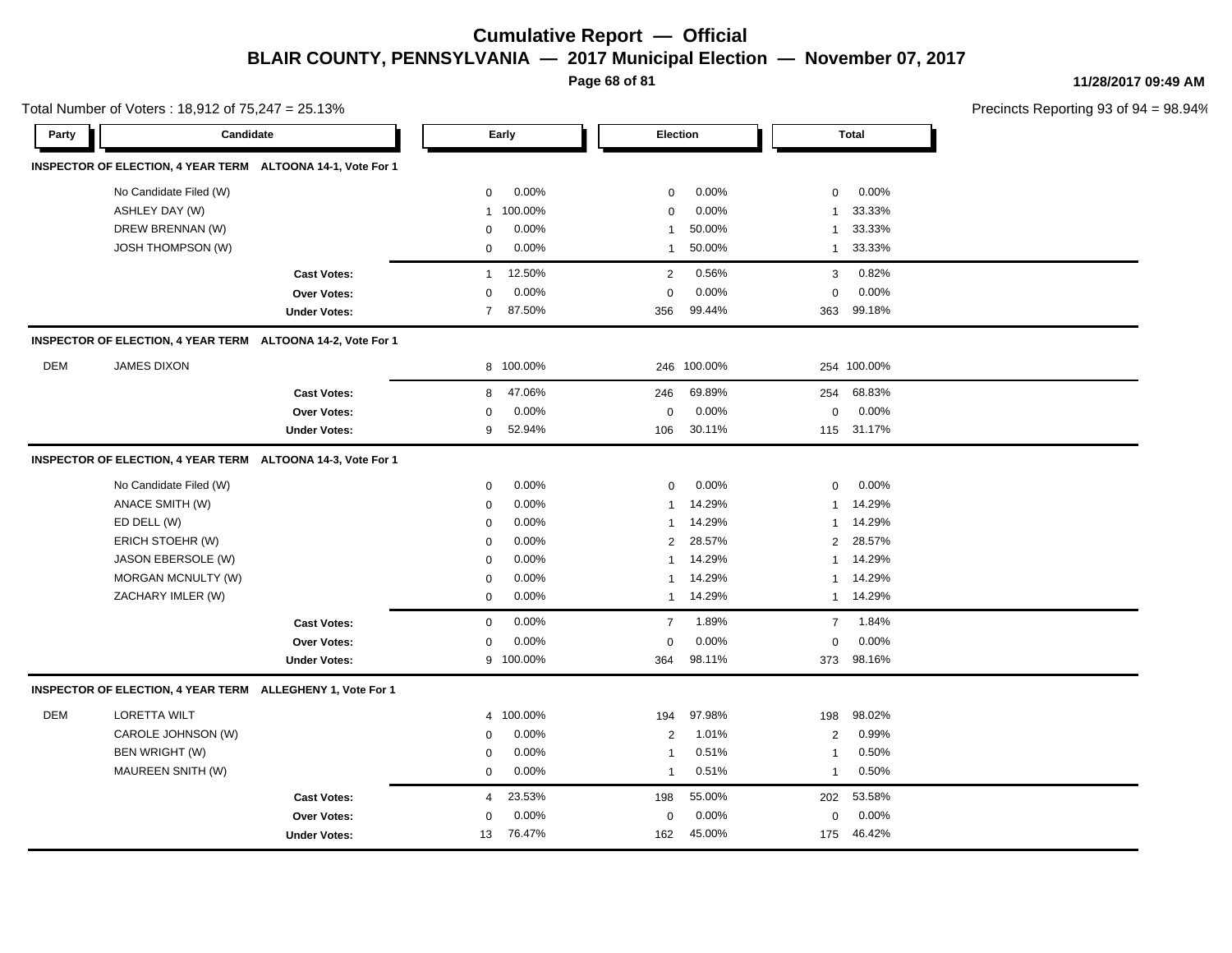**Page 69 of 81**

**11/28/2017 09:49 AM**

|            | Total Number of Voters: 18,912 of 75,247 = 25.13%          |                     |                   |           |                |          |                  |              | Precincts Reporting 93 of 9 |
|------------|------------------------------------------------------------|---------------------|-------------------|-----------|----------------|----------|------------------|--------------|-----------------------------|
| Party      | Candidate                                                  |                     |                   | Early     |                | Election |                  | <b>Total</b> |                             |
|            | INSPECTOR OF ELECTION, 4 YEAR TERM ALLEGHENY 2, Vote For 1 |                     |                   |           |                |          |                  |              |                             |
| <b>DEM</b> | <b>GAIL F. HITE</b>                                        |                     | 6                 | 33.33%    | 82             | 25.71%   | 88               | 26.11%       |                             |
| <b>REP</b> | KENNETH P. SMITH                                           |                     | $12 \overline{ }$ | 66.67%    | 237            | 74.29%   | 249              | 73.89%       |                             |
|            |                                                            | <b>Cast Votes:</b>  | 18                | 90.00%    | 319            | 95.22%   | 337              | 94.93%       |                             |
|            |                                                            | <b>Over Votes:</b>  | $\mathbf 0$       | 0.00%     | $\mathbf 0$    | 0.00%    | $\mathbf 0$      | 0.00%        |                             |
|            |                                                            | <b>Under Votes:</b> | $\overline{2}$    | 10.00%    | 16             | 4.78%    | 18               | 5.07%        |                             |
|            | INSPECTOR OF ELECTION, 4 YEAR TERM ALLEGHENY 3, Vote For 1 |                     |                   |           |                |          |                  |              |                             |
|            | No Candidate Filed (W)                                     |                     | $\mathbf 0$       | 0.00%     | $\mathbf 0$    | 0.00%    | 0                | 0.00%        |                             |
|            | DOUGLAS M HALL (W)                                         |                     | $\mathbf 0$       | 0.00%     | 3              | 75.00%   | 3                | 60.00%       |                             |
|            | JANE BYRNE (W)                                             |                     | $\mathbf 0$       | 0.00%     | $\mathbf{1}$   | 25.00%   | 1                | 20.00%       |                             |
|            | SALLIE MUNDY (W)                                           |                     |                   | 1 100.00% | $\mathbf 0$    | 0.00%    | $\mathbf{1}$     | 20.00%       |                             |
|            |                                                            | <b>Cast Votes:</b>  | $\overline{1}$    | 5.00%     | $\overline{4}$ | 6.15%    | $\sqrt{5}$       | 5.88%        |                             |
|            |                                                            | <b>Over Votes:</b>  | $\mathbf 0$       | 0.00%     | $\mathbf 0$    | 0.00%    | $\Omega$         | 0.00%        |                             |
|            |                                                            | <b>Under Votes:</b> | 19                | 95.00%    | 61             | 93.85%   | 80               | 94.12%       |                             |
|            | INSPECTOR OF ELECTION, 4 YEAR TERM ALLEGHENY 4, Vote For 1 |                     |                   |           |                |          |                  |              |                             |
|            | <b>LESLIE RUPP</b>                                         |                     |                   | 4 100.00% | 169            | 100.00%  |                  | 173 100.00%  |                             |
|            |                                                            | <b>Cast Votes:</b>  |                   | 4 100.00% | 169            | 95.48%   | 173              | 95.58%       |                             |
|            |                                                            | <b>Over Votes:</b>  | $\mathbf 0$       | 0.00%     | $\mathbf 0$    | 0.00%    | $\boldsymbol{0}$ | 0.00%        |                             |
|            |                                                            | <b>Under Votes:</b> | $\mathbf 0$       | 0.00%     | 8              | 4.52%    | 8                | 4.42%        |                             |
|            | INSPECTOR OF ELECTION, 4 YEAR TERM ANTIS TWP 1, Vote For 1 |                     |                   |           |                |          |                  |              |                             |
|            | No Candidate Filed (W)                                     |                     | $\mathbf 0$       | 0.00%     | $\mathbf 0$    | 0.00%    | 0                | 0.00%        |                             |
|            | ROY AMRHEIN (W)                                            |                     |                   | 1 100.00% | 8              | 100.00%  |                  | 9 100.00%    |                             |
|            |                                                            | <b>Cast Votes:</b>  | $\mathbf{1}$      | 12.50%    | 8              | 2.12%    | 9                | 2.34%        |                             |
|            |                                                            | <b>Over Votes:</b>  | 0                 | 0.00%     | $\mathbf 0$    | 0.00%    | $\mathbf 0$      | 0.00%        |                             |
|            |                                                            | <b>Under Votes:</b> | $\overline{7}$    | 87.50%    | 369            | 97.88%   |                  | 376 97.66%   |                             |
|            | INSPECTOR OF ELECTION, 4 YEAR TERM ANTIS TWP 2, Vote For 1 |                     |                   |           |                |          |                  |              |                             |
| <b>DEM</b> | DIANE L. IRWIN                                             |                     |                   | 1 100.00% | 174            | 98.86%   | 175              | 98.87%       |                             |
|            | <b>HEATHER MOCK (W)</b>                                    |                     | $\mathbf 0$       | 0.00%     | $\overline{2}$ | 1.14%    | $\overline{2}$   | 1.13%        |                             |
|            |                                                            | <b>Cast Votes:</b>  | $\overline{1}$    | 33.33%    | 176            | 61.97%   | 177              | 61.67%       |                             |
|            |                                                            | <b>Over Votes:</b>  | 0                 | 0.00%     | $\mathbf 0$    | 0.00%    | $\Omega$         | 0.00%        |                             |
|            |                                                            | <b>Under Votes:</b> | $\overline{2}$    | 66.67%    | 108            | 38.03%   | 110              | 38.33%       |                             |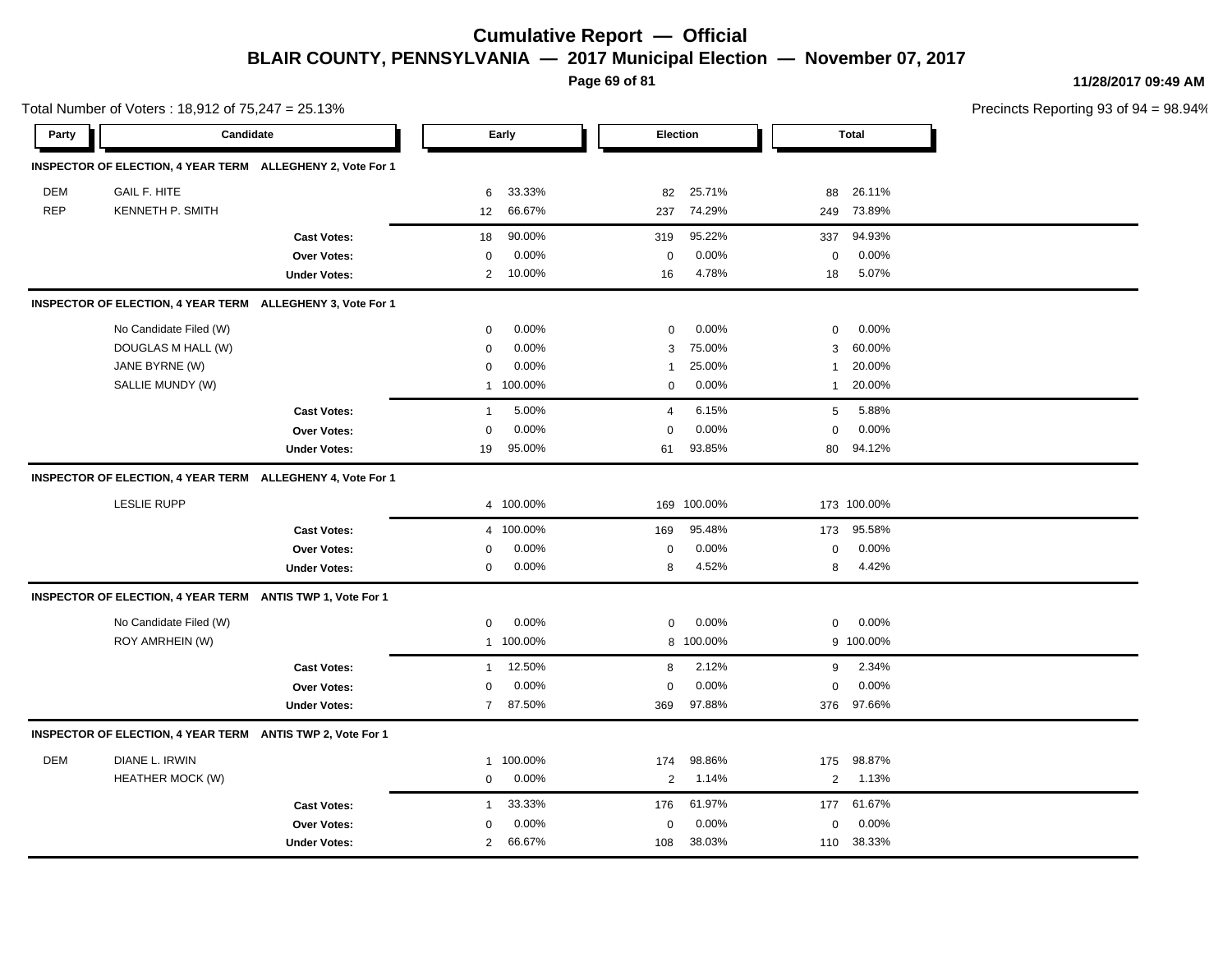**Page 70 of 81**

**11/28/2017 09:49 AM**

|            | Total Number of Voters: 18,912 of 75,247 = 25.13%          |                                                              |                          |                                   |                       | Precincts Reporting 93 o |  |  |
|------------|------------------------------------------------------------|--------------------------------------------------------------|--------------------------|-----------------------------------|-----------------------|--------------------------|--|--|
| Party      | Candidate                                                  |                                                              | Early                    | Election                          | <b>Total</b>          |                          |  |  |
|            | INSPECTOR OF ELECTION, 4 YEAR TERM ANTIS TWP 3, Vote For 1 |                                                              |                          |                                   |                       |                          |  |  |
| <b>DEM</b> | PAULA J. HALL                                              |                                                              | $0.00\%$<br>0            | 166 100.00%                       | 166 100.00%           |                          |  |  |
|            |                                                            | <b>Cast Votes:</b>                                           | 0.00%<br>0               | 54.43%<br>166                     | 54.07%<br>166         |                          |  |  |
|            |                                                            | Over Votes:                                                  | 0.00%<br>$\mathbf 0$     | 0.00%<br>$\pmb{0}$                | 0.00%<br>$\mathbf 0$  |                          |  |  |
|            |                                                            | <b>Under Votes:</b>                                          | 2 100.00%                | 45.57%<br>139                     | 45.93%<br>141         |                          |  |  |
|            |                                                            | INSPECTOR OF ELECTION, 4 YEAR TERM BELLWOOD BORO, Vote For 1 |                          |                                   |                       |                          |  |  |
|            | No Candidate Filed (W)                                     |                                                              | 0.00%<br>$\mathbf 0$     | 0.00%<br>$\Omega$                 | 0.00%<br>$\mathbf 0$  |                          |  |  |
|            | <b>MEGHAN MCCAULLEY (W)</b>                                |                                                              | 0.00%<br>$\Omega$        | 25.00%<br>1                       | 25.00%<br>$\mathbf 1$ |                          |  |  |
|            | DANIELLE RILEY (W)                                         |                                                              | 0.00%<br>$\mathbf 0$     | 50.00%<br>$\overline{\mathbf{c}}$ | 50.00%<br>2           |                          |  |  |
|            | CALVIN AMATO (W)                                           |                                                              | 0.00%<br>0               | 25.00%<br>$\mathbf{1}$            | 25.00%<br>1           |                          |  |  |
|            |                                                            | <b>Cast Votes:</b>                                           | 0.00%<br>$\mathbf 0$     | 2.00%<br>4                        | 1.97%<br>4            |                          |  |  |
|            |                                                            | <b>Over Votes:</b>                                           | 0.00%<br>$\Omega$        | 0.00%<br>$\mathbf 0$              | 0.00%<br>$\mathbf 0$  |                          |  |  |
|            |                                                            | <b>Under Votes:</b>                                          | 3 100.00%                | 98.00%<br>196                     | 98.03%<br>199         |                          |  |  |
|            | INSPECTOR OF ELECTION, 4 YEAR TERM BLAIR TWP 1, Vote For 1 |                                                              |                          |                                   |                       |                          |  |  |
| <b>DEM</b> | MARIE B. MELUSKY                                           |                                                              | 33.33%<br>$\overline{2}$ | 33.91%<br>98                      | 33.90%<br>100         |                          |  |  |
| <b>REP</b> | WILLIAM J. PADAMONSKY                                      |                                                              | 66.67%<br>4              | 66.09%<br>191                     | 66.10%<br>195         |                          |  |  |
|            |                                                            | <b>Cast Votes:</b>                                           | 100.00%<br>6             | 98.30%<br>289                     | 98.33%<br>295         |                          |  |  |
|            |                                                            | <b>Over Votes:</b>                                           | 0.00%<br>$\Omega$        | 0.00%<br>$\mathbf 0$              | $\mathbf 0$<br>0.00%  |                          |  |  |
|            |                                                            | <b>Under Votes:</b>                                          | 0.00%<br>$\mathbf 0$     | 1.70%<br>5                        | 1.67%<br>5            |                          |  |  |
|            | INSPECTOR OF ELECTION, 4 YEAR TERM BLAIR TWP 2, Vote For 1 |                                                              |                          |                                   |                       |                          |  |  |
|            | No Candidate Filed (W)                                     |                                                              | $\mathbf 0$<br>0.00%     | 0<br>0.00%                        | $\mathbf 0$<br>0.00%  |                          |  |  |
|            |                                                            | <b>Cast Votes:</b>                                           | 0.00%<br>$\mathbf 0$     | 0.00%<br>$\mathbf 0$              | $\mathbf 0$<br>0.00%  |                          |  |  |
|            |                                                            | <b>Over Votes:</b>                                           | 0.00%<br>$\mathbf 0$     | 0.00%<br>$\mathbf 0$              | 0.00%<br>$\mathbf 0$  |                          |  |  |
|            |                                                            | <b>Under Votes:</b>                                          | 1 100.00%                | 275 100.00%                       | 276 100.00%           |                          |  |  |
|            | INSPECTOR OF ELECTION, 4 YEAR TERM BLAIR TWP 3, Vote For 1 |                                                              |                          |                                   |                       |                          |  |  |
| <b>REP</b> | KARLA S. JACKSON                                           |                                                              | 1 100.00%                | 181 100.00%                       | 182 100.00%           |                          |  |  |
|            |                                                            | <b>Cast Votes:</b>                                           | 1 100.00%                | 87.02%<br>181                     | 87.08%<br>182         |                          |  |  |
|            |                                                            | Over Votes:                                                  | $0.00\%$<br>$\Omega$     | 0.00%<br>$\mathbf 0$              | 0.00%<br>$\mathbf 0$  |                          |  |  |
|            |                                                            | <b>Under Votes:</b>                                          | 0.00%<br>$\mathbf 0$     | 12.98%<br>27                      | 27 12.92%             |                          |  |  |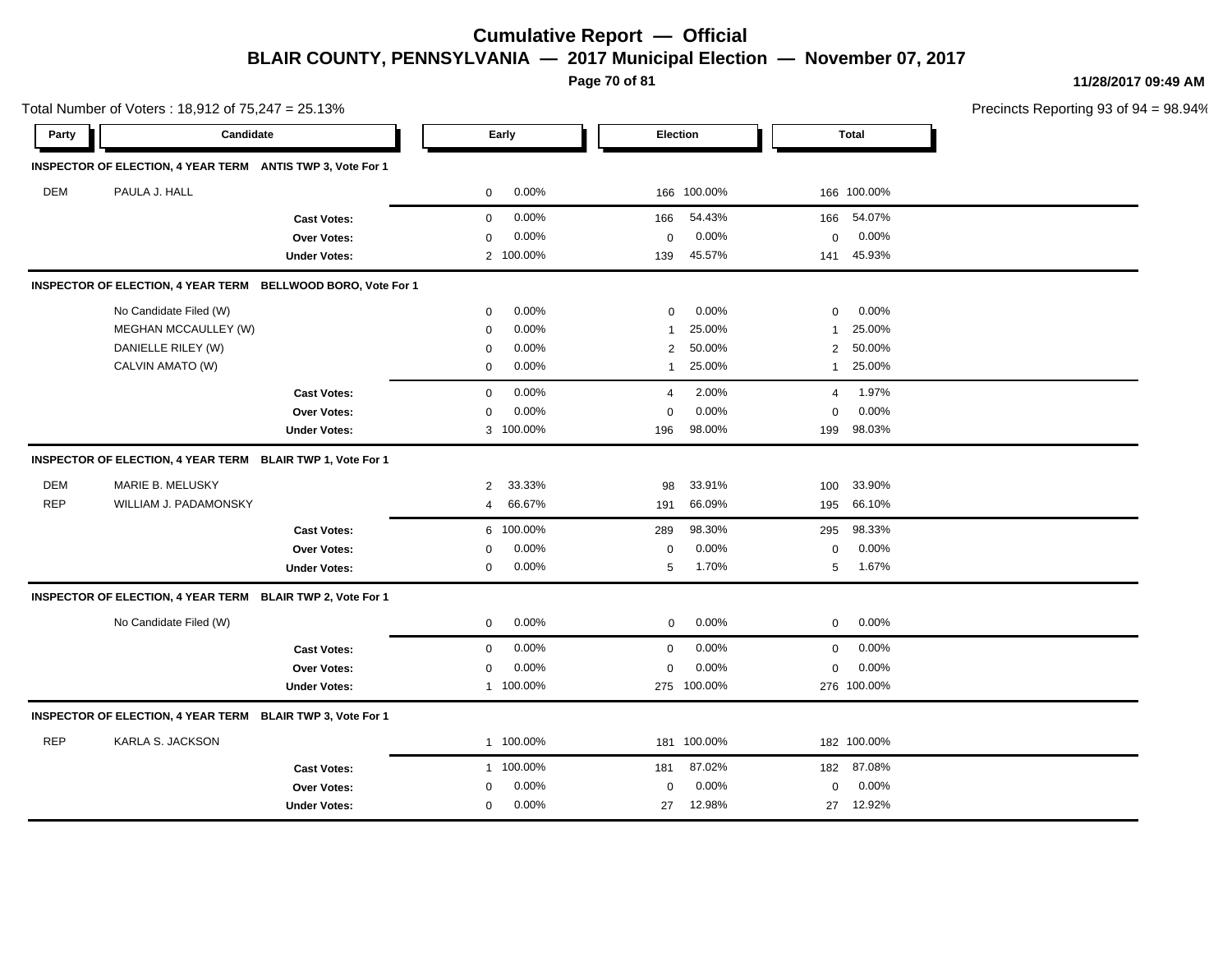**Page 71 of 81**

**11/28/2017 09:49 AM**

|            | Total Number of Voters: 18,912 of 75,247 = 25.13%            |                     |              |            |                |                 |                |              | Precincts Reporting 93 of 9 |
|------------|--------------------------------------------------------------|---------------------|--------------|------------|----------------|-----------------|----------------|--------------|-----------------------------|
| Party      | Candidate                                                    |                     |              | Early      |                | <b>Election</b> |                | <b>Total</b> |                             |
|            | INSPECTOR OF ELECTION, 4 YEAR TERM CATHARINE TWP, Vote For 1 |                     |              |            |                |                 |                |              |                             |
|            | No Candidate Filed (W)                                       |                     | 0            | 0.00%      | $\pmb{0}$      | 0.00%           | 0              | 0.00%        |                             |
|            | MICHAEL FAY (W)                                              |                     | $\mathbf 0$  | 0.00%      | $\overline{1}$ | 50.00%          | $\mathbf{1}$   | 50.00%       |                             |
|            | <b>GERYL GREEN (W)</b>                                       |                     | 0            | 0.00%      | $\mathbf{1}$   | 50.00%          | $\mathbf{1}$   | 50.00%       |                             |
|            |                                                              | <b>Cast Votes:</b>  | $\mathbf 0$  | 0.00%      | 2              | 1.63%           | 2              | 1.63%        |                             |
|            |                                                              | <b>Over Votes:</b>  | $\mathbf 0$  | 0.00%      | $\mathbf 0$    | 0.00%           | $\mathbf 0$    | 0.00%        |                             |
|            |                                                              | <b>Under Votes:</b> | $\mathbf 0$  | 0.00%      | 121            | 98.37%          | 121            | 98.37%       |                             |
|            | INSPECTOR OF ELECTION, 4 YEAR TERM DUNCANSVILLE, Vote For 1  |                     |              |            |                |                 |                |              |                             |
| <b>REP</b> | CINDY L. LONG                                                |                     | 3            | 100.00%    | 183            | 98.39%          | 186            | 98.41%       |                             |
|            | LISA CREAMER (W)                                             |                     | $\mathbf 0$  | 0.00%      | 3              | 1.61%           | 3              | 1.59%        |                             |
|            |                                                              | <b>Cast Votes:</b>  | 3            | 75.00%     | 186            | 79.83%          | 189            | 79.75%       |                             |
|            |                                                              | Over Votes:         | $\mathbf 0$  | 0.00%      | $\mathbf 0$    | 0.00%           | $\mathbf 0$    | 0.00%        |                             |
|            |                                                              | <b>Under Votes:</b> | $\mathbf{1}$ | 25.00%     | 47             | 20.17%          | 48             | 20.25%       |                             |
|            | INSPECTOR OF ELECTION, 4 YEAR TERM FRANKSTOWN 1, Vote For 1  |                     |              |            |                |                 |                |              |                             |
| <b>REP</b> | <b>BETH SMITH</b>                                            |                     |              | 4 100.00%  | 237            | 100.00%         |                | 241 100.00%  |                             |
|            |                                                              | <b>Cast Votes:</b>  | 4            | 80.00%     | 237            | 82.29%          | 241            | 82.25%       |                             |
|            |                                                              | Over Votes:         | $\mathbf 0$  | 0.00%      | $\mathbf 0$    | 0.00%           | $\mathbf 0$    | 0.00%        |                             |
|            |                                                              | <b>Under Votes:</b> | $\mathbf{1}$ | 20.00%     |                | 51 17.71%       |                | 52 17.75%    |                             |
|            | INSPECTOR OF ELECTION, 4 YEAR TERM FRANKSTOWN 2, Vote For 1  |                     |              |            |                |                 |                |              |                             |
|            | No Candidate Filed (W)                                       |                     | $\mathbf 0$  | 0.00%      | $\mathbf 0$    | 0.00%           | $\mathbf 0$    | 0.00%        |                             |
|            | PAMELA BLACKMAN (W)                                          |                     | $\mathbf 0$  | 0.00%      | $\mathbf{1}$   | 50.00%          | $\mathbf{1}$   | 50.00%       |                             |
|            | JANINE WERSTIL (W)                                           |                     | $\mathbf 0$  | 0.00%      | $\mathbf{1}$   | 50.00%          | $\mathbf{1}$   | 50.00%       |                             |
|            |                                                              | <b>Cast Votes:</b>  | $\mathbf 0$  | 0.00%      | 2              | 0.70%           | $\overline{2}$ | 0.69%        |                             |
|            |                                                              | Over Votes:         | $\mathbf 0$  | 0.00%      | $\mathbf 0$    | 0.00%           | $\mathbf 0$    | 0.00%        |                             |
|            |                                                              | <b>Under Votes:</b> |              | 5 100.00%  | 283            | 99.30%          | 288            | 99.31%       |                             |
|            | INSPECTOR OF ELECTION, 4 YEAR TERM FRANKSTOWN 3, Vote For 1  |                     |              |            |                |                 |                |              |                             |
|            | No Candidate Filed (W)                                       |                     | $\mathbf 0$  | 0.00%      | $\mathbf 0$    | 0.00%           | $\mathbf 0$    | 0.00%        |                             |
|            |                                                              | <b>Cast Votes:</b>  | $\mathbf 0$  | 0.00%      | $\mathbf 0$    | 0.00%           | $\mathbf 0$    | 0.00%        |                             |
|            |                                                              | Over Votes:         | 0            | 0.00%      | $\mathbf 0$    | 0.00%           | $\mathbf 0$    | 0.00%        |                             |
|            |                                                              | <b>Under Votes:</b> |              | 15 100.00% |                | 317 100.00%     |                | 332 100.00%  |                             |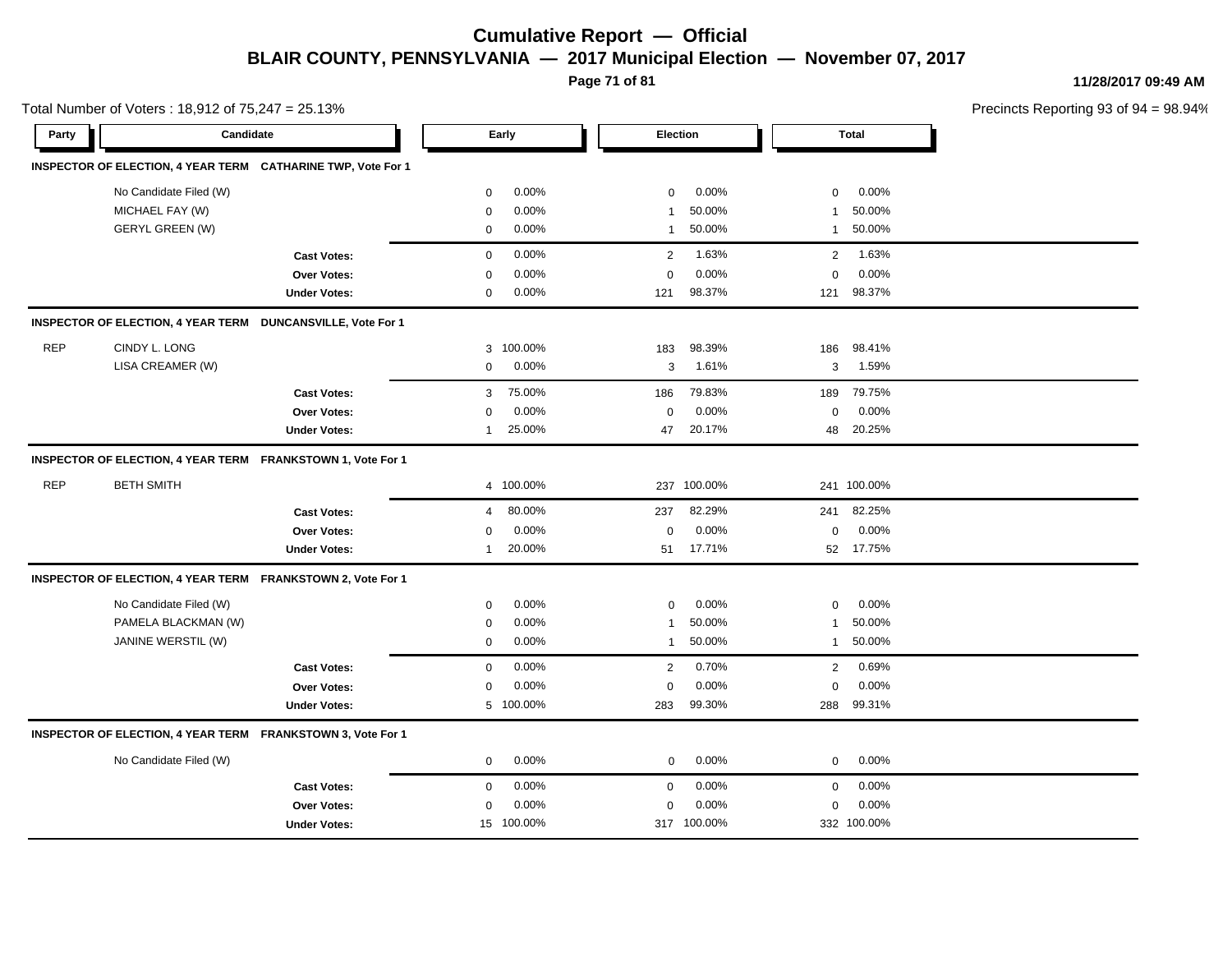**Page 72 of 81**

**11/28/2017 09:49 AM**

|            | Total Number of Voters: 18,912 of 75,247 = 25.13%            |                                                                 |                |           |                |             |              | Precincts Reporting 93 of 9 |  |
|------------|--------------------------------------------------------------|-----------------------------------------------------------------|----------------|-----------|----------------|-------------|--------------|-----------------------------|--|
| Party      | <b>Candidate</b>                                             |                                                                 |                | Early     |                | Election    |              | <b>Total</b>                |  |
|            | INSPECTOR OF ELECTION, 4 YEAR TERM FRANKSTOWN 4, Vote For 1  |                                                                 |                |           |                |             |              |                             |  |
|            | No Candidate Filed (W)                                       |                                                                 | $\mathbf 0$    | 0.00%     | 0              | 0.00%       | 0            | 0.00%                       |  |
|            |                                                              | <b>Cast Votes:</b>                                              | $\mathbf 0$    | 0.00%     | $\mathbf 0$    | 0.00%       | $\mathbf 0$  | 0.00%                       |  |
|            |                                                              | <b>Over Votes:</b>                                              | $\mathbf 0$    | 0.00%     | $\pmb{0}$      | 0.00%       | $\mathbf 0$  | 0.00%                       |  |
|            |                                                              | <b>Under Votes:</b>                                             |                | 9 100.00% |                | 206 100.00% |              | 215 100.00%                 |  |
|            | INSPECTOR OF ELECTION, 4 YEAR TERM FRANKSTOWN 5, Vote For 1  |                                                                 |                |           |                |             |              |                             |  |
|            | No Candidate Filed (W)                                       |                                                                 | $\mathbf 0$    | 0.00%     | $\pmb{0}$      | 0.00%       | 0            | 0.00%                       |  |
|            |                                                              | <b>Cast Votes:</b>                                              | $\mathbf 0$    | 0.00%     | $\mathbf 0$    | 0.00%       | $\mathbf 0$  | 0.00%                       |  |
|            |                                                              | <b>Over Votes:</b>                                              | $\mathbf 0$    | 0.00%     | $\mathbf 0$    | 0.00%       | $\mathbf 0$  | 0.00%                       |  |
|            |                                                              | <b>Under Votes:</b>                                             | 0              | 0.00%     |                | 337 100.00% |              | 337 100.00%                 |  |
|            | INSPECTOR OF ELECTION, 4 YEAR TERM FREEDOM TWP 1, Vote For 1 |                                                                 |                |           |                |             |              |                             |  |
|            | No Candidate Filed (W)                                       |                                                                 | 0              | 0.00%     | $\mathbf 0$    | 0.00%       | $\mathbf 0$  | 0.00%                       |  |
|            | M VIRGINIA BOMAN (W)                                         |                                                                 | $\mathbf 0$    | 0.00%     | $\mathbf{1}$   | 100.00%     |              | 1 100.00%                   |  |
|            |                                                              | <b>Cast Votes:</b>                                              | $\mathbf 0$    | 0.00%     | $\mathbf{1}$   | 0.65%       | $\mathbf{1}$ | 0.65%                       |  |
|            |                                                              | <b>Over Votes:</b>                                              | 0              | 0.00%     | $\mathbf 0$    | 0.00%       | $\mathbf 0$  | 0.00%                       |  |
|            |                                                              | <b>Under Votes:</b>                                             |                | 2 100.00% | 152            | 99.35%      | 154          | 99.35%                      |  |
|            | INSPECTOR OF ELECTION, 4 YEAR TERM FREEDOM TWP 2, Vote For 1 |                                                                 |                |           |                |             |              |                             |  |
|            | No Candidate Filed (W)                                       |                                                                 | $\mathbf 0$    | 0.00%     | $\mathbf 0$    | 0.00%       | 0            | 0.00%                       |  |
|            | CRISTI WALTZ (W)                                             |                                                                 | $\mathbf 0$    | 0.00%     | 10             | 76.92%      | 10           | 71.43%                      |  |
|            | MIKE WALLS (W)                                               |                                                                 | $\mathbf 0$    | 0.00%     | $\mathbf 1$    | 7.69%       | 1            | 7.14%                       |  |
|            | JEFF DODSON (W)                                              |                                                                 | $\mathbf 0$    | 0.00%     | $\mathbf{1}$   | 7.69%       | 1            | 7.14%                       |  |
|            | HELEN BEM (W)                                                |                                                                 | $\mathbf 0$    | 0.00%     | $\overline{1}$ | 7.69%       | 1            | 7.14%                       |  |
|            | DONALD BEM (W)                                               |                                                                 |                | 1 100.00% | $\mathbf 0$    | 0.00%       | $\mathbf{1}$ | 7.14%                       |  |
|            |                                                              | <b>Cast Votes:</b>                                              | $\overline{1}$ | 25.00%    | 13             | 5.10%       | 14           | 5.41%                       |  |
|            |                                                              | Over Votes:                                                     | $\mathbf 0$    | 0.00%     | $\mathbf 0$    | 0.00%       | $\Omega$     | 0.00%                       |  |
|            |                                                              | <b>Under Votes:</b>                                             | 3              | 75.00%    | 242            | 94.90%      | 245          | 94.59%                      |  |
|            |                                                              | INSPECTOR OF ELECTION, 4 YEAR TERM GREENFIELD TWP 1, Vote For 1 |                |           |                |             |              |                             |  |
| <b>DEM</b> | THELMA CLAYCOMB                                              |                                                                 | $\overline{1}$ | 50.00%    | 60             | 27.65%      | 61           | 27.85%                      |  |
| <b>REP</b> | ANITA L. EMEIGH                                              |                                                                 | $\overline{1}$ | 50.00%    | 157            | 72.35%      | 158          | 72.15%                      |  |
|            |                                                              | <b>Cast Votes:</b>                                              |                | 2 100.00% | 217            | 98.19%      | 219          | 98.21%                      |  |
|            |                                                              | Over Votes:                                                     | 0              | 0.00%     | $\mathbf 0$    | 0.00%       | 0            | 0.00%                       |  |
|            |                                                              | <b>Under Votes:</b>                                             | 0              | 0.00%     | 4              | 1.81%       | 4            | 1.79%                       |  |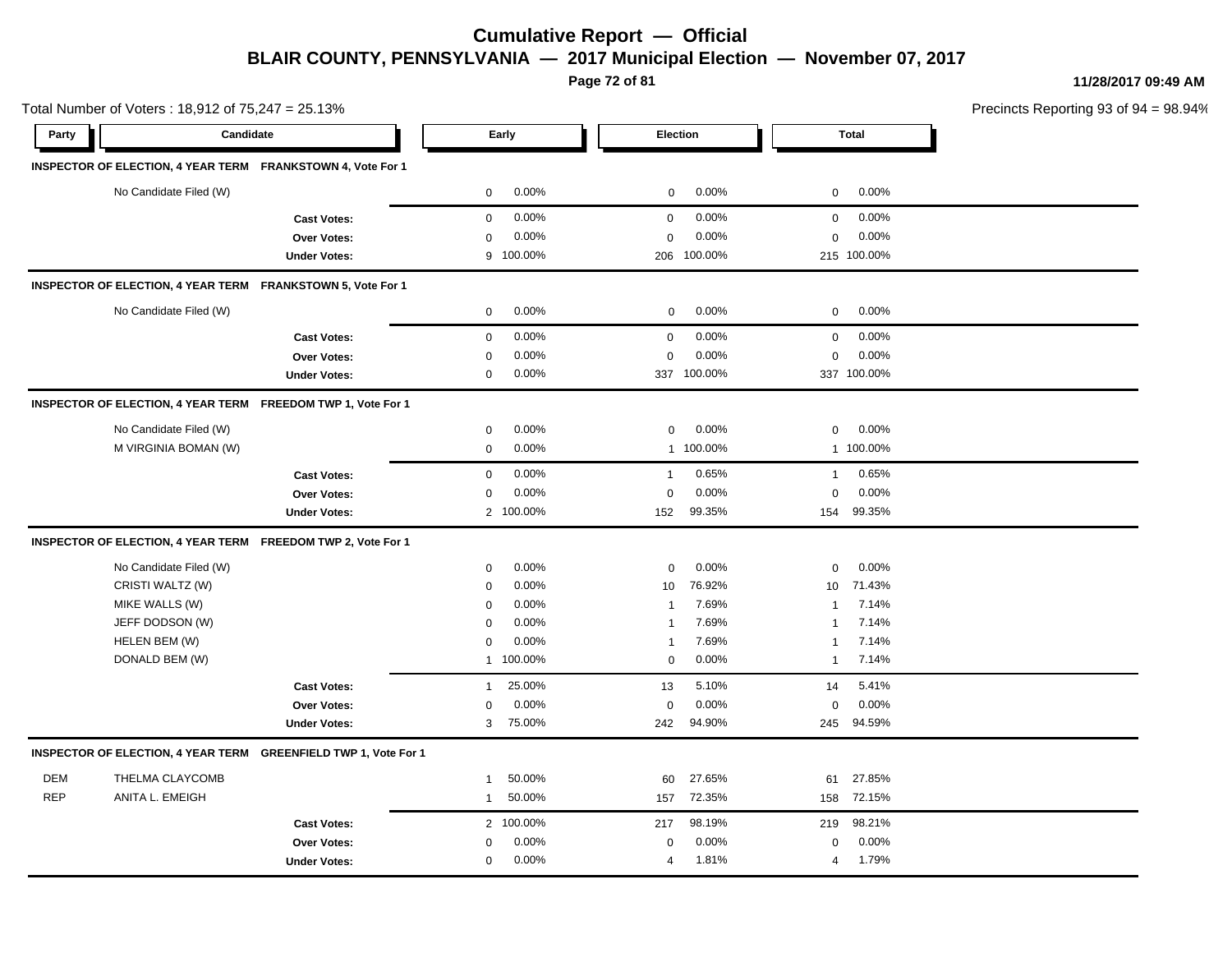**Page 73 of 81**

|            | Total Number of Voters: 18,912 of 75,247 = 25.13%               |                       |                          |                       | Precincts Reporting 93 of 94 = 98.94% |
|------------|-----------------------------------------------------------------|-----------------------|--------------------------|-----------------------|---------------------------------------|
| Party      | Candidate                                                       | Early                 | Election                 | <b>Total</b>          |                                       |
|            | INSPECTOR OF ELECTION, 4 YEAR TERM GREENFIELD TWP 2, Vote For 1 |                       |                          |                       |                                       |
| <b>DEM</b> | MARGARET PEGGY ROUDABUSH                                        | 0.00%<br>0            | 28 100.00%               | 28 100.00%            |                                       |
|            | <b>Cast Votes:</b>                                              | 0.00%<br>$\mathbf 0$  | 87.50%<br>28             | 87.50%<br>28          |                                       |
|            | Over Votes:                                                     | 0.00%<br>$\mathbf 0$  | 0.00%<br>$\mathbf 0$     | 0.00%<br>$\mathbf 0$  |                                       |
|            | <b>Under Votes:</b>                                             | 0.00%<br>0            | 12.50%<br>$\overline{4}$ | 4 12.50%              |                                       |
|            | INSPECTOR OF ELECTION, 4 YEAR TERM GREENFIELD TWP 3, Vote For 1 |                       |                          |                       |                                       |
|            | No Candidate Filed (W)                                          | 0.00%<br>$\mathbf 0$  | 0.00%<br>$\mathbf 0$     | 0.00%<br>$\mathbf 0$  |                                       |
|            | DERICK MUSSELMAN (W)                                            | 0.00%<br>0            | 1 100.00%                | 1 100.00%             |                                       |
|            | <b>Cast Votes:</b>                                              | 0.00%<br>$\mathbf 0$  | 0.42%<br>$\overline{1}$  | 0.42%<br>$\mathbf{1}$ |                                       |
|            | Over Votes:                                                     | 0.00%<br>0            | 0.00%<br>$\mathbf 0$     | 0.00%<br>$\mathsf 0$  |                                       |
|            | <b>Under Votes:</b>                                             | 0.00%<br>$\mathbf 0$  | 99.58%<br>236            | 99.58%<br>236         |                                       |
|            | INSPECTOR OF ELECTION, 4 YEAR TERM HOLLIDAYSBURG 1, Vote For 1  |                       |                          |                       |                                       |
|            | No Candidate Filed (W)                                          | 0.00%<br>0            | 0.00%<br>$\mathbf 0$     | 0.00%<br>0            |                                       |
|            | <b>Cast Votes:</b>                                              | 0.00%<br>0            | 0.00%<br>$\mathbf 0$     | 0.00%<br>$\mathbf 0$  |                                       |
|            | Over Votes:                                                     | 0.00%<br>0            | 0.00%<br>$\mathbf 0$     | 0.00%<br>$\mathbf 0$  |                                       |
|            | <b>Under Votes:</b>                                             | 6 100.00%             | 100.00%<br>95            | 101 100.00%           |                                       |
|            | INSPECTOR OF ELECTION, 4 YEAR TERM HOLLIDAYSBURG 2, Vote For 1  |                       |                          |                       |                                       |
|            | No Candidate Filed (W)                                          | 0.00%<br>0            | 0.00%<br>0               | 0.00%<br>$\mathbf 0$  |                                       |
|            | VERNON GUTSHALL (W)                                             | 0.00%<br>0            | 1 100.00%                | 1 100.00%             |                                       |
|            | <b>Cast Votes:</b>                                              | 0.00%<br>$\mathbf 0$  | 0.54%<br>$\overline{1}$  | 0.51%<br>$\mathbf{1}$ |                                       |
|            | Over Votes:                                                     | 0.00%<br>0            | 0.00%<br>$\mathbf 0$     | 0.00%<br>$\mathbf 0$  |                                       |
|            | <b>Under Votes:</b>                                             | 12 100.00%            | 99.46%<br>183            | 99.49%<br>195         |                                       |
|            | INSPECTOR OF ELECTION, 4 YEAR TERM HOLLIDAYSBURG 3, Vote For 1  |                       |                          |                       |                                       |
|            | No Candidate Filed (W)                                          | 0.00%<br>$\mathbf 0$  | 0.00%<br>0               | 0.00%<br>0            |                                       |
|            | DOROTHEANN SIMENDINGER (W)                                      | 0.00%<br>0            | 100.00%<br>-1            | 50.00%<br>1           |                                       |
|            | BRENNAN NALE (W)                                                | 1 100.00%             | 0.00%<br>0               | 50.00%<br>1           |                                       |
|            | <b>Cast Votes:</b>                                              | 5.88%<br>$\mathbf{1}$ | 0.76%<br>$\overline{1}$  | 1.35%<br>2            |                                       |
|            | Over Votes:                                                     | 0.00%<br>0            | 0.00%<br>$\mathbf 0$     | 0.00%<br>$\mathbf 0$  |                                       |
|            | <b>Under Votes:</b>                                             | 94.12%<br>16          | 99.24%<br>130            | 98.65%<br>146         |                                       |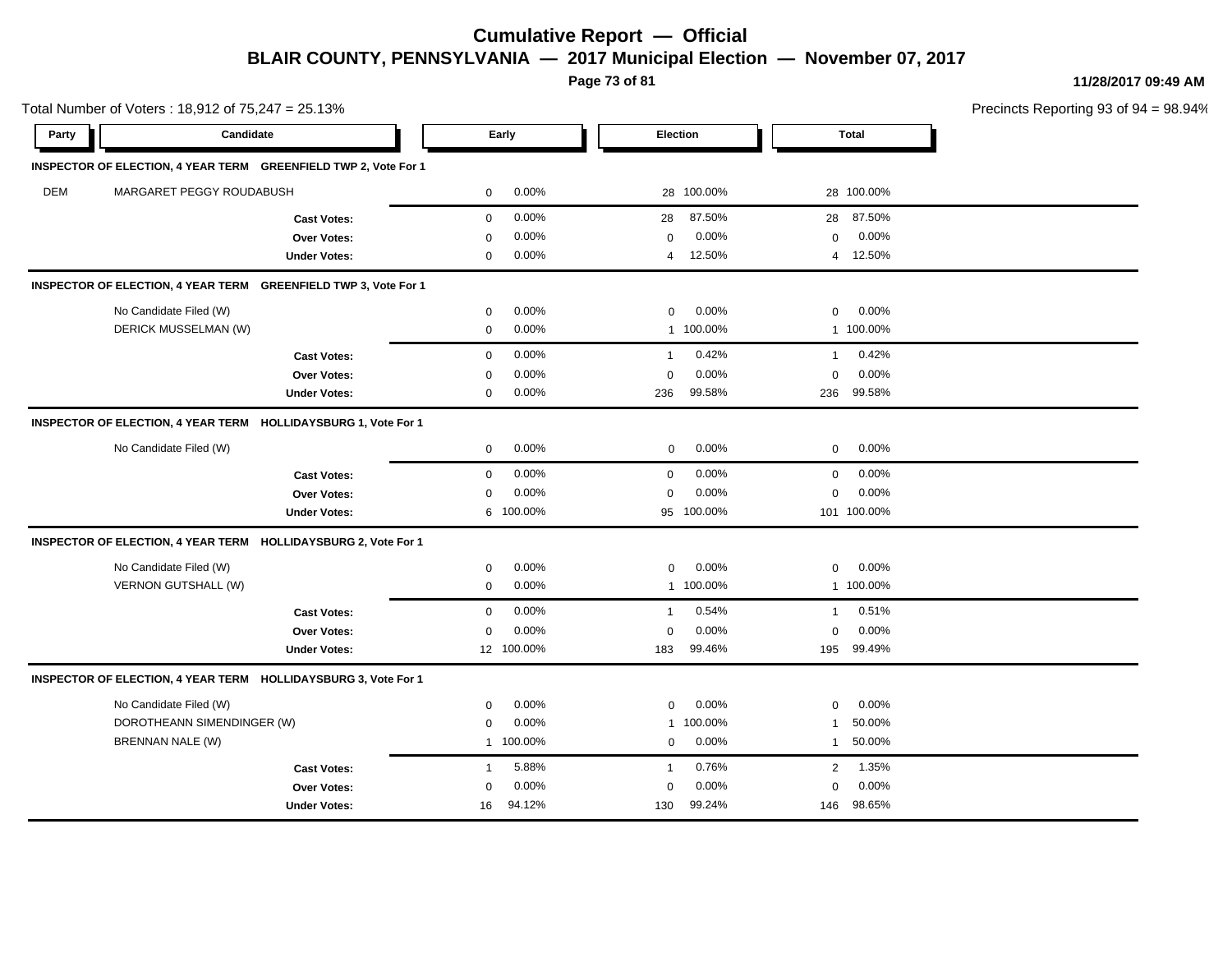**Page 74 of 81**

**11/28/2017 09:49 AM**

| Total Number of Voters: 18,912 of 75,247 = 25.13% |                                                           |                                                                |                |            |              |             |              |             | Precincts Reporting 93 of 94 = 98.94% |
|---------------------------------------------------|-----------------------------------------------------------|----------------------------------------------------------------|----------------|------------|--------------|-------------|--------------|-------------|---------------------------------------|
| Party                                             | Candidate                                                 |                                                                |                | Early      | Election     |             |              | Total       |                                       |
|                                                   |                                                           | INSPECTOR OF ELECTION, 4 YEAR TERM HOLLIDAYSBURG 4, Vote For 1 |                |            |              |             |              |             |                                       |
| <b>REP</b>                                        | MARY ANN EICHNER                                          |                                                                |                | 10 100.00% |              | 167 100.00% |              | 177 100.00% |                                       |
|                                                   |                                                           | <b>Cast Votes:</b>                                             | 10             | 90.91%     | 167          | 74.89%      | 177          | 75.64%      |                                       |
|                                                   |                                                           | <b>Over Votes:</b>                                             | $\mathbf 0$    | 0.00%      | $\mathbf 0$  | 0.00%       | $\mathbf 0$  | 0.00%       |                                       |
|                                                   |                                                           | <b>Under Votes:</b>                                            | -1             | 9.09%      | 56           | 25.11%      | 57           | 24.36%      |                                       |
|                                                   |                                                           | INSPECTOR OF ELECTION, 4 YEAR TERM HOLLIDAYSBURG 5, Vote For 1 |                |            |              |             |              |             |                                       |
|                                                   | No Candidate Filed (W)                                    |                                                                | 0              | 0.00%      | 0            | 0.00%       | 0            | $0.00\%$    |                                       |
|                                                   | KATHLEEN SHIFFLER (W)                                     |                                                                | $\mathbf 0$    | 0.00%      | 11           | 52.38%      | 11           | 52.38%      |                                       |
|                                                   | HELEN BENDER (W)                                          |                                                                | $\mathbf 0$    | 0.00%      | 9            | 42.86%      | 9            | 42.86%      |                                       |
|                                                   | DAVID GORMAN (W)                                          |                                                                | $\mathbf 0$    | 0.00%      | $\mathbf{1}$ | 4.76%       | $\mathbf{1}$ | 4.76%       |                                       |
|                                                   |                                                           | <b>Cast Votes:</b>                                             | $\mathbf 0$    | 0.00%      | 21           | 11.93%      |              | 21 11.41%   |                                       |
|                                                   |                                                           | <b>Over Votes:</b>                                             | $\Omega$       | 0.00%      | $\Omega$     | 0.00%       | $\mathbf 0$  | $0.00\%$    |                                       |
|                                                   |                                                           | <b>Under Votes:</b>                                            | 8              | 100.00%    | 155          | 88.07%      | 163          | 88.59%      |                                       |
|                                                   |                                                           | INSPECTOR OF ELECTION, 4 YEAR TERM HOLLIDAYSBURG 6, Vote For 1 |                |            |              |             |              |             |                                       |
| <b>REP</b>                                        | <b>DONNA BLAIR</b>                                        |                                                                | $\overline{4}$ | 100.00%    | 100          | 88.50%      | 104          | 88.89%      |                                       |
|                                                   | ZENAS BREHM (W)                                           |                                                                | $\mathbf 0$    | 0.00%      | 13           | 11.50%      | 13           | 11.11%      |                                       |
|                                                   |                                                           | <b>Cast Votes:</b>                                             | $\overline{4}$ | 80.00%     | 113          | 84.96%      | 117          | 84.78%      |                                       |
|                                                   |                                                           | <b>Over Votes:</b>                                             | 0              | 0.00%      | 0            | 0.00%       | 0            | 0.00%       |                                       |
|                                                   |                                                           | <b>Under Votes:</b>                                            | $\mathbf 1$    | 20.00%     | 20           | 15.04%      |              | 21 15.22%   |                                       |
|                                                   |                                                           | INSPECTOR OF ELECTION, 4 YEAR TERM HOLLIDAYSBURG 7, Vote For 1 |                |            |              |             |              |             |                                       |
| <b>REP</b>                                        | <b>DENISE MADDEN</b>                                      |                                                                |                | 2 100.00%  |              | 140 100.00% |              | 142 100.00% |                                       |
|                                                   |                                                           | <b>Cast Votes:</b>                                             |                | 2 100.00%  | 140          | 86.42%      | 142          | 86.59%      |                                       |
|                                                   |                                                           | <b>Over Votes:</b>                                             | 0              | 0.00%      | 0            | 0.00%       | 0            | $0.00\%$    |                                       |
|                                                   |                                                           | <b>Under Votes:</b>                                            | $\mathbf 0$    | $0.00\%$   | 22           | 13.58%      | 22           | 13.41%      |                                       |
|                                                   | INSPECTOR OF ELECTION, 4 YEAR TERM HUSTON TWP, Vote For 1 |                                                                |                |            |              |             |              |             |                                       |
| <b>DEM</b>                                        | PATRICIA G. SMITH                                         |                                                                | $\overline{2}$ | 50.00%     | 28           | 15.30%      | 30           | 16.04%      |                                       |
| <b>REP</b>                                        | DOROTHY B. STAHL                                          |                                                                | $\overline{2}$ | 50.00%     | 155          | 84.70%      | 157          | 83.96%      |                                       |
|                                                   |                                                           | <b>Cast Votes:</b>                                             | 4              | 100.00%    | 183          | 98.92%      | 187          | 98.94%      |                                       |
|                                                   |                                                           | <b>Over Votes:</b>                                             | 0              | 0.00%      | $\mathbf 0$  | 0.00%       | $\mathbf 0$  | 0.00%       |                                       |

0.00% 0

2 1.08%

2 2 1.08% 1.06%

0.00% 0 0.00%

**Under Votes:** 0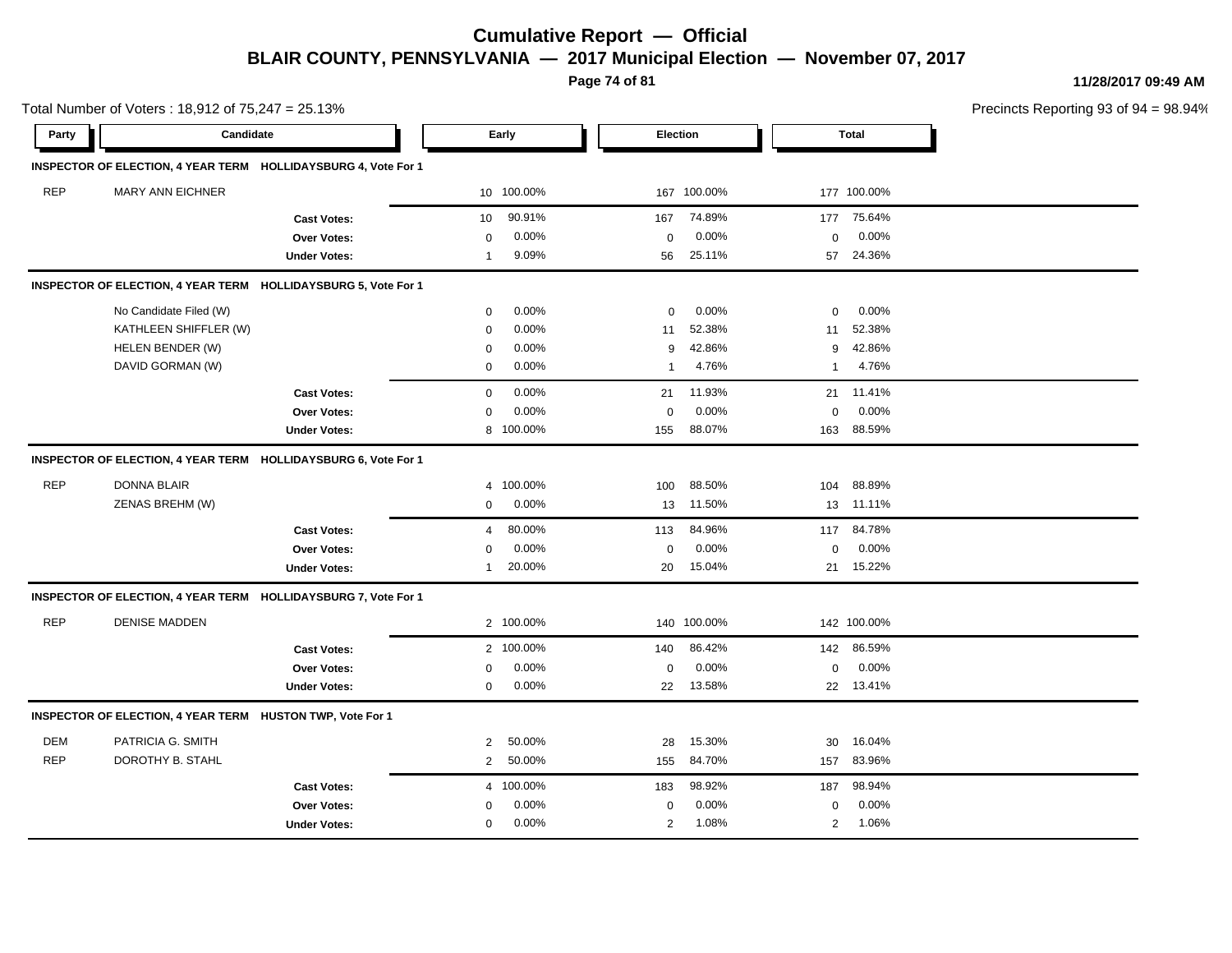**Page 75 of 81**

**11/28/2017 09:49 AM**

| Total Number of Voters: 18,912 of 75,247 = 25.13% |                                                            |                     |                |           |                         |             |                |              | Precincts Reporting 93 of 9 |
|---------------------------------------------------|------------------------------------------------------------|---------------------|----------------|-----------|-------------------------|-------------|----------------|--------------|-----------------------------|
| Party                                             | Candidate                                                  |                     |                | Early     | Election                |             |                | <b>Total</b> |                             |
|                                                   | INSPECTOR OF ELECTION, 4 YEAR TERM JUNIATA TWP, Vote For 1 |                     |                |           |                         |             |                |              |                             |
| <b>REP</b>                                        | JOAN L. CHAPPELL                                           |                     |                | 2 100.00% |                         | 206 100.00% |                | 208 100.00%  |                             |
|                                                   |                                                            | <b>Cast Votes:</b>  |                | 2 100.00% | 206                     | 93.64%      | 208            | 93.69%       |                             |
|                                                   |                                                            | Over Votes:         | 0              | 0.00%     | $\mathbf 0$             | 0.00%       | $\mathbf 0$    | 0.00%        |                             |
|                                                   |                                                            | <b>Under Votes:</b> | 0              | 0.00%     | 14                      | 6.36%       | 14             | 6.31%        |                             |
|                                                   | INSPECTOR OF ELECTION, 4 YEAR TERM LOGAN TWP 1, Vote For 1 |                     |                |           |                         |             |                |              |                             |
| DEM                                               | PATRICIA M. HUBER                                          |                     | $\overline{2}$ | 33.33%    | 96                      | 28.15%      | 98             | 28.24%       |                             |
| <b>REP</b>                                        | MIRIAM C. GIBSON                                           |                     | $\overline{4}$ | 66.67%    | 245                     | 71.85%      |                | 249 71.76%   |                             |
|                                                   |                                                            | <b>Cast Votes:</b>  | 6              | 85.71%    | 341                     | 91.91%      | 347            | 91.80%       |                             |
|                                                   |                                                            | Over Votes:         | 0              | 0.00%     | 0                       | 0.00%       | $\mathbf 0$    | 0.00%        |                             |
|                                                   |                                                            | <b>Under Votes:</b> | $\mathbf 1$    | 14.29%    | 30                      | 8.09%       | 31             | 8.20%        |                             |
|                                                   | INSPECTOR OF ELECTION, 4 YEAR TERM LOGAN TWP 2, Vote For 1 |                     |                |           |                         |             |                |              |                             |
| <b>REP</b>                                        | SANDRA A. HEBLER                                           |                     | 5              | 100.00%   | 352                     | 99.72%      | 357            | 99.72%       |                             |
|                                                   | <b>JIM ROKOSKY (W)</b>                                     |                     | 0              | 0.00%     | $\mathbf{1}$            | 0.28%       | $\mathbf{1}$   | 0.28%        |                             |
|                                                   |                                                            | <b>Cast Votes:</b>  | 5              | 71.43%    | 353                     | 81.52%      | 358            | 81.36%       |                             |
|                                                   |                                                            | Over Votes:         | 0              | 0.00%     | $\mathbf 0$             | 0.00%       | $\mathbf 0$    | 0.00%        |                             |
|                                                   |                                                            | <b>Under Votes:</b> | $\overline{2}$ | 28.57%    | 80                      | 18.48%      | 82             | 18.64%       |                             |
|                                                   | INSPECTOR OF ELECTION, 4 YEAR TERM LOGAN TWP 3, Vote For 1 |                     |                |           |                         |             |                |              |                             |
|                                                   | No Candidate Filed (W)                                     |                     | 0              | 0.00%     | 0                       | 0.00%       | 0              | 0.00%        |                             |
|                                                   | JACKIE FORSHT (W)                                          |                     | $\mathbf 0$    | 0.00%     | 9                       | 52.94%      | 9              | 52.94%       |                             |
|                                                   | PHILIP RAKER (W)                                           |                     | $\mathbf 0$    | 0.00%     | $\overline{\mathbf{1}}$ | 5.88%       | -1             | 5.88%        |                             |
|                                                   | MICHAEL ROSS (W)                                           |                     | $\mathbf 0$    | 0.00%     | $\overline{1}$          | 5.88%       | $\overline{1}$ | 5.88%        |                             |
|                                                   | JOHN BLOUGH (W)                                            |                     | 0              | 0.00%     | $\overline{\mathbf{1}}$ | 5.88%       | -1             | 5.88%        |                             |
|                                                   | JACK WILKES JR (W)                                         |                     | 0              | 0.00%     | $\overline{1}$          | 5.88%       | -1             | 5.88%        |                             |
|                                                   | <b>GARY RHODES (W)</b>                                     |                     | $\mathbf 0$    | 0.00%     | $\overline{1}$          | 5.88%       | $\mathbf{1}$   | 5.88%        |                             |
|                                                   | DON SWANGER (W)                                            |                     | $\mathbf 0$    | 0.00%     | $\overline{1}$          | 5.88%       | $\mathbf{1}$   | 5.88%        |                             |
|                                                   | CHET KOWALSKI (W)                                          |                     | $\mathbf 0$    | 0.00%     | $\overline{1}$          | 5.88%       | $\mathbf{1}$   | 5.88%        |                             |
|                                                   | BARB KOWALSKI (W)                                          |                     | $\mathbf 0$    | 0.00%     | $\mathbf{1}$            | 5.88%       | $\mathbf{1}$   | 5.88%        |                             |
|                                                   |                                                            | <b>Cast Votes:</b>  | $\mathbf 0$    | 0.00%     | 17                      | 6.30%       | 17             | 6.18%        |                             |
|                                                   |                                                            | Over Votes:         | 0              | 0.00%     | $\mathbf 0$             | 0.00%       | $\mathbf 0$    | 0.00%        |                             |
|                                                   |                                                            | <b>Under Votes:</b> |                | 5 100.00% | 253                     | 93.70%      | 258            | 93.82%       |                             |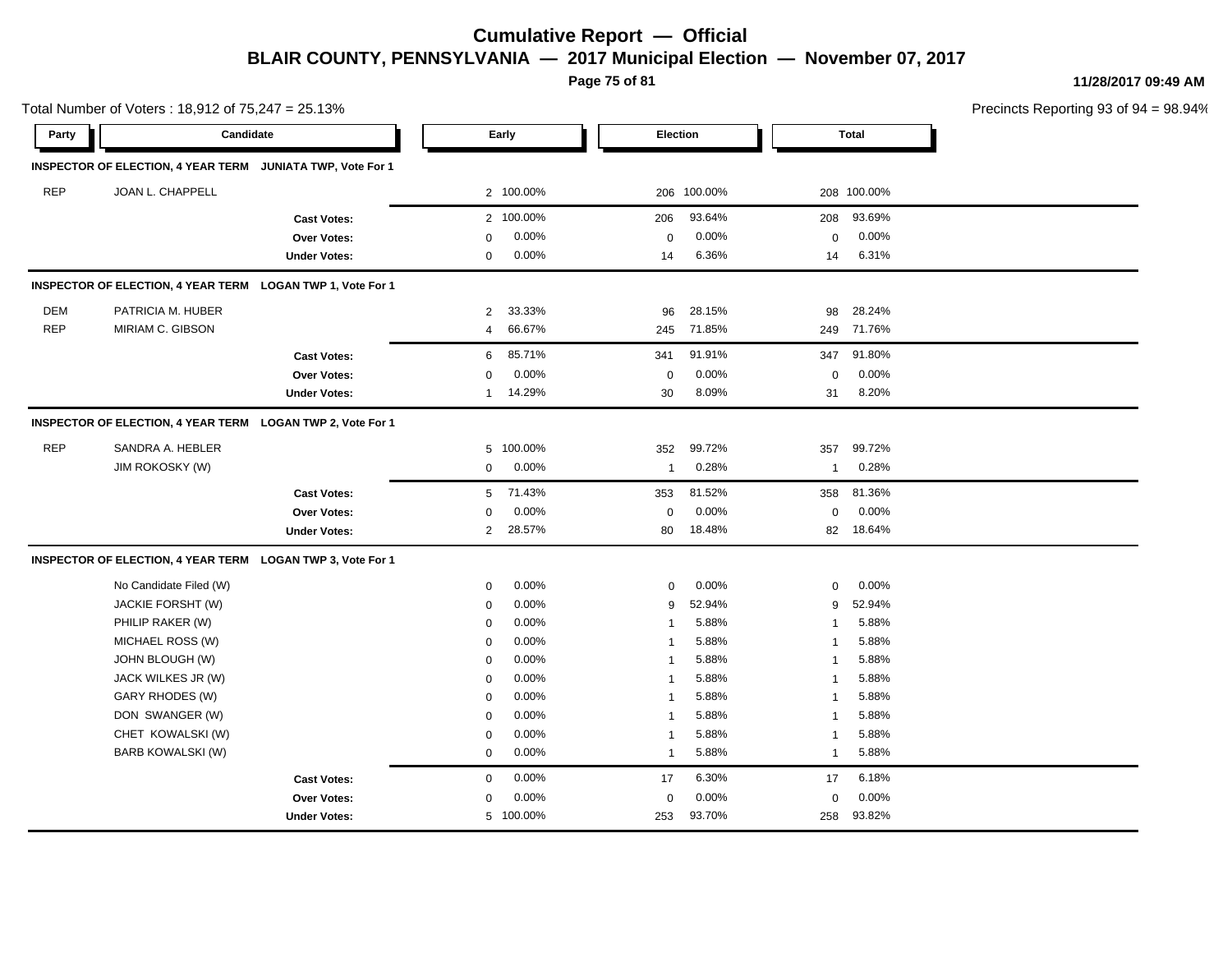**Page 76 of 81**

**11/28/2017 09:49 AM**

| Total Number of Voters: 18,912 of 75,247 = 25.13% |                                                            |                     |                |           |                |             | Precincts Reporting 93 of 9 |              |  |
|---------------------------------------------------|------------------------------------------------------------|---------------------|----------------|-----------|----------------|-------------|-----------------------------|--------------|--|
| Party                                             | Candidate                                                  |                     |                | Early     | Election       |             |                             | <b>Total</b> |  |
|                                                   | INSPECTOR OF ELECTION, 4 YEAR TERM LOGAN TWP 4, Vote For 1 |                     |                |           |                |             |                             |              |  |
| DEM                                               | <b>GARY DAVIS</b>                                          |                     |                | 2 100.00% |                | 157 100.00% |                             | 159 100.00%  |  |
|                                                   |                                                            | <b>Cast Votes:</b>  | $\overline{2}$ | 40.00%    | 157            | 60.38%      | 159                         | 60.00%       |  |
|                                                   |                                                            | Over Votes:         | 0              | 0.00%     | $\mathbf 0$    | 0.00%       | $\mathbf 0$                 | 0.00%        |  |
|                                                   |                                                            | <b>Under Votes:</b> | 3              | 60.00%    | 103            | 39.62%      | 106                         | 40.00%       |  |
|                                                   | INSPECTOR OF ELECTION, 4 YEAR TERM LOGAN TWP 5, Vote For 1 |                     |                |           |                |             |                             |              |  |
| DEM                                               | MARDELL BONASSO                                            |                     | 2              | 40.00%    | 81             | 27.65%      | 83                          | 27.85%       |  |
| <b>REP</b>                                        | ANNETTE AJAY                                               |                     | 3              | 60.00%    | 212            | 72.35%      | 215                         | 72.15%       |  |
|                                                   |                                                            | <b>Cast Votes:</b>  |                | 5 100.00% | 293            | 93.91%      | 298                         | 94.01%       |  |
|                                                   |                                                            | Over Votes:         | 0              | 0.00%     | $\pmb{0}$      | 0.00%       | $\mathbf 0$                 | 0.00%        |  |
|                                                   |                                                            | <b>Under Votes:</b> | $\mathbf 0$    | 0.00%     | 19             | 6.09%       | 19                          | 5.99%        |  |
|                                                   | INSPECTOR OF ELECTION, 4 YEAR TERM LOGAN TWP 6, Vote For 1 |                     |                |           |                |             |                             |              |  |
|                                                   | No Candidate Filed (W)                                     |                     | $\mathbf 0$    | 0.00%     | $\mathbf 0$    | 0.00%       | $\mathbf 0$                 | 0.00%        |  |
|                                                   | CAROL MCCOY (W)                                            |                     | $\mathbf 0$    | 0.00%     | 5              | 62.50%      | 5                           | 55.56%       |  |
|                                                   | TIM SERBIN (W)                                             |                     | $\mathbf 0$    | 0.00%     | $\mathbf{1}$   | 12.50%      | $\mathbf{1}$                | 11.11%       |  |
|                                                   | MICKEY SMITH (W)                                           |                     | $\mathbf 0$    | 0.00%     | $\mathbf{1}$   | 12.50%      | -1                          | 11.11%       |  |
|                                                   | CHARLES SGILLESPIE (W)                                     |                     | $\mathbf 0$    | 0.00%     | -1             | 12.50%      | $\mathbf{1}$                | 11.11%       |  |
|                                                   | AMY J LONG (W)                                             |                     |                | 1 100.00% | 0              | 0.00%       | $\mathbf{1}$                | 11.11%       |  |
|                                                   |                                                            | <b>Cast Votes:</b>  | $\mathbf{1}$   | 12.50%    | 8              | 2.48%       | 9                           | 2.73%        |  |
|                                                   |                                                            | Over Votes:         | $\mathbf 0$    | 0.00%     | 0              | 0.00%       | 0                           | 0.00%        |  |
|                                                   |                                                            | <b>Under Votes:</b> | $\overline{7}$ | 87.50%    | 314            | 97.52%      | 321                         | 97.27%       |  |
|                                                   | INSPECTOR OF ELECTION, 4 YEAR TERM LOGAN TWP 7, Vote For 1 |                     |                |           |                |             |                             |              |  |
|                                                   | No Candidate Filed (W)                                     |                     | 0              | 0.00%     | $\mathbf 0$    | 0.00%       | $\mathbf 0$                 | 0.00%        |  |
|                                                   | MAX GATES (W)                                              |                     | $\mathbf 0$    | 0.00%     | $\mathbf{1}$   | 25.00%      | -1                          | 25.00%       |  |
|                                                   | JIM GEORGE (W)                                             |                     | $\mathbf 0$    | 0.00%     | -1             | 25.00%      |                             | 25.00%       |  |
|                                                   | CAROL Z SMITH (W)                                          |                     | 0              | 0.00%     | 1              | 25.00%      | -1                          | 25.00%       |  |
|                                                   | <b>ASHTON ROMANO (W)</b>                                   |                     | $\mathbf 0$    | 0.00%     | $\mathbf{1}$   | 25.00%      | $\mathbf{1}$                | 25.00%       |  |
|                                                   |                                                            | <b>Cast Votes:</b>  | $\mathbf 0$    | 0.00%     | $\overline{4}$ | 2.60%       | $\overline{4}$              | 2.50%        |  |
|                                                   |                                                            | Over Votes:         | $\mathbf 0$    | 0.00%     | $\mathbf 0$    | 0.00%       | $\mathbf 0$                 | 0.00%        |  |
|                                                   |                                                            | <b>Under Votes:</b> |                | 6 100.00% | 150            | 97.40%      | 156                         | 97.50%       |  |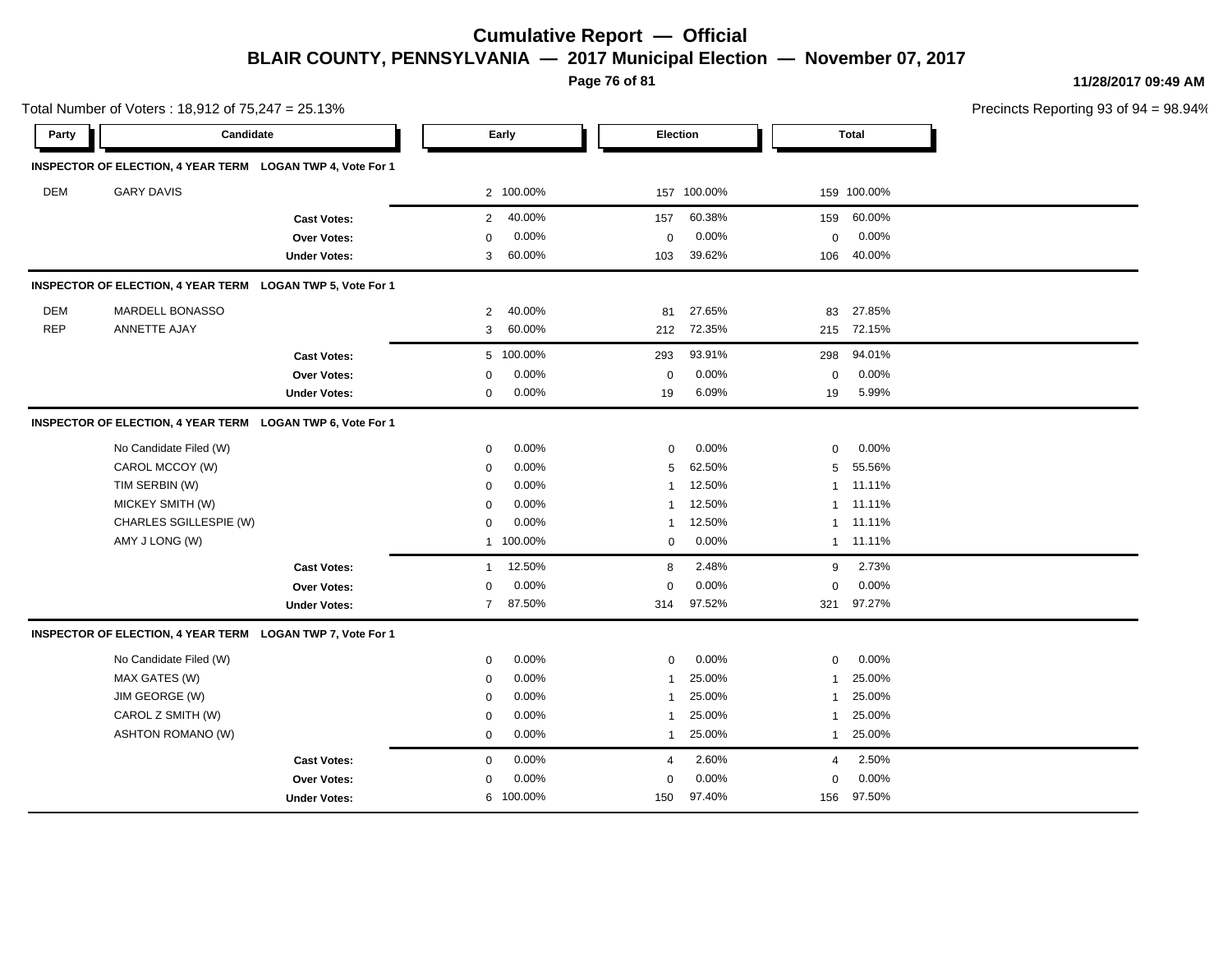**Page 77 of 81**

| Total Number of Voters: 18,912 of 75,247 = 25.13% |                                                              |                                                                   |                          |                         |                         | Precincts Reporting 93 of 94 = 98.94% |
|---------------------------------------------------|--------------------------------------------------------------|-------------------------------------------------------------------|--------------------------|-------------------------|-------------------------|---------------------------------------|
| Party                                             | Candidate                                                    |                                                                   | Early                    | Election                | Total                   |                                       |
|                                                   | INSPECTOR OF ELECTION, 4 YEAR TERM MARTINSBURG 1, Vote For 1 |                                                                   |                          |                         |                         |                                       |
| DEM                                               | NANCY S. EWART                                               |                                                                   | 2 100.00%                | 97.44%<br>114           | 97.48%<br>116           |                                       |
|                                                   | TRACIE IRVIN (W)                                             |                                                                   | 0<br>0.00%               | 3<br>2.56%              | 3<br>2.52%              |                                       |
|                                                   |                                                              | <b>Cast Votes:</b>                                                | 66.67%<br>$\overline{2}$ | 68.82%<br>117           | 68.79%<br>119           |                                       |
|                                                   |                                                              | Over Votes:                                                       | 0.00%<br>0               | 0.00%<br>$\mathbf 0$    | $0.00\%$<br>0           |                                       |
|                                                   |                                                              | <b>Under Votes:</b>                                               | 33.33%<br>-1             | 31.18%<br>53            | 54 31.21%               |                                       |
|                                                   | INSPECTOR OF ELECTION, 4 YEAR TERM MARTINSBURG 2, Vote For 1 |                                                                   |                          |                         |                         |                                       |
|                                                   | No Candidate Filed (W)                                       |                                                                   | 0.00%<br>$\mathbf 0$     | $0.00\%$<br>$\mathbf 0$ | $0.00\%$<br>$\mathbf 0$ |                                       |
|                                                   |                                                              | <b>Cast Votes:</b>                                                | 0.00%<br>$\mathbf 0$     | 0.00%<br>$\mathbf 0$    | 0.00%<br>0              |                                       |
|                                                   |                                                              | Over Votes:                                                       | 0.00%<br>0               | 0.00%<br>0              | 0.00%<br>0              |                                       |
|                                                   |                                                              | <b>Under Votes:</b>                                               | 8 100.00%                | 175 100.00%             | 183 100.00%             |                                       |
|                                                   | INSPECTOR OF ELECTION, 4 YEAR TERM NEWRY BORO, Vote For 1    |                                                                   |                          |                         |                         |                                       |
|                                                   | No Candidate Filed (W)                                       |                                                                   | 0.00%<br>0               | 0.00%<br>$\mathbf 0$    | $0.00\%$<br>0           |                                       |
|                                                   | ELIZABETH WORLEY (W)                                         |                                                                   | 0.00%<br>0               | 3 100.00%               | 3 100.00%               |                                       |
|                                                   |                                                              | <b>Cast Votes:</b>                                                | 0.00%<br>0               | 9.68%<br>3              | 9.68%<br>3              |                                       |
|                                                   |                                                              | <b>Over Votes:</b>                                                | 0.00%<br>0               | 0.00%<br>0              | 0.00%<br>0              |                                       |
|                                                   |                                                              | <b>Under Votes:</b>                                               | 0.00%<br>0               | 90.32%<br>28            | 90.32%<br>28            |                                       |
|                                                   |                                                              | INSPECTOR OF ELECTION, 4 YEAR TERM NORTH WOODBURY TWP, Vote For 1 |                          |                         |                         |                                       |
| <b>DEM</b>                                        | PATRICIA J. WALTER                                           |                                                                   | 10.00%<br>$\overline{1}$ | 18.16%<br>65            | 17.93%<br>66            |                                       |
| <b>REP</b>                                        | <b>LILLIAN DILLING</b>                                       |                                                                   | 90.00%<br>9              | 81.84%<br>293           | 82.07%<br>302           |                                       |
|                                                   |                                                              | <b>Cast Votes:</b>                                                | 90.91%<br>10             | 96.50%<br>358           | 96.34%<br>368           |                                       |
|                                                   |                                                              | Over Votes:                                                       | 0.00%<br>0               | 0.00%<br>0              | $0.00\%$<br>0           |                                       |
|                                                   |                                                              | <b>Under Votes:</b>                                               | 9.09%<br>-1              | 3.50%<br>13             | 3.66%<br>14             |                                       |
|                                                   |                                                              | INSPECTOR OF ELECTION, 4 YEAR TERM ROARING SPRING 1, Vote For 1   |                          |                         |                         |                                       |
|                                                   | No Candidate Filed (W)                                       |                                                                   | 0.00%<br>0               | 0.00%<br>$\mathbf{0}$   | 0.00%<br>0              |                                       |
|                                                   |                                                              | <b>Cast Votes:</b>                                                | 0.00%<br>0               | 0.00%<br>0              | 0.00%<br>0              |                                       |
|                                                   |                                                              | <b>Over Votes:</b>                                                | 0.00%<br>0               | 0.00%<br>0              | 0.00%<br>0              |                                       |
|                                                   |                                                              | <b>Under Votes:</b>                                               | 1 100.00%                | 100.00%<br>61           | 62 100.00%              |                                       |
|                                                   |                                                              | INSPECTOR OF ELECTION, 4 YEAR TERM ROARING SPRING 2, Vote For 1   |                          |                         |                         |                                       |
| <b>REP</b>                                        | PATRICIA A. STUMP                                            |                                                                   | 3 100.00%                | 158 100.00%             | 161 100.00%             |                                       |
|                                                   |                                                              | <b>Cast Votes:</b>                                                | 60.00%<br>3              | 90.29%<br>158           | 89.44%<br>161           |                                       |
|                                                   |                                                              | Over Votes:                                                       | 0.00%<br>0               | 0.00%<br>$\mathbf 0$    | 0.00%<br>0              |                                       |
|                                                   |                                                              | <b>Under Votes:</b>                                               | 40.00%<br>$\overline{2}$ | 9.71%<br>17             | 19 10.56%               |                                       |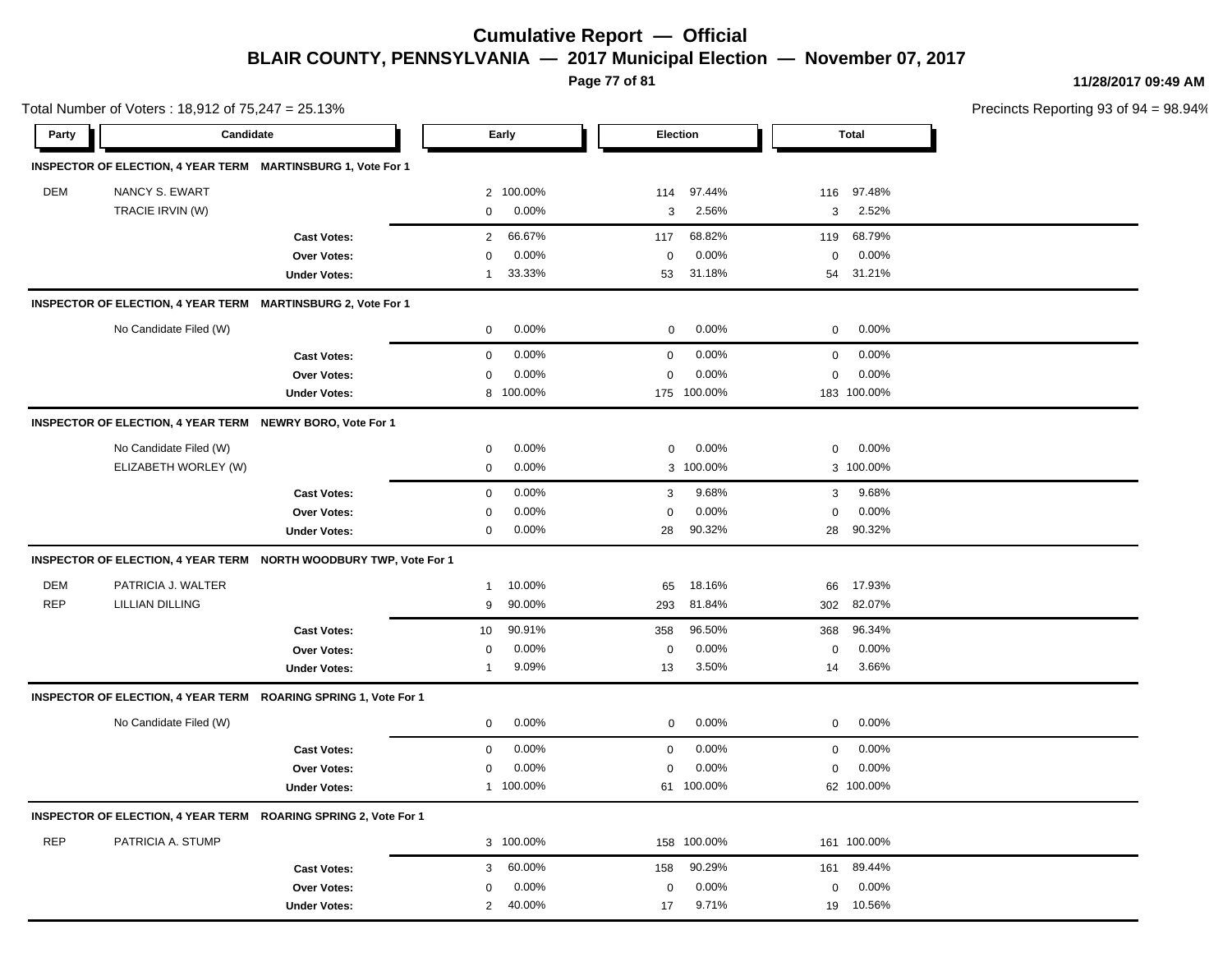**Page 78 of 81**

**11/28/2017 09:49 AM**

| Total Number of Voters: 18,912 of 75,247 = 25.13% |                                                             |                                                                 |              |           |                 |             |              |              | Precincts Reporting 93 of 9 |
|---------------------------------------------------|-------------------------------------------------------------|-----------------------------------------------------------------|--------------|-----------|-----------------|-------------|--------------|--------------|-----------------------------|
| Party                                             | Candidate                                                   |                                                                 |              | Early     | <b>Election</b> |             |              | <b>Total</b> |                             |
|                                                   |                                                             | INSPECTOR OF ELECTION, 4 YEAR TERM ROARING SPRING 3, Vote For 1 |              |           |                 |             |              |              |                             |
| DEM                                               | <b>BETH A. THOMAS</b>                                       |                                                                 | 0            | 0.00%     | 42              | 41.58%      | 42           | 41.58%       |                             |
| <b>REP</b>                                        | <b>HELEN CLEMENS</b>                                        |                                                                 | $\mathbf 0$  | 0.00%     | 59              | 58.42%      | 59           | 58.42%       |                             |
|                                                   |                                                             | <b>Cast Votes:</b>                                              | $\mathbf 0$  | 0.00%     | 101             | 96.19%      | 101          | 96.19%       |                             |
|                                                   |                                                             | Over Votes:                                                     | $\mathbf 0$  | 0.00%     | 0               | 0.00%       | $\mathbf 0$  | 0.00%        |                             |
|                                                   |                                                             | <b>Under Votes:</b>                                             | $\mathbf 0$  | 0.00%     | 4               | 3.81%       | 4            | 3.81%        |                             |
|                                                   | INSPECTOR OF ELECTION, 4 YEAR TERM SNYDER TWP 1, Vote For 1 |                                                                 |              |           |                 |             |              |              |                             |
| <b>REP</b>                                        | <b>KIRSTIN STEELE</b>                                       |                                                                 | $\mathbf 0$  | 0.00%     | 115             | 97.46%      | 115          | 97.46%       |                             |
|                                                   | LISA CARPER (W)                                             |                                                                 | $\mathbf 0$  | 0.00%     | 3               | 2.54%       | 3            | 2.54%        |                             |
|                                                   |                                                             | <b>Cast Votes:</b>                                              | $\mathbf 0$  | 0.00%     | 118             | 80.82%      | 118          | 80.27%       |                             |
|                                                   |                                                             | <b>Over Votes:</b>                                              | 0            | 0.00%     | 0               | 0.00%       | $\mathbf 0$  | 0.00%        |                             |
|                                                   |                                                             | <b>Under Votes:</b>                                             | $\mathbf{1}$ | 100.00%   | 28              | 19.18%      | 29           | 19.73%       |                             |
|                                                   | INSPECTOR OF ELECTION, 4 YEAR TERM SNYDER TWP 2, Vote For 1 |                                                                 |              |           |                 |             |              |              |                             |
| <b>REP</b>                                        | VICKI K. BELL                                               |                                                                 | 3            | 100.00%   | 203             | 97.13%      | 206          | 97.17%       |                             |
|                                                   | KAY M BELL (W)                                              |                                                                 | 0            | 0.00%     | 6               | 2.87%       | 6            | 2.83%        |                             |
|                                                   |                                                             | <b>Cast Votes:</b>                                              |              | 3 100.00% | 209             | 85.66%      | 212          | 85.83%       |                             |
|                                                   |                                                             | Over Votes:                                                     | $\mathbf 0$  | 0.00%     | $\mathsf 0$     | 0.00%       | $\mathbf 0$  | 0.00%        |                             |
|                                                   |                                                             | <b>Under Votes:</b>                                             | $\mathbf 0$  | 0.00%     | 35              | 14.34%      |              | 35 14.17%    |                             |
|                                                   | INSPECTOR OF ELECTION, 4 YEAR TERM TAYLOR TWP, Vote For 1   |                                                                 |              |           |                 |             |              |              |                             |
|                                                   | No Candidate Filed (W)                                      |                                                                 | 0            | 0.00%     | 0               | 0.00%       | 0            | 0.00%        |                             |
|                                                   | REGINA ITLE (W)                                             |                                                                 | 0            | 0.00%     | 12              | 70.59%      | 12           | 70.59%       |                             |
|                                                   | JEAN WILKINSON (W)                                          |                                                                 | $\mathbf 0$  | 0.00%     | 4               | 23.53%      | 4            | 23.53%       |                             |
|                                                   | TIFFANYFREEMAN (W)                                          |                                                                 | $\mathbf 0$  | 0.00%     | -1              | 5.88%       | $\mathbf{1}$ | 5.88%        |                             |
|                                                   |                                                             | <b>Cast Votes:</b>                                              | $\mathbf 0$  | 0.00%     | 17              | 4.66%       | 17           | 4.59%        |                             |
|                                                   |                                                             | <b>Over Votes:</b>                                              | $\mathbf 0$  | 0.00%     | $\mathbf 0$     | 0.00%       | $\mathbf 0$  | 0.00%        |                             |
|                                                   |                                                             | <b>Under Votes:</b>                                             |              | 5 100.00% | 348             | 95.34%      | 353          | 95.41%       |                             |
|                                                   | INSPECTOR OF ELECTION, 4 YEAR TERM TYRONE TWP 1, Vote For 1 |                                                                 |              |           |                 |             |              |              |                             |
| <b>REP</b>                                        | <b>MEAGAN SCIARRILLO</b>                                    |                                                                 |              | 2 100.00% |                 | 102 100.00% |              | 104 100.00%  |                             |
|                                                   |                                                             | <b>Cast Votes:</b>                                              |              | 2 100.00% | 102             | 87.93%      | 104          | 88.14%       |                             |
|                                                   |                                                             | Over Votes:                                                     | 0            | 0.00%     | $\mathsf 0$     | 0.00%       | $\mathbf 0$  | 0.00%        |                             |
|                                                   |                                                             | <b>Under Votes:</b>                                             | $\mathbf 0$  | 0.00%     | 14              | 12.07%      |              | 14 11.86%    |                             |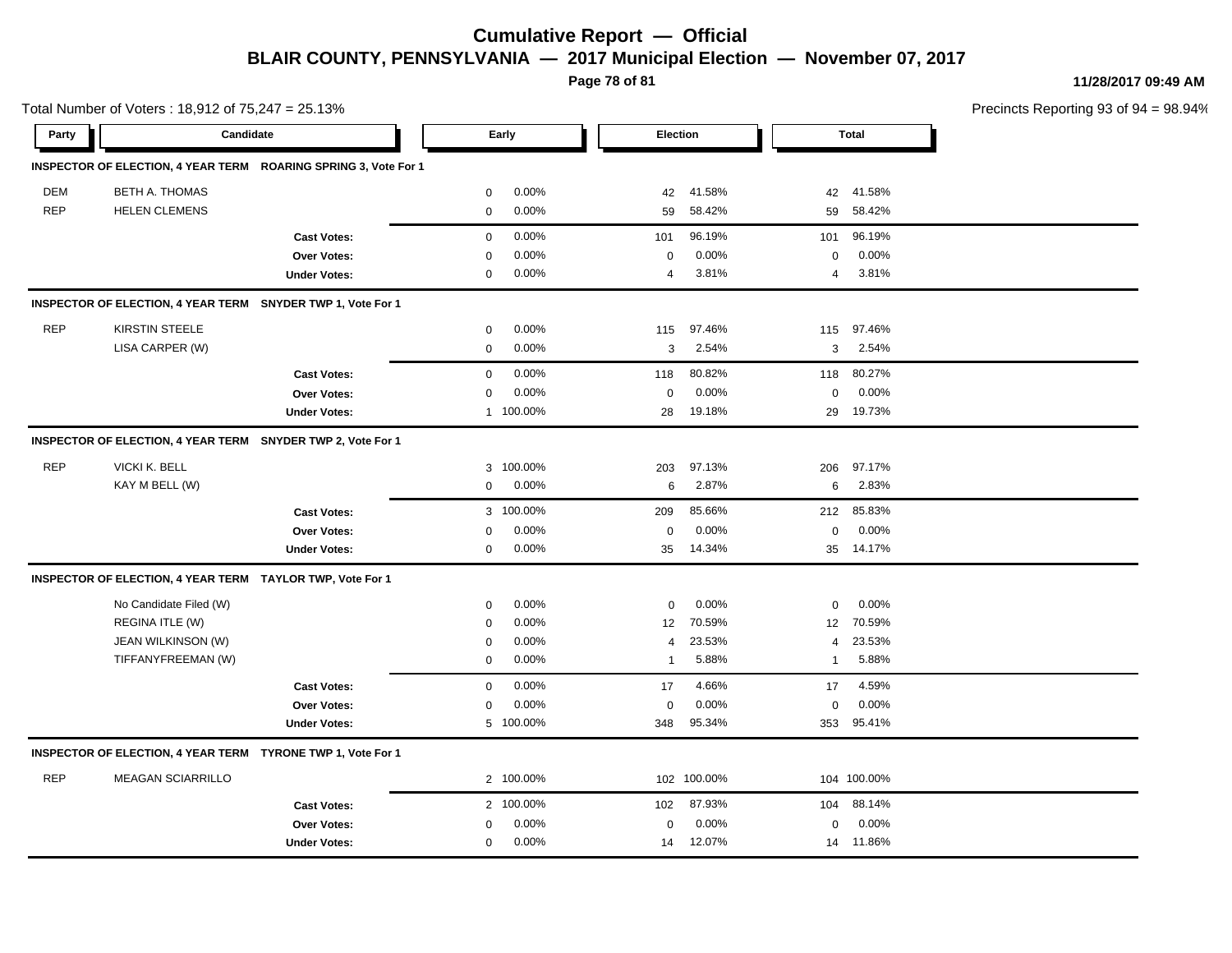**Page 79 of 81**

**11/28/2017 09:49 AM**

| Total Number of Voters: 18,912 of 75,247 = 25.13% |                                                              |                     |             |           |                |            |                |              | Precincts Reporting 93 of 9 |
|---------------------------------------------------|--------------------------------------------------------------|---------------------|-------------|-----------|----------------|------------|----------------|--------------|-----------------------------|
| Party                                             | Candidate                                                    |                     |             | Early     |                | Election   |                | <b>Total</b> |                             |
|                                                   | INSPECTOR OF ELECTION, 4 YEAR TERM TYRONE TWP 2, Vote For 1  |                     |             |           |                |            |                |              |                             |
|                                                   | No Candidate Filed (W)                                       |                     | 0           | 0.00%     | 0              | 0.00%      | $\mathbf 0$    | 0.00%        |                             |
|                                                   | ROBERT JOHNS (W)                                             |                     | 0           | 0.00%     |                | 1 100.00%  |                | 1 100.00%    |                             |
|                                                   |                                                              | <b>Cast Votes:</b>  | 0           | 0.00%     | $\mathbf{1}$   | 0.80%      | $\mathbf{1}$   | 0.79%        |                             |
|                                                   |                                                              | Over Votes:         | $\mathbf 0$ | 0.00%     | $\mathbf 0$    | 0.00%      | $\mathbf 0$    | 0.00%        |                             |
|                                                   |                                                              | <b>Under Votes:</b> |             | 2 100.00% | 124            | 99.20%     | 126            | 99.21%       |                             |
|                                                   | INSPECTOR OF ELECTION, 4 YEAR TERM TYRONE BORO 1, Vote For 1 |                     |             |           |                |            |                |              |                             |
|                                                   | No Candidate Filed (W)                                       |                     | $\mathbf 0$ | 0.00%     | $\mathbf 0$    | 0.00%      | $\mathbf 0$    | 0.00%        |                             |
|                                                   | ADRIENNE RAY (W)                                             |                     | 0           | 0.00%     | $\overline{1}$ | 33.33%     | $\mathbf{1}$   | 33.33%       |                             |
|                                                   | CHRISTIAN ANDERSON (W)                                       |                     | 0           | 0.00%     | $\mathbf{1}$   | 33.33%     | 1              | 33.33%       |                             |
|                                                   | MARTHA R BURNELL (W)                                         |                     | 0           | 0.00%     | $\mathbf 1$    | 33.33%     | $\mathbf{1}$   | 33.33%       |                             |
|                                                   |                                                              | <b>Cast Votes:</b>  | $\mathbf 0$ | 0.00%     | 3              | 2.68%      | 3              | 2.61%        |                             |
|                                                   |                                                              | Over Votes:         | 0           | 0.00%     | $\mathbf 0$    | 0.00%      | $\mathbf 0$    | 0.00%        |                             |
|                                                   |                                                              | <b>Under Votes:</b> |             | 3 100.00% | 109            | 97.32%     |                | 112 97.39%   |                             |
|                                                   | INSPECTOR OF ELECTION, 4 YEAR TERM TYRONE BORO 2, Vote For 1 |                     |             |           |                |            |                |              |                             |
| <b>DEM</b>                                        | SARA M. CASTAGNOLA                                           |                     | 0           | 0.00%     | 17             | 21.79%     | 17             | 21.25%       |                             |
| <b>REP</b>                                        | ROSE M. CASTAGNOLA                                           |                     |             | 2 100.00% | 61             | 78.21%     | 63             | 78.75%       |                             |
|                                                   |                                                              | <b>Cast Votes:</b>  |             | 2 100.00% | 78             | 97.50%     | 80             | 97.56%       |                             |
|                                                   |                                                              | Over Votes:         | 0           | 0.00%     | $\mathbf 0$    | 0.00%      | $\mathbf 0$    | 0.00%        |                             |
|                                                   |                                                              | <b>Under Votes:</b> | 0           | 0.00%     | $\overline{2}$ | 2.50%      | $\overline{2}$ | 2.44%        |                             |
|                                                   | INSPECTOR OF ELECTION, 4 YEAR TERM TYRONE BORO 3, Vote For 1 |                     |             |           |                |            |                |              |                             |
|                                                   | No Candidate Filed (W)                                       |                     | $\mathbf 0$ | 0.00%     | $\mathbf 0$    | 0.00%      | $\mathbf 0$    | 0.00%        |                             |
|                                                   |                                                              | <b>Cast Votes:</b>  | 0           | 0.00%     | $\mathbf 0$    | 0.00%      | $\mathbf 0$    | 0.00%        |                             |
|                                                   |                                                              | Over Votes:         | 0           | 0.00%     | $\mathbf 0$    | 0.00%      | $\mathbf 0$    | 0.00%        |                             |
|                                                   |                                                              | <b>Under Votes:</b> |             | 1 100.00% |                | 56 100.00% |                | 57 100.00%   |                             |
|                                                   | INSPECTOR OF ELECTION, 4 YEAR TERM TYRONE BORO 4, Vote For 1 |                     |             |           |                |            |                |              |                             |
|                                                   | No Candidate Filed (W)                                       |                     | 0           | 0.00%     | $\mathbf 0$    | 0.00%      | $\mathbf 0$    | 0.00%        |                             |
|                                                   |                                                              | <b>Cast Votes:</b>  | 0           | 0.00%     | $\mathbf 0$    | $0.00\%$   | $\mathbf 0$    | $0.00\%$     |                             |
|                                                   |                                                              | Over Votes:         | 0           | 0.00%     | $\mathbf 0$    | 0.00%      | $\mathbf 0$    | 0.00%        |                             |
|                                                   |                                                              | <b>Under Votes:</b> | $\mathbf 0$ | 0.00%     |                | 35 100.00% |                | 35 100.00%   |                             |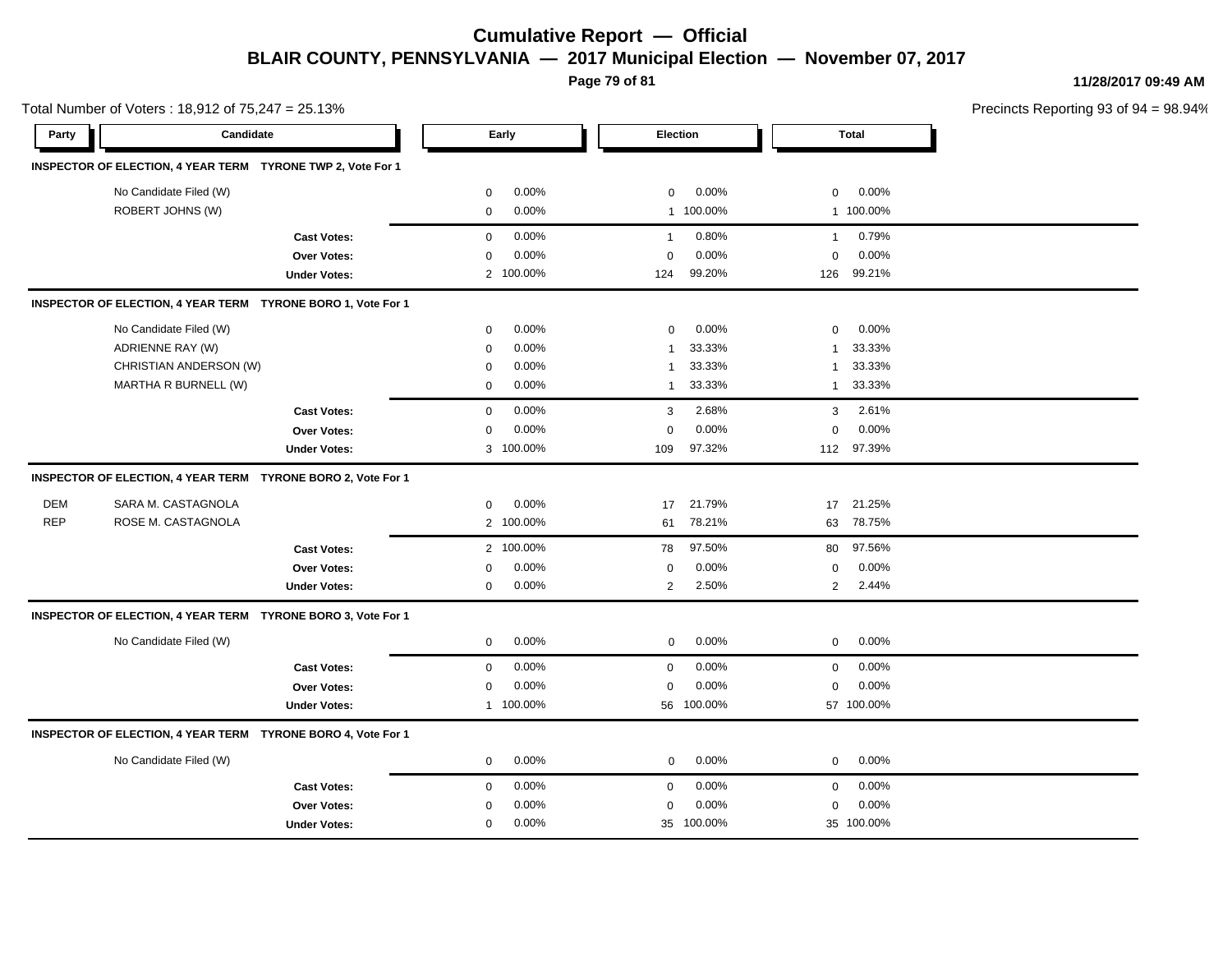**Page 80 of 81**

|            | Total Number of Voters: 18,912 of 75,247 = 25.13%            |                       |                         |                          | Precincts Reporting 93 of 94 = 98.94% |
|------------|--------------------------------------------------------------|-----------------------|-------------------------|--------------------------|---------------------------------------|
| Party      | Candidate                                                    | Early                 | Election                | <b>Total</b>             |                                       |
|            | INSPECTOR OF ELECTION, 4 YEAR TERM TYRONE BORO 5, Vote For 1 |                       |                         |                          |                                       |
|            | No Candidate Filed (W)                                       | 0.00%<br>$\mathbf{0}$ | 0.00%<br>$\mathbf 0$    | 0.00%<br>$\mathbf 0$     |                                       |
|            | KIM SIMENSKI (W)                                             | 0.00%<br>0            | 1 100.00%               | 1 100.00%                |                                       |
|            | <b>Cast Votes:</b>                                           | 0.00%<br>0            | 1.54%<br>$\mathbf{1}$   | 1.52%<br>$\mathbf{1}$    |                                       |
|            | Over Votes:                                                  | 0.00%<br>0            | 0.00%<br>$\mathbf 0$    | 0.00%<br>$\mathbf 0$     |                                       |
|            | <b>Under Votes:</b>                                          | 1 100.00%             | 98.46%<br>64            | 98.48%<br>65             |                                       |
|            | INSPECTOR OF ELECTION, 4 YEAR TERM TYRONE BORO 6, Vote For 1 |                       |                         |                          |                                       |
|            | No Candidate Filed (W)                                       | 0.00%<br>$\mathbf 0$  | 0.00%<br>$\mathbf 0$    | 0.00%<br>$\mathbf 0$     |                                       |
|            | SAMANTHA VANDERGLAS (W)                                      | 0.00%<br>0            | 33.33%<br>2             | 33.33%<br>$\overline{2}$ |                                       |
|            | BRIAN BECKWITH (W)                                           | 0.00%<br>0            | 16.67%<br>-1            | 16.67%<br>1              |                                       |
|            | GARY BARR (W)                                                | 0.00%<br>0            | 16.67%<br>1             | 16.67%<br>1              |                                       |
|            | HARRY CHAPIN (W)                                             | 0.00%<br>0            | 16.67%<br>1             | 16.67%<br>$\mathbf{1}$   |                                       |
|            | SAMUEL WILLIAMS (W)                                          | 0.00%<br>0            | 16.67%<br>$\mathbf{1}$  | 1 16.67%                 |                                       |
|            | <b>Cast Votes:</b>                                           | 0.00%<br>0            | 3.59%<br>6              | 3.55%<br>6               |                                       |
|            | Over Votes:                                                  | 0.00%<br>0            | 0.00%<br>0              | 0.00%<br>$\mathbf 0$     |                                       |
|            | <b>Under Votes:</b>                                          | 2 100.00%             | 96.41%<br>161           | 96.45%<br>163            |                                       |
|            | INSPECTOR OF ELECTION, 4 YEAR TERM TYRONE BORO 7, Vote For 1 |                       |                         |                          |                                       |
| <b>DEM</b> | SUSAN S. SCORDO                                              | 0.00%<br>0            | 35.00%<br>35            | 34.65%<br>35             |                                       |
| <b>REP</b> | ROBERTA SCOTT                                                | 1 100.00%             | 65.00%<br>65            | 65.35%<br>66             |                                       |
|            | <b>Cast Votes:</b>                                           | 1 100.00%             | 96.15%<br>100           | 96.19%<br>101            |                                       |
|            | Over Votes:                                                  | 0.00%<br>$\mathbf{0}$ | 0.00%<br>$\mathbf 0$    | 0.00%<br>$\mathbf 0$     |                                       |
|            | <b>Under Votes:</b>                                          | 0.00%<br>0            | 3.85%<br>$\overline{4}$ | 3.81%<br>4               |                                       |
|            | INSPECTOR OF ELECTION, 4 YEAR TERM WILLIAMSBURG, Vote For 1  |                       |                         |                          |                                       |
| <b>DEM</b> | <b>MARY HARSTROM</b>                                         | 0.00%<br>0            | 98.17%<br>107           | 98.17%<br>107            |                                       |
|            | CAROL HIMES (W)                                              | 0.00%<br>0            | 0.92%<br>-1             | 0.92%<br>$\mathbf{1}$    |                                       |
|            | TIMOTHY R TATE (W)                                           | 0.00%<br>$\mathbf{0}$ | 0.92%<br>$\overline{1}$ | 0.92%<br>-1              |                                       |
|            | <b>Cast Votes:</b>                                           | 0.00%<br>0            | 109<br>60.89%           | 59.89%<br>109            |                                       |
|            | Over Votes:                                                  | 0.00%<br>0            | 0.00%<br>$\mathbf 0$    | 0.00%<br>$\mathbf 0$     |                                       |
|            | <b>Under Votes:</b>                                          | 3 100.00%             | 39.11%<br>70            | 40.11%<br>73             |                                       |